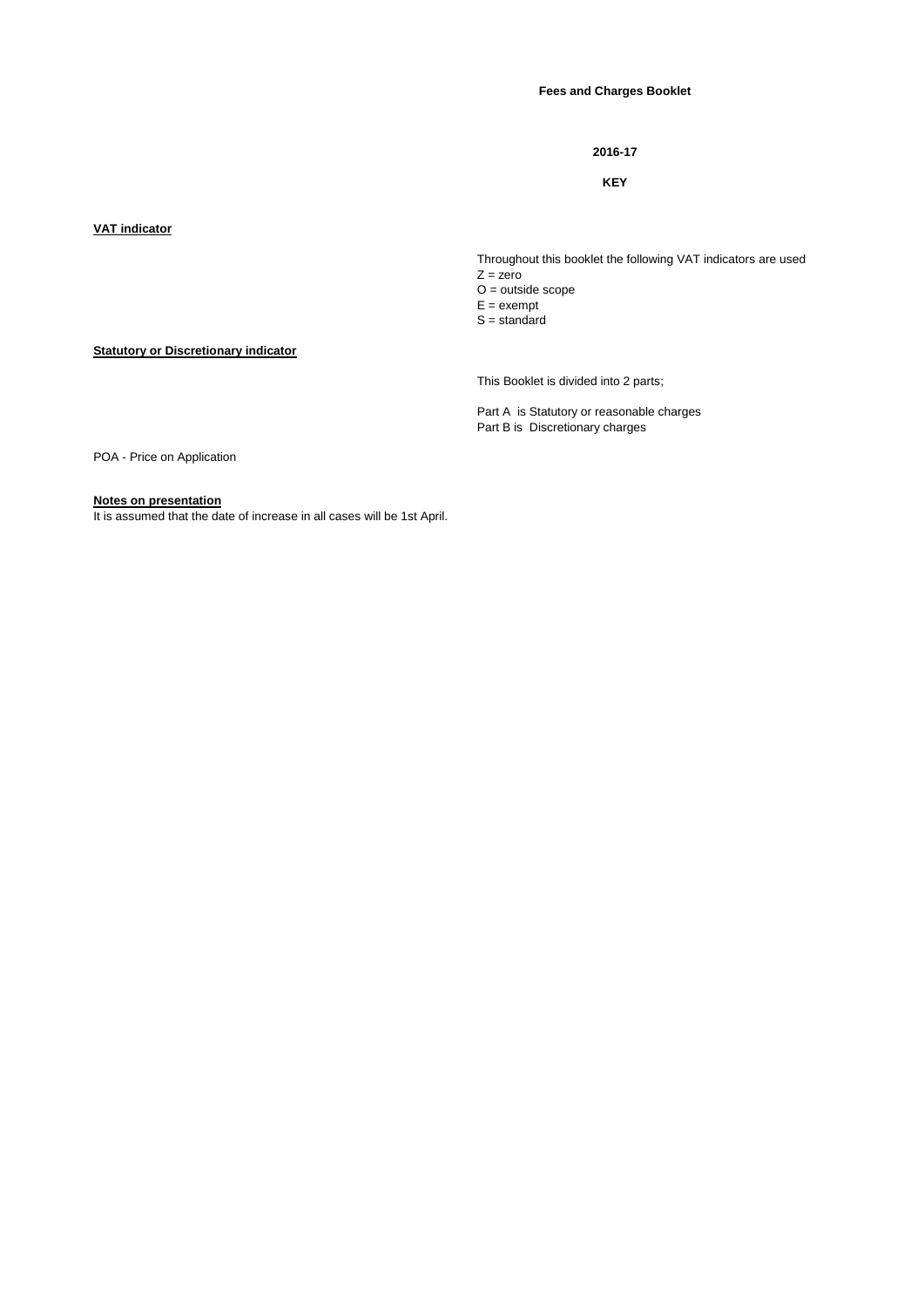# **Fees and Charges Booklet**

## **2016-2017**

# **CONTENTS Part A Statutory and Reasonable Cost Charges**

| <b>Chief Executives Legal Services</b> | Page 1      |
|----------------------------------------|-------------|
| <b>Public Protection</b>               | Pages 2-14  |
| <b>Planning and Transportation</b>     | Pages 15-19 |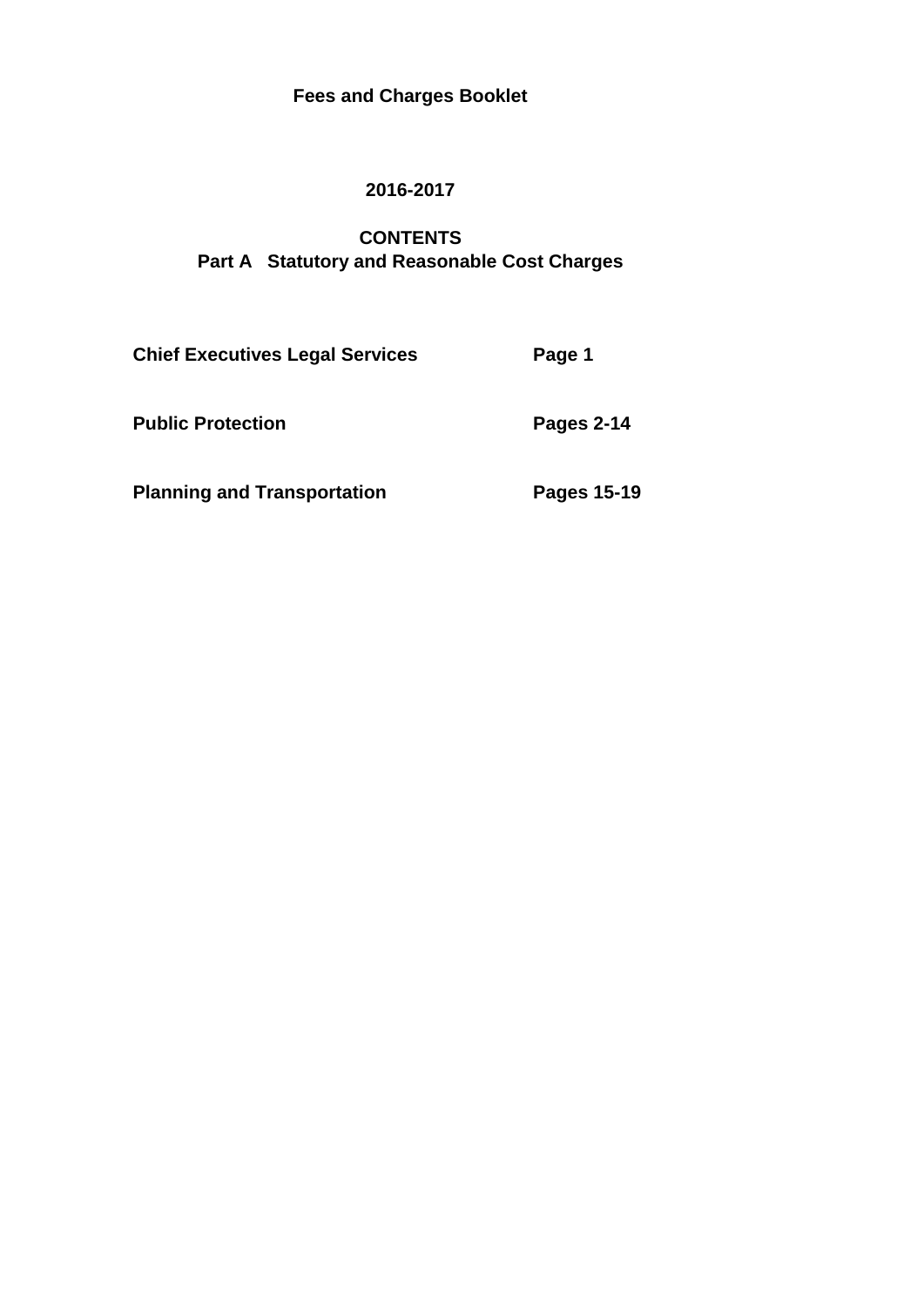| <b>LEGAL AND DEMOCRATIC SERVICES</b>       | <b>STATUTORY OR<br/>DISCRETIONAR</b> | <b>BASIC</b><br><b>CHARGE</b><br>2015/16 | GROUP<br>TAT | 2016-17 PROPOSED BASIC<br><b>CHARGE</b> | 2016-17<br><b>PROPOSED</b><br><b>CHARGE</b><br><b>INCLUDING</b><br><b>VAT</b> |
|--------------------------------------------|--------------------------------------|------------------------------------------|--------------|-----------------------------------------|-------------------------------------------------------------------------------|
| Legal charge re drafting of document for:- |                                      | £                                        |              | £                                       | £                                                                             |
| Section 106 (Standard)                     | S                                    | 910.35                                   | $\circ$      | 1,000.00                                | 1,000.00                                                                      |
| Section 38 (Standard)                      | S                                    | N/A                                      | O            | 1,000.00                                | 1,000.00                                                                      |
| Section 278 (Standard)                     | S                                    | 910.35                                   | $\circ$      | 1,000.00                                | 1,000.00                                                                      |
| Reg of Assign                              | S                                    | 29.40                                    | $\circ$      | 29.40                                   | 29.40                                                                         |
| <b>Grazing Licence</b>                     | S                                    | 441.00                                   | $\circ$      | 441.00                                  | 441.00                                                                        |
| <b>Street Licence</b>                      | S                                    | 307.65                                   | $\circ$      | 307.65                                  | 307.65                                                                        |
| Section 50 Agreement                       | S                                    | 470.40                                   | $\circ$      | 650.00                                  | 650.00                                                                        |
|                                            |                                      |                                          |              |                                         |                                                                               |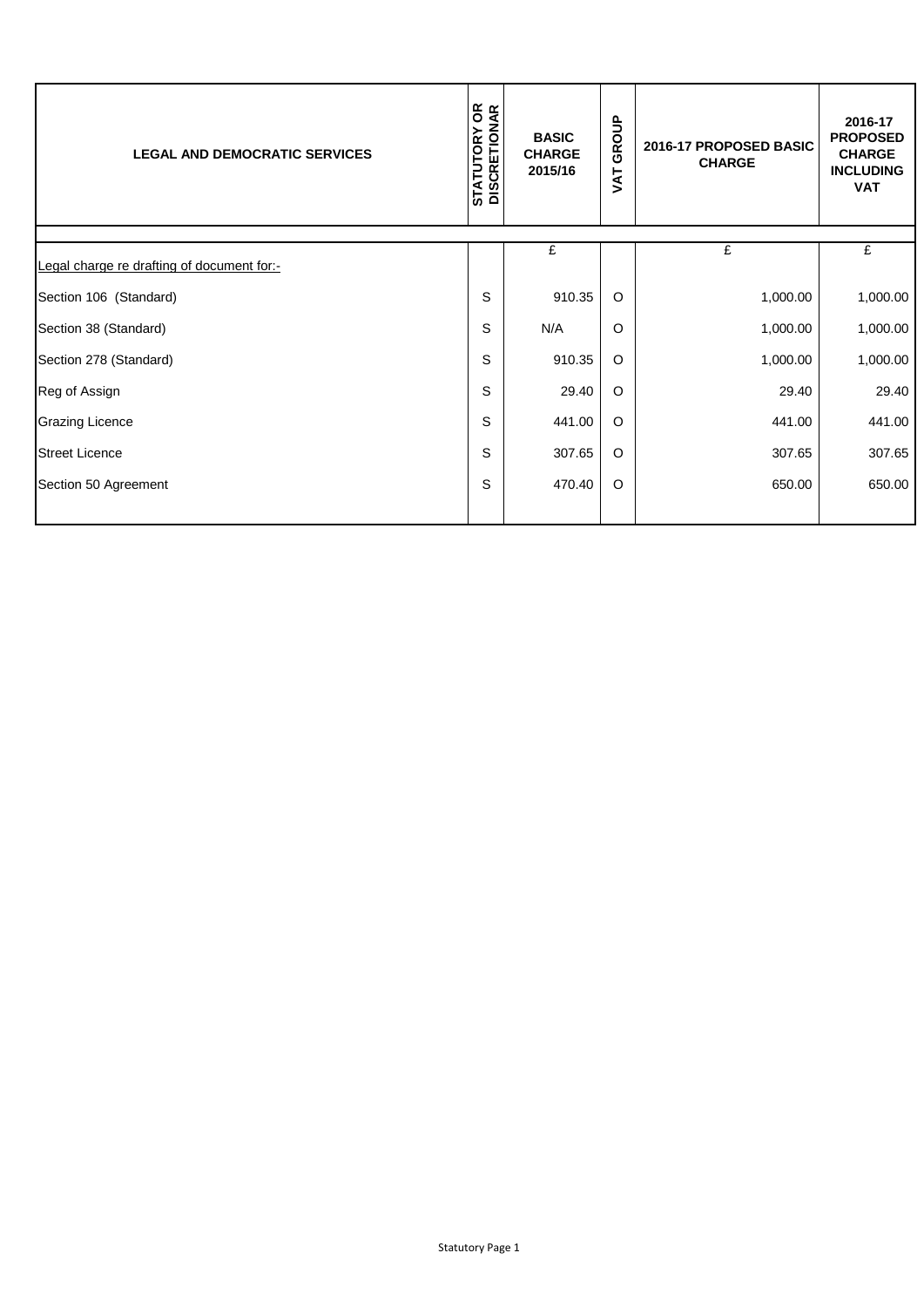| <b>PUBLIC PROTECTION</b>                                                                                                                                                                   | <b>STATUTORY OR<br/>DISCRETIONAR</b> | <b>BASIC</b><br><b>CHARGE</b><br>2015/16 | GROUP<br>TAV         | 2016-17<br><b>PROPOSED</b><br><b>BASIC</b><br><b>CHARGE</b> | 2016-17<br><b>PROPOSED</b><br><b>CHARGE</b><br><b>INCLUDING</b><br><b>VAT</b> |
|--------------------------------------------------------------------------------------------------------------------------------------------------------------------------------------------|--------------------------------------|------------------------------------------|----------------------|-------------------------------------------------------------|-------------------------------------------------------------------------------|
| <b>LICENCES</b>                                                                                                                                                                            |                                      | £                                        |                      | £                                                           | £                                                                             |
| Lotteries and Amusements Act 1976<br><b>Registration of Society Lotteries</b><br>Initial Registration Fee (NB Not subject to renewal)<br>Annual fee<br>(Year 1st January to 31st December) | S<br>S                               | 40.00<br>20.00                           | $\Omega$<br>$\Omega$ | 40.00<br>20.00                                              | 40.00<br>20.00                                                                |
| <b>OTHER SALES AND SERVICE CHARGES</b><br>Drain Testing - per hour<br>Brochure on Principles of Recycling                                                                                  | S<br>S                               | 45.00<br>0.30                            | S<br>Z               | 45.00<br>0.30                                               | 54.00<br>0.30                                                                 |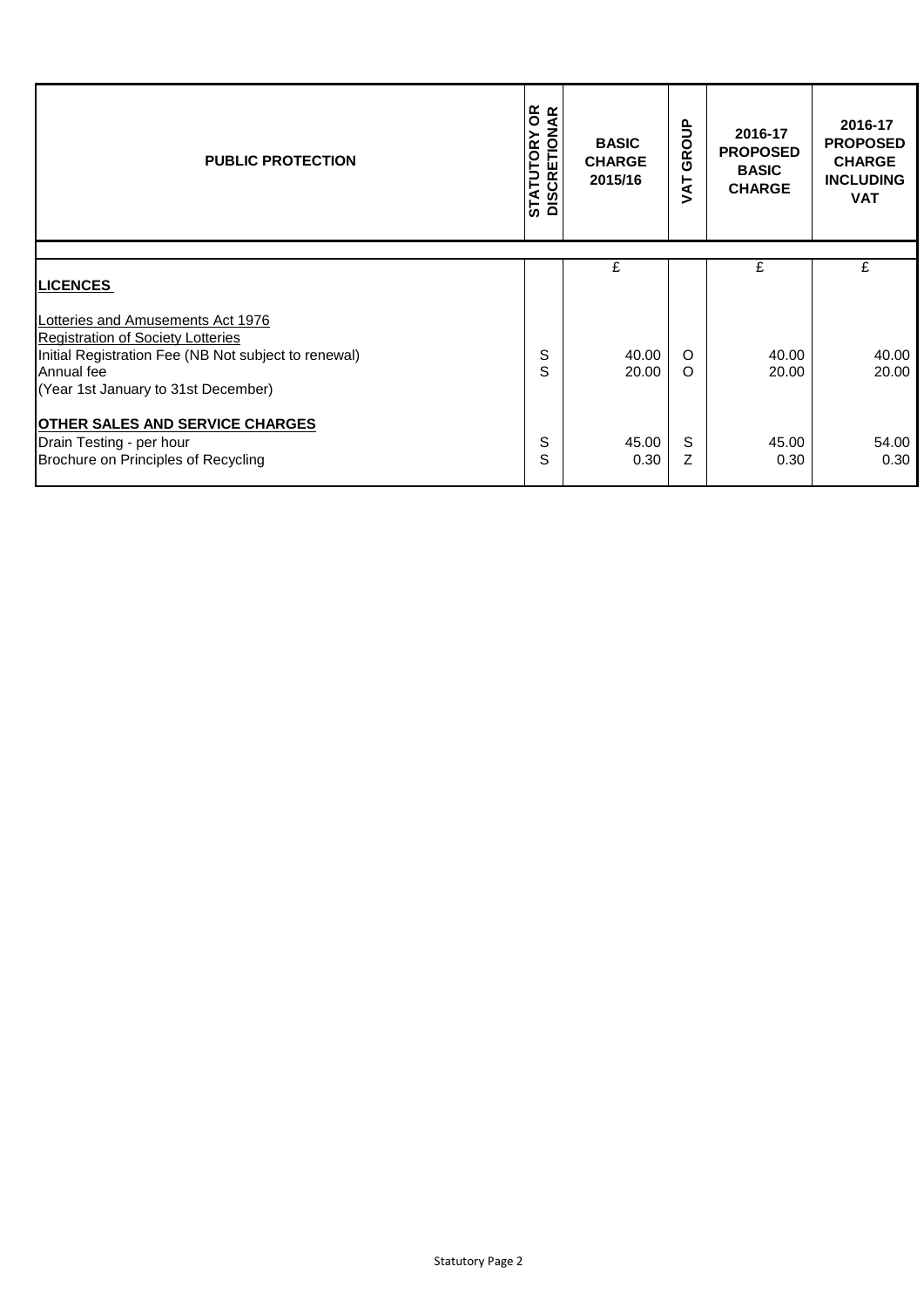| <b>PUBLIC PROTECTION</b>                                                                                                                                                                                                                                                                                                                                                                | <b>STATUTORY OR</b><br>DISCRETIONAR | <b>BASIC</b><br><b>CHARGE</b><br>2015/16 | VAT GROUP | 2016-17<br><b>PROPOSED</b><br><b>BASIC</b><br><b>CHARGE</b> | 2016-17<br><b>PROPOSED</b><br><b>CHARGE</b><br><b>INCLUDING</b><br><b>VAT</b> |
|-----------------------------------------------------------------------------------------------------------------------------------------------------------------------------------------------------------------------------------------------------------------------------------------------------------------------------------------------------------------------------------------|-------------------------------------|------------------------------------------|-----------|-------------------------------------------------------------|-------------------------------------------------------------------------------|
|                                                                                                                                                                                                                                                                                                                                                                                         |                                     | £                                        |           | £                                                           | £                                                                             |
| <b>FEE SCHEDULE FOR LICENSING IN RESPECT</b><br>OF EXPLOSIVES AND PETROLEUM LICENSING                                                                                                                                                                                                                                                                                                   |                                     |                                          |           |                                                             |                                                                               |
| PART 1:<br>Section 40(9) as applied to compressed acetylene by the Compressed Acetylene (Importation) Regulations 1978<br>Fee for work by Specialist Inspector per hour                                                                                                                                                                                                                 | S                                   | 51.13                                    | O         | 51.13                                                       | 51.13                                                                         |
| PART 2:                                                                                                                                                                                                                                                                                                                                                                                 |                                     |                                          |           |                                                             |                                                                               |
| Fee payable in respect of Applications for the Granting and Renewal of an Explosives Store Licence, the Registration or<br>Renewal of Registration of Premises Used for Keeping Explosives and the Granting and Transfer of Petroleum- Spirit Licences                                                                                                                                  |                                     |                                          |           |                                                             |                                                                               |
| Licence for Sale of Fireworks outside of prescribed period fireworks act                                                                                                                                                                                                                                                                                                                | S                                   | 500.00                                   | O         | 500.00                                                      | 500.00                                                                        |
| Petroleum (Consolidation) Act 1928 c.32<br>Section 4 (see notes 2 and 3) - annual licence charge to keep petroleum                                                                                                                                                                                                                                                                      |                                     |                                          |           |                                                             |                                                                               |
| Under 2,500 litres                                                                                                                                                                                                                                                                                                                                                                      | S                                   | 42.00                                    | O         | 42.00                                                       | 42.00                                                                         |
| Over 2,500 litres but not exceeding 50,000 litres                                                                                                                                                                                                                                                                                                                                       | S                                   | 58.00                                    | O         | 58.00                                                       | 58.00                                                                         |
| Exceeding 50,000 litres                                                                                                                                                                                                                                                                                                                                                                 | S                                   | 120.00                                   | O         | 120.00                                                      | 120.00                                                                        |
| Petroleum(Transfer of Licences) Act 1936 c.27<br>Transfer of petroleum spirit licence                                                                                                                                                                                                                                                                                                   | S                                   | 8.00                                     | O         | 8.00                                                        | 8.00                                                                          |
| NOTES:<br>1. Part 1<br>of the<br>Explosiv<br>es Act<br>2. In the<br>case of<br>a solid<br>substan<br>ce for<br>which by<br>virtue of<br>an Order<br>in<br>Council<br>made<br>under<br>section<br>19 of the<br>Petroleu<br>m<br>(Consoli<br>dation)<br>Act<br>1928 a<br>licence<br>is<br>required,<br>the fee<br>payable<br>under<br>this<br>3. The<br>fee<br>payable<br>4. The<br>above |                                     |                                          |           |                                                             |                                                                               |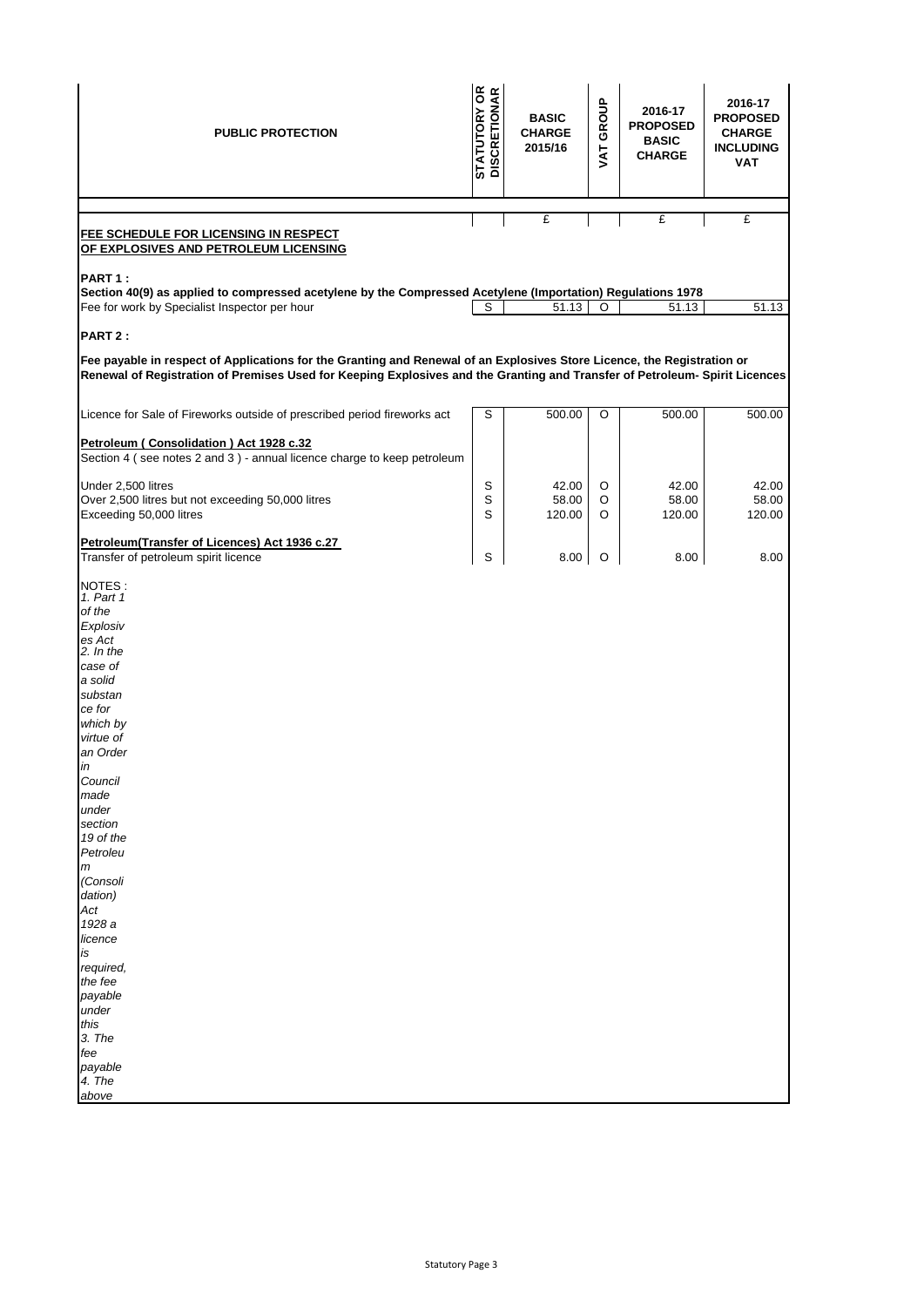| <b>PUBLIC PROTECTION</b>                                                                                                                                                                                | <b>STATUTORY OR<br/>DISCRETIONAR</b> | <b>BASIC</b><br><b>CHARGE</b><br>2015/16 | GROUP<br>VAT | 2016-17<br><b>PROPOSED</b><br><b>BASIC</b><br><b>CHARGE</b> | 2016-17<br><b>PROPOSED</b><br><b>CHARGE</b><br><b>INCLUDING</b><br><b>VAT</b> |
|---------------------------------------------------------------------------------------------------------------------------------------------------------------------------------------------------------|--------------------------------------|------------------------------------------|--------------|-------------------------------------------------------------|-------------------------------------------------------------------------------|
|                                                                                                                                                                                                         |                                      | £                                        |              | $\mathbf{f}$                                                | £                                                                             |
| THE MANUFACTURE AND STORAGE OF EXPLOSIVES<br><b>REGULATIONS 2005</b>                                                                                                                                    |                                      |                                          |              |                                                             |                                                                               |
| Applicati<br>on for<br>Licences                                                                                                                                                                         |                                      |                                          |              |                                                             |                                                                               |
| Regulation 10<br>Licence to store explosives - one year's duration<br>Renewal of a licence - one year's duration                                                                                        | S<br>S                               | 178.00<br>83.00                          | O<br>$\circ$ | 178.00<br>83.00                                             | 178.00<br>83.00                                                               |
| <b>Regulation 11</b><br>Registration in relation to the storage of explosives - one year<br>Renewal of a licence - one year's duration                                                                  | S<br>S                               | 105.00<br>52.00                          | O<br>$\circ$ | 105.00<br>52.00                                             | 105.00<br>52.00                                                               |
| Regulation 16<br>a) Varying a licence - varying name of licence of address of site<br>b) any other kind of variation - The reasonable cost of the licensing<br>authority of having the work carried out | S<br>S                               | 35.00<br>£156 ph                         | O<br>O       | 35.00<br>156 ph                                             | 35.00<br>156 ph                                                               |
| Regulation 20<br>Transfer of licence or registration<br>Replacement of licence or registration referred to the above if lost                                                                            | S<br>S                               | 52.00<br>52.00                           | O<br>O       | 52.00<br>52.00                                              | 52.00<br>52.00                                                                |
| <b>ENFORCEMENT FEES</b>                                                                                                                                                                                 |                                      |                                          |              |                                                             |                                                                               |
| Abandoning a vehicle. If vehicle is found abandoned, the registered<br>keeper is liable to a Fixed Penalty Notice of £200<br>Fixed Penalty Notice of £200 becomes £150 if paid in 10 days               | S                                    | 200.00                                   | $\Omega$     | 200.00                                                      | 200.00                                                                        |
| Waste Carriers Licence. Failure to furnish waste carrier licence<br>documents. Fixed penalty Notice of £300<br>Fixed Penalty Notice of £300 becomes £200 if paid in 10 days                             | S                                    | 300.00                                   | O            | 300.00                                                      | 300.00                                                                        |
| Waste Transfer Notes. Failure to furnish waste transfer notes.<br><b>Fixed penalty Notice £300</b>                                                                                                      | S                                    | 300.00                                   | O            | 300.00                                                      | 300.00                                                                        |
| Nuisance Parking. Offences relating to vehicles for sale or being<br>maintained on a Public Highway. Fixed Penalty Notice of £100<br>Fixed Penalty Notice of £300 becomes £200 if paid in 10 days       | S                                    | 100.00                                   | O            | 100.00                                                      | 100.00                                                                        |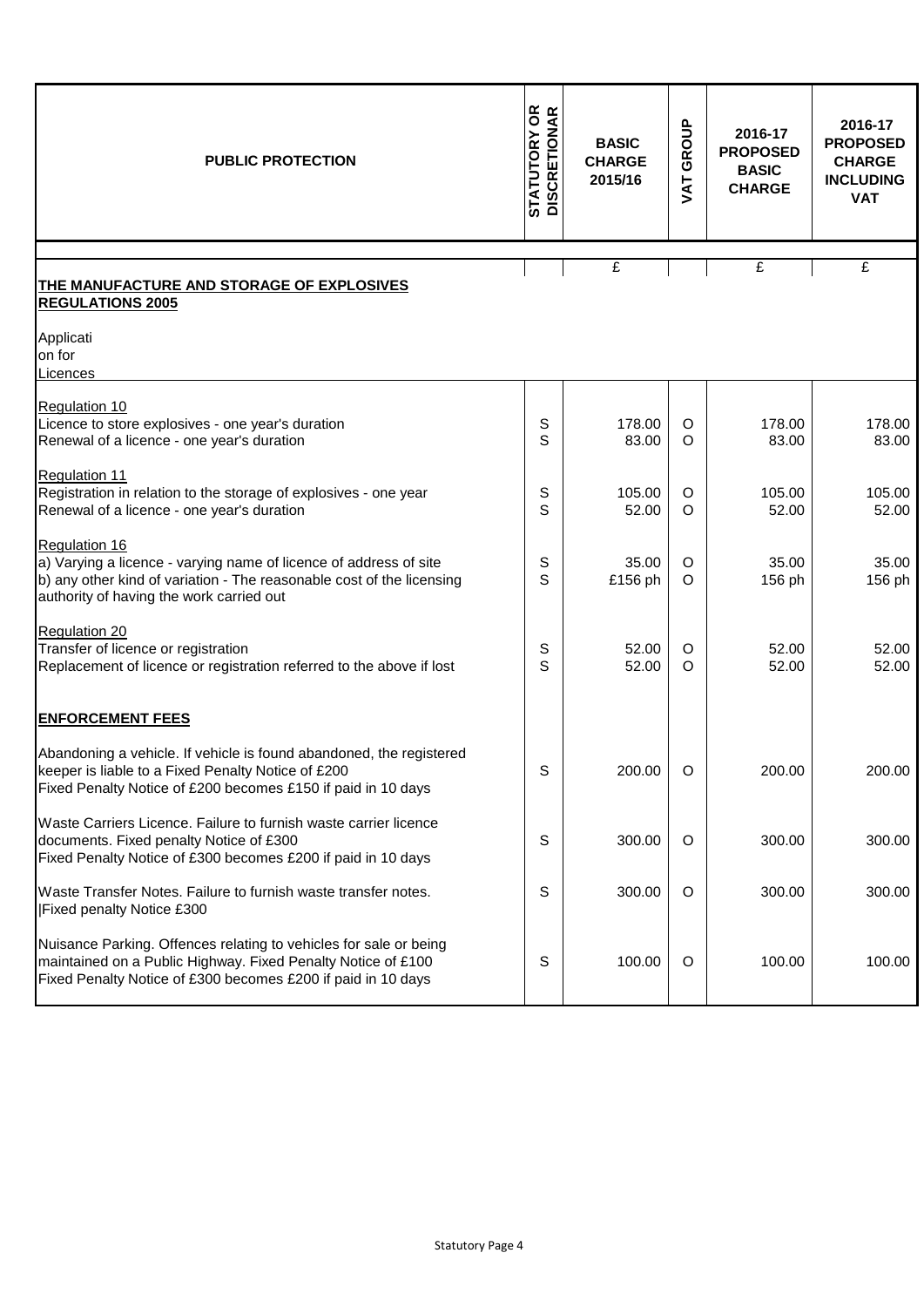| <b>PUBLIC PROTECTION</b>                                                     | <b>STATUTORY OR<br/>DISCRETIONAR</b><br><b>BASIC</b><br><b>CHARGE</b><br>2015/16 |        | GROUP<br>JAT | 2016-17<br><b>PROPOSED</b><br><b>BASIC</b><br><b>CHARGE</b> | 2016-17<br><b>PROPOSED</b><br><b>CHARGE</b><br><b>INCLUDING</b><br><b>VAT</b> |
|------------------------------------------------------------------------------|----------------------------------------------------------------------------------|--------|--------------|-------------------------------------------------------------|-------------------------------------------------------------------------------|
|                                                                              |                                                                                  |        |              |                                                             |                                                                               |
| Massage and Special Treatment Licences                                       |                                                                                  | £      |              | £                                                           | £                                                                             |
| 1. New Licence                                                               | S                                                                                | 120.00 | $\circ$      | 120.00                                                      | 120.00                                                                        |
| 2. Renewed Licence                                                           | S                                                                                | 60.00  | O            | 60.00                                                       | 60.00                                                                         |
|                                                                              |                                                                                  |        |              |                                                             |                                                                               |
| Registration of Persons for Exhibition and Training of performing arts       |                                                                                  |        |              |                                                             |                                                                               |
| 1. Registration Fee                                                          | S                                                                                | 110.00 | $\circ$      | 11.00                                                       |                                                                               |
| 2. Copies of Register Entries                                                | S                                                                                | 5.00   | O            | 5.00                                                        | 5.00                                                                          |
|                                                                              |                                                                                  |        |              |                                                             |                                                                               |
| Safety of Sports Grounds Safety Certificate                                  |                                                                                  |        |              |                                                             |                                                                               |
| 1. Application for issue of certificate                                      | S                                                                                | 113.30 | O            | 113.30                                                      | 113.30                                                                        |
| 2. Amendment of certificate                                                  | S                                                                                | 56.65  | O            | 56.65                                                       | 56.65                                                                         |
| 3. Replacement or transfer of certificate                                    | S                                                                                | 52.50  | $\Omega$     | 52.50                                                       | 52.50                                                                         |
| <b>Gambling Licences</b>                                                     |                                                                                  |        |              |                                                             |                                                                               |
| Regional casino premises Licence                                             |                                                                                  |        |              |                                                             |                                                                               |
| <b>Temporary Use Notice</b>                                                  | S                                                                                | 500.00 | O            | 500.00                                                      | 500.00                                                                        |
| <b>Occasional Use Notice</b>                                                 | S                                                                                | 500.00 | O            | 500.00                                                      | 500.00                                                                        |
| Copy of the Premises Licence                                                 | S                                                                                | 25.00  | O            | 25.00                                                       | 25.00                                                                         |
| Notification of change of circumstances fro premises Licence                 | S                                                                                | 50.00  | O            | 50.00                                                       | 50.00                                                                         |
| Application for Prize Gaming Permit & Family Entertainment Centre Gaming     | S                                                                                | 300.00 | O            | 300.00                                                      | 300.00                                                                        |
| - existing operation                                                         | S                                                                                | 100.00 | $\circ$      | 100.00                                                      | 100.00                                                                        |
| Renewal of Prize gaming Permit & Family Entertainment Centre Gaming Ma       | S                                                                                | 300.00 | O            | 300.00                                                      | 300.00                                                                        |
| Change of name on Prize gaming Permit & Family Entertainment Centre Ga       | $\mathsf S$                                                                      | 25.00  | O            | 25.00                                                       | 25.00                                                                         |
| Copy of Prize gaming Permit & Family Entertainment Centre Gaming Machir      | $\mathsf S$                                                                      | 15.00  | O            | 15.00                                                       | 15.00                                                                         |
| Application for Club Gaming or Machine Permit                                | S                                                                                | 200.00 | $\circ$      | 200.00                                                      | 200.00                                                                        |
| Application for Club Gaming or Machine Permit (existing holder)              | S                                                                                | 100.00 | O            | 100.00                                                      | 100.00                                                                        |
| Application for Club Gaming or Machine Permit (holding Certificate under lic | S                                                                                | 100.00 | O            | 100.00                                                      | 100.00                                                                        |
| Renewal of a Club Gaming or Machine Permit                                   | S                                                                                | 200.00 | $\circ$      | 200.00                                                      | 200.00                                                                        |
| Annual fee for Club Gaming or Machine Permit                                 | S                                                                                | 50.00  | O            | 50.00                                                       | 50.00                                                                         |
| Application to Vary Club Gaming or Machine Permit                            | S                                                                                | 100.00 | O            | 100.00                                                      | 100.00                                                                        |
| Copy of Club Gaming or Machine Permit                                        | S                                                                                | 15.00  | $\circ$      | 15.00                                                       | 15.00                                                                         |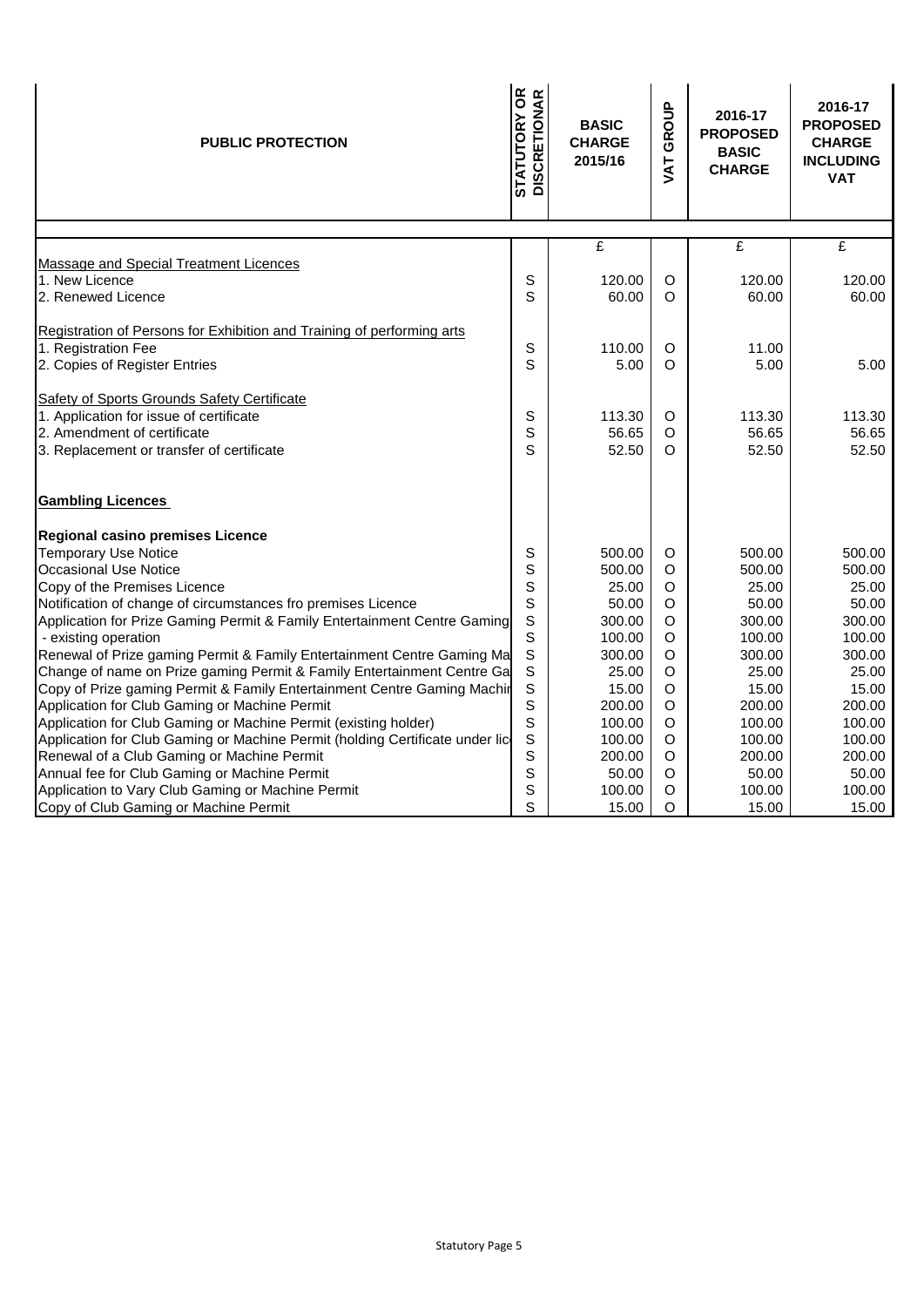| <b>PUBLIC PROTECTION</b>                                                                                                                                                                                                                                        | <b>STATUTORY OR</b><br>DISCRETIONAR | <b>BASIC</b><br><b>CHARGE</b><br>2015/16 | GROUP<br>ŠΣ                   | 2016-17<br><b>PROPOSED</b><br><b>BASIC</b><br><b>CHARGE</b> | 2016-17<br><b>PROPOSED</b><br><b>CHARGE</b><br><b>INCLUDING</b><br><b>VAT</b> |
|-----------------------------------------------------------------------------------------------------------------------------------------------------------------------------------------------------------------------------------------------------------------|-------------------------------------|------------------------------------------|-------------------------------|-------------------------------------------------------------|-------------------------------------------------------------------------------|
|                                                                                                                                                                                                                                                                 |                                     | £                                        |                               | £                                                           | £                                                                             |
| <b>ENVIRONMENTAL PROTECTION ACT 1990, PART 1</b><br><b>ITHE LOCAL ENFORCEMENT AUTHORITIES AIR</b><br>POLLUTION FEES AND CHARGES SCHEME                                                                                                                          |                                     |                                          |                               |                                                             |                                                                               |
| Initial application fee for authorisation<br><b>EXCEPT</b>                                                                                                                                                                                                      | S                                   | 1,579.00                                 | $\Omega$                      | 1.579.00                                                    | 1,579.00                                                                      |
| - Reduced fee activities (except VR's)<br>PVR I & II Combined<br>- Vehicle refinishers (VR's)                                                                                                                                                                   | S<br>S<br>S                         | 148.00<br>246.00<br>346.00               | O<br>$\circ$<br>$\circ$       | 148.00<br>246.00<br>346.00                                  | 148.00<br>246.00<br>346.00                                                    |
| Mobile Screening and crushing plant<br>- for the third to seventh applications<br>- for the eighth and subsequent applications                                                                                                                                  | S<br>S<br>S                         | 1.579.00<br>943.00<br>477.00             | O<br>$\circ$<br>$\circ$       | 1,579.00<br>943.00<br>477.00                                | 1,579.00<br>943.00<br>477.00                                                  |
| Substantial changes requiring variation of conditions:                                                                                                                                                                                                          | S                                   | 964.00                                   | $\circ$                       | 964.00                                                      | 964.00                                                                        |
| <b>EXCEPT</b><br>- where the process comprises one or more waste oil burning appliances under 0.4MWth<br>- where the process relates to the unloading of petrol into storage tanks at a service station<br>- where the change is to implement an upgrading plan | S<br>S<br>S                         | 94.00<br>94.00<br>141.00                 | $\circ$<br>$\circ$<br>$\circ$ | 94.00<br>94.00<br>141.00                                    | 94.00<br>94.00<br>141.00                                                      |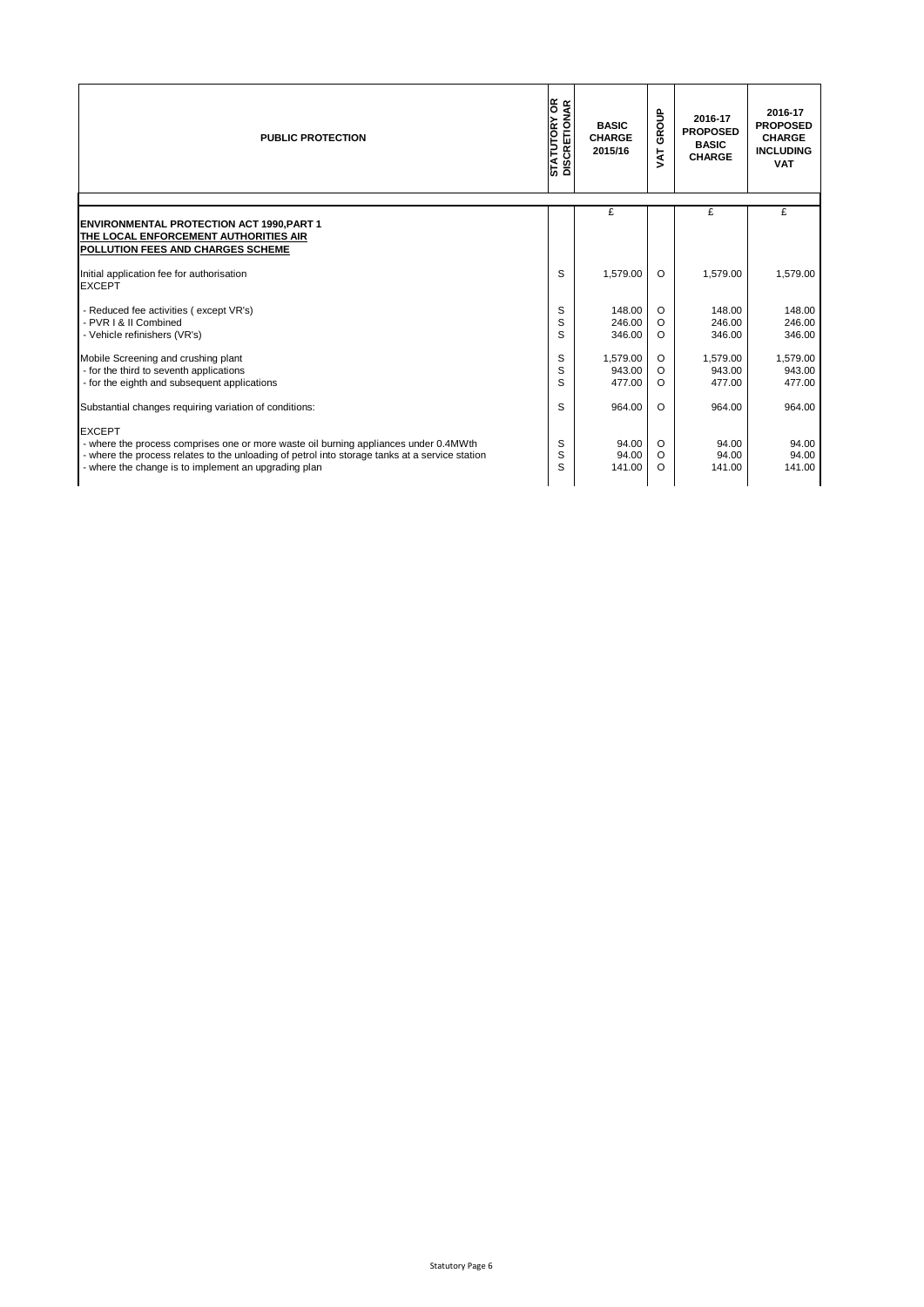|                                                                                                                                                                                              | <b>PUBLIC PROTECTION</b> | <b>STATUTORY OR</b><br>DISCRETIONAR | <b>BASIC</b><br><b>CHARGE</b><br>2015/16 | GROUP<br>Š        | 2016-17<br><b>PROPOSED</b><br><b>BASIC</b><br><b>CHARGE</b> | 2016-17<br><b>PROPOSED</b><br><b>CHARGE</b><br><b>INCLUDING</b><br><b>VAT</b> |
|----------------------------------------------------------------------------------------------------------------------------------------------------------------------------------------------|--------------------------|-------------------------------------|------------------------------------------|-------------------|-------------------------------------------------------------|-------------------------------------------------------------------------------|
| <b>ENVIRONMENTAL PROTECTION ACT 1990, PART 1</b><br>THE LOCAL ENFORCEMENT AUTHORITIES AIR<br>POLLUTION FEES AND CHARGES SCHEME                                                               |                          |                                     | £                                        |                   | £                                                           | £                                                                             |
| Annual subsistence charge - risked based process fee                                                                                                                                         | Low                      | S                                   | 739.00                                   | O                 | 739.00                                                      | 739.00                                                                        |
|                                                                                                                                                                                              | Medium                   | S                                   | 1,111.00                                 | O                 | 1,111.00                                                    | 1,111.00                                                                      |
|                                                                                                                                                                                              | High                     | S                                   | 1,672.00                                 | $\circ$           | 1,672.00                                                    | 1,672.00                                                                      |
| <b>Reduced Fee Activities</b>                                                                                                                                                                | Low                      | S                                   | 76.00                                    | O                 | 76.00                                                       | 76.00                                                                         |
|                                                                                                                                                                                              | Medium                   | S                                   | 151.00                                   | $\circ$           | 151.00                                                      | 151.00                                                                        |
|                                                                                                                                                                                              | High                     | S                                   | 227.00                                   | $\circ$           | 227.00                                                      | 227.00                                                                        |
| PVR I & II Combined                                                                                                                                                                          | Low                      | S                                   | 108.00                                   | $\circ$           | 108.00                                                      | 108.00                                                                        |
|                                                                                                                                                                                              | Medium                   | S                                   | 216.00                                   | O                 | 216.00                                                      | 216.00                                                                        |
|                                                                                                                                                                                              | High                     | S                                   | 326.00                                   | $\circ$           | 326.00                                                      | 326.00                                                                        |
| Vehicle Refinishers                                                                                                                                                                          | Low                      | S                                   | 218.00                                   | $\circ$           | 218.00                                                      | 218.00                                                                        |
|                                                                                                                                                                                              | Medium                   | S                                   | 349.00                                   | O                 | 349.00                                                      | 349.00                                                                        |
|                                                                                                                                                                                              | High                     | S                                   | 524.00                                   | $\circ$           | 524.00                                                      | 524.00                                                                        |
| Mobile screening and crushing plant - first & second permits                                                                                                                                 | Low                      | S                                   | 618.00                                   | $\circ$           | 618.00                                                      | 618.00                                                                        |
|                                                                                                                                                                                              | Medium                   | S                                   | 989.00                                   | $\circ$           | 989.00                                                      | 989.00                                                                        |
|                                                                                                                                                                                              | High                     | S                                   | 1,484.00                                 | $\circ$           | 1,484.00                                                    | 1,484.00                                                                      |
| Mobile screening and crushing plant - third to seventh permits                                                                                                                               | Low                      | S                                   | 368.00                                   | $\circ$           | 368.00                                                      | 368.00                                                                        |
|                                                                                                                                                                                              | Medium                   | S                                   | 590.00                                   | $\circ$           | 590.00                                                      | 590.00                                                                        |
|                                                                                                                                                                                              | High                     | S                                   | 884.00                                   | O                 | 884.00                                                      | 884.00                                                                        |
| Mobile screening and crushing plant - eighth & subsequent permits                                                                                                                            | Low                      | S                                   | 368.00                                   | $\circ$           | 368.00                                                      | 368.00                                                                        |
|                                                                                                                                                                                              | Medium                   | S                                   | 590.00                                   | O                 | 590.00                                                      | 590.00                                                                        |
|                                                                                                                                                                                              | High                     | S                                   | 884.00                                   | O                 | 884.00                                                      | 884.00                                                                        |
| <b>Transfer And Surrender</b><br>Standard process transfer<br>Standard process partial transfer<br>New operator at low risk reduced fee activity<br>Reduced fee activities: partial transfer |                          | S<br>S<br>$\mathbf S$<br>S          | 162.00<br>476.00<br>75.00<br>45.00       | O<br>O<br>O<br>O  | 162.00<br>476.00<br>75.00<br>45.00                          | 162.00<br>476.00<br>75.00<br>45.00                                            |
| Temporary transfer for mobiles<br>First transfer<br>Repeat transfer<br>Repeat following enforcement or warning                                                                               |                          | S<br>S<br>S                         | 51.00<br>10.00<br>51.00                  | O<br>O<br>$\circ$ | 51.00<br>10.00<br>51.00                                     | 51.00<br>10.00<br>51.00                                                       |
| Substantial change<br>Standard process                                                                                                                                                       |                          | S                                   | 1,005.00                                 | $\circ$           | 1,005.00                                                    | 1,005.00                                                                      |
| Standard process where substantial change<br>Results in a new PPC activity<br>Reduced fee activities                                                                                         |                          | S<br>S                              | 1,579.00<br>98.00                        | $\circ$<br>O      | 1,579.00<br>98.00                                           | 1,579.00<br>98.00                                                             |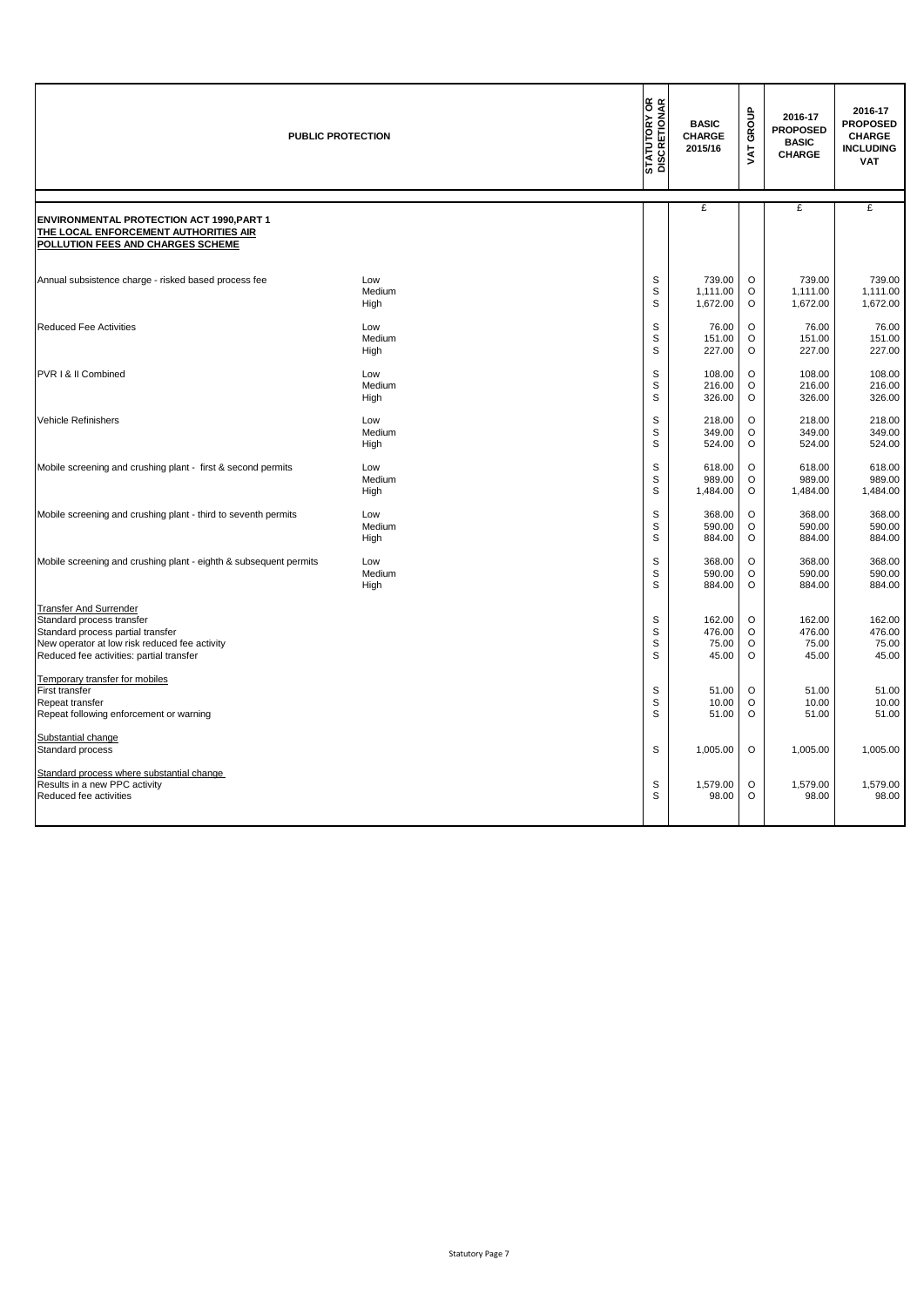| <b>PUBLIC PROTECTION</b>                                                                                                                                                                                                                                         | <b>STATUTORY OR<br/>DISCRETIONAR</b> | <b>BASIC</b><br><b>CHARGE</b><br>2015/16       | GROUP<br>JAT                                  | 2016-17<br><b>PROPOSED</b><br><b>BASIC</b><br><b>CHARGE</b> | 2016-17<br><b>PROPOSED</b><br><b>CHARGE</b><br><b>INCLUDING</b><br><b>VAT</b> |
|------------------------------------------------------------------------------------------------------------------------------------------------------------------------------------------------------------------------------------------------------------------|--------------------------------------|------------------------------------------------|-----------------------------------------------|-------------------------------------------------------------|-------------------------------------------------------------------------------|
|                                                                                                                                                                                                                                                                  |                                      | $\overline{f}$                                 |                                               | £                                                           | £                                                                             |
| <b>Alcohol and Entertainment Licences</b>                                                                                                                                                                                                                        |                                      |                                                |                                               |                                                             |                                                                               |
| Main fee levels<br><b>BAND and NON-DOMESTIC RATEABLE VALUE</b><br>$A =$ None to £4,300.00<br>$B = \text{\pounds}4,301.00$ to £33,000<br>$C = \text{\textsterling}33,001.00$ to £87,000.00<br>$D = \text{\pounds}87,001$ to £125,000.00<br>$E = £125,000.00$ plus |                                      |                                                |                                               |                                                             |                                                                               |
| <b>Premises Licences</b><br>New Application & Variation<br>Α<br>В<br>С<br>D<br>E<br>Multiplier applied to premises used exclusively or primarily for the<br>supply of alcohol for consumption on the premises (band D & E)                                       | S<br>S<br>S<br>S<br>S                | 100.00<br>190.00<br>315.00<br>450.00<br>635.00 | O<br>$\circ$<br>O<br>O<br>O                   | 100.00<br>190.00<br>315.00<br>450.00<br>635.00              | 100.00<br>190.00<br>315.00<br>450.00<br>635.00                                |
| <b>Annual Charge</b><br>Α<br>В<br>C<br>D<br>E<br>Annual charge multiplier applied to premises used exclusively or<br>primarily for the supply of alcohol for consumption on the premises<br>(Bands D and E only)                                                 | S<br>S<br>S<br>S<br>S                | 70.00<br>180.00<br>295.00<br>320.00<br>350.00  | O<br>O<br>O<br>$\circ$<br>$\circ$             | 70.00<br>180.00<br>295.00<br>320.00<br>350.00               | 70.00<br>180.00<br>295.00<br>320.00<br>350.00                                 |
| <b>Club Premises Certificates</b><br>New Application & Variation<br>A<br>$\sf B$<br>С<br>D<br>Е                                                                                                                                                                  | S<br>S<br>S<br>S<br>S                | 100.00<br>190.00<br>315.00<br>450.00<br>635.00 | O<br>O<br>O<br>$\circ$<br>O                   | 100.00<br>190.00<br>315.00<br>450.00<br>635.00              | 100.00<br>190.00<br>315.00<br>450.00<br>635.00                                |
| <b>Annual Charge</b><br>A<br>B<br>$\mathsf C$<br>D<br>E<br>Note: There are additional fees for premises licence applications, and the annual fee for exceptionally large scale events (5000+), unless                                                            | S<br>S<br>S<br>S<br>S                | 70.00<br>180.00<br>295.00<br>320.00<br>350.00  | $\circ$<br>$\circ$<br>O<br>$\circ$<br>$\circ$ | 70.00<br>180.00<br>295.00<br>320.00<br>350.00               | 70.00<br>180.00<br>295.00<br>320.00<br>350.00                                 |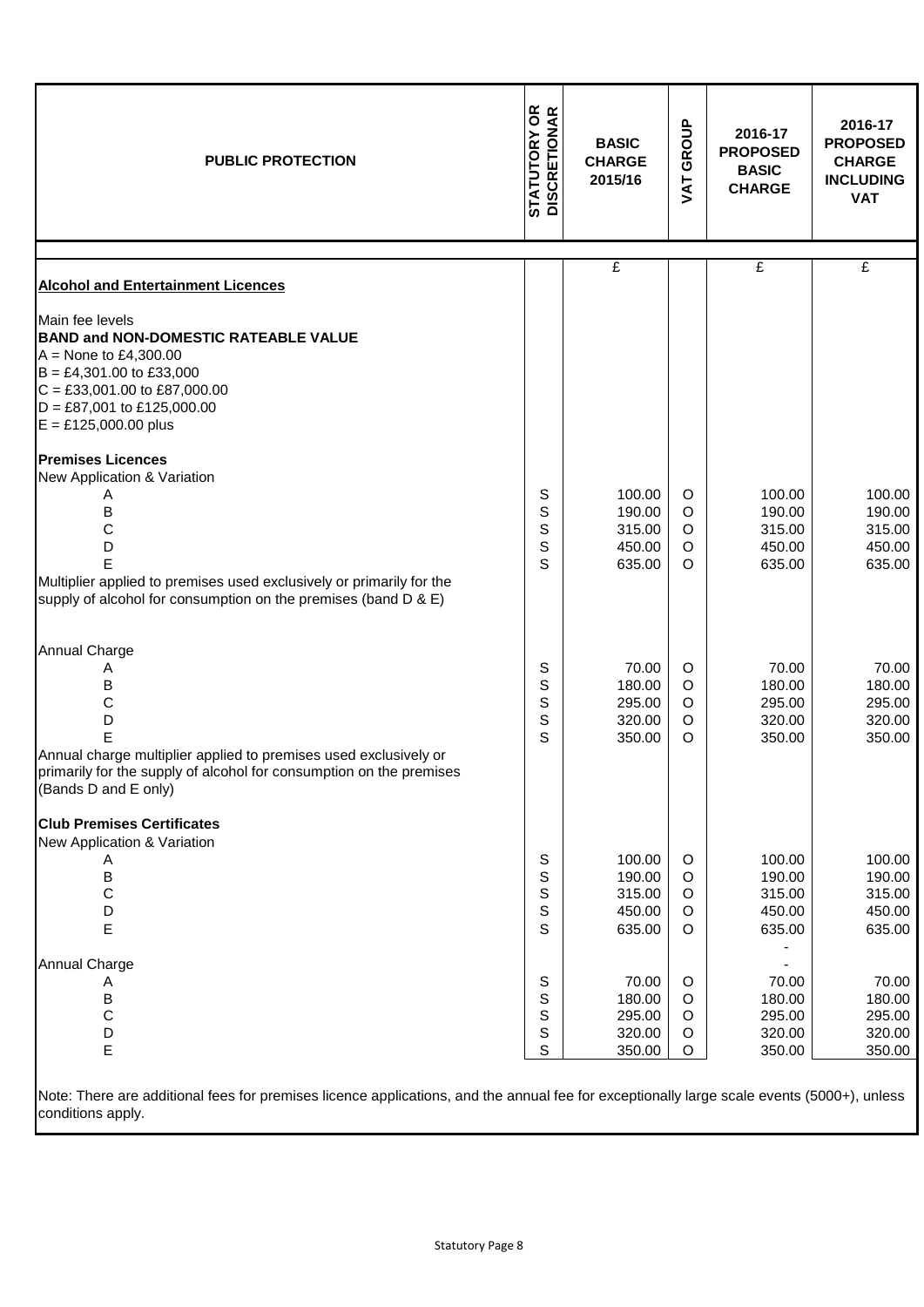| <b>PUBLIC PROTECTION</b>                    | <b>STATUTORY OR<br/>DISCRETIONAR</b> | GROUP<br><b>BASIC</b><br><b>CHARGE</b><br>2015/16<br>VAT |                    | 2016-17<br><b>PROPOSED</b><br><b>BASIC</b><br><b>CHARGE</b> | 2016-17<br><b>PROPOSED</b><br><b>CHARGE</b><br><b>INCLUDING</b><br><b>VAT</b> |
|---------------------------------------------|--------------------------------------|----------------------------------------------------------|--------------------|-------------------------------------------------------------|-------------------------------------------------------------------------------|
|                                             |                                      | £                                                        |                    | £                                                           | £                                                                             |
| <b>Alcohol and Entertainment Licences</b>   |                                      |                                                          |                    |                                                             |                                                                               |
| <b>Additional Fees</b>                      |                                      |                                                          |                    |                                                             |                                                                               |
| Number in attendance at any one time        |                                      |                                                          |                    |                                                             |                                                                               |
| 5,000 to 9,999                              | S                                    | 1,000                                                    | O                  | 1,000                                                       |                                                                               |
| 10,000 to 14,999                            | S                                    | 2,000                                                    | $\circ$            | 2,000                                                       | 2,000                                                                         |
| 15,000 to 19,999                            | S                                    | 4,000                                                    | $\circ$            | 4,000                                                       | 4,000                                                                         |
| 20,000 to 29,999                            | S                                    | 8,000                                                    | $\mathsf O$        | 8,000                                                       | 8,000                                                                         |
| 30,000 to 39,999                            | S                                    | 16,000                                                   | $\circ$            | 16,000                                                      | 16,000                                                                        |
| 40,000 to 49,999                            | S                                    | 24,000                                                   | $\circ$            | 24,000                                                      | 24,000                                                                        |
| 50,000 to 59,999                            | S                                    | 32,000                                                   | $\circ$            | 32,000                                                      | 32,000                                                                        |
| 60,000 to 69,999                            | S                                    | 40,000                                                   | $\circ$            | 40,000                                                      | 40,000                                                                        |
| 70,000 to 79,999                            | S                                    | 48,000                                                   | $\mathsf O$        | 48,000                                                      | 48,000                                                                        |
| 80,000 to 89,999                            | S                                    | 56,000                                                   | $\circ$            | 56,000                                                      | 56,000                                                                        |
| 90,000 and over                             | S                                    | 64,000                                                   | $\circ$            | 64,000                                                      | 64,000                                                                        |
| Additional annual fee payable if applicable |                                      |                                                          |                    |                                                             |                                                                               |
| 5,000 to 9,999                              | S                                    | 500                                                      | $\circ$            | 500                                                         | 500                                                                           |
| 10,000 to 14,999                            | S                                    | 1,000                                                    | $\circ$            | 1,000                                                       | 1,000                                                                         |
| 15,000 to 19,999                            | S                                    | 2,000                                                    | $\circ$            | 2,000                                                       | 2,000                                                                         |
| 20,000 to 29,999                            | S                                    | 4,000                                                    | $\circ$            | 4,000                                                       | 4,000                                                                         |
| 30,000 to 39,999                            | S                                    | 8,000                                                    | $\circ$            | 8,000                                                       | 8,000                                                                         |
| 40,000 to 49,999                            | S                                    | 12,000                                                   | $\mathsf O$        | 12,000                                                      | 12,000                                                                        |
| 50,000 to 59,999                            | S                                    | 16,000                                                   | $\circ$            | 16,000                                                      | 16,000                                                                        |
| 60,000 to 69,999                            | S                                    | 20,000                                                   | $\mathsf O$        | 20,000                                                      | 20,000                                                                        |
| 70,000 to 79,999<br>80,000 to 89,999        | S<br>S                               | 24,000<br>28,000                                         | $\circ$<br>$\circ$ | 24,000<br>28,000                                            | 24,000<br>28,000                                                              |
| 90,000 and over                             | S                                    | 32,000                                                   | O                  | 32,000                                                      | 32,000                                                                        |
|                                             |                                      |                                                          |                    |                                                             |                                                                               |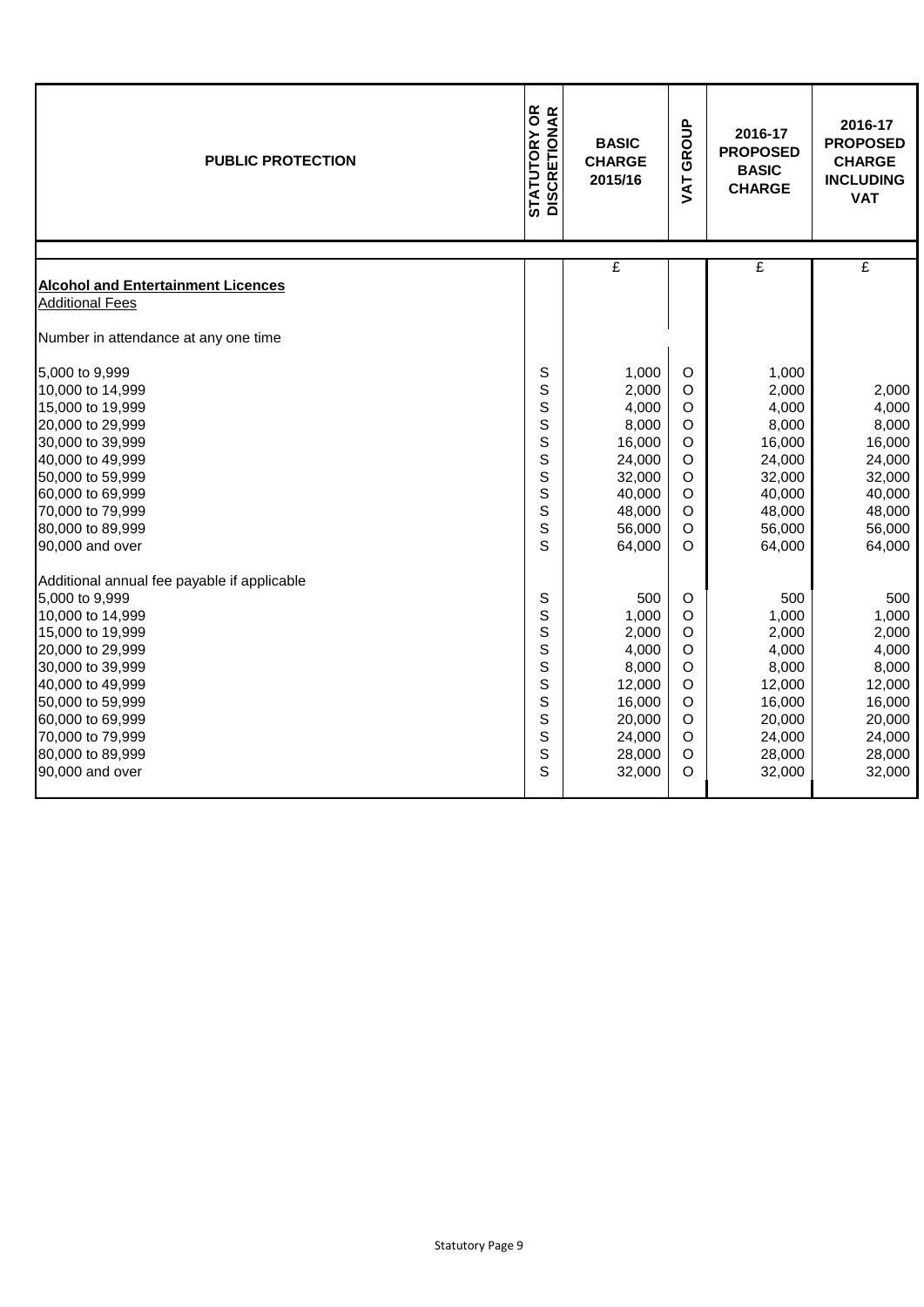| <b>PUBLIC PROTECTION</b>                                                 | <b>STATUTORY OR<br/>DISCRETIONAR</b> | <b>BASIC</b><br><b>CHARGE</b><br>2015/16 | $rac{a}{2}$<br>Ğ<br>TAV | 2016-17<br><b>PROPOSED</b><br><b>BASIC</b><br><b>CHARGE</b> | 2016-17<br><b>PROPOSED</b><br><b>CHARGE</b><br><b>INCLUDING</b><br><b>VAT</b> |
|--------------------------------------------------------------------------|--------------------------------------|------------------------------------------|-------------------------|-------------------------------------------------------------|-------------------------------------------------------------------------------|
|                                                                          |                                      | £                                        |                         | £                                                           | £                                                                             |
| <b>Alcohol and Entertainment Licences</b>                                |                                      |                                          |                         |                                                             |                                                                               |
| Other Fees                                                               |                                      |                                          |                         |                                                             |                                                                               |
| Application for the grant or renewal of a personal licence               | S                                    | 37.00                                    | $\circ$                 | 37.00                                                       | 37.00                                                                         |
| Theft, loss etc of certificate or summary                                | S                                    | 10.50                                    | $\circ$                 | 10.50                                                       | 10.50                                                                         |
| Temporary event notice                                                   | S                                    | 21.00                                    | $\circ$                 | 21.00                                                       | 21.00                                                                         |
| Notification of change of name or alteration of rules of club            | S                                    | 10.50                                    | $\circ$                 | 10.50                                                       | 10.50                                                                         |
| Theft, loss, etc of premises licence or summary                          | S                                    | 10.50                                    | $\circ$                 | 10.50                                                       | 10.50                                                                         |
| Change of relevant registered address of club                            | S                                    | 10.50                                    | $\Omega$                | 10.50                                                       | 10.50                                                                         |
| Application for a provisional statement where premises being built etc.  | S                                    | 315.00                                   | $\circ$                 | 315.00                                                      | 315.00                                                                        |
| Theft, loss etc of temporary event notice                                | S                                    | 10.50                                    | $\circ$                 | 10.50                                                       | 10.50                                                                         |
| Notification of change of name or address                                | S                                    | 10.50                                    | $\circ$                 | 10.50                                                       | 10.50                                                                         |
| Theft, loss etc of personal licence                                      | S                                    | 10.50                                    | $\circ$                 | 10.50                                                       | 10.50                                                                         |
| Application to vary licence to specify individual as premises supervisor | $\mathsf S$                          | 23.00                                    | O                       | 23.00                                                       | 23.00                                                                         |
| Duty to notify change of name or address                                 | S                                    | 10.50                                    | $\circ$                 | 10.50                                                       | 10.50                                                                         |
| Application for transfer of premises licence                             | S                                    | 23.00                                    | O                       | 23.00                                                       | 23.00                                                                         |
| Right of freeholder etc. to be notified of licensing matters             | S                                    | 21.00                                    | $\circ$                 | 21.00                                                       | 21.00                                                                         |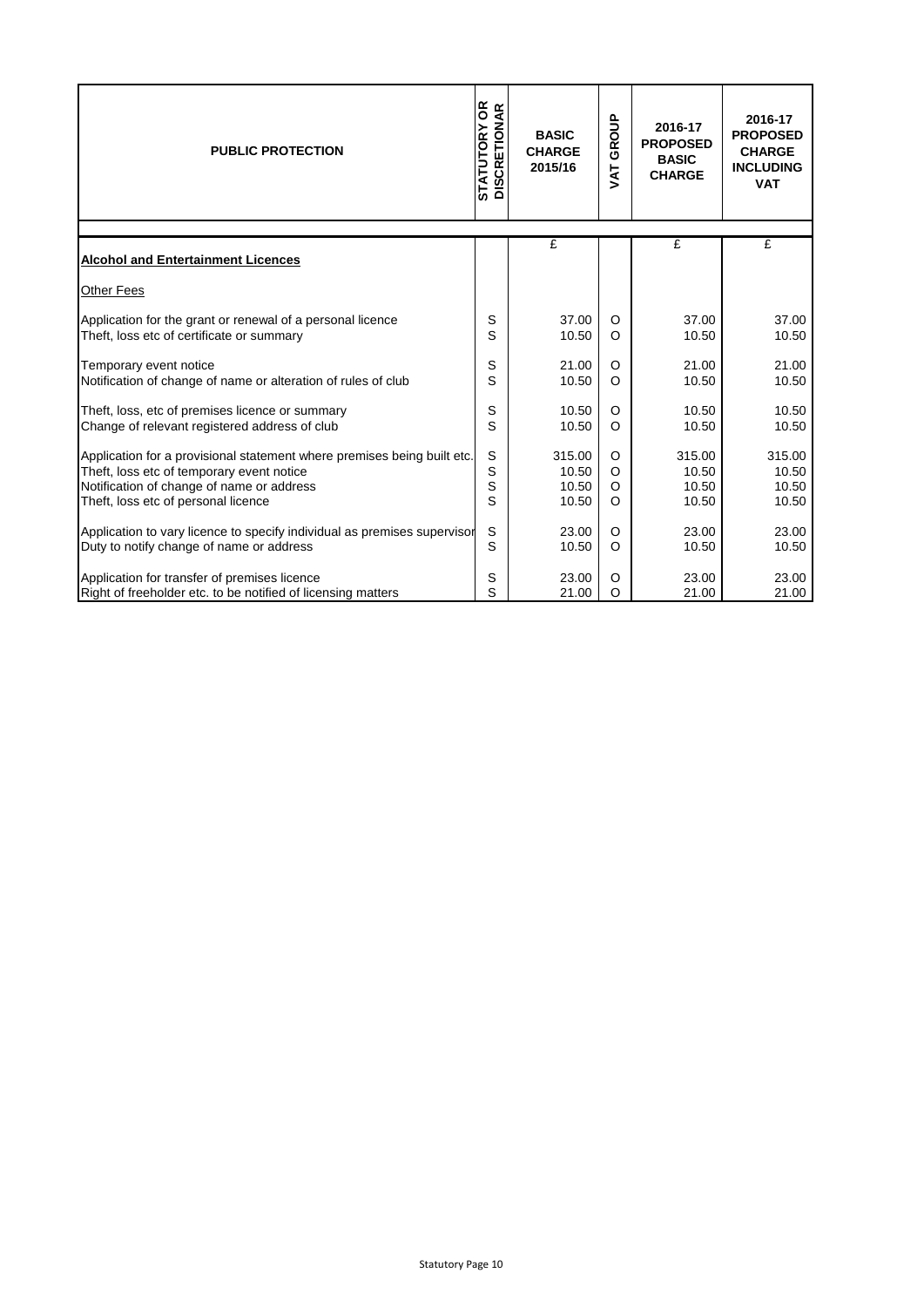| <b>PUBLIC PROTECTION</b>                                                                                                         | <b>STATUTORY OR<br/>DISCRETIONAR</b> | <b>BASIC</b><br><b>CHARGE</b><br>2015/16 | GROUP<br><b>TAT</b> | 2016-17<br><b>PROPOSED</b><br><b>BASIC</b><br><b>CHARGE</b> | 2016-17<br><b>PROPOSED</b><br><b>CHARGE</b><br><b>INCLUDING</b><br><b>VAT</b> |
|----------------------------------------------------------------------------------------------------------------------------------|--------------------------------------|------------------------------------------|---------------------|-------------------------------------------------------------|-------------------------------------------------------------------------------|
| <b>LAPPC Charges</b>                                                                                                             |                                      | £                                        |                     | £                                                           | £                                                                             |
|                                                                                                                                  |                                      |                                          |                     |                                                             |                                                                               |
| <b>Application Fee</b>                                                                                                           |                                      |                                          |                     |                                                             |                                                                               |
| Standard process(includes solvent emissiion activities)                                                                          | S                                    | 1,579.00                                 | $\circ$             | 1,579.00                                                    | 1,579.00                                                                      |
| Additional fee for operating without a permit                                                                                    | S                                    | 1,137.00                                 | $\circ$             | 1,137.00                                                    | 1,137.00                                                                      |
| PVRI, SWOBs and Dry Cleaners                                                                                                     | S                                    | 148.00                                   | $\circ$             | 148.00                                                      | 148.00                                                                        |
| PVR I & II combined                                                                                                              | S                                    | 246.00                                   | O                   | 246.00                                                      | 246.00                                                                        |
| VRs and other Reduced Fee Activities                                                                                             | S                                    | 346.00                                   | $\circ$             | 346.00                                                      | 346.00                                                                        |
| Reduced fee activities: Additional fee for operating without a permit                                                            | S                                    | 68.00                                    | $\circ$             | 68.00                                                       | 68.00                                                                         |
| Mobile screening and crushing plant                                                                                              | S                                    | 1,579.00                                 | O                   | 1,579.00                                                    | 1,579.00                                                                      |
| for the third to seventh applications                                                                                            | S                                    | 943.00                                   | O                   | 943.00                                                      | 943.00                                                                        |
| for the eighth and subsequent applications                                                                                       | S                                    | 477.00                                   | O                   | 477.00                                                      | 477.00                                                                        |
| Where an application for any of the above is for a combined Part B and waste application add an extra £297 to the above amounts. |                                      |                                          |                     |                                                             |                                                                               |
| <b>Annual Subsistence Charge</b>                                                                                                 |                                      |                                          |                     |                                                             |                                                                               |
| Standard process Low                                                                                                             | S                                    | 739 (*+99)                               | $\circ$             | $\overline{7}39$ (*+ 99)                                    | 739 (*+ 99)                                                                   |
| Standard process Medium                                                                                                          | $\mathbf S$                          | $1,111 + (*149)$                         | $\circ$             | $1,111 + (*149)$                                            | $1,111 + (*149)$                                                              |
| Standard process High                                                                                                            | S                                    | $1,672+(*198)$                           | $\circ$             | $1,672+(198)$                                               | $1,672+(*198)$                                                                |
| Reduced fee activities Low/Med/High                                                                                              | S                                    | 76 / 151 / 227                           | O                   | 76 / 151 / 227                                              | 76 / 151 / 227                                                                |
| PVR I & II combined                                                                                                              | S                                    | 108 / 216 / 326                          | $\circ$             | 108 / 216 / 326                                             | 108 / 216 / 326                                                               |
| Vehicle refinishere any part 2 reduced fee activity or any part 3 reduced fee                                                    | S                                    | 218 / 349 / 524                          | O                   | 218 / 349 / 524                                             | 218 / 349 / 524                                                               |
| Mobile screening and crushing plant for first and second permits L/M/H                                                           | S                                    | 18 / 989 / 1484                          | $\circ$             | 18 / 989 / 1484 18 / 989 / 1484                             |                                                                               |
| for the third to seventh permits L/M/H                                                                                           | S                                    | 368 / 590 / 884                          | O                   | 368 / 590 / 884                                             | 368 / 590 / 884                                                               |
| eighth and subsequent permits L/M/H                                                                                              | S                                    | 189 / 302 / 453                          | $\circ$             | 189 / 302 / 453                                             | 189 / 302 / 453                                                               |
| Late payment Fee                                                                                                                 | S                                    | 50.00                                    | O                   | 50.00                                                       | 50.00                                                                         |
| * the additional amounts in brackets must be charged where a permit is<br>for a combined Part B and waste installation           |                                      |                                          |                     |                                                             |                                                                               |
| Where a Part B installation is subject to reporting under the E-PRTR                                                             | S                                    | 99.00                                    | $\circ$             | 99.00                                                       | 99.00                                                                         |
| Regulation add an extra £99 to the above amounts                                                                                 | S                                    | 99.00                                    | $\circ$             | 99.00                                                       | 99.00                                                                         |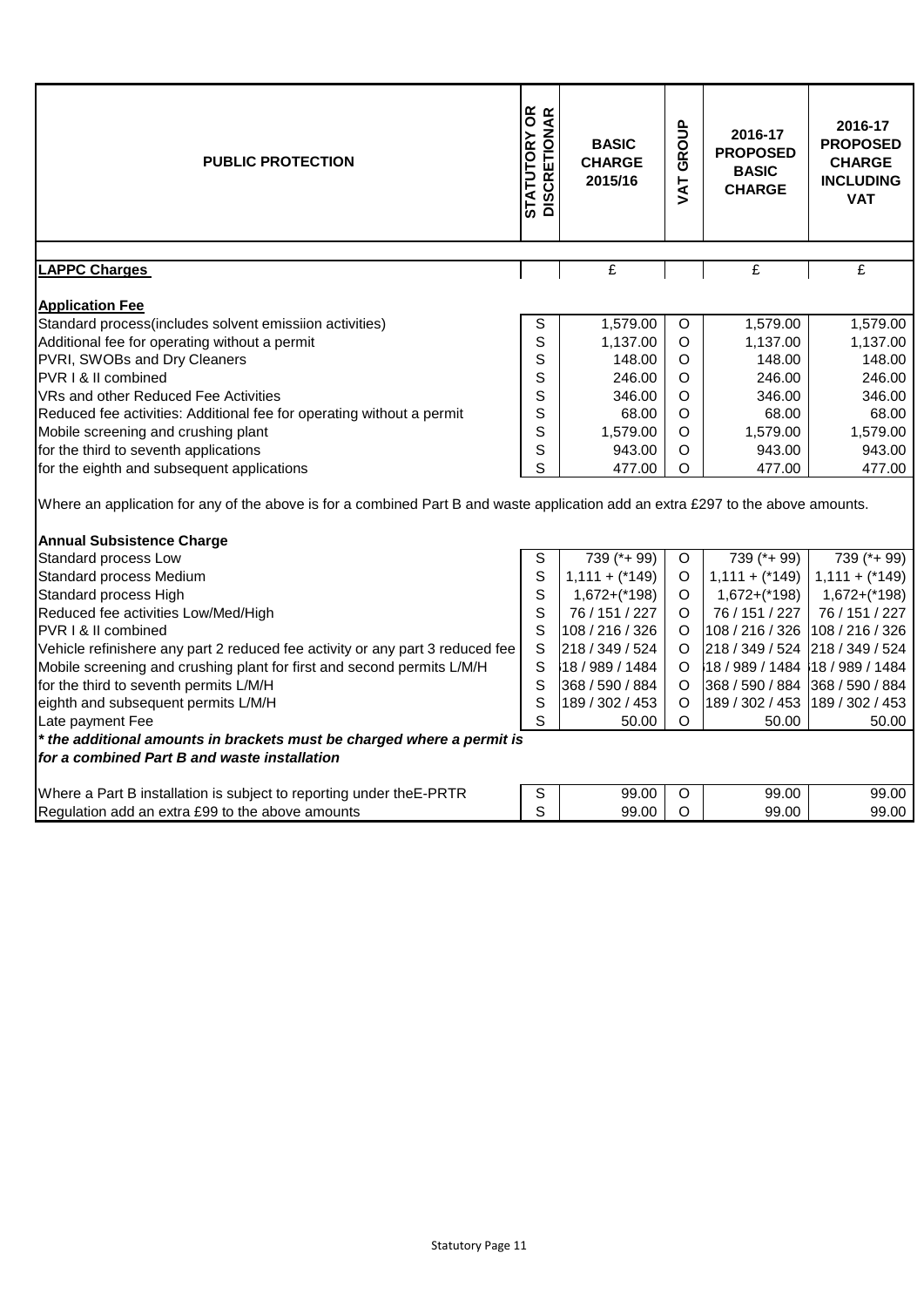| <b>STATUTORY OR</b><br>DISCRETIONAR<br><b>PUBLIC PROTECTION</b>                                                                                      |             | <b>BASIC</b><br><b>CHARGE</b><br>2015/16 | GROUP<br>$\overline{\mathbf{X}}$ | 2016-17<br><b>PROPOSED</b><br><b>BASIC CHARGE</b> | 2016-17<br><b>PROPOSED</b><br><b>CHARGE</b><br><b>INCLUDING</b><br><b>VAT</b> |
|------------------------------------------------------------------------------------------------------------------------------------------------------|-------------|------------------------------------------|----------------------------------|---------------------------------------------------|-------------------------------------------------------------------------------|
| <b>LAPPC Charges</b>                                                                                                                                 |             | £                                        |                                  | £                                                 | £                                                                             |
| <b>Transfer and surrender</b>                                                                                                                        |             |                                          |                                  |                                                   |                                                                               |
| Standard process transfer                                                                                                                            | S           | 162.00                                   | $\circ$                          | 162.00                                            | 162.00                                                                        |
| Standard process partial transfer                                                                                                                    | S           | 476.00                                   | O                                | 476.00                                            | 476.00                                                                        |
| New operator at low risk reduced fee activity (extra one-off                                                                                         | S           | 75.00                                    | O                                | 75.00                                             | 75.00                                                                         |
| subsistence charge-seeArt15(2) of charging scheme)                                                                                                   |             |                                          |                                  |                                                   |                                                                               |
| Reduced fee activities: partial transfer £45                                                                                                         | S           | 45.00                                    | $\Omega$                         | 45.00                                             | 45.00                                                                         |
| Temporary transfer for mobiles                                                                                                                       |             |                                          |                                  |                                                   |                                                                               |
| First transfer                                                                                                                                       | S           | 51.00                                    | O                                | 51.00                                             | 51.00                                                                         |
| Repeat following enforcement or warning                                                                                                              | S           | 51.00                                    | $\Omega$                         | 51.00                                             | 51.00                                                                         |
| <b>Substantial change</b><br>Standard process<br>Standard process where the substantial change results in new PPC activity<br>Reduced fee activities | S<br>S<br>S | 1.005.00<br>1.579.00<br>98.00            | $\circ$<br>O<br>O                | 1.005.00<br>1.579.00<br>98.00                     | 1.005.00<br>1.579.00<br>98.00                                                 |
| Reduced Charges due to mothballing or reduced operating levels                                                                                       |             |                                          |                                  |                                                   |                                                                               |
| The reduced charge is 40% of the full charge that would otherwise have been<br>payable based on the risk rating at the time of the declaration.      |             |                                          |                                  |                                                   |                                                                               |
| LAPPC mobile plant charges(Not using simplified permits)<br>Number of permits                                                                        |             |                                          |                                  |                                                   |                                                                               |
| Subsistence Fee Low/Medium/High<br>1                                                                                                                 | S           | 618 / 989 / 1484                         | $\circ$                          | 618 / 989 / 1484                                  | 618 / 989 / 1484                                                              |
| $\overline{2}$<br>Subsistence Fee Low/Medium/High                                                                                                    | S           | 618 / 989 / 1484                         | $\circ$                          | 618 / 989 / 1484                                  | 618 / 989 / 1484                                                              |
| 3<br>Subsistence Fee Low/Medium/High                                                                                                                 | S           | 368/590/884                              | $\circ$                          | 368/590/<br>884                                   | 368/590/<br>884                                                               |
| 4<br>Subsistence Fee<br>Low/Medium/High                                                                                                              | S           | 368 / 590 / 884                          | $\circ$                          | 368 / 590 / 884                                   | 368 / 590 / 884                                                               |
| 5<br>Subsistence Fee<br>Low/Medium/High<br>6<br>Subsistence Fee Low/Medium/High                                                                      | S<br>S      | 368 / 590 /<br>884<br>368/590/<br>884    | $\circ$<br>$\circ$               | 368 / 590 /<br>884<br>368 / 590 / 884             | 368/590/<br>884<br>368/590/<br>884                                            |
| $\overline{7}$<br>Subsistence Fee Low/Medium/High                                                                                                    | S           | 368/590/<br>884                          | $\Omega$                         | 368 / 590 /<br>884                                | 368/590/<br>884                                                               |
| $8+$<br>Subsistence Fee Low/Medium/High                                                                                                              | S           | 189 / 302 / 453                          | O                                | 189 / 302 / 453                                   | 189 / 302 / 453                                                               |
|                                                                                                                                                      |             |                                          |                                  |                                                   |                                                                               |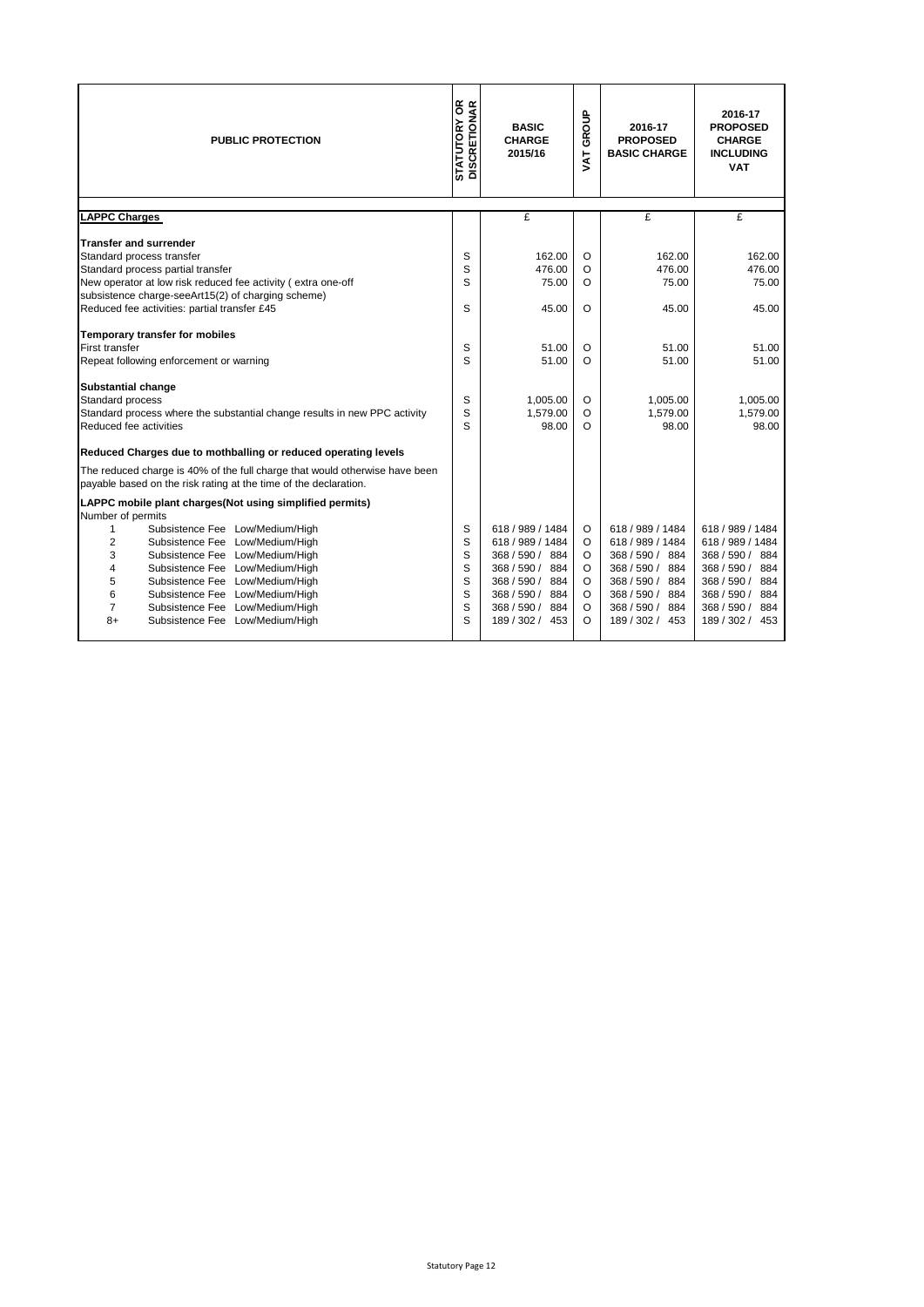| <b>PUBLIC PROTECTION</b>                                                                                                                                                 | OR<br>AR<br>ETION.<br><b>STATUTORY</b><br><b>BASIC</b><br><b>CHARGE</b><br><b>DISCRI</b><br>2015/16 |          | GROUP<br>TAV | 2016-17<br><b>PROPOSED</b><br><b>BASIC</b><br><b>CHARGE</b> | 2016-17<br><b>PROPOSED</b><br><b>CHARGE</b><br><b>INCLUDING</b><br><b>VAT</b> |
|--------------------------------------------------------------------------------------------------------------------------------------------------------------------------|-----------------------------------------------------------------------------------------------------|----------|--------------|-------------------------------------------------------------|-------------------------------------------------------------------------------|
| <b>LA-IPPC Charges</b>                                                                                                                                                   |                                                                                                     | £        |              | £                                                           | £                                                                             |
| NB – every subsistence charge in the table below includes<br>the additional £99 charge to cover LA extra costs in dealing<br>with reporting under the E-PRTR Reugulation |                                                                                                     |          |              |                                                             |                                                                               |
| Application                                                                                                                                                              | S                                                                                                   | 3,218.00 | $\circ$      | 3,218.00                                                    | 3,218.00                                                                      |
| Additional fee for operating without a permit                                                                                                                            | S                                                                                                   | 1,137.00 | $\circ$      | 1,137.00                                                    | 1,137.00                                                                      |
| <b>Annual Subsistence LOW</b>                                                                                                                                            | S                                                                                                   | 1,384.00 | $\Omega$     | 1,384.00                                                    | 1,384.00                                                                      |
| <b>Annual Subsistence MEDIUM</b>                                                                                                                                         | S                                                                                                   | 1,541.00 | O            | 1,541.00                                                    | 1,541.00                                                                      |
| Annual Subsistence HIGH                                                                                                                                                  | S                                                                                                   | 2,233.00 | O            | 2,233.00                                                    | 2,233.00                                                                      |
| Late Payment Fee                                                                                                                                                         | S                                                                                                   | 50.00    | O            | 50.00                                                       | 50.00                                                                         |
| <b>Substantial Variation</b>                                                                                                                                             | S                                                                                                   | 1,309.00 | $\circ$      | 1,309.00                                                    | 1,309.00                                                                      |
| Transfer                                                                                                                                                                 | S                                                                                                   | 225.00   | $\Omega$     | 225.00                                                      | 225.00                                                                        |
| <b>Partial Transafer</b>                                                                                                                                                 | S                                                                                                   | 668.00   | $\circ$      | 668.00                                                      | 668.00                                                                        |
| Surrender                                                                                                                                                                | S                                                                                                   | 668.00   | O            | 668.00                                                      | 668.00                                                                        |

NB

Subsistence charges can be paid in four equal quarterly instalments paid on 1st April, 1st July, 1st October and 1st January. Where paid quarterly the total amount payable to the local authority will be increased by £36.

Reduced fee activities are; Service Stations, Vehicle Refinishers, Dry Cleaners and Small Waste Oil Burners under 0.4MW

### **Newspaper advertisements**

Newspaper adverts may be required under EPR at the discretion of the LA as part of the consultation process when considering an application (see Chapter 9 of the General Guidance Manual). This will be undertaken and paid for by the LA and the charging scheme contains a provision for the LA to recoup its costs.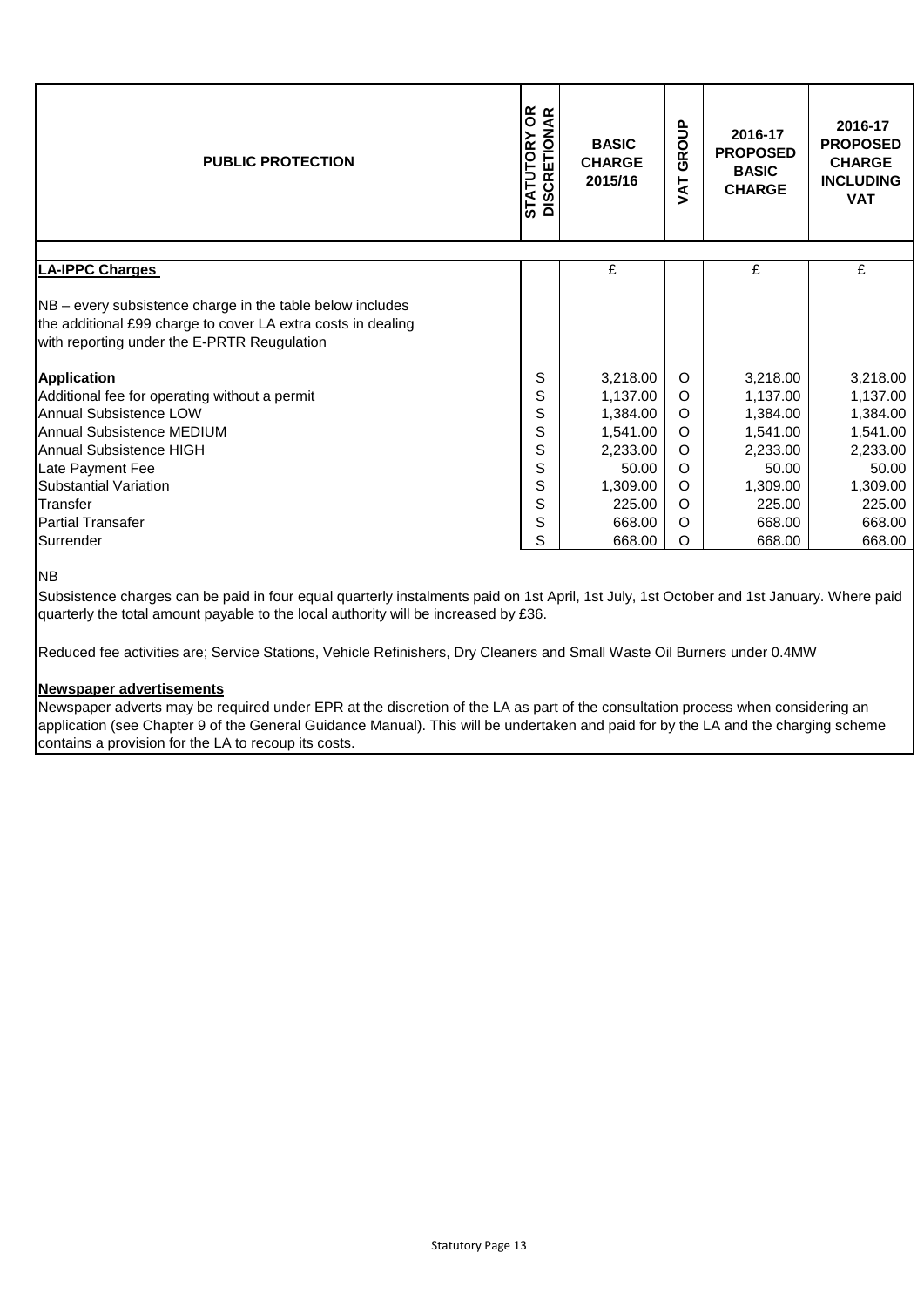| <b>PUBLIC PROTECTION</b>                                                                                                                                                                                                                                                                                                                                                          | <b>STATUTORY OR<br/>DISCRETIONAR</b> | <b>BASIC</b><br><b>CHARGE</b><br>2015/16                                       | <b>VAT GROUP</b> | 2016-17<br><b>PROPOSED</b><br><b>BASIC</b><br><b>CHARGE</b>                    | 2016-17<br><b>PROPOSED</b><br><b>CHARGE</b><br><b>INCLUDING</b><br><b>VAT</b>  |
|-----------------------------------------------------------------------------------------------------------------------------------------------------------------------------------------------------------------------------------------------------------------------------------------------------------------------------------------------------------------------------------|--------------------------------------|--------------------------------------------------------------------------------|------------------|--------------------------------------------------------------------------------|--------------------------------------------------------------------------------|
| <b>LICENCES</b>                                                                                                                                                                                                                                                                                                                                                                   |                                      | $\mathbf{E}$                                                                   |                  | £                                                                              | $\overline{f}$                                                                 |
| Consideration of an application for a licence in writing to erect or retain on or<br>over a highway any scaffolding or other structure, in connection with any<br>building, or demolition or the alteration, repair, maintenance or cleaning of<br>any building which obstructs the highway pursuant to Section 169(1) and (2)<br>of the 1980 Act.                                | S                                    | $£75+$<br>returnable<br>deposit (£100<br>min) on<br>satisfactory<br>completion | Ζ                | $£75+$<br>returnable<br>deposit (£100<br>min) on<br>satisfactory<br>completion | $£75+$<br>returnable<br>deposit (£100<br>min) on<br>satisfactory<br>completion |
| Consideration of an application for consent temporarily to deposit building<br>materials, rubbish or other things in a street that is a highway maintainable<br>at the public expense or to make a temporary excavation in it, and the<br>undertaking of site inspections to monitor compliance with such consent<br>pursuant to Section 171(1), (2) (4) and (5) of the 1980 Act. | S                                    | £75 to deposit<br>building<br>material                                         | Z                | £75 to deposit<br>building<br>material                                         | £75 to deposit<br>building<br>material                                         |
| Consideration of an application for consent for the obligation to erect a<br>hoarding or fence in accordance with Section 172(1) of the 1980 Act to be<br>dispensed with pursuant to sub-section (2) of that Section.                                                                                                                                                             | S                                    | $£75+$<br>returnable<br>deposit (£100<br>min) on<br>satisfactory<br>completion | Z                | $£75+$<br>returnable<br>deposit (£100<br>min) on<br>satisfactory<br>completion | $£75+$<br>returnable<br>deposit (£100<br>min) on<br>satisfactory<br>completion |
| Anything done in connection with site inspections to monitor compliance<br>with duties imposed by Section 172(3) and by Section 173(1) of the 1980<br>Act on a person who has erected a hoarding or fence.                                                                                                                                                                        | $\mathbf S$                          | Actual costs +<br>Admin                                                        | Z                | Actual costs +<br>Admin                                                        | Actual costs +<br>Admin                                                        |
| Consideration of an application for consent under Section 179(1) of the<br>1980 Act to construct works to which that Section applies under any part of<br>the street                                                                                                                                                                                                              | S                                    | Actual costs +<br>Admin                                                        | Z                | Actual costs +<br>Admin                                                        | Actual costs +<br>Admin                                                        |
| Consideration of an application for consent to make an opening in the<br>footway of a street as an entrance to a cellar or vault there under pursuant<br>to Section 180(1) of the 1980 Act.                                                                                                                                                                                       | S                                    | Actual costs +<br>Admin                                                        | Z                | Actual costs +<br>Admin                                                        | Actual costs +<br>Admin                                                        |
| Consideration of an application for consent to carry out any works in a<br>street to provide means for the admission of light to premises situated<br>under, or abutting on, the street pursuant to Section 180(2) of the 1980 Act                                                                                                                                                | S                                    | Actual costs +<br>Admin                                                        | Z                | Actual costs +<br>Admin                                                        | Actual costs +<br>Admin                                                        |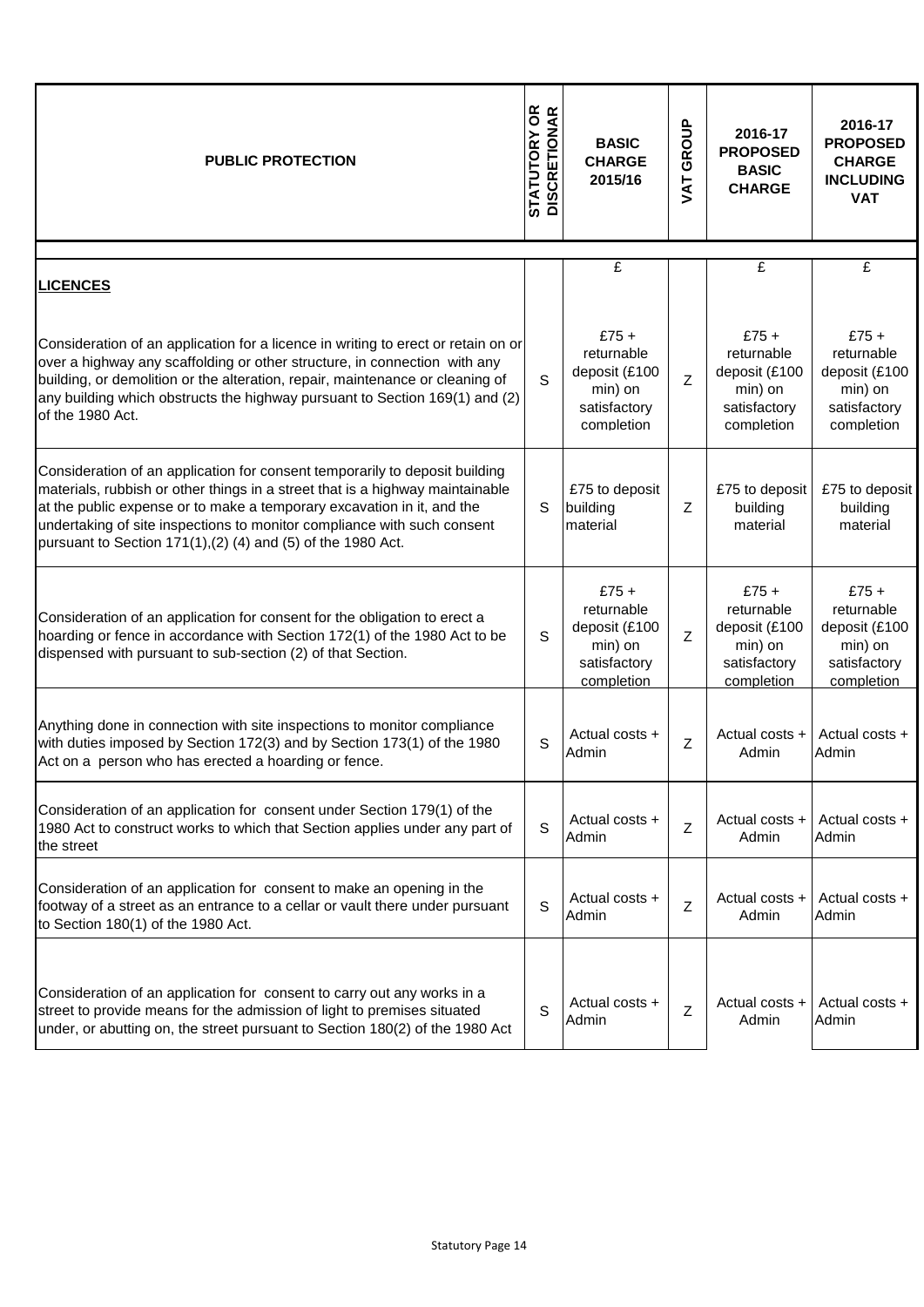| <b>HIGHWAYS AND TRANSPORTATION</b>                                                                                                                                                                                                                                                                                                                    | <b>STATUTORY OR</b><br>DISCRETIONAR | <b>BASIC</b><br><b>CHARGE</b><br>2015/16 | <b>VAT GROUP</b> | 2016-17<br><b>PROPOSED</b><br><b>BASIC</b><br><b>CHARGE</b> | 2016-17<br><b>PROPOSED</b><br><b>CHARGE</b><br><b>INCLUDING</b><br><b>VAT</b> |
|-------------------------------------------------------------------------------------------------------------------------------------------------------------------------------------------------------------------------------------------------------------------------------------------------------------------------------------------------------|-------------------------------------|------------------------------------------|------------------|-------------------------------------------------------------|-------------------------------------------------------------------------------|
|                                                                                                                                                                                                                                                                                                                                                       |                                     | £                                        |                  | £                                                           | £                                                                             |
| <b>Travel Plans</b><br>Monitoring of Travel Plans<br>Small developments<br>Large developments<br>Large developments where two or more land-uses on-site exceed the DfT<br>thresholds, or the development in total is double the threshold<br><b>RIGHTS OF WAY</b>                                                                                     | S<br>S<br>S                         | 840.00<br>2,400.00<br>3,600.00           | Z<br>Z<br>Ζ      | 840.00<br>2,400.00<br>3,600.00                              | 840.00<br>2,400.00<br>3,600.00                                                |
|                                                                                                                                                                                                                                                                                                                                                       |                                     |                                          |                  |                                                             |                                                                               |
| <b>FOOTPATHS:</b><br>Cost of advertising etc. per order                                                                                                                                                                                                                                                                                               | S                                   | 720.00                                   | S                | 720.00                                                      | 864.00                                                                        |
| (a) The charge relates to advertising and administrative costs,<br>payable in advance.                                                                                                                                                                                                                                                                |                                     |                                          |                  |                                                             |                                                                               |
| (b) If the order is withdrawn, following objections, 50% of the<br>charge will be refunded.                                                                                                                                                                                                                                                           |                                     |                                          |                  |                                                             |                                                                               |
| (c) A separate agreement for Public Diversion Orders under the<br>Highways Act 1980 Section 119 (5) may be made which may<br>incur additional costs as necessary.                                                                                                                                                                                     |                                     |                                          |                  |                                                             |                                                                               |
| (d) Additional costs may be payable in the event of a public enquiry<br>under the Highways Act 1980 Section 302 and / or Local<br>Government Act 1972 Section 250                                                                                                                                                                                     |                                     |                                          |                  |                                                             |                                                                               |
| <b>HIGHWAYS</b>                                                                                                                                                                                                                                                                                                                                       |                                     |                                          |                  |                                                             |                                                                               |
| Anything done by a local traffic authority in consequence<br>of a request to revoke or amend an order under Section 6,32(1)<br>(b) or 45 of the 1984 Act so that a particular length of road<br>may cease to be a place where vehicles may be parked<br>in accordance with the order.                                                                 | S                                   | 1,030.00                                 | O                | 1,030.00                                                    | 1,030.00                                                                      |
| Anything done by a local traffic authority in connection with<br>or in consequence of a request to vary an order under<br>Section 1,6,9 or 14 of the 1984 Act so as to create an<br>exemption or exclusion from a prohibition or restriction imposed<br>by the Order on the stopping, parking waiting, loading or<br>unloading of vehicles on a road. | S                                   | 1,030.00                                 | O                | 1,030.00                                                    | 1,030.00                                                                      |
| Anything done by a local traffic authority in connection with<br>or in consequence of the making of an order under Section<br>14(1) or the giving of a notice under Section 14(2) of the<br>1984 Act for the reason mentioned in Section 14(1)(a).                                                                                                    | S                                   | 560.00                                   | O                | 560.00                                                      | 560.00                                                                        |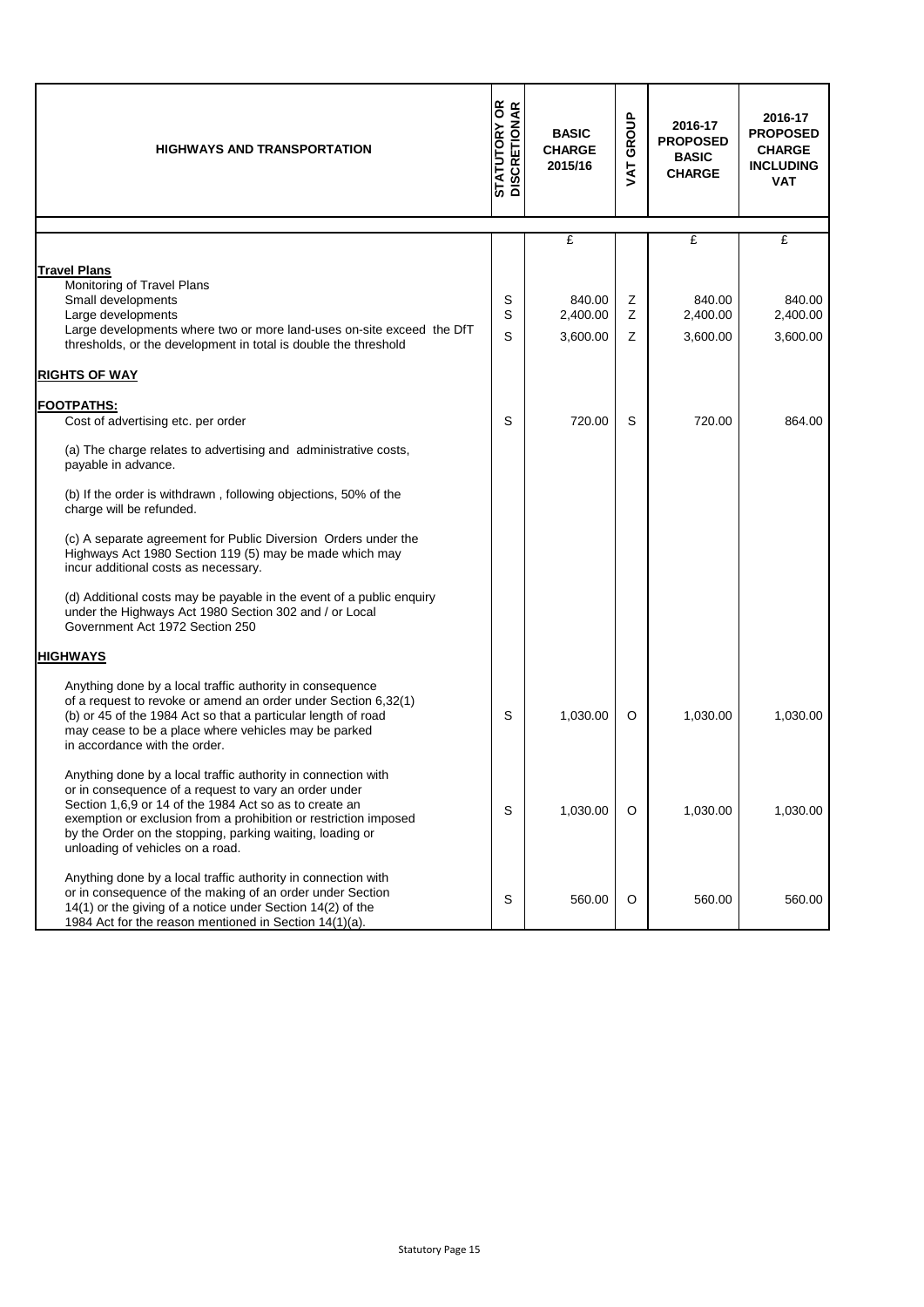| <b>HIGHWAYS AND TRANSPORTATION</b>                                                                                                                                                                                                                                                                                  | <b>STATUTORY OR<br/>DISCRETIONAR</b> | <b>BASIC</b><br><b>CHARGE</b><br>2015/16                       | GROUP<br><b>TAT</b> | 2016-17<br><b>PROPOSED</b><br><b>BASIC</b><br><b>CHARGE</b> | 2016-17<br><b>PROPOSED</b><br><b>CHARGE</b><br><b>INCLUDING</b><br><b>VAT</b> |
|---------------------------------------------------------------------------------------------------------------------------------------------------------------------------------------------------------------------------------------------------------------------------------------------------------------------|--------------------------------------|----------------------------------------------------------------|---------------------|-------------------------------------------------------------|-------------------------------------------------------------------------------|
|                                                                                                                                                                                                                                                                                                                     |                                      | $\overline{f}$                                                 |                     | $\overline{\mathbf{f}}$                                     | $\overline{f}$                                                                |
| Anything done by a local traffic authority in connection with or in<br>consequence of an order made or to be made by them under Section<br>16A of the 1984 Act.                                                                                                                                                     | S                                    | 545.00                                                         | $\circ$             | 560.00                                                      | 560.00                                                                        |
| Anything done by a local authority in connection with or in consequence<br>of a request to the Authority, the Chief Officer of Police or any other<br>person specified by or under an order made under Section 49(4) of the<br>1984 Act to suspend the use of a parking place or any part of it.                    | S                                    | 545.00                                                         | $\circ$             | 560.00                                                      | 560.00                                                                        |
| Consideration by a local authority of a request that, under Section 65(1)<br>of the 1984 Act, it cause or permit a traffic sign (not being a sign which<br>fulfils the conditions specified in Section 65(3A)(i) and (ii) to be placed<br>on or near a road to indicate the route to specified land or premises.    | S                                    | Actual cost $+$<br>£100 non-<br>returnable<br>application cost | $\circ$             | 150.00                                                      | 150.00                                                                        |
| The placing by a local traffic authority of a traffic sign pursuant to<br>Section 65(1) of the 1984 Act in accordance with a request of the kind<br>referred to in the preceding paragraph.                                                                                                                         | S                                    | Actual cost +<br>£100 non-<br>returnable<br>application cost   | $\circ$             | 150.00                                                      | 150.00                                                                        |
| The issue by a County Council, District Council, passenger transport authority or passenger transport executive in England, a County<br>Council or County Borough Council in Wales, to a person eligible to receive travel concessions under a scheme established under<br>Section 93 of the Transport Act 1985, of |                                      |                                                                |                     |                                                             |                                                                               |
| (a) any permit or other document as evidence of entitlement to receive<br>travel concessions; or                                                                                                                                                                                                                    | S                                    | 10.00                                                          | $\circ$             | 10.00                                                       | 10.00                                                                         |
| (b) a duplicate by a London Borough Council or the Common Council of<br>the City of London of a travel concession permit pursuant to section<br>52(4) of the London Regional Transport Act 1984 or pursuant to section<br>53(2)(b) of that Act in accordance with arrangements under section<br>$50(1)$ .           | S                                    | 10.00                                                          | $\circ$             | 10.00                                                       | 10.00                                                                         |
| Wide load arrangements.                                                                                                                                                                                                                                                                                             | S                                    | Actual costs +<br>20% Admin                                    | $\circ$             | Actual costs +<br>20% Admin                                 | Actual costs +<br>20% Admin                                                   |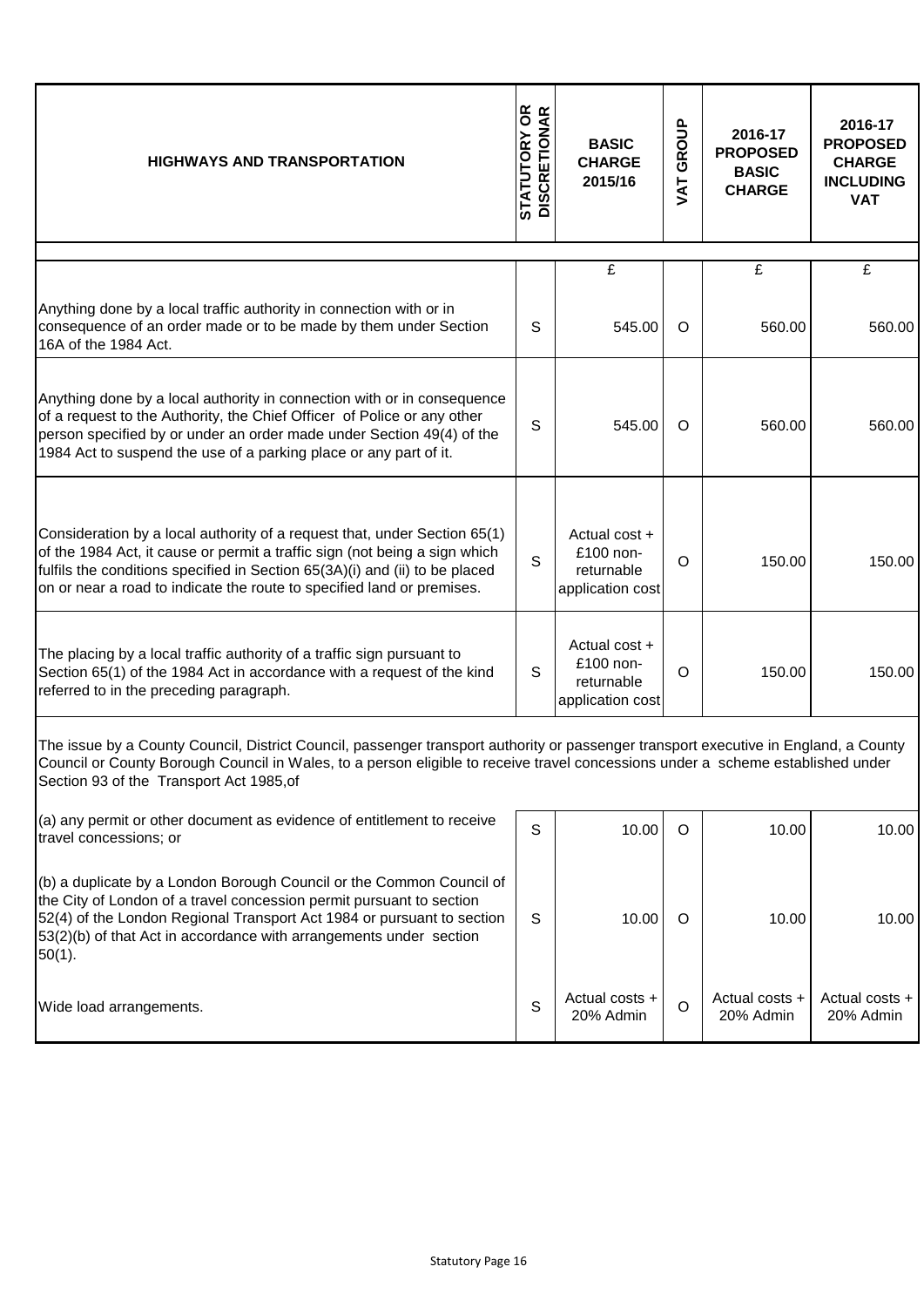| <b>HIGHWAYS AND TRANSPORTATION</b>                                                                                                                                                                                                                                     | <b>STATUTORY OR</b><br>DISCRETIONAR<br>$\succ$ | <b>BASIC</b><br><b>CHARGE</b><br>2015/16                                                                                                                                 | VAT GROUP | 2016-17 PROPOSED<br><b>BASIC CHARGE</b>                                                                                                                                               | 2016-17 PROPOSED<br><b>CHARGE</b><br><b>INCLUDING</b><br><b>VAT</b>                                                                                                                   |
|------------------------------------------------------------------------------------------------------------------------------------------------------------------------------------------------------------------------------------------------------------------------|------------------------------------------------|--------------------------------------------------------------------------------------------------------------------------------------------------------------------------|-----------|---------------------------------------------------------------------------------------------------------------------------------------------------------------------------------------|---------------------------------------------------------------------------------------------------------------------------------------------------------------------------------------|
|                                                                                                                                                                                                                                                                        |                                                | £                                                                                                                                                                        |           | £                                                                                                                                                                                     | £                                                                                                                                                                                     |
|                                                                                                                                                                                                                                                                        |                                                | Up to £30k, min £3k fee.                                                                                                                                                 |           | Up to £30k, min £3k<br>fee.                                                                                                                                                           | Up to £30k, min £3k<br>fee.                                                                                                                                                           |
| New Adoptable Residential Estate Road with standard Bellmouth<br>Section 38 (Fee is for checking drawings and supervision of works)                                                                                                                                    | S                                              | Up to £1m, 8% of cost                                                                                                                                                    | O         |                                                                                                                                                                                       | Up to £1m, 8% of cost Up to £1m, 8% of cost                                                                                                                                           |
|                                                                                                                                                                                                                                                                        |                                                | Over £1m, 5% of cost                                                                                                                                                     |           |                                                                                                                                                                                       | Over £1m, 5% of cost Over £1m, 5% of cost                                                                                                                                             |
| New Adoptable Residential Estate Road with standard Bellmouth<br>Section 278 (Fee is for checking drawings and supervision of works)                                                                                                                                   | S                                              | Min fee £3k<br>Under £100k, 9% of cost<br>Over £100k, 8% of cost<br>Hoarding Deposit £120<br>per sqm of highway<br>enclosed.<br>Hoarding fee 10% of<br>deposit, min £600 | O         | Min fee £3k<br>Under £100k, 9% of<br>cost<br>Over £100k, 8% of<br>cost<br><b>Hoarding Deposit</b><br>£120 per sqm of<br>highway enclosed.<br>Hoarding fee 10% of<br>deposit, min £600 | Min fee £3k<br>Under £100k, 9% of<br>cost<br>Over £100k, 8% of<br>cost<br><b>Hoarding Deposit</b><br>£120 per sqm of<br>highway enclosed.<br>Hoarding fee 10% of<br>deposit, min £600 |
| Residential Estate Road Bellmouth to private drive, access to distributor<br>roads or higher category by Section 278 agreement (Fee is for<br>checking drawings and supervision of works) Lower category roads<br>serving 5 units - Section 184 cross over application | S                                              | Min fee £3k<br>Under £100k, 9% of<br>Costs<br>Over £100k, 8% Of Cost<br>Hoarding - deposit £100<br>per sqm, fee 10% of<br>deposit £600 min                               | $\circ$   | Min fee £3k<br>Under £100k, 9% of<br>Costs<br>Over £100k, 8% 0f<br>Cost<br>Hoarding - deposit<br>£100 per sqm, fee<br>10% of deposit £600<br>min                                      | Min fee £3k<br>Under £100k, 9% of<br>Costs<br>Over £100k, 8% 0f<br>Cost<br>Hoarding - deposit<br>£100 per sqm, fee<br>10% of deposit £600<br>min                                      |
| Flat only development's; no adoptable road (fee is for checking drawing<br>and supervision of works)                                                                                                                                                                   | S                                              | Min fee £3k<br>8.5% of cost<br>Hoarding - deposit £120<br>per sqm, fee 10% of<br>deposit                                                                                 | O         | Min fee £3k<br>8.5% of cost<br>Hoarding - deposit<br>£120 per sqm, fee<br>10% of deposit                                                                                              | Min fee £3k<br>8.5% of cost<br>Hoarding - deposit<br>£120 per sqm, fee<br>10% of deposit                                                                                              |
| Commercial access; no adoptable road (fee is for checking drawing<br>and supervision works)                                                                                                                                                                            | S                                              | Min fee £3k<br>8.5% of cost<br>Hoarding - deposit £120<br>per sqm, fee 10% of<br>deposit                                                                                 | O         | Min fee £3k<br>8.5% of cost<br>Hoarding - deposit<br>£120 per sqm, fee<br>10% of deposit                                                                                              | Min fee £3k<br>8.5% of cost<br>Hoarding - deposit<br>£120 per sqm, fee<br>10% of deposit                                                                                              |
| Commercial access; with adoptable distributor road (Fee is for<br>checking drawings and supervision of works)                                                                                                                                                          | S                                              | Up to £30k, min £3k fee.<br>Up to £1m, 8% of cost<br>Over £1m, 5% of cost                                                                                                | O         | Up to £30k, min £3k<br>fee.<br>Up to £1m, 8% of<br>cost<br>Over £1m, 5% of<br>cost                                                                                                    | Up to £30k, min £3k<br>fee.<br>Up to £1m, 8% of cost<br>Over £1m, 5% of cost                                                                                                          |
| Commercial access; with adoptable distributor road Section 278<br>agreement (Fee is for checking drawings and supervision of works)                                                                                                                                    | S                                              | Min fee £3k<br>8.5% of cost<br>Hoarding - deposit £120<br>per sqm, fee 10% of<br>deposit                                                                                 | O         | Min fee £3k<br>8.5% of cost<br>Hoarding - deposit<br>£120 per sqm, fee<br>10% of deposit                                                                                              | Min fee £3k<br>8.5% of cost<br>Hoarding - deposit £120<br>per sqm, fee 10% of<br>deposit                                                                                              |
| <b>Temporary Construction Access Licence.</b><br>Deposit                                                                                                                                                                                                               | S<br>S                                         | n/a<br>n/a                                                                                                                                                               | O<br>O    | £180<br>£500-£5000                                                                                                                                                                    | £180<br>£500-£5000                                                                                                                                                                    |
| Crane oversail licence (temporary during construction). Applicable<br>when cranes operate over the public highway.                                                                                                                                                     | S                                              | n/a                                                                                                                                                                      | O         | £180                                                                                                                                                                                  | 180.00                                                                                                                                                                                |
| Deposit                                                                                                                                                                                                                                                                | S                                              | n/a                                                                                                                                                                      | O         | £500-£1000                                                                                                                                                                            | £500-£1000                                                                                                                                                                            |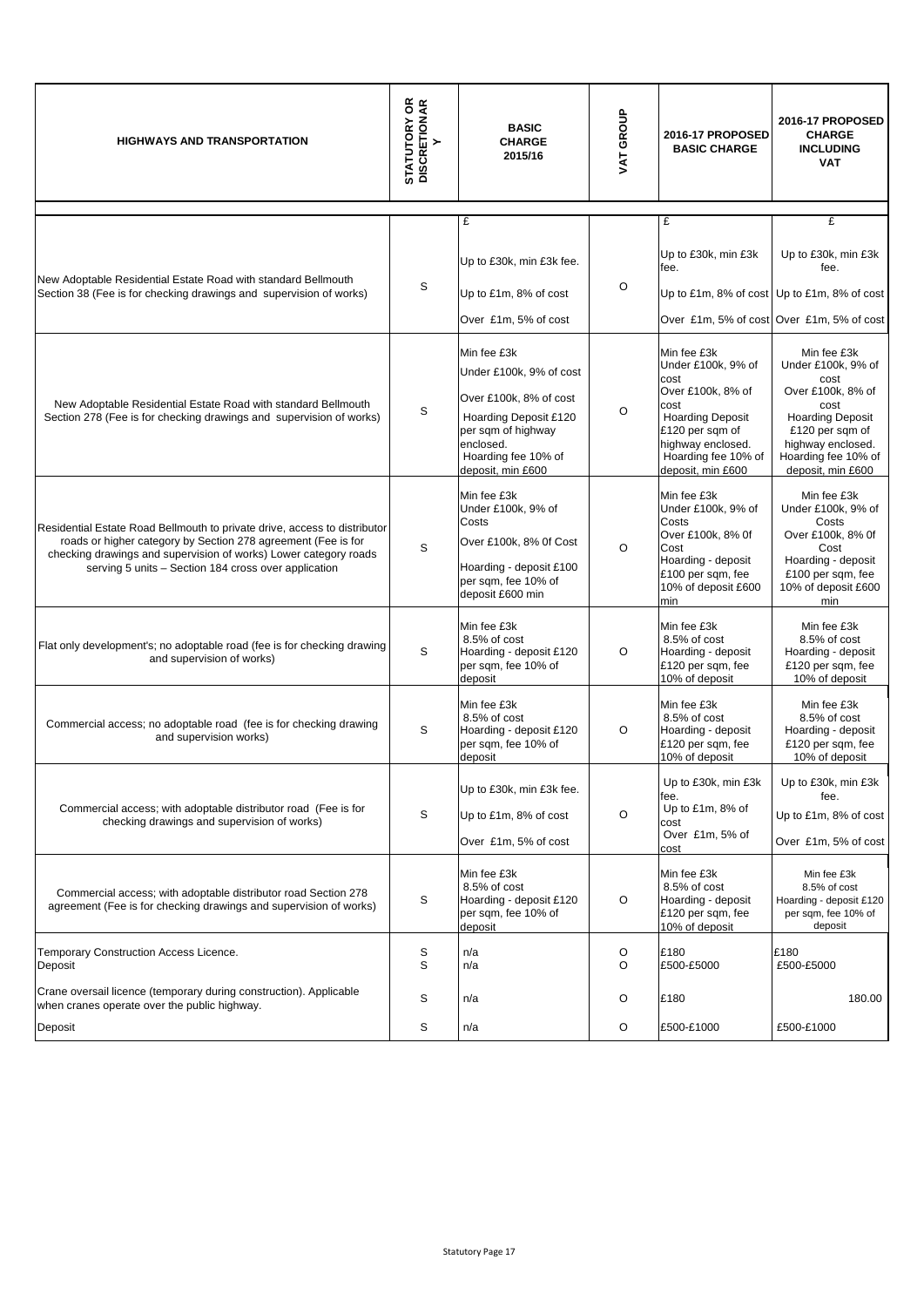| <b>STATUTORY OR<br/>DISCRETIONAR</b><br><b>HIGHWAYS AND TRANSPORTATION</b>                                                          |             | <b>BASIC</b><br><b>CHARGE</b><br>2015/16 | GROUP<br>JAT                      | 2016-17<br><b>PROPOSED</b><br><b>BASIC</b><br><b>CHARGE</b> | 2016-17<br><b>PROPOSED</b><br><b>CHARGE</b><br><b>INCLUDING</b><br><b>VAT</b> |
|-------------------------------------------------------------------------------------------------------------------------------------|-------------|------------------------------------------|-----------------------------------|-------------------------------------------------------------|-------------------------------------------------------------------------------|
|                                                                                                                                     |             | £                                        |                                   | £                                                           | £                                                                             |
| <u>LOCAL LAND CHARGES</u>                                                                                                           |             |                                          |                                   |                                                             |                                                                               |
| Form LLC1 only                                                                                                                      | S           | 21.00                                    | $\circ$                           | 21.00                                                       | 21.00                                                                         |
| Paper Format<br>Con29R Search - residential<br>Con29R Search - commercial                                                           | S           | 90.00<br>140.00                          | O<br>$\circ$                      | 90.00<br>140.00                                             | 90.00<br>140.00                                                               |
| Electronic format<br>Con29R Search - residential<br>Con29R Search - commercial                                                      | S           | 87.00<br>136.00                          | $\circ$<br>$\Omega$               | 87.00<br>136.00                                             | 87.00<br>136.00                                                               |
| Paper Format<br>Full search - LLC1 and Con29R residential<br>Full search - LLC1 and Con29R commercial                               | S           | 110.00<br>160.00                         | $\circ$<br>$\circ$                | 110.00<br>160.00                                            | 110.00<br>160.00                                                              |
| Electronic format<br>Full search - LLC1 and Con29R residential<br>Full search - LLC1 and Con29R commercial                          | S           | 108.00<br>157.00                         | O<br>$\Omega$                     | 108.00<br>157.00                                            | 108.00<br>157.00                                                              |
| Personal search request and viewing of information<br>Con29R - Unrefined data search package<br>Con290 - Per question               | S<br>S<br>S | Free<br>40.00<br>22.00                   | $\circ$<br>$\circ$<br>O           | Free<br>40.00<br>22.00                                      | Free<br>40.00<br>22.00                                                        |
| Additional parcel - residential<br>Additional parcel - commercial                                                                   | S<br>S      | 28.00<br>35.00                           | $\circ$<br>$\circ$                | 28.00<br>35.00                                              | 28.00<br>35.00                                                                |
| Additional parcel - personal search<br>Cancellation fee for Con29 search<br>Charges for a copy of the local land charges search     | S<br>S<br>S | 2.00<br>75.00<br>15.00                   | $\circ$<br>$\mathsf O$<br>$\circ$ | 2.00<br>75.00<br>15.00                                      | 2.00<br>75.00<br>15.00                                                        |
| Copy of planning decision and enforcement notices<br>Copy of agreements and tree preservation orders<br>Copy of smoke control older | S<br>S<br>S | 15.00<br>30.00<br>7.00                   | $\circ$<br>$\circ$<br>$\circ$     | 15.00<br>30.00<br>7.00                                      | 15.00<br>30.00<br>7.00                                                        |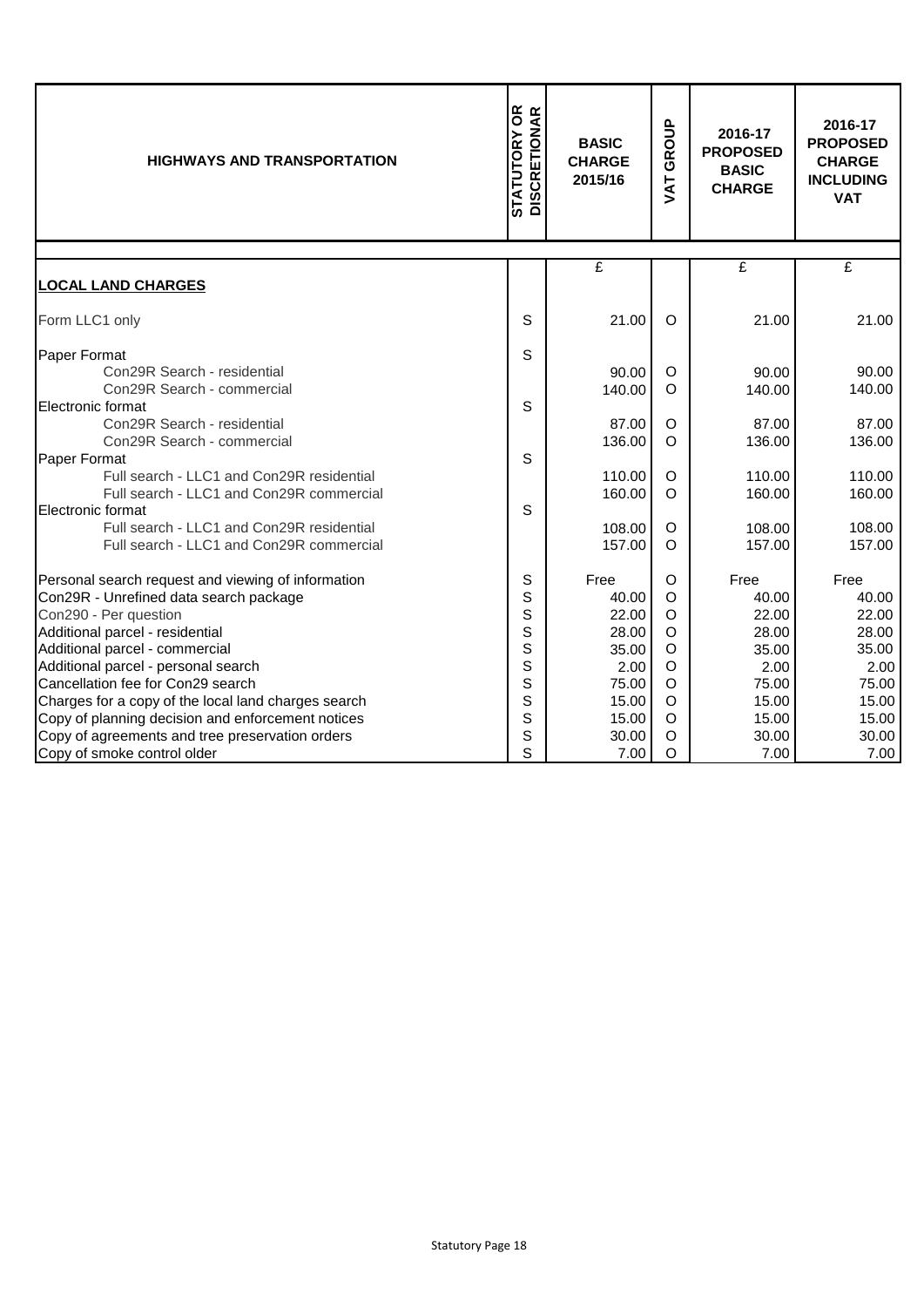| <b>HIGHWAYS AND TRANSPORTATION</b>                                                                                                                                                                                                                                                                                   | <b>STATUTORY OR<br/>DISCRETIONAR</b> | <b>BASIC</b><br><b>CHARGE</b><br>2015/16                     | GROUP<br><b>TAT</b> | 2016-17<br><b>PROPOSED</b><br><b>BASIC</b><br><b>CHARGE</b> | 2016-17<br><b>PROPOSED</b><br><b>CHARGE</b><br><b>INCLUDING</b><br><b>VAT</b> |
|----------------------------------------------------------------------------------------------------------------------------------------------------------------------------------------------------------------------------------------------------------------------------------------------------------------------|--------------------------------------|--------------------------------------------------------------|---------------------|-------------------------------------------------------------|-------------------------------------------------------------------------------|
|                                                                                                                                                                                                                                                                                                                      |                                      |                                                              |                     |                                                             |                                                                               |
| Anything done by a local traffic authority in connection with or in<br>consequence of an order made or to be made by them under Section<br>16A of the 1984 Act.                                                                                                                                                      | S                                    | $\mathbf{E}$<br>545.00                                       | O                   | $\overline{f}$<br>545.00                                    | £<br>545.00                                                                   |
| Discretionary suspension of the use of on-street parking places for<br>waiting/loading - charge per parking space for period of up to 2 months                                                                                                                                                                       | S                                    | 20.00                                                        | $\circ$             | 20.00                                                       | 20.00                                                                         |
| Anything done by a local authority in connection with or in consequence<br>of a request to the Authority, the Chief Officer of Police or any other<br>person specified by or under an order made under Section 49(4) of the<br>1984 Act to suspend the use of a parking place or any part of it.                     | S                                    | 545.00                                                       | $\circ$             | 545.00                                                      | 545.00                                                                        |
| Consideration by a local authority of a request that, under Section 65(1)<br>of the 1984 Act, it cause or permit a traffic sign (not being a sign which<br>fulfils the conditions specified in Section 65(3A)(i) and (ii) to be placed<br>on or near a road to indicate the route to specified land or premises.     | S                                    | Actual cost +<br>£100 non-<br>returnable<br>application cost | O                   | Actual cost $+$<br>£100 non-<br>returnable                  | Actual cost +<br>£100 non-<br>returnable<br>application cost application cost |
| The placing by a local traffic authority of a traffic sign pursuant to<br>Section 65(1) of the 1984 Act in accordance with a request of the kind<br>referred to in the preceding paragraph.                                                                                                                          | S                                    | Actual cost<br>plus<br>£100 non-                             | $\circ$             | Actual cost<br>plus<br>£100 non-                            | Actual cost<br>plus<br>£100 non-                                              |
|                                                                                                                                                                                                                                                                                                                      |                                      | returnable<br>application<br>cost                            |                     | returnable<br>application<br>cost                           | returnable<br>application<br>cost                                             |
| The issue by a County Council, District Council, passenger transport authority or passenger transport executive in England, a County<br>Council or County Borough Council in Wales, to a person eligible to receive travel concessions under a scheme established under<br>Section 93 of the Transport Act 1985, of: |                                      |                                                              |                     |                                                             |                                                                               |
| (a) any permit or other document as evidence of entitlement<br>to receive travel concessions; or                                                                                                                                                                                                                     | S                                    | 10.00                                                        | O                   | 10.00                                                       | 10.00                                                                         |
| (b) a duplicate by a London Borough Council or the<br>Common Council of the City of London of a travel<br>concession permit pursuant to section 52(4) of the London                                                                                                                                                  | S                                    | 10.00                                                        | $\circ$             | 10.00                                                       | 10.00                                                                         |

Actual costs plus 20% administration

O

Actual costs plus 20% administration

Actual costs plus 20% administration

Regional Transport Act 1984 or pursuant to section 53(2)(b)

wide load arrangements.

of that Act in accordance with arrangements under

section 50(1).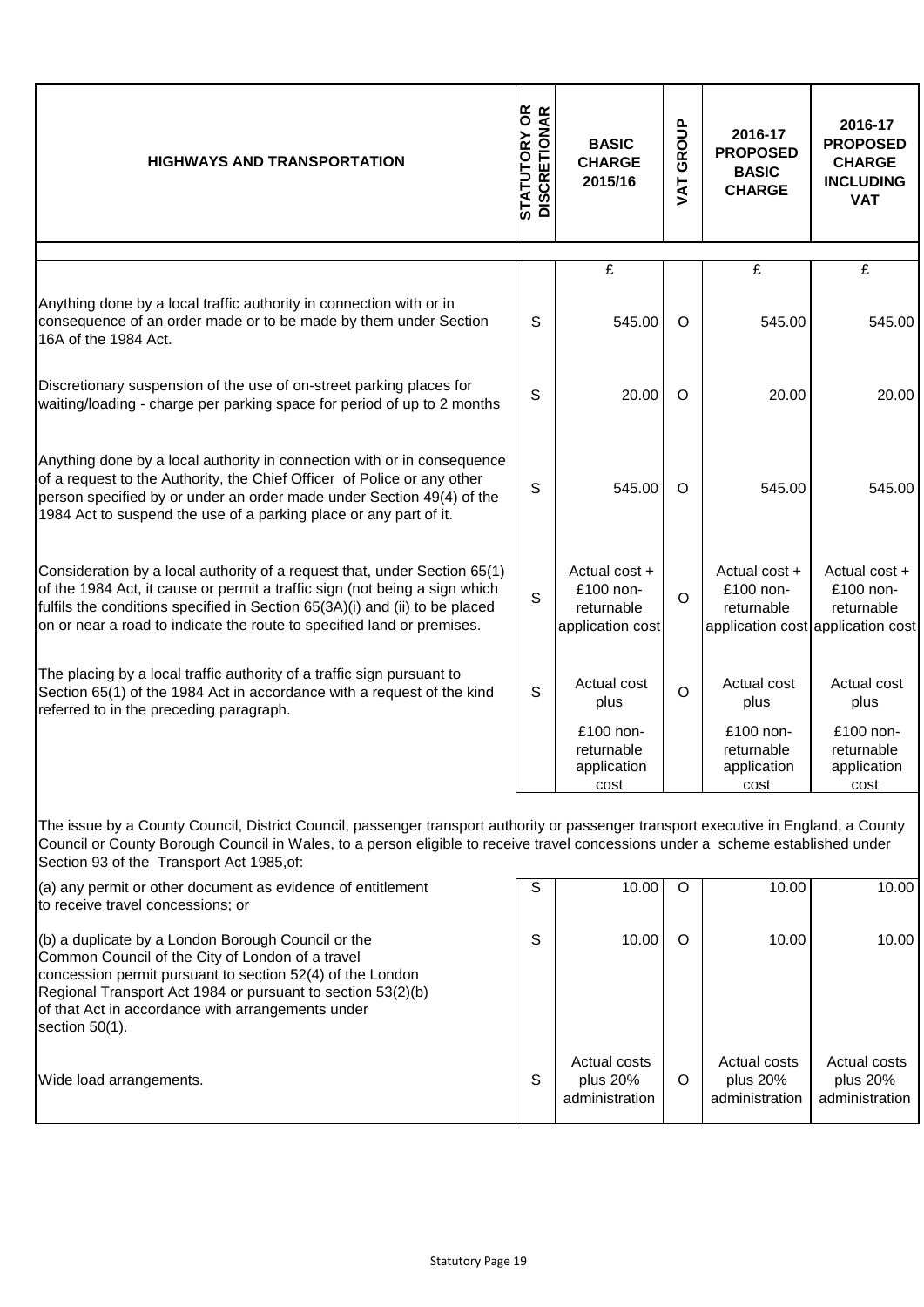**Fees and Charges Booklet**

## **2016-2017**

# **CONTENTS Part B Discretionary Charges**

| <b>Chief Executives</b>                       |             |
|-----------------------------------------------|-------------|
| Legal & Democratic Services                   | Pages 1-5   |
| <b>Corporate Assets</b>                       | Page 37     |
| <b>Childrens Services</b>                     |             |
| Learning & Universal Outcomes                 | Pages 6-10  |
| <b>Cultural Services</b>                      | Page 11-17  |
| <b>Public Protection</b>                      |             |
| <b>Public Protection</b>                      | Pages 18-25 |
|                                               |             |
| <b>Adults &amp; Social Care</b>               |             |
| <b>Strategic Commissioning &amp; Resource</b> | Page 26     |
| <b>Planning and Transportation</b>            | Pages 27-32 |
|                                               |             |
| Environment                                   |             |
| Fnvironment                                   | Pages 33-35 |
| <b>Housing Services</b>                       |             |
| <b>Housing Services</b>                       | Page 36     |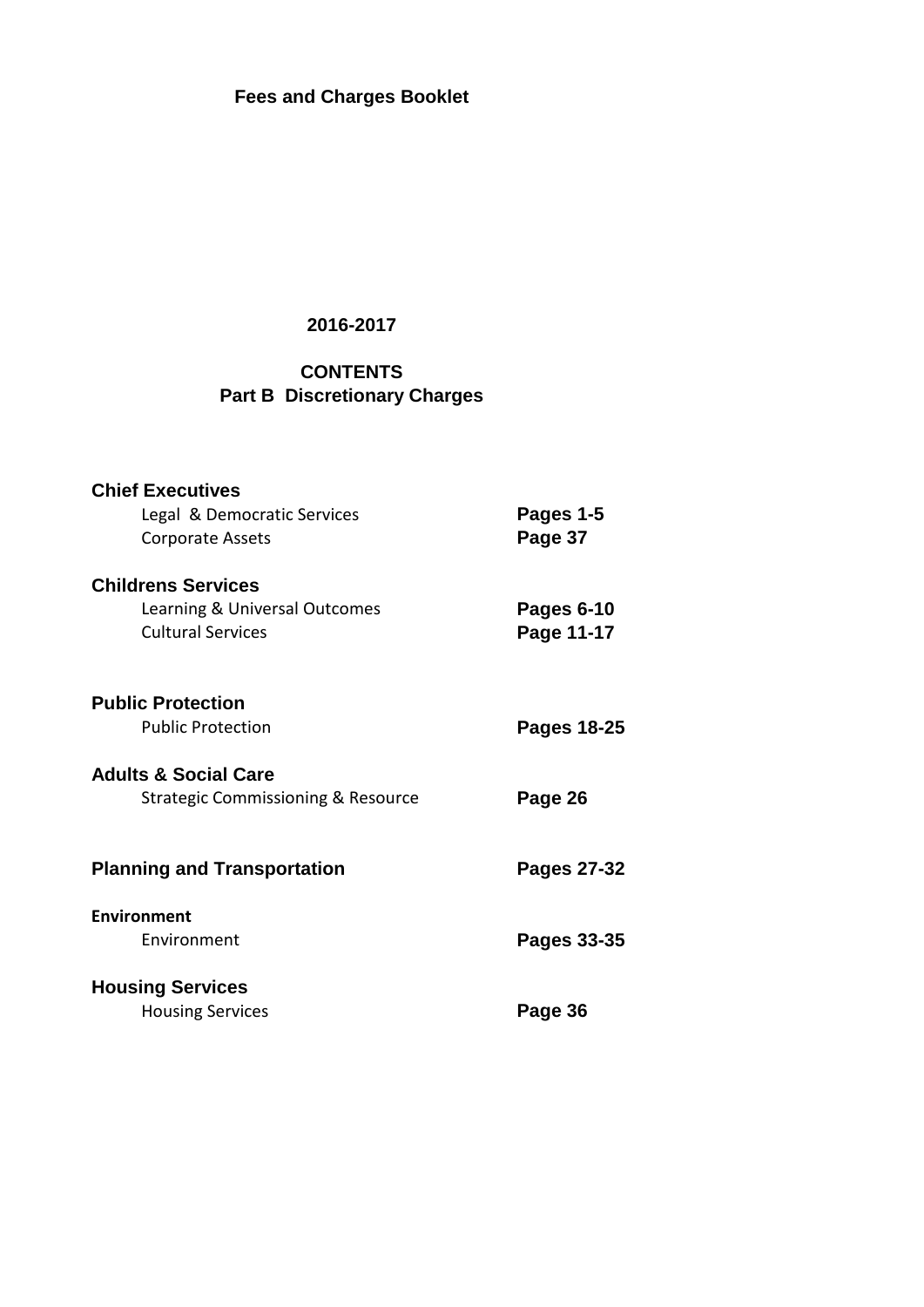| <b>LEGAL AND DEMOCRATIC SERVICES</b>   | <b>STATUTORY OR<br/>DISCRETIONAR</b> | <b>BASIC</b><br><b>CHARGE</b><br>2015/16                                            | GROUP<br>TAV | 2016-17<br><b>PROPOSED</b><br><b>BASIC</b><br><b>CHARGE</b>                                                         | 2016-17<br><b>PROPOSED</b><br><b>CHARGE</b><br><b>INCLUDING</b><br><b>VAT</b>                                       |
|----------------------------------------|--------------------------------------|-------------------------------------------------------------------------------------|--------------|---------------------------------------------------------------------------------------------------------------------|---------------------------------------------------------------------------------------------------------------------|
|                                        |                                      | $\overline{f}$                                                                      |              | $\overline{f}$                                                                                                      | $\overline{f}$                                                                                                      |
| <b>MISCELLANEOUS</b>                   |                                      |                                                                                     |              |                                                                                                                     |                                                                                                                     |
| Licences to assign Leasehold Premises  | D                                    | 502.45                                                                              | $\circ$      | 517.50                                                                                                              | 517.50                                                                                                              |
| <b>Authorised Guarantee Agreement</b>  | D                                    | 466.75                                                                              | O            | 480.75                                                                                                              | 480.75                                                                                                              |
| <b>Shop Leases</b>                     | D                                    | 697.20                                                                              | $\circ$      | 718.10                                                                                                              | 718.10                                                                                                              |
| Sale of Land                           | D                                    | If under £1,000<br>min charge<br>£368, then<br>incremental<br>depending on<br>value | E            | If under £1,000<br>min charge<br>£500, then<br>incremental<br>depending on<br>value &<br>complexity (no<br>maximum) | If under £1,000<br>min charge<br>£500, then<br>incremental<br>depending on<br>value &<br>complexity (no<br>maximum) |
| Sale of Garden Land/Additional Land    | D                                    | 682.50                                                                              | E            | 703.00                                                                                                              | 703.00                                                                                                              |
| Copy of Lease                          | D                                    | 87.50                                                                               | S            | 90.10                                                                                                               | 108.12                                                                                                              |
| <b>Commercial Lease Assignment</b>     | D                                    | 630.00                                                                              | E            | 648.90                                                                                                              | 648.90                                                                                                              |
| <b>Commercial Lease Grant (Simple)</b> | D                                    | 682.50                                                                              | Е            | 703.00                                                                                                              | 703.00                                                                                                              |
| Commercial Lease Grant (Complex)       | D                                    | 682.50                                                                              | E            | 1200.00<br>upwards (no<br>maximum)                                                                                  | 1200.00<br>upwards (no<br>maximum)                                                                                  |
| <b>Commercial Licences</b>             | D                                    | 188.25-693                                                                          | Е            | 193.90-713.80                                                                                                       | 193.90-713.80                                                                                                       |
| <b>Deed of Covenants</b>               | D                                    | 438.40                                                                              | Е            | 451.55                                                                                                              | 451.55                                                                                                              |
| Landlords Licence                      | D                                    | 531.85                                                                              | O            | 547.80                                                                                                              | 547.80                                                                                                              |
| Licence of Alteration                  | D                                    | 682.50                                                                              | O            | 703.00                                                                                                              | 703.00                                                                                                              |
| Notice of Assignment                   | D                                    | 79.30                                                                               | O            | 81.70                                                                                                               | 81.70                                                                                                               |
| Notice of Charge                       | D                                    | 79.30                                                                               | O            | 81.70                                                                                                               | 81.70                                                                                                               |
| <b>Retrospective Consent</b>           | D                                    | 116.05                                                                              | $\circ$      | 119.50                                                                                                              | 119.50                                                                                                              |
| <b>Right to Buy Engrossment</b>        | D                                    | 71.40                                                                               | $\circ$      | 73.55                                                                                                               | 73.55                                                                                                               |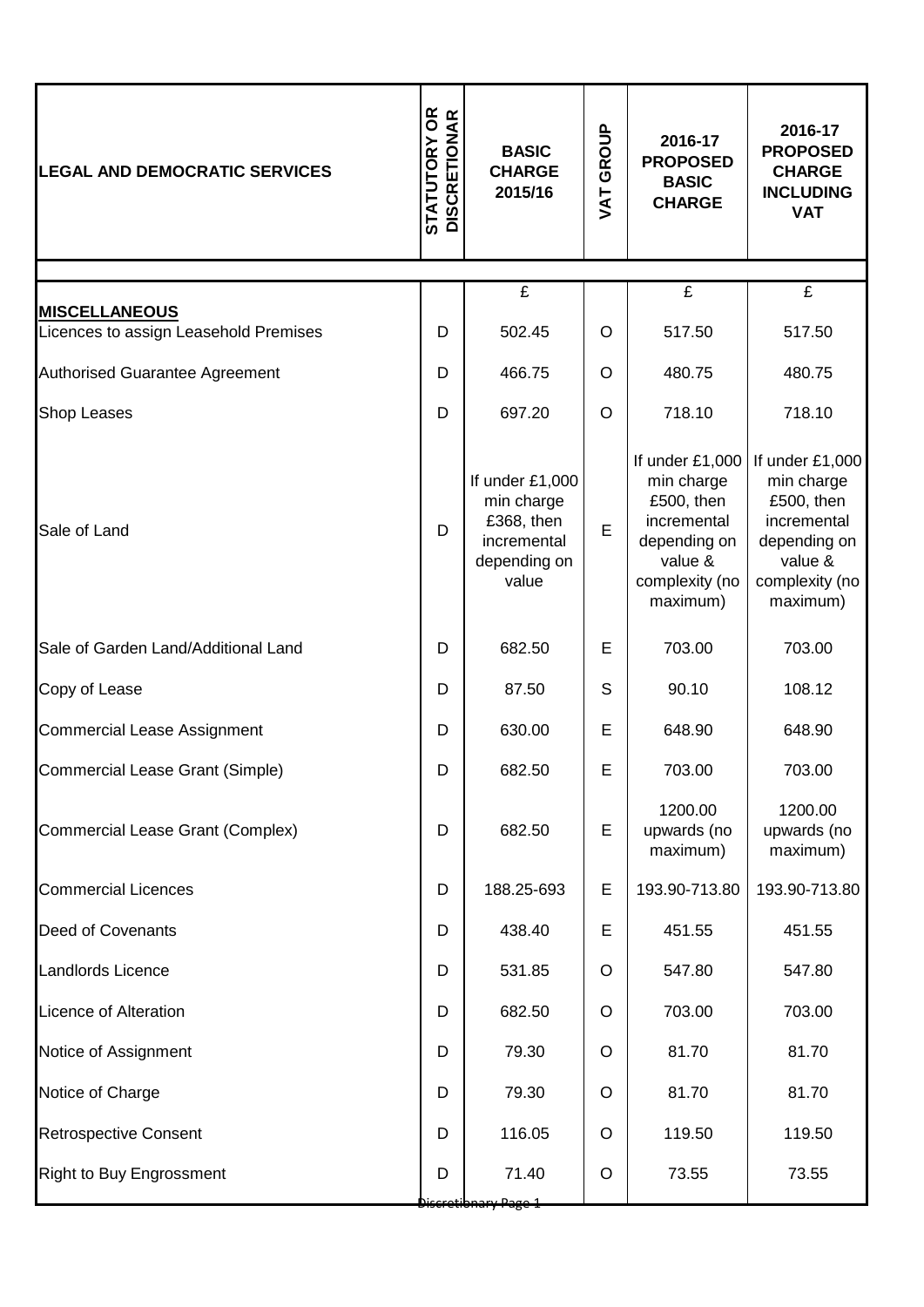| <b>LEGAL AND DEMOCRATIC SERVICES</b>       | <b>STATUTORY OR<br/>DISCRETIONAR</b><br><b>BASIC</b><br><b>CHARGE</b><br>2015/16 |                 | <b>VAT GROUP</b> | 2016-17<br><b>PROPOSED</b><br><b>BASIC</b><br><b>CHARGE</b> | 2016-17<br><b>PROPOSED</b><br><b>CHARGE</b><br><b>INCLUDING</b><br><b>VAT</b> |
|--------------------------------------------|----------------------------------------------------------------------------------|-----------------|------------------|-------------------------------------------------------------|-------------------------------------------------------------------------------|
|                                            |                                                                                  | £               |                  | £                                                           | £                                                                             |
| <b>MISCELLANEOUS</b>                       |                                                                                  |                 |                  |                                                             |                                                                               |
| Legal charge re drafting of document for:- |                                                                                  |                 |                  |                                                             |                                                                               |
|                                            |                                                                                  |                 |                  |                                                             |                                                                               |
| Section 106 (Complex)                      | D                                                                                | 1670.55         | $\circ$          | 1750.00<br>maximum)                                         | upwards (no set (no set maximum)                                              |
| Section 38 (Complex)                       | D                                                                                | N/A             | $\circ$          | No Set<br>Maximum                                           |                                                                               |
| Section 278 (Complex)                      | D                                                                                | 910.35          | $\circ$          | No Set<br>Maximum                                           |                                                                               |
| <b>Rent Reviews</b>                        | D                                                                                | 211.05 - 278.25 | O                | 217.4 - 286.60                                              | 217.4 - 286.60                                                                |
| Easements                                  | D                                                                                | 826.35          | O                | 851.15                                                      | 851.15                                                                        |
| Surrenders                                 | D                                                                                | 539.70          | O                | 555.90                                                      | 555.90                                                                        |
| Deed of Variation                          | D                                                                                | 539.70          | $\circ$          | 555.90                                                      | 555.90                                                                        |
| <b>Transfer of Open Spaces</b>             | D                                                                                | 748.65          | O                | 771.10                                                      | 771.10                                                                        |
| Wayleave Agreement<br>Democratic Services  | D                                                                                | 308.70          | $\circ$          | 318.00                                                      | 318.00                                                                        |
| Verification of Proof of Life              | D                                                                                | Free            | $\circ$          | 25.00                                                       | 25.00                                                                         |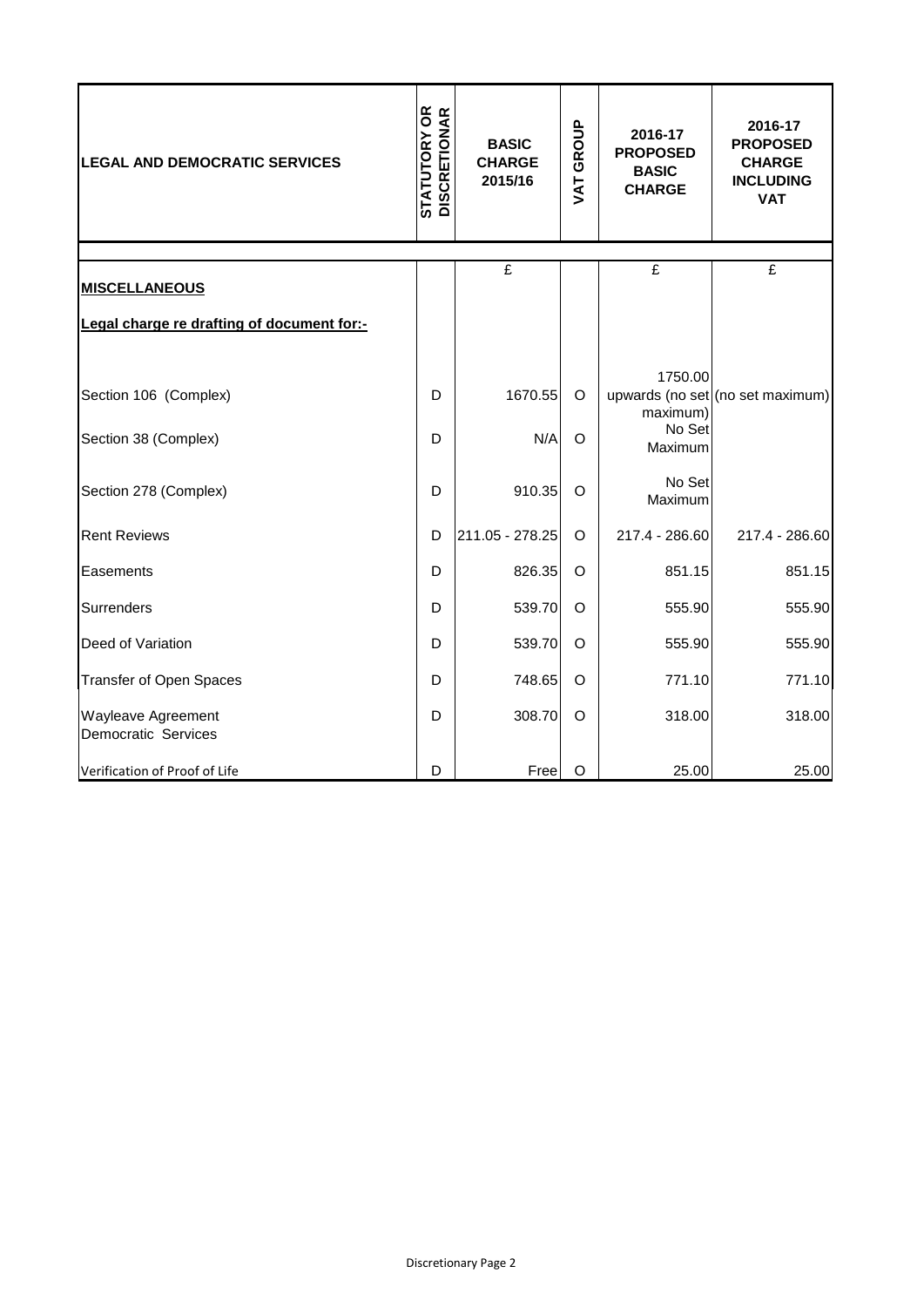| <b>LEGAL AND DEMOCRATIC SERVICES</b>                                                               | <b>STATUTORY OR<br/>DISCRETIONAR</b><br><b>BASIC</b><br><b>CHARGE</b><br>2015/16 |                | GROUP<br>TAV       | 2016-17<br><b>PROPOSED</b><br><b>BASIC</b><br><b>CHARGE</b> | 2016-17<br><b>PROPOSED</b><br><b>CHARGE</b><br><b>INCLUDING</b><br><b>VAT</b> |
|----------------------------------------------------------------------------------------------------|----------------------------------------------------------------------------------|----------------|--------------------|-------------------------------------------------------------|-------------------------------------------------------------------------------|
|                                                                                                    |                                                                                  | $\overline{f}$ |                    | £                                                           | $\overline{f}$                                                                |
| <b>COUNCIL HOUSE SALES</b>                                                                         |                                                                                  |                |                    |                                                             |                                                                               |
| Transfer prints<br>Lease prints                                                                    | D<br>D                                                                           | 42.55<br>68.25 | $\circ$<br>$\circ$ | 42.55<br>68.25                                              | 42.55<br>68.25                                                                |
| Ownership Changes Leaseholds Houses & Flats                                                        | D                                                                                | 44.65          | $\circ$            | 44.65                                                       | 44.65                                                                         |
| Transfer of Equity approval and seal                                                               | D                                                                                | 70.90          | $\circ$            | 70.90                                                       | 70.90                                                                         |
| Stat charge discharge - discount 3 year period                                                     | D                                                                                | 68.80          | $\circ$            | 68.80                                                       | 68.80                                                                         |
| Letter of Postponement concerning authorized works on<br>properties with statutory discount charge | D                                                                                | 66.70          | $\circ$            | 66.70                                                       | 66.70                                                                         |
| Leasehold Enquiries - Maintenance and rent details,<br>insurance etc.                              | D                                                                                | 155.40         | $\circ$            | 155.40                                                      | 155.40                                                                        |
| Copy of Landlord's Offer Notice Full<br>Copy of Landlord's Offer Notice Part                       | D<br>D                                                                           | 35.00<br>14.05 | S<br>S             | 35.00<br>14.05                                              | 42.00<br>16.86                                                                |
| Fee for Application to buy garage                                                                  | D                                                                                | 76.15          | S                  | 76.15                                                       | 91.38                                                                         |
| Copy of Service Charge Certificate                                                                 | D                                                                                | 30.20          | S                  | 30.20                                                       | 36.24                                                                         |
| Copy of Insurance Policy                                                                           | D                                                                                | 45.50          | $\mathsf S$        | 45.50                                                       | 54.60                                                                         |
| Document retrieval                                                                                 | D                                                                                | 9.00           | $\mathsf{S}$       | 9.00                                                        | 10.80                                                                         |
| Photocopying<br>A4<br>A <sub>3</sub>                                                               | D<br>D                                                                           | 0.83<br>1.25   | S<br>$\mathsf S$   | 0.83<br>1.25                                                | 1.00<br>1.50                                                                  |
| Post & Packing                                                                                     | E                                                                                | 3.00           | E                  | 3.00                                                        | 3.00                                                                          |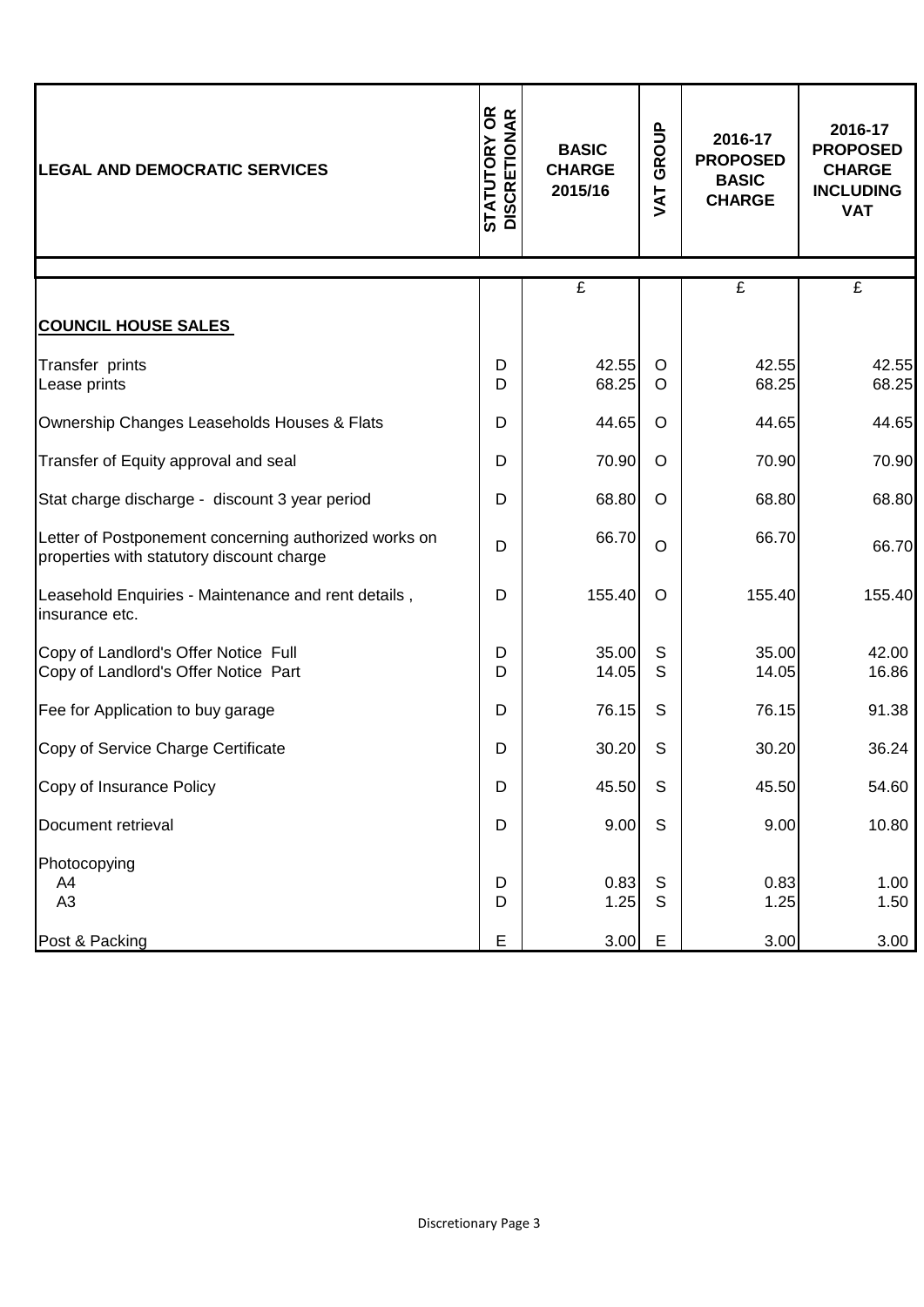| <b>LEGAL AND DEMOCRATIC SERVICES</b>                                                                                                                                                                                                                                               | <b>STATUTORY OR<br/>DISCRETIONAR</b> | <b>BASIC</b><br><b>CHARGE</b><br>2015/16<br><b>TAV</b> |                               | 2016-17<br><b>PROPOSED</b><br><b>BASIC</b><br><b>CHARGE</b> | 2016-17<br><b>PROPOSED</b><br><b>CHARGE</b><br><b>INCLUDING</b><br><b>VAT</b> |
|------------------------------------------------------------------------------------------------------------------------------------------------------------------------------------------------------------------------------------------------------------------------------------|--------------------------------------|--------------------------------------------------------|-------------------------------|-------------------------------------------------------------|-------------------------------------------------------------------------------|
|                                                                                                                                                                                                                                                                                    |                                      | $\mathbf{f}$                                           |                               | $\mathbf{f}$                                                | £                                                                             |
| <b>REGISTRATION</b><br>Certificates issued by Superintendent Registrar<br>Standard Certificate of Birth - 24 hour service<br>Standard Certificate of Death - 24 hour service<br>Standard Certificate of Marriage - 24 hour service<br>Short Certificate of Birth - 24 hour service | D<br>D<br>D<br>D                     | 17.00<br>17.00<br>17.00<br>17.00                       | $\circ$<br>O<br>O<br>$\Omega$ | 20.00<br>20.00<br>20.00<br>20.00                            | 20.00<br>20.00<br>20.00<br>20.00                                              |
| Certificates issued by Superintendent Registrar<br>Standard Certificate of Birth - 2 hour service<br>Standard Certificate of Death - 2 hour service<br>Standard Certificate of Marriage - 2 hour service<br>Short Certificate of Birth - 2 hour service                            | D<br>D<br>D<br>D                     | 26.00<br>26.00<br>26.00<br>26.00                       | O<br>O<br>O<br>O              | 30.00<br>30.00<br>30.00<br>30.00                            | 30.00<br>30.00<br>30.00<br>30.00                                              |
| Deposit for Notice of Marriage Appointment<br>Deposit for all ceremonies at Approved premises<br>Deposit for all ceremonies at Register Office marriage Room<br>Re-Schedule of Appointment/Ceremony<br>Postage Charge                                                              | D<br>D<br>D<br>D<br>D                | 0.00<br>0.00<br>0.00<br>0.00<br>0.00                   | O<br>O<br>O<br>O<br>$\Omega$  | 35.00<br>100.00<br>46.00<br>25.00<br>1.00                   | 35.00<br>100.00<br>46.00<br>25.00<br>1.00                                     |
| Fees for Superintendent Registrar attendance at approved premises<br>for Marriage/Civil Partnership<br>Monday - Friday<br>Saturday<br>Sunday, Bank or Public Holiday                                                                                                               | D<br>D<br>D                          | 390.00<br>420.00<br>480.00                             | O<br>O<br>O                   | 400.00<br>430.00<br>490.00                                  | 400.00<br>430.00<br>490.00                                                    |
| Fees for Superintendent Registrar attendance at Register Office for<br>Naming Ceremonies/Renewal of Vows/Commitment Ceremony<br>(Civil Ceremonies Ltd Partnership)<br>Saturday                                                                                                     | D                                    | 225.00                                                 | $\circ$                       | 230.00                                                      | 230.00                                                                        |
| Fees for Superintendent Registrar attendance at Approved Premise for<br>Naming Ceremonies/Renewal of Vows/Commitment Ceremony<br>(Civil Ceremonies Ltd Partnership)<br>Monday - Friday<br>Saturday<br>Sunday                                                                       | D<br>D<br>D                          | 265.00<br>295.00<br>325.00                             | $\circ$<br>O<br>O             | 270.00<br>300.00<br>330.00                                  | 270.00<br>300.00<br>330.00                                                    |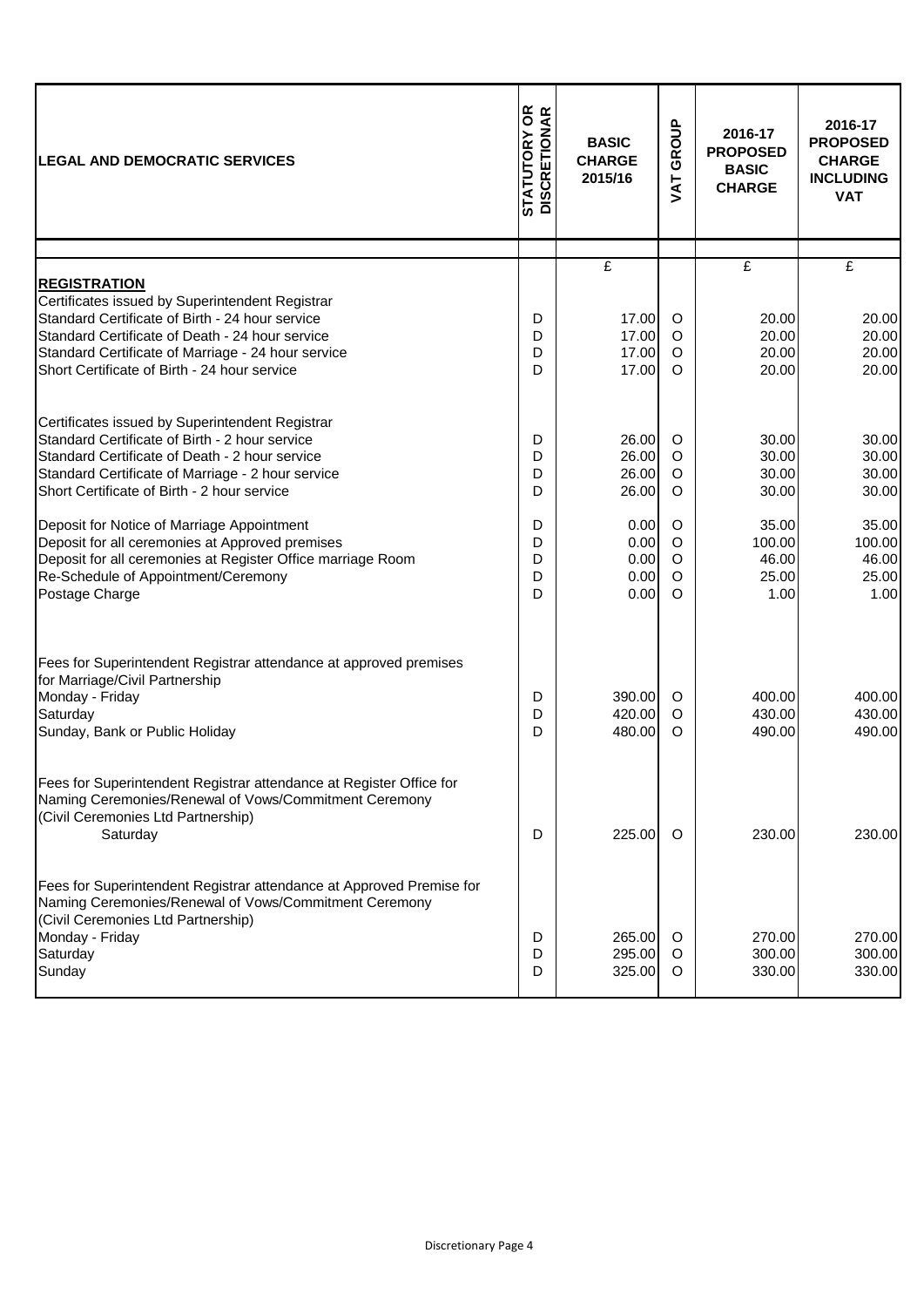| <b>LEGAL AND DEMOCRATIC SERVICES</b>                                                                                                               | <b>STATUTORY OR</b><br>DISCRETIONAR<br><b>BASIC</b><br><b>CHARGE</b><br>2015/16 |                            | GROUP<br><b>TY</b>            |                            | 2016-17<br><b>PROPOSED</b><br><b>CHARGE</b><br><b>INCLUDING</b><br><b>VAT</b> |
|----------------------------------------------------------------------------------------------------------------------------------------------------|---------------------------------------------------------------------------------|----------------------------|-------------------------------|----------------------------|-------------------------------------------------------------------------------|
|                                                                                                                                                    |                                                                                 | $\mathbf{f}$               |                               | $\mathbf{f}$               | $\mathbf{f}$                                                                  |
| <b>REGISTRATION</b>                                                                                                                                |                                                                                 |                            |                               |                            |                                                                               |
| <b>Approved Premises Regulations</b><br>- application for approval<br>- request for review                                                         | D<br>D                                                                          | 1,915.00<br>600.00         | O<br>$\circ$                  | 1,975.00<br>620.00         | 1,975.00<br>620.00                                                            |
| Hawthorne Suite - Thameside<br>Monday - Friday<br>Saturday<br>Saturday PM                                                                          | D<br>D<br>D                                                                     | 175.00<br>210.00<br>260.00 | $\circ$<br>$\circ$<br>$\circ$ | 180.00<br>230.00<br>280.00 | 180.00<br>230.00<br>280.00                                                    |
| Private Citizenship Ceremony<br>Monday - Saturday                                                                                                  | D                                                                               | 140.00                     | $\circ$                       | 140.00                     | 140.00                                                                        |
| <b>Nationality Checking Services</b>                                                                                                               | D                                                                               | 60.00                      | $\circ$                       | 70.00                      | 70.00                                                                         |
| Ceremonies held in Thameside Theatre Mon-Fri<br><b>Thameside Theatre Saturday</b><br>Thameside Theatre Saturday PM<br><b>REGISTER OF ELECTIONS</b> | D<br>D<br>D                                                                     | 230.00<br>260.00<br>260.00 | $\circ$<br>$\circ$<br>$\circ$ | 230.00<br>290.00<br>330.00 | 230.00<br>290.00<br>330.00                                                    |
| Register of Electors - Certificate of Residency, per elector, per year                                                                             | D                                                                               | 13.50                      | Е                             | 13.90                      | 13.90                                                                         |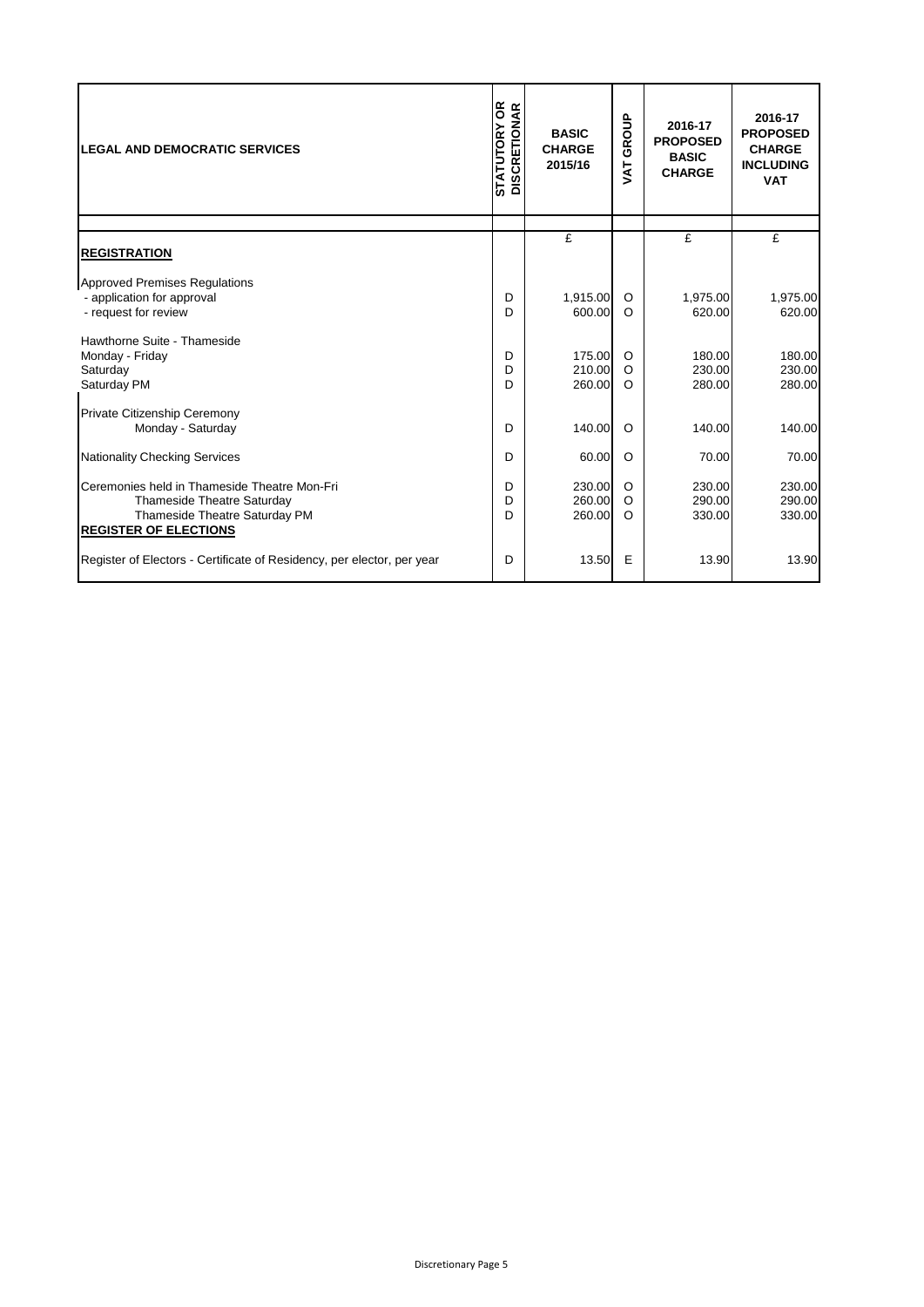| <b>LEARNING &amp; UNIVERSAL OUTCOMES</b>                                                                                                                                                             | <b>STATUTORY OR<br/>DISCRETIONAR</b> | <b>BASIC</b><br><b>CHARGE</b><br>2015/16 | GROUP<br><b>TAV</b> | 2016-17<br><b>PROPOSED</b><br><b>BASIC</b><br><b>CHARGE</b> | 2016-17<br><b>PROPOSED</b><br><b>CHARGE</b><br><b>INCLUDING</b><br><b>VAT</b> |
|------------------------------------------------------------------------------------------------------------------------------------------------------------------------------------------------------|--------------------------------------|------------------------------------------|---------------------|-------------------------------------------------------------|-------------------------------------------------------------------------------|
|                                                                                                                                                                                                      |                                      | £                                        |                     | £                                                           | £                                                                             |
| <b>Thurrock Play Service</b>                                                                                                                                                                         |                                      |                                          |                     |                                                             |                                                                               |
| Per session                                                                                                                                                                                          | D                                    | 13.50                                    | Е                   | 15.00                                                       | 15.00                                                                         |
| <b>Nursery Places</b>                                                                                                                                                                                |                                      |                                          |                     |                                                             |                                                                               |
| Full placement costs per week                                                                                                                                                                        | D                                    | 213.00                                   | E                   | $215 - 225$                                                 | $215 - 225$                                                                   |
| <b>Pre School Sessions</b>                                                                                                                                                                           |                                      |                                          |                     |                                                             |                                                                               |
| per 3 hour session                                                                                                                                                                                   | D                                    | 13.50                                    | E                   |                                                             | 0.00                                                                          |
| <b>After School Club</b><br>Per session                                                                                                                                                              | D                                    | 13.50                                    | Е                   | 15.00                                                       | 15.00                                                                         |
| <b>Holiday Club</b>                                                                                                                                                                                  |                                      |                                          |                     |                                                             |                                                                               |
| Per Day                                                                                                                                                                                              | D                                    | 33.00                                    | E                   | 35.00                                                       | 35.00                                                                         |
| <b>GRANGEWATERS OUTDOOR EDUCATION CENTRE</b>                                                                                                                                                         |                                      |                                          |                     |                                                             |                                                                               |
| Residential Visits (up to and including 18 years old)<br>Self catering (2 days, 1 night)<br>Self catering (3 days, 2 nights)<br>Self catering (4 days, 3 nights)<br>Self catering (5 days, 4 nights) | D<br>D<br>D<br>D                     | n/a<br>n/a<br>n/a<br>n/a                 | Е<br>E<br>E<br>E    | 85.00<br>135.00<br>185.00<br>235.00                         | 85.00<br>135.00<br>185.00<br>235.00                                           |
| Full Board (2 days, 1 night)<br>Full Board (3 days, 2 nights)<br>Full Board (4 days, 3 nights)<br>Full Board (5 days, 4 nights)                                                                      | D<br>D<br>D<br>D                     | n/a<br>n/a<br>n/a                        | Е<br>E<br>F<br>E    | 125.00<br>195.00<br>265.00<br>335.00                        | 125.00<br>195.00<br>265.00<br>335.00                                          |
| Residential Visits (up to and including 19 years old)<br>Self catering (2 days, 1 night)<br>Self catering (3 days, 2 nights)<br>Self catering (4 days, 3 nights)<br>Self catering (5 days, 4 nights) | D<br>D<br>D<br>D                     | n/a<br>n/a<br>n/a<br>n/a                 | Е<br>Е<br>E<br>E    | 105.00<br>165.00<br>225.00<br>285.00                        | 105.00<br>165.00                                                              |
| Full Board (2 days, 1 night)<br>Full Board (3 days, 2 nights)<br>Full Board (4 days, 3 nights)<br>Full Board (5 days, 4 nights)                                                                      | D<br>D<br>D<br>D                     | n/a<br>n/a<br>n/a<br>n/a                 | Е<br>E<br>E<br>E    | 145.00<br>225.00<br>305.00<br>385.00                        | 145.00<br>225.00<br>305.00<br>385.00                                          |
| Camping (per person per night)                                                                                                                                                                       | D                                    | n/a                                      | E                   | 4.00                                                        | 4.00                                                                          |
|                                                                                                                                                                                                      |                                      |                                          |                     |                                                             |                                                                               |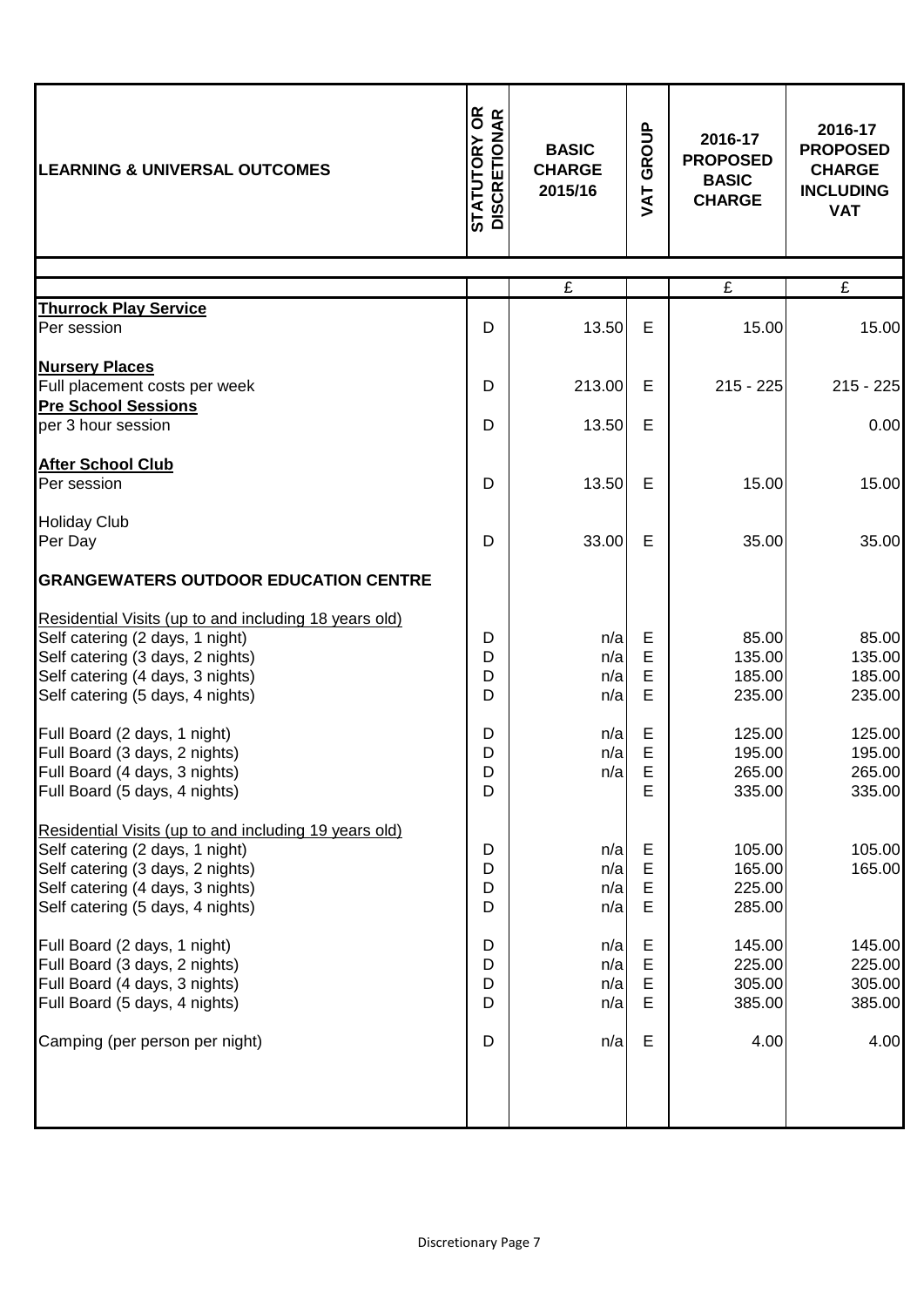| <b>LEARNING &amp; UNIVERSAL OUTCOMES</b>                                                                                                                                                                                              | <b>STATUTORY OR<br/>DISCRETIONAR</b> | <b>BASIC</b><br><b>CHARGE</b><br>2015/16 |                            | 2016-17<br><b>PROPOSED</b><br><b>BASIC</b><br><b>CHARGE</b> | 2016-17<br><b>PROPOSED</b><br><b>CHARGE</b><br><b>INCLUDING</b><br><b>VAT</b> |
|---------------------------------------------------------------------------------------------------------------------------------------------------------------------------------------------------------------------------------------|--------------------------------------|------------------------------------------|----------------------------|-------------------------------------------------------------|-------------------------------------------------------------------------------|
|                                                                                                                                                                                                                                       |                                      | £                                        |                            | £                                                           | £                                                                             |
|                                                                                                                                                                                                                                       |                                      |                                          |                            |                                                             |                                                                               |
| Day Visits (Groups up to and including 18 years)<br>Up to 10 people (Full day 4 sessions)<br>Up to 10 people (Half day, 2 sssions)<br>Up to 10 people (Single session)                                                                | D<br>D<br>D                          | n/a<br>n/a<br>n/a                        | Е<br>Е<br>Е                | 350.00<br>180.00<br>100.00                                  | 350.00<br>180.00<br>100.00                                                    |
| Day Visits (Groups aged 19 and over (excluding corporate bookings)<br>Up to 10 people (Full day, 4 sessions)<br>Up to 10 people (Half day, 2 sessions)<br>Up to 10 people (Single session)                                            | D<br>D<br>D                          | n/a<br>n/a<br>n/a                        | Е<br>E<br>E                | 375.00<br>195.00<br>110.00                                  | 375.00<br>195.00<br>110.00                                                    |
| <b>Family Groups</b><br>Up to 2 adults and 2 children (Full day 4 sessions)<br>Up to 2 adults and 2 children (Half day, 2 sessions)<br>Up to 2 adults and 2 children (Single session)                                                 | D<br>D<br>D                          | n/a<br>n/a<br>n/a                        | Е<br>E<br>E                | 280.00<br>160.00<br>85.00                                   | 336.00<br>160.00<br>85.00                                                     |
| Up to 2 adults and 4 children (Full day 4 sessions)<br>Up to 2 adults and 4 children (Half day, 2 sessions)<br>Up to 2 adults and 4 children (Single session)                                                                         | D<br>D<br>D                          | n/a<br>n/a<br>n/a                        | Е<br>E<br>E                | 290.00<br>175.00<br>100.00                                  | 290.00<br>175.00<br>100.00                                                    |
| Celebration Groups (up to 10 participants)<br>Under 14 years old (4.5 hours)<br>Under 14 years old (3 hours)<br>Under 14 years (1.5 hours)<br>14-18 years old (4.5 hours)<br>14-18 years old (3 hours)<br>14-18 years old (1.5 hours) | D<br>D<br>D<br>D<br>D<br>D           | n/a<br>n/a<br>n/a<br>n/a<br>n/a<br>n/a   | Е<br>Е<br>E<br>Е<br>Е<br>Е | 285.00<br>200.00<br>120.00<br>300.00<br>210.00<br>130.00    | 285.00<br>200.00<br>120.00<br>300.00<br>210.00<br>130.00                      |
| <b>Private Tuition</b><br>First person (4.5 hours)<br>First person (3 hours)<br>First person (1.5 hours)<br>Per additional person (4.5 hours)<br>Per additional person (3 hours)<br>Per additional person (1.5 hours)                 | D<br>D<br>D<br>D<br>D<br>D           | n/a<br>n/a<br>n/a<br>n/a<br>n/a<br>n/a   | Е<br>Е<br>E<br>Е<br>Е<br>Е | 100.00<br>75.00<br>45.00<br>55.00<br>40.00<br>25.00         | 100.00<br>75.00<br>45.00<br>55.00<br>40.00<br>25.00                           |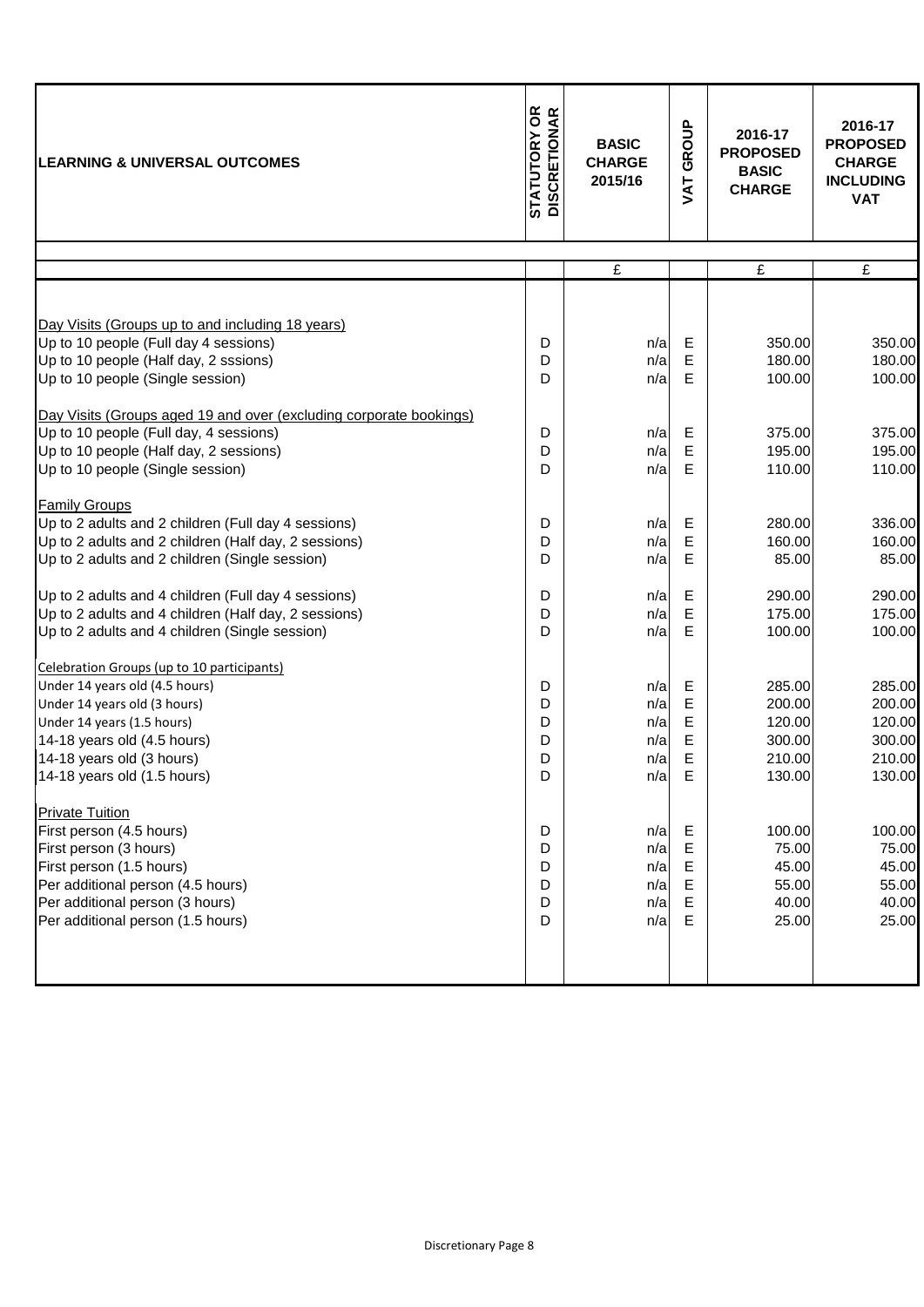| <b>LEARNING &amp; UNIVERSAL OUTCOMES</b>      | STATUTORY OR<br>DISCRETIONAR | <b>BASIC</b><br><b>CHARGE</b> | GROUP      | 2016-17<br><b>PROPOSED</b><br><b>BASIC</b> | 2016-17<br><b>PROPOSED</b><br><b>CHARGE</b> |
|-----------------------------------------------|------------------------------|-------------------------------|------------|--------------------------------------------|---------------------------------------------|
|                                               |                              | 2015/16                       | <b>TAT</b> | <b>CHARGE</b>                              | <b>INCLUDING</b><br><b>VAT</b>              |
|                                               |                              | £                             |            | £                                          | £                                           |
|                                               |                              |                               |            |                                            |                                             |
| <b>Corporate Groups</b>                       |                              |                               |            |                                            |                                             |
| Activity duration 1.5 hours                   | D                            | n/a                           | Е          | 50.00                                      | 50.00                                       |
| Activity duriation 3 hours                    | D                            | n/a                           | E          | 85.00                                      | 85.00                                       |
| Activity duration 4.5 hours                   | D                            | n/a                           | Е          | 120.00                                     | 120.00                                      |
| Activity duration 6 hours                     | D                            | n/a                           | E          | 150.00                                     | 150.00                                      |
| Mobile climbing wall                          |                              |                               |            |                                            |                                             |
| Full day (6 hours)                            | D                            | n/a                           | S          | 550.00                                     | 660.00                                      |
| Half day (3 hours)                            | D                            | n/a                           | S          | 300.00                                     | 360.00                                      |
| Pay per climb                                 | D                            | n/a                           | S          | 3.00                                       | 3.60                                        |
| Waiting time (per hour)                       | D                            | n/a                           | S          | 75.00                                      | 90.00                                       |
| Duke of Edinburgh's Award Expedition Packages |                              |                               |            |                                            |                                             |
| <b>BRONZE Thurrock Groups</b>                 |                              |                               |            |                                            |                                             |
| Package A (group of 4)                        | D                            | n/a                           | Е          | 805.00                                     | 805.00                                      |
| Package B (group of 4)                        | D                            | n/a                           | E          | 675.00                                     | 675.00                                      |
| Package C (group of 4)                        | D                            | n/a                           | E          | 545.00                                     | 545.00                                      |
| Package D (per visit)                         | D                            | n/a                           | E          | 25.00                                      | 0.00                                        |
| Additional participant (package A)            | D                            | n/a                           | E          | 25.00                                      | 0.00                                        |
| Additonal participant (package B&C)           | D                            | n/a                           | E          | 20.00                                      | 0.00<br>0.00                                |
| <b>SILVER (Thurrock Groups)</b>               |                              |                               |            |                                            |                                             |
| Package A (group of 4)                        | D                            | n/a                           | Е          | 1070.00                                    | 1070.00                                     |
| Package B (group of 4)                        | D                            | n/a                           | E          | 890.00                                     | 890.00                                      |
| Package C (group of 4)                        | D                            | n/a                           | Е          | 710.00                                     | 710.00                                      |
| Package D (per visit)                         | D                            | n/a                           | E          | 30.00                                      | 30.00                                       |
| Additional participant (package A)            | D                            | n/a                           | E          | 35.00                                      | 35.00                                       |
| Additonal participant (package B&C)           | D                            | n/a                           | Е,         | 30.00                                      | 30.00                                       |
| <b>GOLD (Thurrock Groups)</b>                 |                              |                               |            |                                            |                                             |
| Package A (group of 4)                        | D                            | n/a                           | E          | 1320.00                                    | 1320.00                                     |
| Package B (group of 4)                        | D                            | n/a                           | Е          | 1205.00                                    | 1205.00                                     |
| Package C (group of 4)                        | D                            | n/a                           | Е          | 1090.00                                    | 1090.00                                     |
| Package D (per visit)                         | D                            | n/a                           | E          | 35.00                                      | 35.00                                       |
| Additional participant (package A)            | D                            | n/a                           | E          | 50.00                                      | 50.00                                       |
| Additonal participant (package B&C)           | D                            | n/a                           | E          | 40.00                                      | 40.00                                       |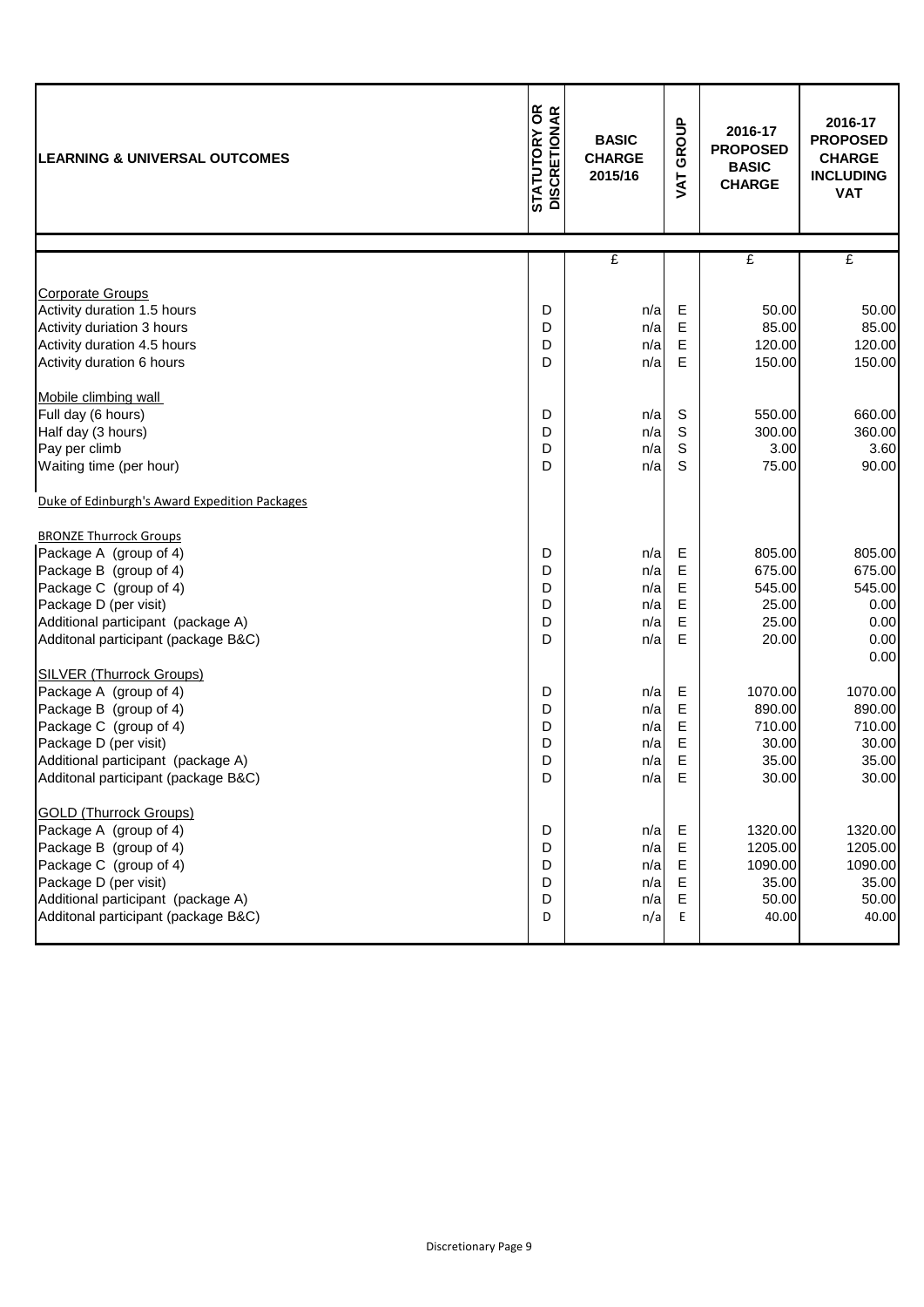| <b>LEARNING &amp; UNIVERSAL OUTCOMES</b>                                                                                                                                                                                                                                                                                                                      | <b>STATUTORY OR<br/>DISCRETIONAR</b> | <b>BASIC</b><br><b>CHARGE</b><br>2015/16 | VAT GROUP                  | 2016-17<br><b>PROPOSED</b><br><b>BASIC</b><br><b>CHARGE</b> | 2016-17<br><b>PROPOSED</b><br><b>CHARGE</b><br><b>INCLUDING</b><br><b>VAT</b> |
|---------------------------------------------------------------------------------------------------------------------------------------------------------------------------------------------------------------------------------------------------------------------------------------------------------------------------------------------------------------|--------------------------------------|------------------------------------------|----------------------------|-------------------------------------------------------------|-------------------------------------------------------------------------------|
|                                                                                                                                                                                                                                                                                                                                                               |                                      |                                          |                            |                                                             |                                                                               |
|                                                                                                                                                                                                                                                                                                                                                               |                                      | £                                        |                            | £                                                           | £                                                                             |
| <b>BRONZE Non-Thurrock Groups</b><br>Package A (group of 4)<br>Package B (group of 4)<br>Package C (group of 4)<br>Package D (per visit + 40p per mile)<br>Additional participant (package A)<br>Additonal participant (package B&C)                                                                                                                          | D<br>D<br>D<br>D<br>D<br>D           | n/a<br>n/a<br>n/a<br>n/a<br>n/a<br>n/a   | Ε<br>E<br>E<br>E<br>E<br>E | 945.00<br>795.00<br>640.00<br>25.00<br>30.00<br>25.00       | 945.00<br>795.00<br>640.00<br>25.00<br>30.00<br>25.00                         |
| <b>SILVER (Non-Thurrock Groups)</b><br>Package A (group of 4)<br>Package B (group of 4)<br>Package C (group of 4)<br>Package D (per visit + 40p per mile)<br>Additional participant (package A)<br>Additonal participant (package B&C)                                                                                                                        | D<br>D<br>D<br>D<br>D<br>D           | n/a<br>n/a<br>n/a<br>n/a<br>n/a<br>n/a   | E<br>E<br>E<br>E<br>E<br>E | 1260.00<br>1050.00<br>835.00<br>30.00<br>40.00<br>35.00     | 1260.00<br>1050.00<br>835.00<br>30.00<br>40.00<br>35.00                       |
| <b>GOLD (Non-Thurrock Groups)</b><br>Package A (group of 4)<br>Package B (group of 4)<br>Package C (group of 4)<br>Package D (per visit +40p per mile)<br>Additional participant (package A)<br>Additonal participant (package B&C)                                                                                                                           | D<br>D<br>D<br>D<br>D<br>D           | n/a<br>n/a<br>n/a<br>n/a<br>n/a<br>n/a   | Е<br>E<br>E<br>E<br>E<br>E | 1550.00<br>1420.00<br>1280.00<br>35.00<br>55.00<br>45.00    | 1550.00<br>1420.00<br>1280.00<br>35.00<br>55.00<br>45.00                      |
| Club Use of Site<br><b>Grangewaters Angling Club</b><br><b>Thurrock Angling Club</b><br>Thurrock Motorboat & Waterski Club (per visit)<br>Brentwood Model Powerboat Club (per visit)<br>Grangewaters Working Newfoundlands (per dog per visit)<br>Leonberger Dog Training Club (per dog per visit)                                                            | D<br>D<br>D<br>D<br>D<br>D           | n/a<br>n/a<br>n/a<br>n/a<br>n/a<br>n/a   | Ε<br>E<br>E<br>E<br>E<br>E | 5500.00<br>8670.00<br>170.00<br>170.00<br>3.50<br>3.50      | 5500.00<br>8670.00<br>170.00<br>170.00<br>3.50<br>3.50                        |
| SCHOOLS - for other charges, please contact school direct<br>School meal charges - Pupils<br>School meal charges - Teachers & Visitors<br><b>ADULT EDUCATION:</b><br>Charges for the service are set out in the Adult Education<br>Prospectus published at the beginning of the academic year.<br>For more information on courses and charges please contact: | D<br>D                               | 2.00<br>2.20                             | O<br>S                     | 2.05<br>2.25                                                | 2.05<br>2.70                                                                  |
| Grays 01375 372476<br>Stanford 01375 673616                                                                                                                                                                                                                                                                                                                   |                                      |                                          |                            |                                                             |                                                                               |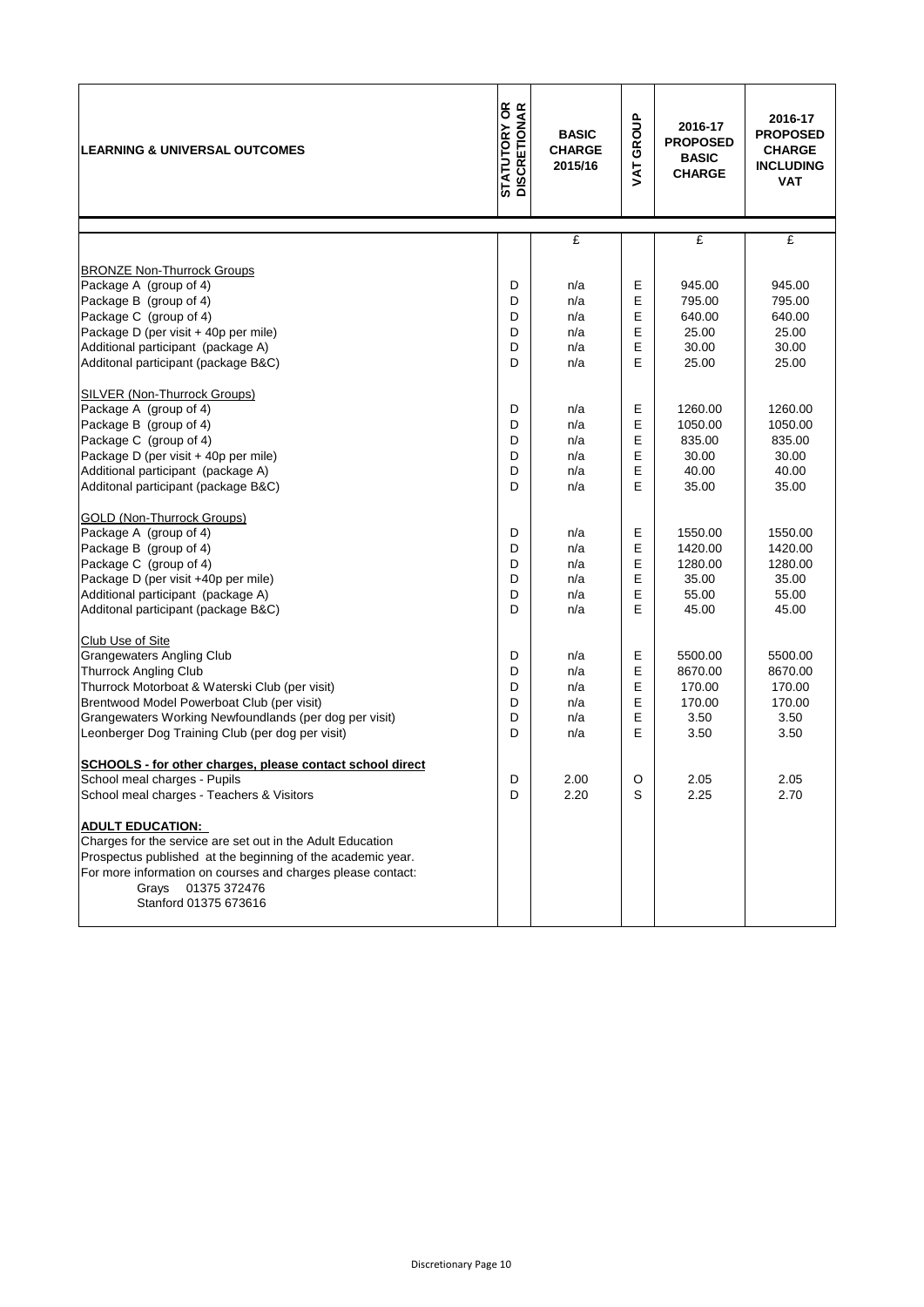| <b>CULTURAL SERVICES</b>                                                                                                                                                                                                                                                                                                                                                                                                                           | <b>STATUTORY OR<br/>DISCRETIONAR</b><br><b>BASIC</b><br><b>CHARGE</b><br>2015/16 |                                                                      | GROUP<br>VAT                                          | 2016-17<br><b>PROPOSED</b><br><b>BASIC</b><br><b>CHARGE</b>          | 2016-17<br><b>PROPOSED</b><br><b>CHARGE</b><br><b>INCLUDING</b><br><b>VAT</b> |
|----------------------------------------------------------------------------------------------------------------------------------------------------------------------------------------------------------------------------------------------------------------------------------------------------------------------------------------------------------------------------------------------------------------------------------------------------|----------------------------------------------------------------------------------|----------------------------------------------------------------------|-------------------------------------------------------|----------------------------------------------------------------------|-------------------------------------------------------------------------------|
| <b>LIBRARIES</b>                                                                                                                                                                                                                                                                                                                                                                                                                                   |                                                                                  | £                                                                    |                                                       | £                                                                    | £                                                                             |
| <b>FINES</b>                                                                                                                                                                                                                                                                                                                                                                                                                                       |                                                                                  |                                                                      |                                                       |                                                                      |                                                                               |
| Books:<br>Day 1<br>Day 2<br>Day 3<br>Day 4<br>Day 5<br>Day 6<br>Day 7<br>(The fines will be charged on the days which the library is open)<br>Maximum charge (8 weeks) *<br>* This maximum charge limits the extent of a fine payable for late<br>return of a single item. A renewal constitutes a new loan.<br>NOTE:<br>Books borrowed on children's and young adult tickets - exempt<br><b>RECORDED SOUND</b><br>Compact Disc Hire - 1 week loan | D<br>D<br>D<br>D<br>D<br>D<br>D<br>D<br>D                                        | 0.10<br>0.20<br>0.30<br>0.40<br>0.50<br>0.60<br>0.70<br>5.60<br>1.10 | O<br>O<br>$\circ$<br>O<br>$\circ$<br>O<br>O<br>O<br>O | 0.15<br>0.30<br>0.45<br>0.60<br>0.75<br>0.90<br>1.05<br>8.40<br>1.10 | 0.15<br>0.30<br>0.45<br>0.60<br>0.75<br>0.90<br>1.05<br>8.40<br>1.10          |
|                                                                                                                                                                                                                                                                                                                                                                                                                                                    |                                                                                  |                                                                      |                                                       |                                                                      |                                                                               |
| All spoken word for children (tape or CD)<br>Spoken Word on CD - 3 week loan<br><b>LANGUAGE COURSES</b><br>Single item for 3 weeks<br>Multiple sets for 12 weeks                                                                                                                                                                                                                                                                                   | D<br>D<br>D<br>D                                                                 | free<br>2.00<br>1.10<br>3.10                                         | O<br>$\circ$<br>O<br>$\Omega$                         | Free<br>2.50<br>1.50<br>3.50                                         | 0.00<br>2.50<br>1.50<br>3.50                                                  |
| <b>NOTE</b><br>People who are blind, partially sighted or who have<br>difficulty in reading print due to physical learning disabilities<br>do not pay fines, hire or request charges for recorded sound<br><b>DVD</b><br>TV & Feature Films Hire<br>Each item / week<br>Overdue: item / week<br>Maximum charge - 8 weeks                                                                                                                           | D<br>D<br>D                                                                      | 2.00<br>2.00<br>16.00                                                | O<br>$\circ$<br>O                                     | 2.00<br>2.00<br>16.00                                                | 2.00<br>2.00<br>16.00                                                         |
| Children's DVD Hire<br>Each item / week<br>Overdue: item / week<br>Maximum charge - 8 weeks                                                                                                                                                                                                                                                                                                                                                        | D<br>D<br>D                                                                      | 2.00<br>2.00<br>16.00                                                | O<br>O<br>O                                           | 2.00<br>2.00<br>16.00                                                | 2.00<br>2.00<br>16.00                                                         |
| Non Fiction DVD Hire<br>Each item / week<br>Overdue: item / week<br>Maximum charge - 8 weeks<br>NOTE: Deaf and hard of hearing people do not pay fines on<br>hire or request charges for sub-titled videos.                                                                                                                                                                                                                                        | D<br>D<br>D                                                                      | 2.00<br>2.00<br>16.00                                                | $\circ$<br>$\circ$<br>O                               | 2.00<br>2.00<br>16.00                                                | 2.00<br>2.00<br>16.00                                                         |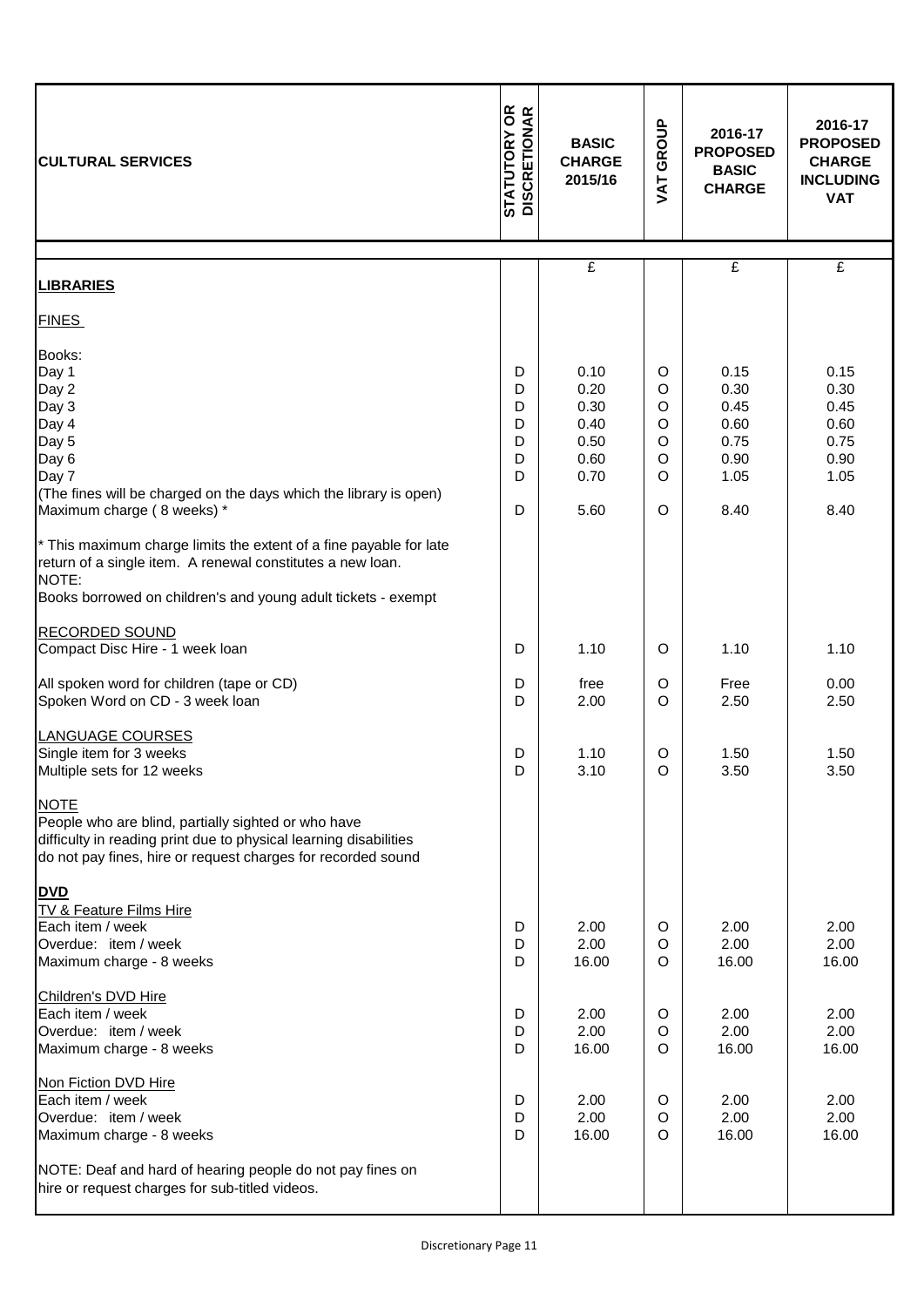| <b>Childrens Care and Targeted Outcomes</b>                                                 | <b>B</b><br><b>STATUTORY OR<br/>DISCRETIONAR</b> | <b>BASIC</b><br><b>CHARGE</b><br>2015/16 | GROUP<br>JAT | 2016-17<br><b>PROPOSED</b><br><b>BASIC</b><br><b>CHARGE</b> | 2016-17<br><b>PROPOSED</b><br><b>CHARGE</b><br><b>INCLUDING</b><br><b>VAT</b> |
|---------------------------------------------------------------------------------------------|--------------------------------------------------|------------------------------------------|--------------|-------------------------------------------------------------|-------------------------------------------------------------------------------|
|                                                                                             |                                                  |                                          |              |                                                             |                                                                               |
|                                                                                             |                                                  | £                                        |              | £                                                           | £                                                                             |
| <b>Children with disabilities</b>                                                           |                                                  |                                          |              |                                                             |                                                                               |
| Summer Play Scheme per day per child<br>Summer Play Scheme per day per child with transport | D<br>D                                           | 12.00<br>15.00                           | Е<br>E       | 12.00<br>15.00                                              | 12.00<br>15.00                                                                |
| Hannahs Place after school provision - per session                                          | D                                                | 15.00                                    | E            | 15.00                                                       | 15.00                                                                         |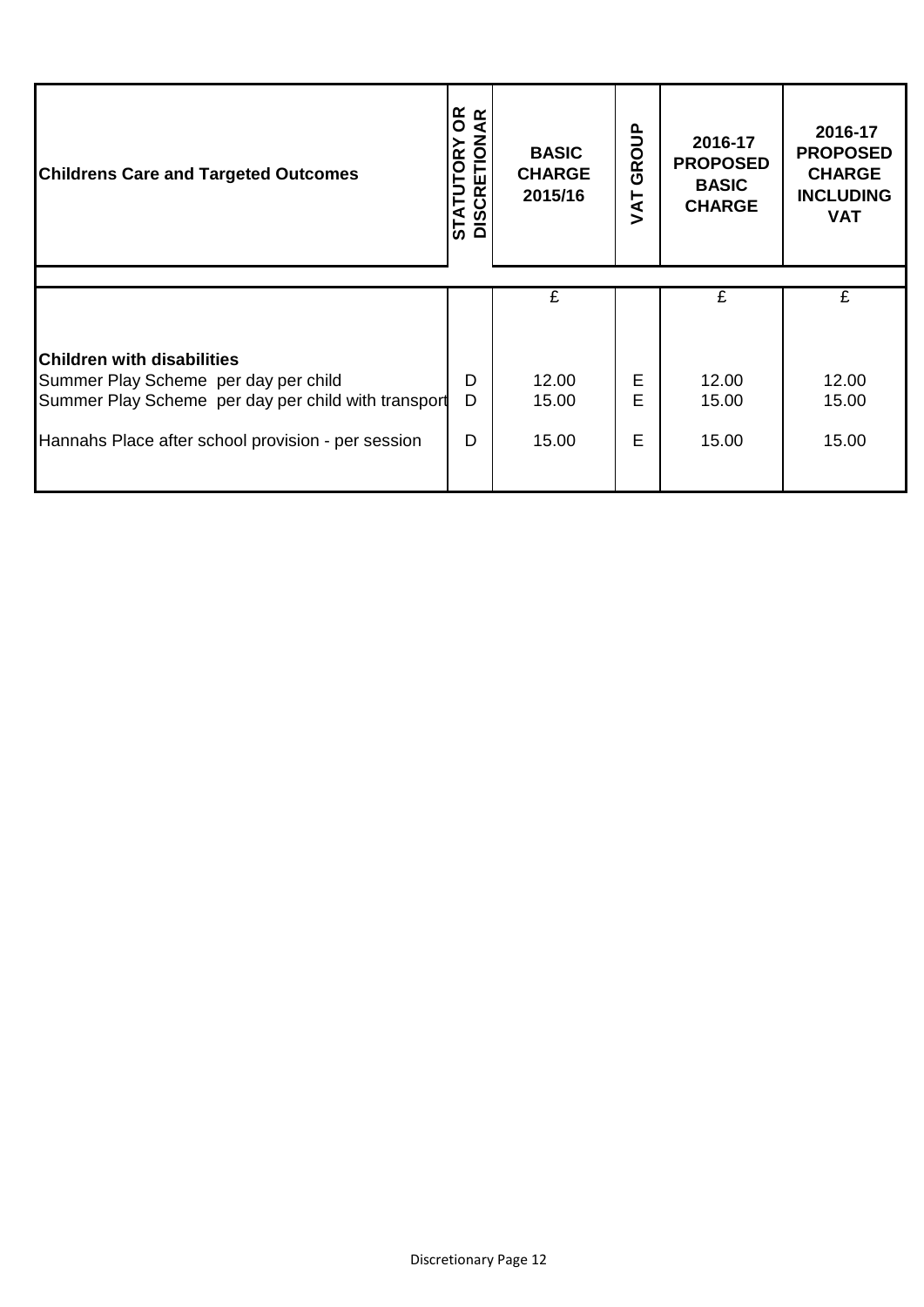| <b>STATUTORY OR<br/>DISCRETIONAR</b><br><b>CULTURAL SERVICES</b>                                                                                                                                                                            |                                      | <b>BASIC</b><br><b>CHARGE</b><br>2015/16                     | GROUP<br><b>TYN</b>                                      | 2016-17<br><b>PROPOSED</b><br><b>BASIC</b><br><b>CHARGE</b>  | 2016-17<br><b>PROPOSED</b><br><b>CHARGE</b><br><b>INCLUDING</b>                                                                                                        |
|---------------------------------------------------------------------------------------------------------------------------------------------------------------------------------------------------------------------------------------------|--------------------------------------|--------------------------------------------------------------|----------------------------------------------------------|--------------------------------------------------------------|------------------------------------------------------------------------------------------------------------------------------------------------------------------------|
|                                                                                                                                                                                                                                             |                                      |                                                              |                                                          |                                                              | <b>VAT</b>                                                                                                                                                             |
| <b>CATALOGUE REQUESTS</b><br>Requests from Library catalogue<br>Requests not from Library catalogue, including British Library                                                                                                              |                                      | $\overline{f}$<br>Free<br>3.00                               |                                                          | $\overline{f}$<br>Free<br>3.00                               | $\overline{f}$<br>Free<br>3.00                                                                                                                                         |
| <b>MUSIC SETS AND PLAY SETS</b><br>Music Set Hire (Obtained through Essec CC)<br>Vocal scores (per item)<br>Sheets - per set<br>Chamber music (3 or more parts)<br>Orchestral set<br>Play Sets Hire (3-15 copies)                           | D<br>D<br>D<br>D<br>D                | 1.50<br>10.00<br>5.00<br>20.00<br>10.00                      | O<br>$\circ$<br>$\circ$<br>$\circ$<br>$\circ$            |                                                              | Decision not yet made by Essex<br>Decision not yet made by Essex<br>Decision not yet made by Essex<br>Decision not yet made by Essex<br>Decision not yet made by Essex |
| <b>BORROWERS' LOST TICKETS</b><br><b>Adult - First Loss</b><br>- Second and subsequent loss                                                                                                                                                 | D<br>D                               | 2.20<br>2.20                                                 | O<br>$\Omega$                                            | 2.50<br>3.00                                                 | 2.50<br>3.00                                                                                                                                                           |
| <b>CHILDREN'S LOST TICKETS</b>                                                                                                                                                                                                              | D<br>D                               | 1st Free<br>2nd 2.00                                         | $\circ$<br>$\circ$                                       | 1st Free<br>2nd 2.50                                         | 1st Free<br>2nd 2.50                                                                                                                                                   |
| <b>SALES</b><br>Adult fiction - hardback<br>Adult fiction - paperback<br>Adult non fiction - hardback<br>Adult non fiction - paperback<br>Children's - hardback<br>Children's - paperback<br>CD's<br>DVD's                                  | D<br>D<br>D<br>D<br>D<br>D<br>D<br>D | 0.80<br>0.30<br>1.50<br>0.80<br>0.80<br>0.30<br>1.50<br>2.00 | $\mathsf Z$<br>Z<br>Z<br>Z<br>Z<br>$\mathsf Z$<br>S<br>S | 0.80<br>0.30<br>1.50<br>0.80<br>0.80<br>0.30<br>1.25<br>1.67 | 0.80<br>0.30<br>1.50<br>0.80<br>0.80<br>0.30<br>1.50<br>2.00                                                                                                           |
| <b>DAMAGED AND LOST ITEMS</b><br>Replacement cost or publication price for books and other<br>materials during the first year. Thereafter, 10% reduction<br>for each year to a minimum of 50% or the following<br>whichever is the greater. |                                      |                                                              |                                                          |                                                              |                                                                                                                                                                        |
| Books for which no current value can be traced :<br><b>Adult books</b><br>Children's books                                                                                                                                                  | D<br>D                               | 30.00<br>20.00                                               | $\circ$<br>O                                             | 30.00<br>20.00                                               | 30.00<br>20.00                                                                                                                                                         |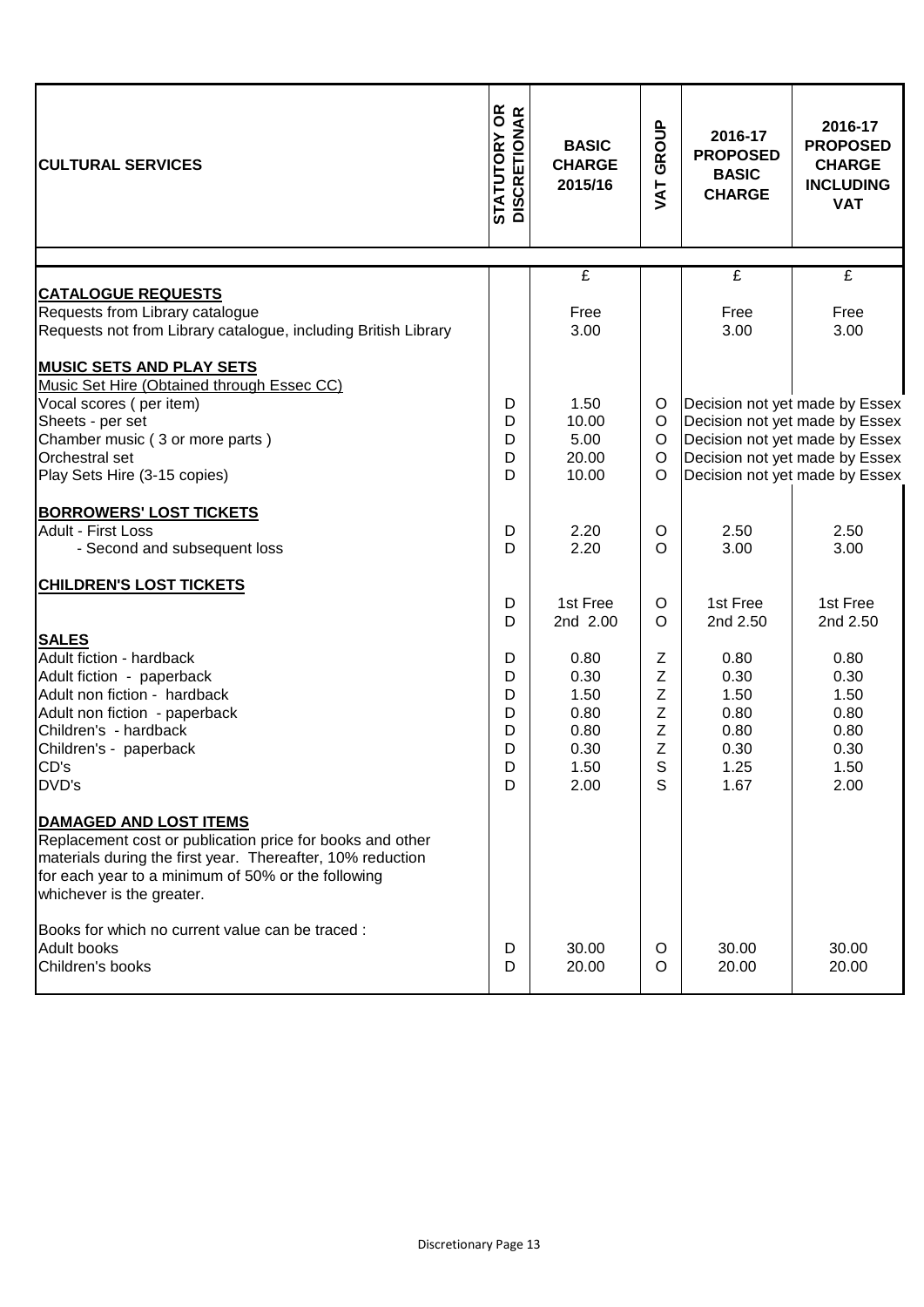| <b>CULTURAL SERVICES</b>                                                    | <b>STATUTORY OR<br/>DISCRETIONAR</b> | <b>BASIC</b><br><b>CHARGE</b><br>2015/16 |                            | 2016-17<br><b>PROPOSED</b><br><b>BASIC</b><br><b>CHARGE</b> | 2016-17<br><b>PROPOSED</b><br><b>CHARGE</b><br><b>INCLUDING</b><br><b>VAT</b> |
|-----------------------------------------------------------------------------|--------------------------------------|------------------------------------------|----------------------------|-------------------------------------------------------------|-------------------------------------------------------------------------------|
|                                                                             |                                      | $\overline{\mathbf{f}}$                  |                            | $\overline{f}$                                              | $\overline{f}$                                                                |
| <b>LOST COMPACT DISC CASSETTE INSERTS/</b><br><b>CASES AND BOOK WALLETS</b> |                                      |                                          |                            |                                                             |                                                                               |
| Compact Disc/CD ROM or Cassette Insert<br>Compact Disc/CD Rom Case          | D<br>D                               | Full cost<br>1.75                        | $\circ$<br>$\circ$         | Full cost<br>2.00                                           | Full cost<br>2.00                                                             |
| <b>Book wallets</b>                                                         | D                                    | 1.00                                     | $\circ$                    | 1.50                                                        | 1.50                                                                          |
| <b>DVD</b> insert<br><b>DVD Case</b>                                        | D<br>D                               | <b>Full Cost</b><br>1.75                 | $\circ$<br>$\circ$         | Full cost<br>2.00                                           | Full cost<br>2.00                                                             |
| <b>PHOTOCOPIERS</b>                                                         |                                      |                                          |                            |                                                             |                                                                               |
| Single copy A4 size - Monochrome                                            | D                                    | 0.08                                     | S                          | 0.08                                                        | 0.10                                                                          |
| Single copy A3 size - Monochrome<br>Single copy A4 size - Colour            | D<br>D                               | 0.13<br>0.83                             | $\mathsf S$<br>$\mathsf S$ | 0.17<br>0.83                                                | 0.20<br>1.00                                                                  |
| Single copy A3 size - Colour                                                | D                                    | 1.25                                     | S                          | 1.25                                                        | 1.50                                                                          |
| <b>MICROFILM PRINTS</b>                                                     |                                      |                                          |                            |                                                             |                                                                               |
| per page From old machine - new machine is same as printouts.               | D                                    | 0.25                                     | S                          | 0.21                                                        | 0.25                                                                          |
| <b>FAX</b>                                                                  |                                      |                                          |                            |                                                             |                                                                               |
| Outgoing                                                                    |                                      |                                          |                            |                                                             |                                                                               |
| First page: UK<br>Additional page                                           | D<br>D                               | 0.83<br>0.42                             | S<br>$\mathsf S$           | 0.83<br>0.42                                                | 1.00<br>0.50                                                                  |
| First page: Europe                                                          | D                                    | 2.08                                     | $\mathsf S$                | 2.08                                                        | 2.50                                                                          |
| Additional page                                                             | D                                    | 0.83                                     | $\mathsf S$                | 0.83                                                        | 1.00                                                                          |
| First page: Elsewhere                                                       | D                                    | 2.50                                     | $\mathsf S$                | 2.50                                                        | 3.00                                                                          |
| Additional page:<br>Fax to free numbers (Admin charge)                      | D                                    | 1.25<br>0.42                             | $\mathbf S$<br>S           | 1.25<br>0.42                                                | 1.50<br>0.50                                                                  |
| Libraries located within shopping centres where fax                         |                                      |                                          |                            |                                                             |                                                                               |
| charges are cheaper may match the charge of the lowest                      |                                      |                                          |                            |                                                             |                                                                               |
| competitor (in agreement with the group manager)                            |                                      |                                          |                            |                                                             |                                                                               |
| Incoming                                                                    |                                      |                                          |                            |                                                             |                                                                               |
| Each                                                                        | D                                    | 1.00                                     | S                          | 1.00                                                        | 1.20                                                                          |
| <b>INTERNET AND WORD PROCESSING</b>                                         |                                      |                                          |                            |                                                             |                                                                               |
| Use of the Internet                                                         |                                      | <b>FREE</b>                              |                            | <b>FREE</b>                                                 | <b>FREE</b>                                                                   |
| Word Processing:<br>Black and white                                         | D                                    | 0.20                                     | S                          | 0.21                                                        | 0.25                                                                          |
| Colour                                                                      | D                                    | 0.20                                     | S                          | 0.21                                                        | 0.25                                                                          |
| <b>CD-ROM PRINT-OUTS:</b>                                                   |                                      |                                          |                            |                                                             |                                                                               |
| <b>Black and white</b>                                                      | D                                    | 0.20                                     | S                          | 0.21                                                        | 0.25                                                                          |
| Colour                                                                      | D                                    | 0.20                                     | S                          | 0.21                                                        | 0.25                                                                          |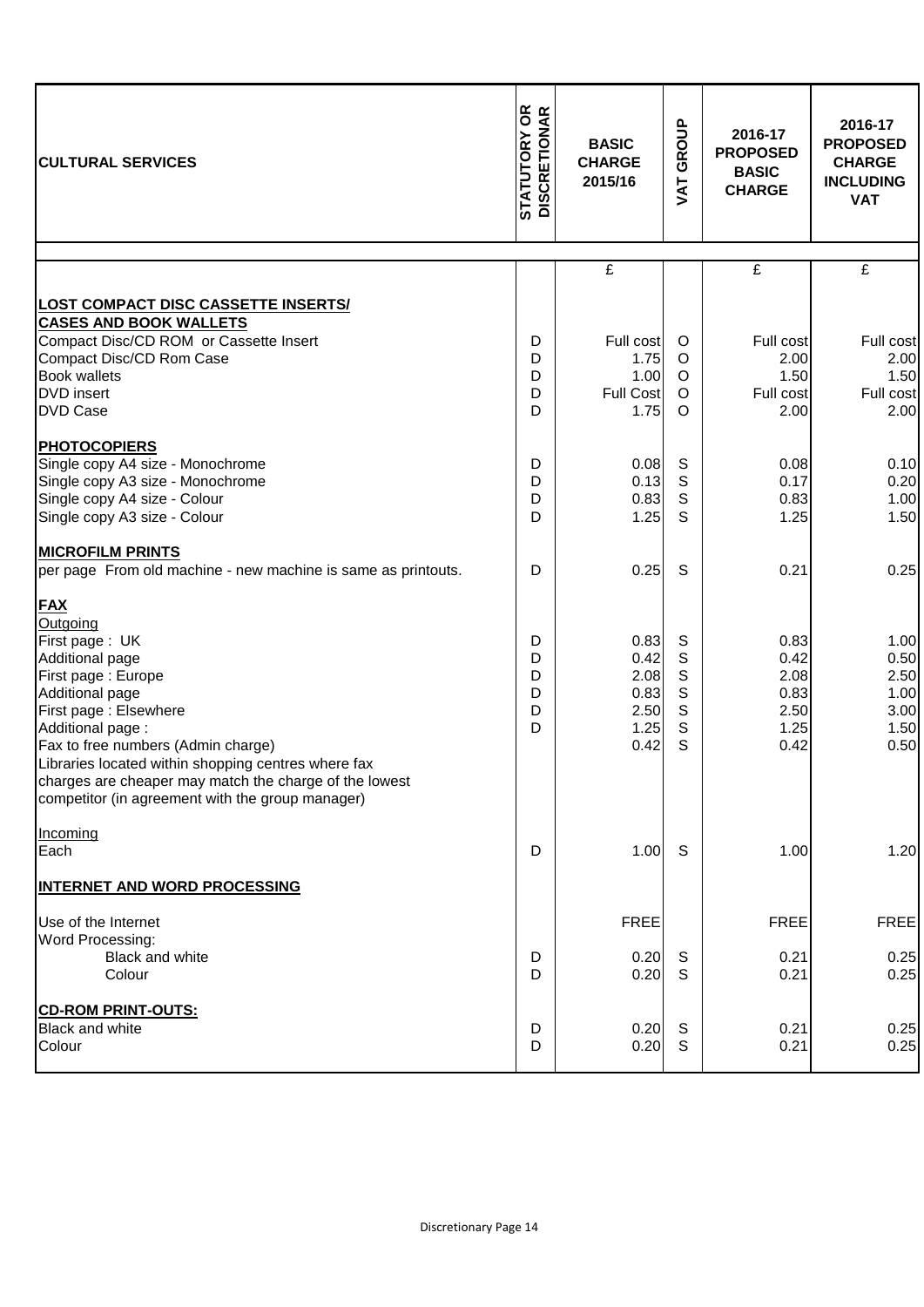| <b>CULTURAL SERVICES</b>                                                                                                                                                                | <b>STATUTORY OR<br/>DISCRETIONAR</b> | <b>BASIC</b><br><b>CHARGE</b><br>2015/16 | $rac{a}{\sigma}$<br>ĞŘ<br>TAV | 2016-17<br><b>PROPOSED</b><br><b>BASIC CHARGE</b> | 2016-17<br><b>PROPOSED</b><br><b>CHARGE</b><br><b>INCLUDING</b><br><b>VAT</b> |
|-----------------------------------------------------------------------------------------------------------------------------------------------------------------------------------------|--------------------------------------|------------------------------------------|-------------------------------|---------------------------------------------------|-------------------------------------------------------------------------------|
|                                                                                                                                                                                         |                                      | £                                        |                               | $\overline{f}$                                    | £                                                                             |
| <b>EXHIBITIONS</b>                                                                                                                                                                      |                                      |                                          |                               |                                                   |                                                                               |
| <b>Exhibition Space</b><br>Exhibition of works or crafts by individual artists and<br><b>PREMISES HIRE</b><br>Commercial organisations and public meetings held<br>by political parties | D                                    | 25% commission<br>or minimum hire        | E                             | 25% commission<br>or minimum hire                 | 25% commission<br>or minimum hire                                             |
| Per hour<br>Under 24 sq.m.<br>24 - 70 sq.m.<br>Over 70 sq.m.                                                                                                                            | D<br>D<br>D                          | 34.00<br>Negotiable<br>Negotiable        | Е<br>E<br>E                   | 35.00<br>40<br>45                                 | 35.00<br>40.00<br>45.00                                                       |
| Other organisations and non-public meetings of<br>political parties<br>Under 24 sq.m.<br>24 - 70 sq.m.<br>Over 70 sq.m.                                                                 | D<br>D<br>D                          | 7.20<br>10.65<br>14.50                   | Е<br>E<br>E                   | 20.00<br>25.00<br>30.00                           | 20.00<br>25.00<br>30.00                                                       |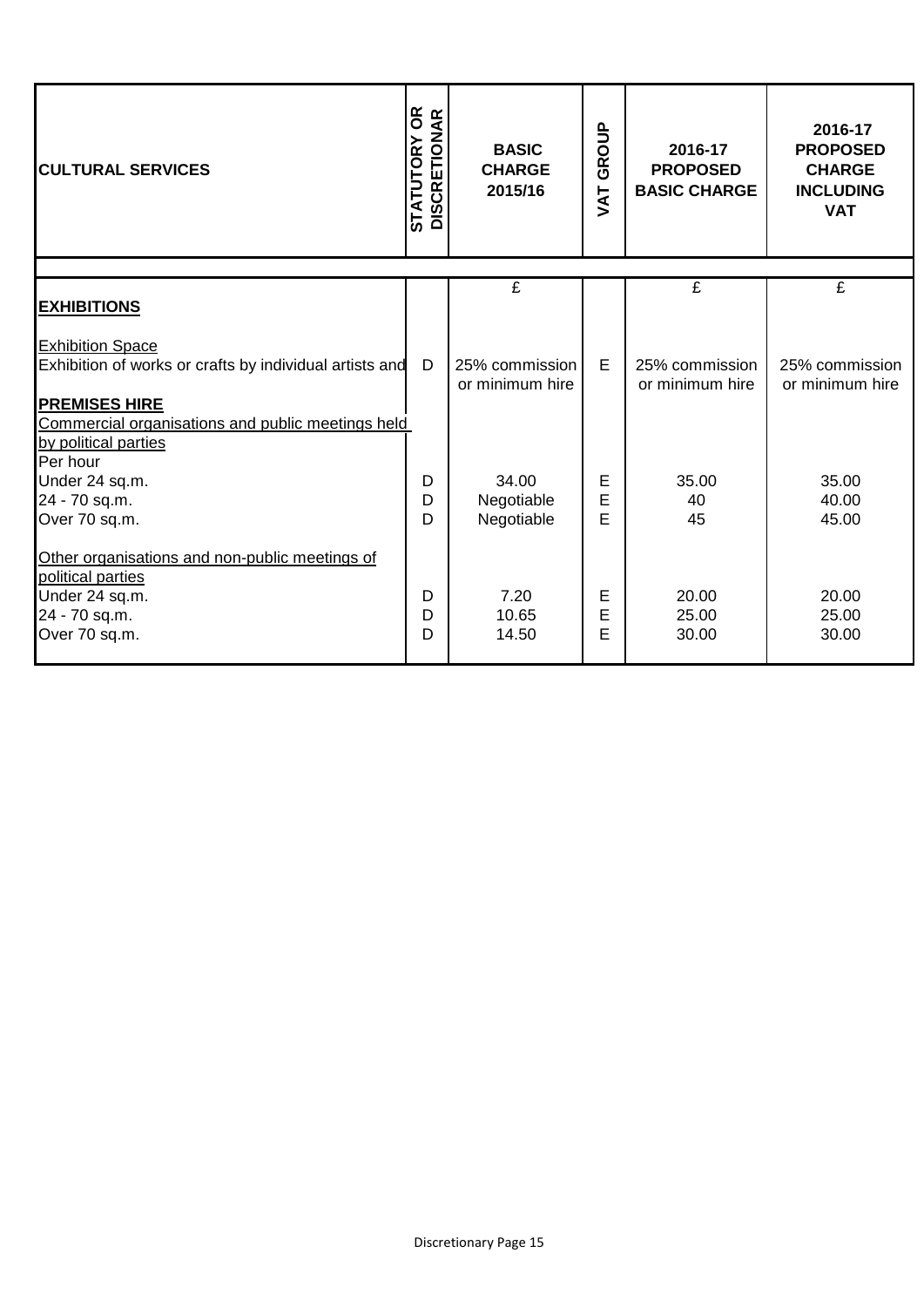| <b>CULTURAL SERVICES</b>                                                                                                                                                                                                                                                                  | <b>STATUTORY OR<br/>DISCRETIONAR</b> | <b>BASIC</b><br><b>CHARGE</b><br>2015/16 | GROUP<br>JAT     | 2016-17<br><b>PROPOSED</b><br><b>BASIC</b><br><b>CHARGE</b> | 2016-17<br><b>PROPOSED</b><br><b>CHARGE</b><br><b>INCLUDING</b><br><b>VAT</b> |
|-------------------------------------------------------------------------------------------------------------------------------------------------------------------------------------------------------------------------------------------------------------------------------------------|--------------------------------------|------------------------------------------|------------------|-------------------------------------------------------------|-------------------------------------------------------------------------------|
|                                                                                                                                                                                                                                                                                           |                                      | $\mathbf{f}$                             |                  | £                                                           | $\mathbf{f}$                                                                  |
| THAMESIDE THEATRE AND CENTRAL COMPLEX<br>The Thameside Theatre operates 3 tariffs dependant on the status of the hirer<br>Tariff 1 Thurrock based non profit organisations, members<br>of Thurrock Arts Council and Thurrock Schools and Colleges<br>Standard Fee per Hour 09.00 to 18.00 |                                      |                                          |                  |                                                             |                                                                               |
| Mon to Thurs                                                                                                                                                                                                                                                                              | D                                    | 55.00                                    | Е                | 56.00                                                       | 56.00                                                                         |
| Fri                                                                                                                                                                                                                                                                                       | D                                    | 71.00                                    | Е                | 72.00                                                       | 0.00                                                                          |
| Sat                                                                                                                                                                                                                                                                                       | D                                    | 90.00                                    | Ε                | 91.00                                                       | 91.00                                                                         |
| Sun                                                                                                                                                                                                                                                                                       | D                                    | 115.00                                   | Е                | 116.00                                                      | 116.00                                                                        |
| Standard Fee per period 18.00 to 23.00<br>Mon to Thurs<br>Fri<br>Sat                                                                                                                                                                                                                      | D<br>D<br>D                          | 242.00<br>443.00<br>583.00               | Е<br>Е<br>Е      | 244.00<br>448.00<br>589.00                                  | 244.00<br>448.00<br>589.00                                                    |
|                                                                                                                                                                                                                                                                                           |                                      |                                          |                  |                                                             |                                                                               |
| Additional Hours after 23.00<br>Mon to Thurs<br>Fri<br>Sat<br>Sun                                                                                                                                                                                                                         | D<br>D<br>D<br>D                     | 128.00<br>160.00<br>232.00<br>263.00     | E<br>Е<br>Е<br>E | 129.00<br>162.00<br>235.00<br>266.00                        | 129.00<br>162.00<br>235.00<br>266.00                                          |
| Insurance @ 9 % is applicable on these prices                                                                                                                                                                                                                                             |                                      |                                          |                  |                                                             |                                                                               |
| Tariff 2 Thurrock based commercial organisations                                                                                                                                                                                                                                          |                                      |                                          |                  |                                                             |                                                                               |
| Mon to Thurs<br>Fri<br>Sat<br>Sun                                                                                                                                                                                                                                                         | D<br>D<br>D<br>D                     | 122.00<br>129.00<br>132.00<br>214.00     | Е<br>Е<br>E<br>Е | 124.00<br>131.00<br>134.00<br>217.00                        | 124.00<br>131.00<br>134.00<br>217.00                                          |
| Standard Fee per period 18.00 to 23.00<br>Mon to Thurs<br>Fri<br>Sat                                                                                                                                                                                                                      | D<br>D<br>D                          | 400.00 E<br>675.00<br>890.00             | Е<br>Е           | 404.00<br>682.00<br>900.00                                  | 404.00<br>682.00<br>900.00                                                    |
| Additional Hours after 23.00<br>Mon to Thurs<br>Fri<br>Sat<br>Sun                                                                                                                                                                                                                         | D<br>D<br>D<br>D                     | 173.00<br>195.00<br>255.00<br>343.00     | Е<br>Е<br>Е<br>Е | 175.00<br>197.00<br>258.00<br>347.00                        | 175.00<br>197.00<br>258.00<br>347.00                                          |
| Insurance @ 9 % is applicable on these prices                                                                                                                                                                                                                                             |                                      |                                          |                  |                                                             |                                                                               |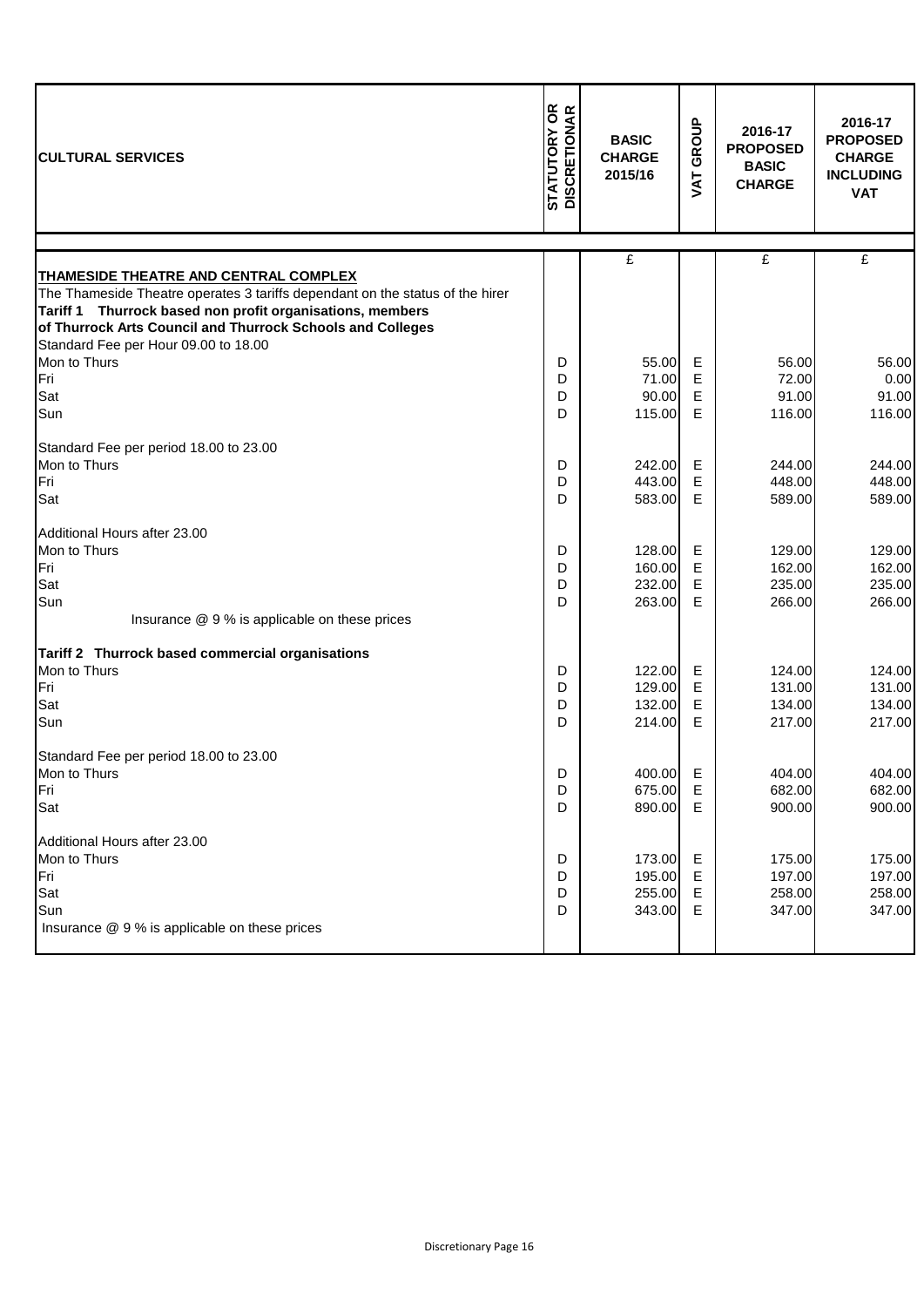| <b>CULTURAL SERVICES</b>                                                      | <b>STATUTORY OR</b><br>DISCRETIONAR | <b>BASIC</b><br><b>CHARGE</b><br>2015/16 | <b>VAT GROUP</b> | 2016-17<br><b>PROPOSED</b><br><b>BASIC</b><br><b>CHARGE</b> | 2016-17<br><b>PROPOSED</b><br><b>CHARGE</b><br><b>INCLUDING</b><br><b>VAT</b> |
|-------------------------------------------------------------------------------|-------------------------------------|------------------------------------------|------------------|-------------------------------------------------------------|-------------------------------------------------------------------------------|
|                                                                               |                                     | £                                        |                  | £                                                           | £                                                                             |
| THAMESIDE THEATRE AND CENTRAL COMPLEX                                         |                                     |                                          |                  |                                                             |                                                                               |
| Tariff 3 Commercial organisations from outside Thurrock                       |                                     |                                          |                  |                                                             |                                                                               |
| Mon to Thurs                                                                  | D                                   | 136.00                                   | E                | 138.00                                                      | 138.00                                                                        |
| Fri                                                                           | D                                   | 143.00                                   | E                | 145.00                                                      | 145.00                                                                        |
| Sat                                                                           | D                                   | 155.00                                   | E                | 157.00                                                      | 157.00                                                                        |
| Sun                                                                           | D                                   | 228.00                                   | E                | 230.00                                                      | 230.00                                                                        |
| Standard Fee per period 18.00 to 23.00                                        |                                     |                                          |                  |                                                             |                                                                               |
| Mon to Thurs                                                                  | D                                   | 500.00                                   | E                | 505.00                                                      | 505.00                                                                        |
| Fri                                                                           | D                                   | 800.00                                   | E                | 808.00                                                      | 808.00                                                                        |
| Sat                                                                           | D                                   | 1,085.00                                 | E                | 1,095.00                                                    | 1095.00                                                                       |
| Additional Hours after 23.00                                                  |                                     |                                          |                  |                                                             |                                                                               |
| Mon to Thurs                                                                  | D                                   | 185.00                                   | Е                | 187.00                                                      | 187.00                                                                        |
| Fri                                                                           | D                                   | 205.00                                   | E                | 207.00                                                      | 207.00                                                                        |
| Sat                                                                           | D                                   | 345.00                                   | E                | 349.00                                                      | 349.00                                                                        |
| Sun                                                                           | D                                   | 380.00                                   | E                | 384.00                                                      | 384.00                                                                        |
| Insurance @ 9 % is applicable on these prices                                 |                                     |                                          |                  |                                                             |                                                                               |
| <b>Performance Surcharge</b>                                                  | D                                   | 77.00                                    | S                | 78.00                                                       | 93.60                                                                         |
| Where an audience is present a one off surcharge will be applied to cover the |                                     |                                          |                  |                                                             |                                                                               |
| cost of the box office, kiosk, bar and staff.                                 |                                     |                                          |                  |                                                             |                                                                               |
| Bank Holidays are charged at 200% of whichever tariff applies.                |                                     |                                          |                  |                                                             |                                                                               |
| Venue details on www.thurrock.gov.uk/theatre.                                 |                                     |                                          |                  |                                                             |                                                                               |
| Thameside Theatre Telephone for further details                               |                                     |                                          |                  |                                                             |                                                                               |
| 0845-300-5264 or 01375 413981 - Thurrock Council Extension 4981               |                                     |                                          |                  |                                                             |                                                                               |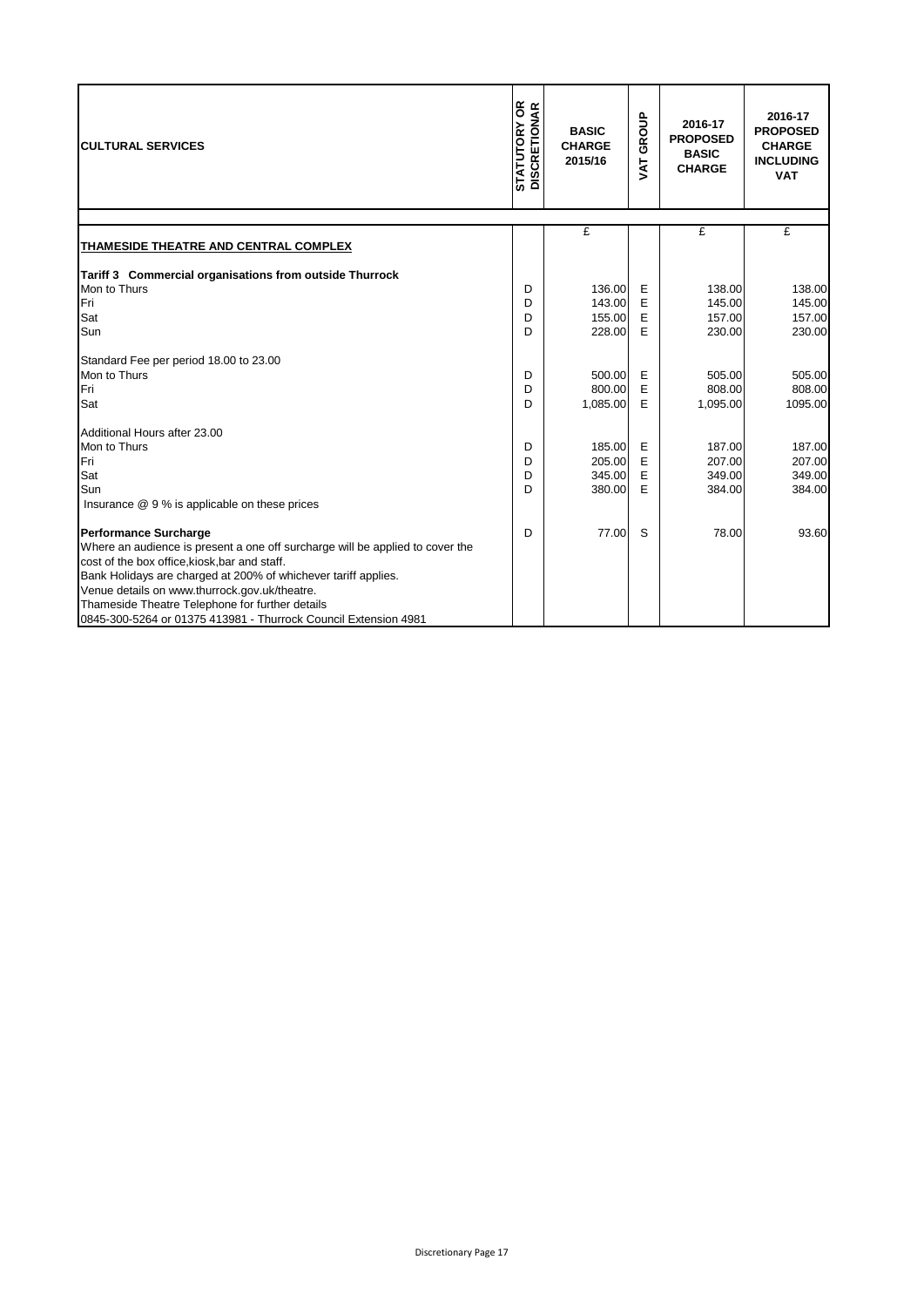| <b>PUBLIC PROTECTION</b>                                                                                                                                                                      | <b>STATUTORY OR<br/>DISCRETIONAR</b> | 2015-16<br><b>PROPOSED</b><br><b>BASIC</b><br><b>CHARGE</b>          |  | GROUP<br>JAT                                                                                                                                                                                                                                     |                                | 2016-17<br><b>PROPOSED</b><br><b>BASIC</b><br><b>CHARGE</b> | 2016-17<br><b>PROPOSED</b><br><b>CHARGE</b><br><b>INCLUDING</b><br><b>VAT</b> |
|-----------------------------------------------------------------------------------------------------------------------------------------------------------------------------------------------|--------------------------------------|----------------------------------------------------------------------|--|--------------------------------------------------------------------------------------------------------------------------------------------------------------------------------------------------------------------------------------------------|--------------------------------|-------------------------------------------------------------|-------------------------------------------------------------------------------|
|                                                                                                                                                                                               |                                      | £                                                                    |  | £                                                                                                                                                                                                                                                | £                              |                                                             |                                                                               |
| <b>LICENCES</b>                                                                                                                                                                               |                                      |                                                                      |  |                                                                                                                                                                                                                                                  |                                |                                                             |                                                                               |
| <b>OTHER SALES AND SERVICE CHARGES</b>                                                                                                                                                        |                                      |                                                                      |  |                                                                                                                                                                                                                                                  |                                |                                                             |                                                                               |
| <b>Food Export certificates</b><br><b>Voluntary Surrender of Foods</b>                                                                                                                        | D<br>D                               | 40.00 O<br>45.00 O                                                   |  | 65.00<br>45.00                                                                                                                                                                                                                                   | 65.00<br>45.00                 |                                                             |                                                                               |
| <b>Animal-Related Licences</b><br>All fees are plus the cost of vet visit payable on invoice                                                                                                  |                                      |                                                                      |  |                                                                                                                                                                                                                                                  |                                |                                                             |                                                                               |
| <b>Animal Boarding Establishment</b><br><b>Animal Breeding Establishment</b><br>Pet Shop<br>Dangerous Wild Animals<br><b>Riding Establishment</b><br>Zoo<br>Performing Animals (Registration) | D<br>D<br>D<br>D<br>D<br>D<br>D      | 150.00<br>150.00<br>150.00<br>150.00<br>150.00<br>150.00<br>110.00 O |  | To be agreed by Licensing Committee<br>To be agreed by Licensing Committee<br>To be agreed by Licensing Committee<br>To be agreed by Licensing Committee<br>To be agreed by Licensing Committee<br>To be agreed by Licensing Committee<br>110.00 | 110.00                         |                                                             |                                                                               |
| <b>Skin Piercing Registrations</b><br>Registration of acupuncture, tattooing, ear piercin<br>and electrolysis                                                                                 | D                                    | 120.00 O                                                             |  | 120.00                                                                                                                                                                                                                                           | 120.00                         |                                                             |                                                                               |
| Note: Charge originally statutory - now discretionary                                                                                                                                         |                                      |                                                                      |  |                                                                                                                                                                                                                                                  |                                |                                                             |                                                                               |
| <b>Street Trading Consents</b><br>Class A1<br>Class A1 trading between 11pm and 2 am<br>Class A2<br>Class A3<br>Class B                                                                       | D<br>D<br>D<br>D<br>D                |                                                                      |  | 2,600.00 To be agreed by Licensing Committee<br>3,600.00 To be agreed by Licensing Committee<br>1,545.00 To be agreed by Licensing Committee<br>1,545.00 To be agreed by Licensing Committee<br>1,000.00 To be agreed by Licensing Committee     |                                |                                                             |                                                                               |
| <b>CONTROL OF DOGS</b><br>Kennels Fees & Charges                                                                                                                                              |                                      |                                                                      |  |                                                                                                                                                                                                                                                  |                                |                                                             |                                                                               |
| Kennelling per day<br>Admin Charge<br>Call Out Charges                                                                                                                                        | D<br>D                               | 11.50<br>46.50                                                       |  | 14.00<br>46.00                                                                                                                                                                                                                                   | 14.00<br>46.00                 |                                                             |                                                                               |
| Weekday 8am - 4.59pm<br>Weekday 5pm -11.59pm<br>Weekend 9am - 10am<br>Weekend and Bank<br>Holidays and other times                                                                            | D<br>D<br>D<br>D                     | 51.50<br>62.00<br>62.00<br>70.00                                     |  | 50.00<br>65.00<br>n/a<br>70.00                                                                                                                                                                                                                   | 50.00<br>65.00<br>n/a<br>70.00 |                                                             |                                                                               |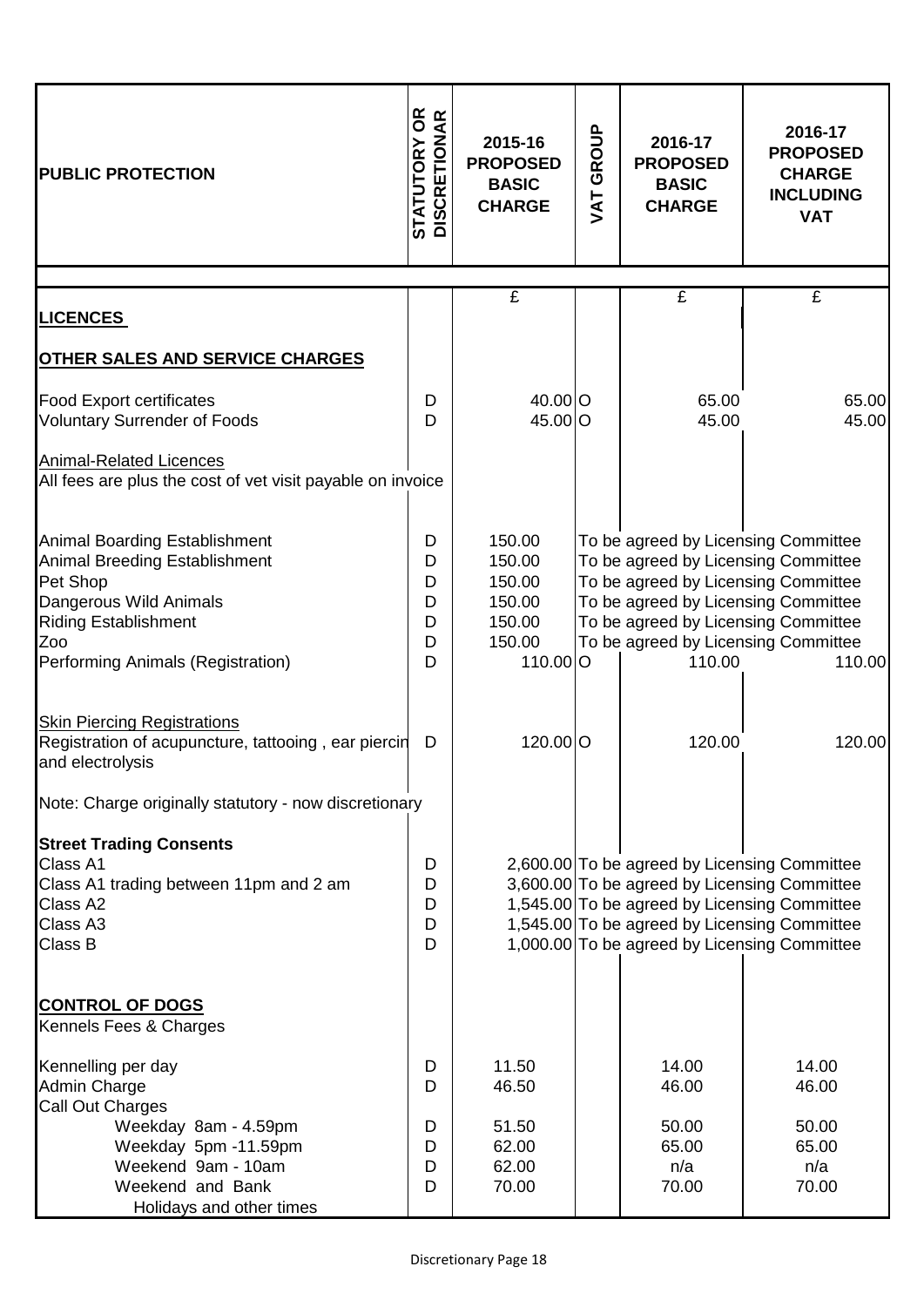| <b>PUBLIC PROTECTION</b>                                                                                                                                                                                                 | <b>TATUTORY OR<br/>ISCRETIONAR</b><br><b>STATUTORY</b><br>DISCRETION | 2015-16<br><b>PROPOSED</b><br><b>BASIC</b><br><b>CHARGE</b> | GROUP<br>JAT | 2016-17<br><b>PROPOSED</b><br><b>BASIC</b><br><b>CHARGE</b>                                                                                                                                                                            | 2016-17<br><b>PROPOSED</b><br><b>CHARGE</b><br><b>INCLUDING</b><br><b>VAT</b> |
|--------------------------------------------------------------------------------------------------------------------------------------------------------------------------------------------------------------------------|----------------------------------------------------------------------|-------------------------------------------------------------|--------------|----------------------------------------------------------------------------------------------------------------------------------------------------------------------------------------------------------------------------------------|-------------------------------------------------------------------------------|
|                                                                                                                                                                                                                          |                                                                      | £                                                           |              | £                                                                                                                                                                                                                                      | £                                                                             |
| <b>SEX ESTABLISHMENT LICENCES</b>                                                                                                                                                                                        |                                                                      |                                                             |              |                                                                                                                                                                                                                                        |                                                                               |
| Application for new licence<br>Application for renewed licence<br>Application for transfer                                                                                                                               | D<br>D<br>D                                                          | 3,000.00<br>2,000.00<br>100.00                              |              | To be agreed by Licensing Committee<br>To be agreed by Licensing Committee<br>To be agreed by Licensing Committee                                                                                                                      |                                                                               |
| <b>HACKNEY CARRIAGE LICENCES</b>                                                                                                                                                                                         |                                                                      |                                                             |              |                                                                                                                                                                                                                                        |                                                                               |
| <b>Vehicle Licences</b><br>Hackney Carriage (HC)<br><b>HC Vehicle Wheelchair Accessiable</b>                                                                                                                             | D                                                                    | 350.00<br>300.00                                            |              | To be agreed by Licensing Committee<br>To be agreed by Licensing Committee                                                                                                                                                             |                                                                               |
| Private Hire Vehicle (PHV)<br>PH Vehicle Wheelchair Accessiable                                                                                                                                                          | D                                                                    | 325.00<br>275.00                                            |              | To be agreed by Licensing Committee<br>To be agreed by Licensing Committee                                                                                                                                                             |                                                                               |
| Vehicle Replacement<br>Change of Ownership                                                                                                                                                                               | D<br>D                                                               | 40.00<br>40.00                                              |              | To be agreed by Licensing Committee<br>To be agreed by Licensing Committee                                                                                                                                                             |                                                                               |
| Vehicle Complience Test                                                                                                                                                                                                  | D                                                                    | N/A                                                         |              | To be agreed by Licensing Committee                                                                                                                                                                                                    |                                                                               |
| <b>Drivers Licences</b><br>HC & PH New (combined licence)<br>HC & PH Renewal (combined licence)<br><b>PH New</b><br>PH Renewal<br><b>HC New</b><br><b>HC Renewal</b>                                                     | D<br>D<br>D<br>D<br>D<br>D                                           | 180.00<br>150.00<br>120.00<br>100.00<br>120.00<br>100.00    |              | To be agreed by Licensing Committee<br>To be agreed by Licensing Committee<br>To be agreed by Licensing Committee<br>To be agreed by Licensing Committee<br>To be agreed by Licensing Committee<br>To be agreed by Licensing Committee |                                                                               |
| <b>Private Hire Operators</b><br>Operators having 1 vehicle<br>Operators having 2 - 5 vehicles<br>Operators having 6 - 10 vehicles<br>Operators having 11 - 20 vehicles<br>Operators having more than 21 vehicles        | D<br>D<br>D<br>D<br>D                                                | 100.00<br>300.00<br>500.00<br>800.00<br>1,000.00            |              | To be agreed by Licensing Committee<br>To be agreed by Licensing Committee<br>To be agreed by Licensing Committee<br>To be agreed by Licensing Committee<br>To be agreed by Licensing Committee                                        |                                                                               |
| <b>Other Charges</b><br>Additional Knowledge test<br>Checking and sealing taximeters<br><b>Replacement Drivers Badges</b><br>Replacement Plate, mounting Bracket & Vehicle ID<br>Replacement door stickers<br><b>DBS</b> | D<br>D<br>D<br>D<br>D<br>D                                           | 20.00<br>5.00<br>20.00<br>N/A<br>5.00<br>N/A                |              | To be agreed by Licensing Committee<br>To be agreed by Licensing Committee<br>To be agreed by Licensing Committee<br>To be agreed by Licensing Committee<br>To be agreed by Licensing Committee<br>To be agreed by Licensing Committee |                                                                               |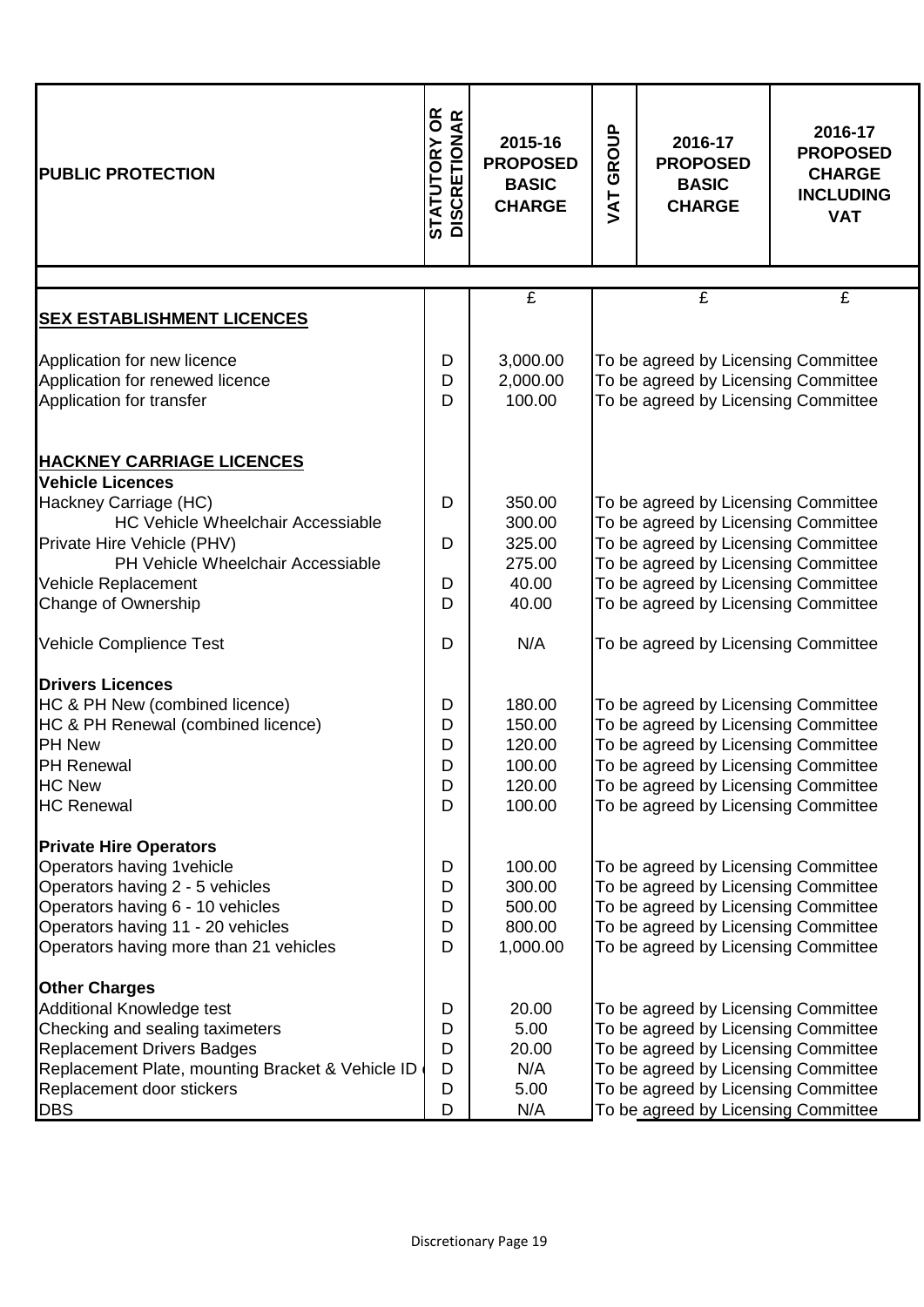| <b>PUBLIC PROTECTION</b>                                                                                                                                                                                                                                                                                                                                                                                                                                                                                | <b>STATUTORY OR<br/>DISCRETIONAR</b> | 2015-16<br><b>PROPOSED</b><br><b>BASIC CHARGE</b> | GROUP<br><b>TAV</b> | 2016-17<br><b>PROPOSED</b><br><b>BASIC CHARGE</b> | 2016-17<br><b>PROPOSED</b><br><b>CHARGE</b><br><b>INCLUDING</b><br><b>VAT</b> |
|---------------------------------------------------------------------------------------------------------------------------------------------------------------------------------------------------------------------------------------------------------------------------------------------------------------------------------------------------------------------------------------------------------------------------------------------------------------------------------------------------------|--------------------------------------|---------------------------------------------------|---------------------|---------------------------------------------------|-------------------------------------------------------------------------------|
|                                                                                                                                                                                                                                                                                                                                                                                                                                                                                                         |                                      |                                                   |                     |                                                   |                                                                               |
| FEE SCHEDULE FOR THE TESTING AND<br><b>VERIFICATION OF WEIGHING AND MEASURING</b><br><b>EQUIPMENT</b>                                                                                                                                                                                                                                                                                                                                                                                                   |                                      | £                                                 |                     | £                                                 | £                                                                             |
| These fees apply to work carried out during normal office hours. We are happy to carry out work outside of these times but an additional<br>charge based on the time taken is made.                                                                                                                                                                                                                                                                                                                     |                                      |                                                   |                     |                                                   |                                                                               |
| B. Special Weighing and Measuring Equipment                                                                                                                                                                                                                                                                                                                                                                                                                                                             |                                      |                                                   |                     |                                                   |                                                                               |
| Weighing and measuring equipment per hour for<br>submission, for the purpose of examination, testing,<br>stamping or other evaluation of the equipment.                                                                                                                                                                                                                                                                                                                                                 | D                                    | 65.00<br>Per Officer/hour                         | S                   | 65.00<br>Per Officer/hour                         | 78.00<br>Per Officer/hour                                                     |
| These would include:-<br>1. Automatic or totalising weighing machines<br>2. Equipment designed to weigh loads in motion<br>3. Bulk fuel measuring equipment tested following<br>a Regulation 65 or 66 occurrence.<br>4. Equipment tested by means of statistical sampling<br>5. The establishment of calibration curves for templates<br>6. Templets graduated in millimetres<br>7. Testing of other services in pursuance of a community<br>obligation other than E.C.initial or partial verification. | D                                    | <b>POA</b>                                        | S                   | <b>POA</b>                                        | <b>POA</b>                                                                    |
| C. Weights<br>Weights exceeding 5kg or not exceeding 500mg, 2CM<br><b>Other Weights</b>                                                                                                                                                                                                                                                                                                                                                                                                                 | D<br>D                               | <b>POA</b><br><b>POA</b>                          | S<br>S              | <b>POA</b><br><b>POA</b>                          | <b>POA</b><br><b>POA</b>                                                      |
| D. Measures<br>Linear Measures :<br>Not exceeding 3m, for each scale                                                                                                                                                                                                                                                                                                                                                                                                                                    | D                                    | <b>POA</b>                                        | S                   | <b>POA</b>                                        | <b>POA</b>                                                                    |
| <b>Capacity Measures:</b><br>Capacity Measures, without divisions, not exceeding 1 litre<br>Cubic Ballast Measures : (Other than brim measures)<br>Liquid capacity measures for making up and checking quantity                                                                                                                                                                                                                                                                                         | D<br>D                               | <b>POA</b><br><b>POA</b>                          | $\mathbb S$<br>S    | <b>POA</b><br><b>POA</b>                          | <b>POA</b><br><b>POA</b>                                                      |
| packages<br>Template: Per Scale first item<br>Second & Subsequent Items                                                                                                                                                                                                                                                                                                                                                                                                                                 | D<br>D<br>D                          | <b>POA</b><br><b>POA</b><br><b>POA</b>            | S<br>S<br>S         | <b>POA</b><br><b>POA</b><br><b>POA</b>            | <b>POA</b><br><b>POA</b><br><b>POA</b>                                        |
| E. Weighing Instruments<br>a) Non-EC<br>Not Exceeding 1 tonne<br>Exceeding 1 tonne to 10 tonne (2240lb-22400lb)<br>Exceeding 10 tonnes                                                                                                                                                                                                                                                                                                                                                                  | D<br>D<br>D                          | <b>POA</b><br><b>POA</b><br><b>POA</b>            | S<br>S<br>S         | <b>POA</b><br><b>POA</b><br><b>POA</b>            | <b>POA</b><br><b>POA</b><br><b>POA</b>                                        |
| b) EC (NAWI)<br>Not Exceeding 1 tonne<br>Exceeding 1 tonne to 10 tonne (2240lb-22400lb)<br>Exceeding 10 tonnes                                                                                                                                                                                                                                                                                                                                                                                          | D<br>D<br>D                          | <b>POA</b><br><b>POA</b><br><b>POA</b>            | S<br>S<br>S         | <b>POA</b><br><b>POA</b><br><b>POA</b>            | <b>POA</b><br><b>POA</b><br><b>POA</b>                                        |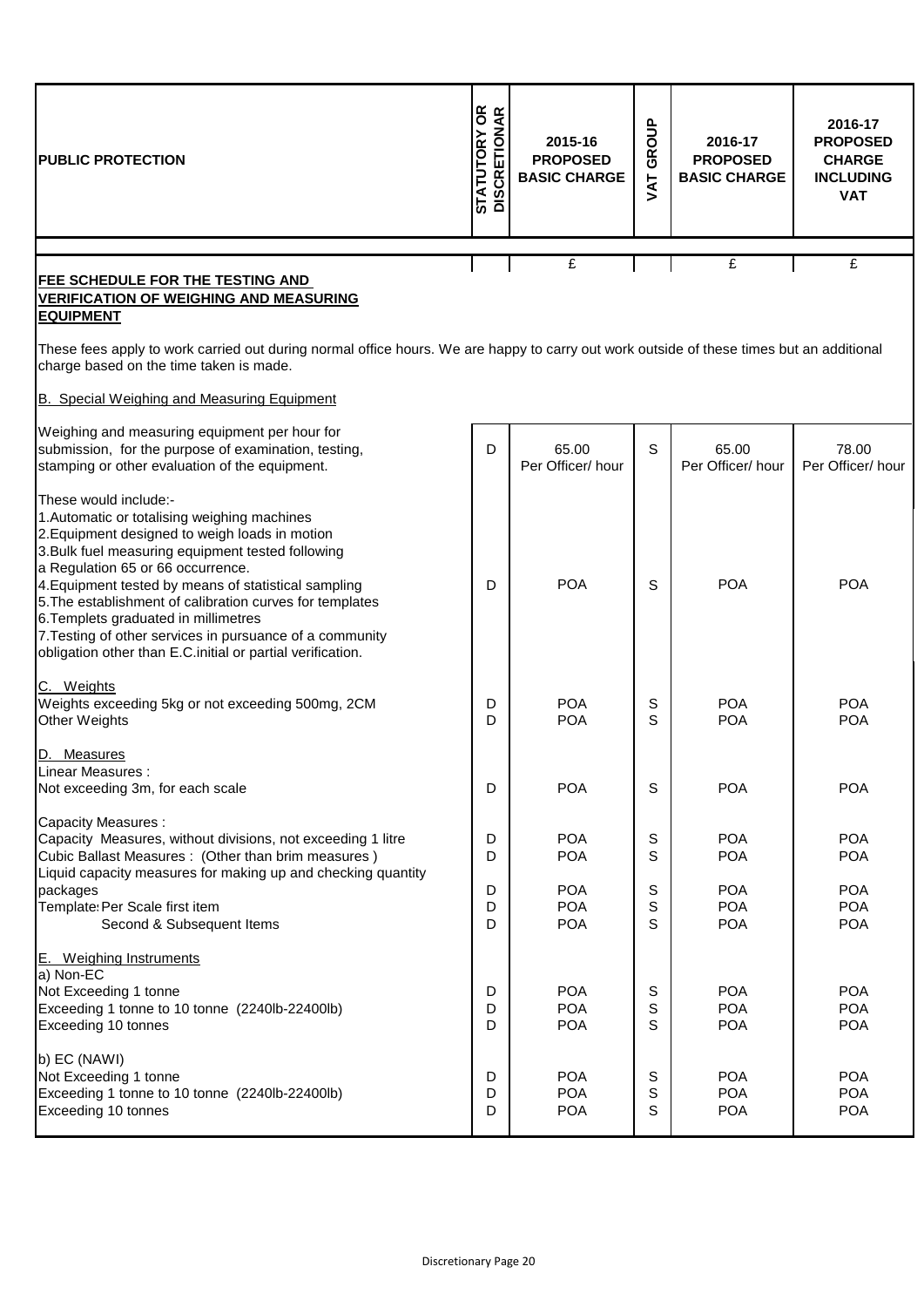| <b>PUBLIC PROTECTION</b> | 6R<br>≃<br><b>STATUTORY</b><br>DISCRETION | 2015-16<br><b>PROPOSED</b><br><b>BASIC</b><br><b>CHARGE</b> | <u>a</u><br>コ<br><b>RO</b><br>ඏ<br>⊢<br>⋖<br>> | 2016-17<br><b>PROPOSED</b><br><b>BASIC</b><br><b>CHARGE</b> | 2016-17<br><b>PROPOSED</b><br><b>CHARGE</b><br><b>INCLUDING</b><br><b>VAT</b> |
|--------------------------|-------------------------------------------|-------------------------------------------------------------|------------------------------------------------|-------------------------------------------------------------|-------------------------------------------------------------------------------|
|                          |                                           |                                                             |                                                |                                                             |                                                                               |
|                          |                                           |                                                             |                                                | £                                                           |                                                                               |

When testing instruments incorporation remote display or printing facilities, and where completion of the test requires a second person or a second series of tests by the same person, an additional fee may be based upon the basic fee given above plus a 50% surcharge.

When supplying specialist equipment (including but not limited to weighbridge test unit, van and test weights, etc) an additional fee may be charged hourly, daily or per appointment, according to circumstance.

| <b>POA</b><br><b>POA</b><br><b>POA</b><br>S<br>D<br>S<br>D<br><b>POA</b><br><b>POA</b><br><b>POA</b><br>G. Measuring Instruments for Liquid Fuel and Lubricants<br>Container type (unsubdivided)<br><b>POA</b><br>S<br><b>POA</b><br>D<br><b>POA</b><br>Single/multi (nozzles)<br><b>POA</b><br>S<br><b>POA</b><br><b>POA</b><br>First Nozzle Tested, per site<br>D<br>S<br>Each Additional Nozzle Tested<br>D<br><b>POA</b><br><b>POA</b><br><b>POA</b><br>D<br><b>POA</b><br>S<br><b>POA</b><br><b>POA</b><br>S<br>D<br><b>POA</b><br><b>POA</b><br><b>POA</b><br>slots/nozzles/pumps)<br>1. Metre measuring systems<br>S<br>D<br><b>POA</b><br><b>POA</b><br><b>POA</b><br><b>POA</b><br>S<br><b>POA</b><br>D<br><b>POA</b><br>S<br>D<br><b>POA</b><br><b>POA</b><br><b>POA</b><br><b>POA</b><br>Dry hose with three testing liquids<br>D<br><b>POA</b><br>S<br><b>POA</b><br>S<br><b>POA</b><br>Wet/Dry Hose with two testing liquids<br>D<br><b>POA</b><br><b>POA</b><br>S<br>D<br><b>POA</b><br><b>POA</b><br><b>POA</b><br><b>POA</b><br>S<br><b>POA</b><br><b>POA</b><br>D<br>2. Dipstick measuring systems<br>D<br><b>POA</b><br>S<br><b>POA</b><br>(a) Up to 7600 litres (for calibration of each compartment and<br><b>POA</b><br>production of chart)<br>(b) for any compartment over 7600 litres, basic fee plus<br>S<br><b>POA</b><br>additional costs at the rate of £59.90 per extra officer/hour<br>D<br><b>POA</b><br><b>POA</b><br><b>POA</b><br>S<br><b>POA</b><br><b>POA</b><br>(c) Initial/spare dipstick (each)<br>D<br>(d) Replacement dipstick (including examination of compartment)<br>D<br><b>POA</b><br>S<br><b>POA</b><br><b>POA</b><br>S<br>54.00<br>D<br>54.00<br>64.80<br>For Supplying a certificate containing results of errors found<br>on testing. Certificate supplied request of the submitter; fee applies<br><b>Other Certificates</b><br>D<br>41.00<br>$\circ$<br>0.00<br>J. Poisons Act Registrations<br>1. Initial Registration<br>D<br>37.00<br>$\circ$<br>0.00<br>D<br>20.00<br>0.00<br>2. Re-registration<br>O<br>D<br>O<br>3. Change in details of registration<br>10.50<br>0.00 | F. Measuring Instruments for Intoxicating Liquor                |  |  |  |
|-----------------------------------------------------------------------------------------------------------------------------------------------------------------------------------------------------------------------------------------------------------------------------------------------------------------------------------------------------------------------------------------------------------------------------------------------------------------------------------------------------------------------------------------------------------------------------------------------------------------------------------------------------------------------------------------------------------------------------------------------------------------------------------------------------------------------------------------------------------------------------------------------------------------------------------------------------------------------------------------------------------------------------------------------------------------------------------------------------------------------------------------------------------------------------------------------------------------------------------------------------------------------------------------------------------------------------------------------------------------------------------------------------------------------------------------------------------------------------------------------------------------------------------------------------------------------------------------------------------------------------------------------------------------------------------------------------------------------------------------------------------------------------------------------------------------------------------------------------------------------------------------------------------------------------------------------------------------------------------------------------------------------------------------------------------------------------------------------------------------------------------|-----------------------------------------------------------------|--|--|--|
|                                                                                                                                                                                                                                                                                                                                                                                                                                                                                                                                                                                                                                                                                                                                                                                                                                                                                                                                                                                                                                                                                                                                                                                                                                                                                                                                                                                                                                                                                                                                                                                                                                                                                                                                                                                                                                                                                                                                                                                                                                                                                                                                   | 1.Not exceeding 150 ml                                          |  |  |  |
|                                                                                                                                                                                                                                                                                                                                                                                                                                                                                                                                                                                                                                                                                                                                                                                                                                                                                                                                                                                                                                                                                                                                                                                                                                                                                                                                                                                                                                                                                                                                                                                                                                                                                                                                                                                                                                                                                                                                                                                                                                                                                                                                   | 2.Other                                                         |  |  |  |
|                                                                                                                                                                                                                                                                                                                                                                                                                                                                                                                                                                                                                                                                                                                                                                                                                                                                                                                                                                                                                                                                                                                                                                                                                                                                                                                                                                                                                                                                                                                                                                                                                                                                                                                                                                                                                                                                                                                                                                                                                                                                                                                                   |                                                                 |  |  |  |
|                                                                                                                                                                                                                                                                                                                                                                                                                                                                                                                                                                                                                                                                                                                                                                                                                                                                                                                                                                                                                                                                                                                                                                                                                                                                                                                                                                                                                                                                                                                                                                                                                                                                                                                                                                                                                                                                                                                                                                                                                                                                                                                                   |                                                                 |  |  |  |
|                                                                                                                                                                                                                                                                                                                                                                                                                                                                                                                                                                                                                                                                                                                                                                                                                                                                                                                                                                                                                                                                                                                                                                                                                                                                                                                                                                                                                                                                                                                                                                                                                                                                                                                                                                                                                                                                                                                                                                                                                                                                                                                                   |                                                                 |  |  |  |
|                                                                                                                                                                                                                                                                                                                                                                                                                                                                                                                                                                                                                                                                                                                                                                                                                                                                                                                                                                                                                                                                                                                                                                                                                                                                                                                                                                                                                                                                                                                                                                                                                                                                                                                                                                                                                                                                                                                                                                                                                                                                                                                                   |                                                                 |  |  |  |
|                                                                                                                                                                                                                                                                                                                                                                                                                                                                                                                                                                                                                                                                                                                                                                                                                                                                                                                                                                                                                                                                                                                                                                                                                                                                                                                                                                                                                                                                                                                                                                                                                                                                                                                                                                                                                                                                                                                                                                                                                                                                                                                                   |                                                                 |  |  |  |
|                                                                                                                                                                                                                                                                                                                                                                                                                                                                                                                                                                                                                                                                                                                                                                                                                                                                                                                                                                                                                                                                                                                                                                                                                                                                                                                                                                                                                                                                                                                                                                                                                                                                                                                                                                                                                                                                                                                                                                                                                                                                                                                                   |                                                                 |  |  |  |
|                                                                                                                                                                                                                                                                                                                                                                                                                                                                                                                                                                                                                                                                                                                                                                                                                                                                                                                                                                                                                                                                                                                                                                                                                                                                                                                                                                                                                                                                                                                                                                                                                                                                                                                                                                                                                                                                                                                                                                                                                                                                                                                                   | Testing of Peripheral electronic equipment on a separate visit  |  |  |  |
|                                                                                                                                                                                                                                                                                                                                                                                                                                                                                                                                                                                                                                                                                                                                                                                                                                                                                                                                                                                                                                                                                                                                                                                                                                                                                                                                                                                                                                                                                                                                                                                                                                                                                                                                                                                                                                                                                                                                                                                                                                                                                                                                   | Testing of credit card acceptor (per unit, regardless of no. of |  |  |  |
|                                                                                                                                                                                                                                                                                                                                                                                                                                                                                                                                                                                                                                                                                                                                                                                                                                                                                                                                                                                                                                                                                                                                                                                                                                                                                                                                                                                                                                                                                                                                                                                                                                                                                                                                                                                                                                                                                                                                                                                                                                                                                                                                   |                                                                 |  |  |  |
|                                                                                                                                                                                                                                                                                                                                                                                                                                                                                                                                                                                                                                                                                                                                                                                                                                                                                                                                                                                                                                                                                                                                                                                                                                                                                                                                                                                                                                                                                                                                                                                                                                                                                                                                                                                                                                                                                                                                                                                                                                                                                                                                   | H.Road Tankers Liquid Fuel (Above 100 Litres)                   |  |  |  |
|                                                                                                                                                                                                                                                                                                                                                                                                                                                                                                                                                                                                                                                                                                                                                                                                                                                                                                                                                                                                                                                                                                                                                                                                                                                                                                                                                                                                                                                                                                                                                                                                                                                                                                                                                                                                                                                                                                                                                                                                                                                                                                                                   |                                                                 |  |  |  |
|                                                                                                                                                                                                                                                                                                                                                                                                                                                                                                                                                                                                                                                                                                                                                                                                                                                                                                                                                                                                                                                                                                                                                                                                                                                                                                                                                                                                                                                                                                                                                                                                                                                                                                                                                                                                                                                                                                                                                                                                                                                                                                                                   | Wet hose type with two testing liquids                          |  |  |  |
|                                                                                                                                                                                                                                                                                                                                                                                                                                                                                                                                                                                                                                                                                                                                                                                                                                                                                                                                                                                                                                                                                                                                                                                                                                                                                                                                                                                                                                                                                                                                                                                                                                                                                                                                                                                                                                                                                                                                                                                                                                                                                                                                   | Wet hose with three testing liquids                             |  |  |  |
|                                                                                                                                                                                                                                                                                                                                                                                                                                                                                                                                                                                                                                                                                                                                                                                                                                                                                                                                                                                                                                                                                                                                                                                                                                                                                                                                                                                                                                                                                                                                                                                                                                                                                                                                                                                                                                                                                                                                                                                                                                                                                                                                   | Dry hose type with two testing liquids                          |  |  |  |
|                                                                                                                                                                                                                                                                                                                                                                                                                                                                                                                                                                                                                                                                                                                                                                                                                                                                                                                                                                                                                                                                                                                                                                                                                                                                                                                                                                                                                                                                                                                                                                                                                                                                                                                                                                                                                                                                                                                                                                                                                                                                                                                                   |                                                                 |  |  |  |
|                                                                                                                                                                                                                                                                                                                                                                                                                                                                                                                                                                                                                                                                                                                                                                                                                                                                                                                                                                                                                                                                                                                                                                                                                                                                                                                                                                                                                                                                                                                                                                                                                                                                                                                                                                                                                                                                                                                                                                                                                                                                                                                                   |                                                                 |  |  |  |
|                                                                                                                                                                                                                                                                                                                                                                                                                                                                                                                                                                                                                                                                                                                                                                                                                                                                                                                                                                                                                                                                                                                                                                                                                                                                                                                                                                                                                                                                                                                                                                                                                                                                                                                                                                                                                                                                                                                                                                                                                                                                                                                                   | Wet/Dry Hose with three testing liquids                         |  |  |  |
|                                                                                                                                                                                                                                                                                                                                                                                                                                                                                                                                                                                                                                                                                                                                                                                                                                                                                                                                                                                                                                                                                                                                                                                                                                                                                                                                                                                                                                                                                                                                                                                                                                                                                                                                                                                                                                                                                                                                                                                                                                                                                                                                   | Following a regulation 65 to 66 occurrence                      |  |  |  |
|                                                                                                                                                                                                                                                                                                                                                                                                                                                                                                                                                                                                                                                                                                                                                                                                                                                                                                                                                                                                                                                                                                                                                                                                                                                                                                                                                                                                                                                                                                                                                                                                                                                                                                                                                                                                                                                                                                                                                                                                                                                                                                                                   |                                                                 |  |  |  |
|                                                                                                                                                                                                                                                                                                                                                                                                                                                                                                                                                                                                                                                                                                                                                                                                                                                                                                                                                                                                                                                                                                                                                                                                                                                                                                                                                                                                                                                                                                                                                                                                                                                                                                                                                                                                                                                                                                                                                                                                                                                                                                                                   |                                                                 |  |  |  |
|                                                                                                                                                                                                                                                                                                                                                                                                                                                                                                                                                                                                                                                                                                                                                                                                                                                                                                                                                                                                                                                                                                                                                                                                                                                                                                                                                                                                                                                                                                                                                                                                                                                                                                                                                                                                                                                                                                                                                                                                                                                                                                                                   |                                                                 |  |  |  |
|                                                                                                                                                                                                                                                                                                                                                                                                                                                                                                                                                                                                                                                                                                                                                                                                                                                                                                                                                                                                                                                                                                                                                                                                                                                                                                                                                                                                                                                                                                                                                                                                                                                                                                                                                                                                                                                                                                                                                                                                                                                                                                                                   |                                                                 |  |  |  |
|                                                                                                                                                                                                                                                                                                                                                                                                                                                                                                                                                                                                                                                                                                                                                                                                                                                                                                                                                                                                                                                                                                                                                                                                                                                                                                                                                                                                                                                                                                                                                                                                                                                                                                                                                                                                                                                                                                                                                                                                                                                                                                                                   |                                                                 |  |  |  |
|                                                                                                                                                                                                                                                                                                                                                                                                                                                                                                                                                                                                                                                                                                                                                                                                                                                                                                                                                                                                                                                                                                                                                                                                                                                                                                                                                                                                                                                                                                                                                                                                                                                                                                                                                                                                                                                                                                                                                                                                                                                                                                                                   |                                                                 |  |  |  |
|                                                                                                                                                                                                                                                                                                                                                                                                                                                                                                                                                                                                                                                                                                                                                                                                                                                                                                                                                                                                                                                                                                                                                                                                                                                                                                                                                                                                                                                                                                                                                                                                                                                                                                                                                                                                                                                                                                                                                                                                                                                                                                                                   |                                                                 |  |  |  |
|                                                                                                                                                                                                                                                                                                                                                                                                                                                                                                                                                                                                                                                                                                                                                                                                                                                                                                                                                                                                                                                                                                                                                                                                                                                                                                                                                                                                                                                                                                                                                                                                                                                                                                                                                                                                                                                                                                                                                                                                                                                                                                                                   |                                                                 |  |  |  |
|                                                                                                                                                                                                                                                                                                                                                                                                                                                                                                                                                                                                                                                                                                                                                                                                                                                                                                                                                                                                                                                                                                                                                                                                                                                                                                                                                                                                                                                                                                                                                                                                                                                                                                                                                                                                                                                                                                                                                                                                                                                                                                                                   | I. Certificate of Errors                                        |  |  |  |
|                                                                                                                                                                                                                                                                                                                                                                                                                                                                                                                                                                                                                                                                                                                                                                                                                                                                                                                                                                                                                                                                                                                                                                                                                                                                                                                                                                                                                                                                                                                                                                                                                                                                                                                                                                                                                                                                                                                                                                                                                                                                                                                                   |                                                                 |  |  |  |
|                                                                                                                                                                                                                                                                                                                                                                                                                                                                                                                                                                                                                                                                                                                                                                                                                                                                                                                                                                                                                                                                                                                                                                                                                                                                                                                                                                                                                                                                                                                                                                                                                                                                                                                                                                                                                                                                                                                                                                                                                                                                                                                                   |                                                                 |  |  |  |
|                                                                                                                                                                                                                                                                                                                                                                                                                                                                                                                                                                                                                                                                                                                                                                                                                                                                                                                                                                                                                                                                                                                                                                                                                                                                                                                                                                                                                                                                                                                                                                                                                                                                                                                                                                                                                                                                                                                                                                                                                                                                                                                                   | when no other fee is payable)                                   |  |  |  |
|                                                                                                                                                                                                                                                                                                                                                                                                                                                                                                                                                                                                                                                                                                                                                                                                                                                                                                                                                                                                                                                                                                                                                                                                                                                                                                                                                                                                                                                                                                                                                                                                                                                                                                                                                                                                                                                                                                                                                                                                                                                                                                                                   |                                                                 |  |  |  |
|                                                                                                                                                                                                                                                                                                                                                                                                                                                                                                                                                                                                                                                                                                                                                                                                                                                                                                                                                                                                                                                                                                                                                                                                                                                                                                                                                                                                                                                                                                                                                                                                                                                                                                                                                                                                                                                                                                                                                                                                                                                                                                                                   |                                                                 |  |  |  |
|                                                                                                                                                                                                                                                                                                                                                                                                                                                                                                                                                                                                                                                                                                                                                                                                                                                                                                                                                                                                                                                                                                                                                                                                                                                                                                                                                                                                                                                                                                                                                                                                                                                                                                                                                                                                                                                                                                                                                                                                                                                                                                                                   |                                                                 |  |  |  |
|                                                                                                                                                                                                                                                                                                                                                                                                                                                                                                                                                                                                                                                                                                                                                                                                                                                                                                                                                                                                                                                                                                                                                                                                                                                                                                                                                                                                                                                                                                                                                                                                                                                                                                                                                                                                                                                                                                                                                                                                                                                                                                                                   |                                                                 |  |  |  |
|                                                                                                                                                                                                                                                                                                                                                                                                                                                                                                                                                                                                                                                                                                                                                                                                                                                                                                                                                                                                                                                                                                                                                                                                                                                                                                                                                                                                                                                                                                                                                                                                                                                                                                                                                                                                                                                                                                                                                                                                                                                                                                                                   |                                                                 |  |  |  |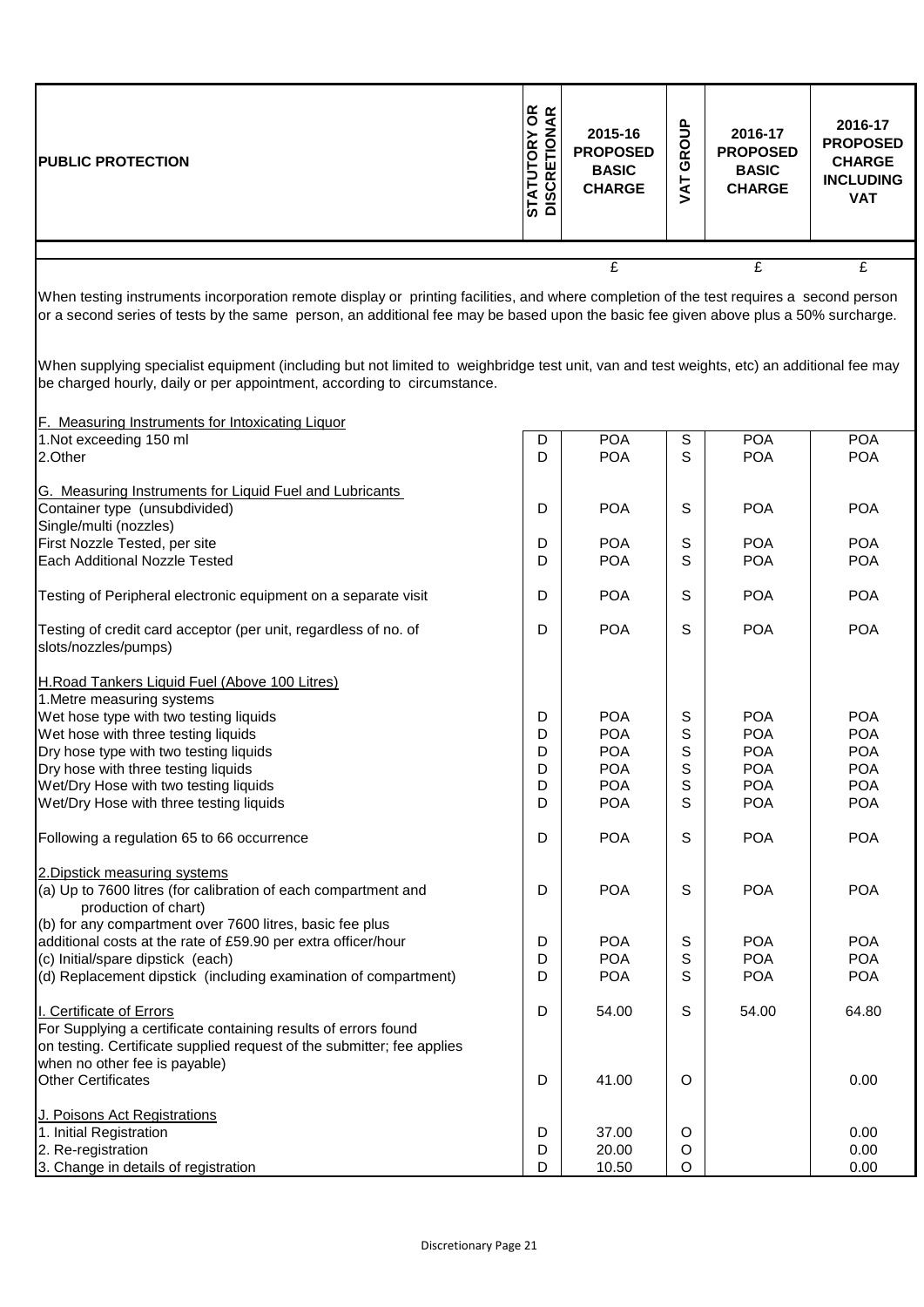| <b>PUBLIC PROTECTION</b>                                                                                                                                                                                                                                                                                                                                                                                                                                   | <b>STATUTORY OR<br/>DISCRETIONAR</b> | 2015-16<br><b>PROPOSED</b><br><b>BASIC</b><br><b>CHARGE</b>            | VAT GROUP                            | 2016-17 PROPOSED BASIC<br><b>CHARGE</b>                                                               | 2016-17<br><b>PROPOSED</b><br><b>CHARGE</b><br><b>INCLUDING</b><br><b>VAT</b> |
|------------------------------------------------------------------------------------------------------------------------------------------------------------------------------------------------------------------------------------------------------------------------------------------------------------------------------------------------------------------------------------------------------------------------------------------------------------|--------------------------------------|------------------------------------------------------------------------|--------------------------------------|-------------------------------------------------------------------------------------------------------|-------------------------------------------------------------------------------|
|                                                                                                                                                                                                                                                                                                                                                                                                                                                            |                                      | $\mathbf{f}$                                                           |                                      | £                                                                                                     | £                                                                             |
| Massage and Special Treatment Licences                                                                                                                                                                                                                                                                                                                                                                                                                     |                                      |                                                                        |                                      |                                                                                                       |                                                                               |
| New<br>Renewal<br>Replacement Licence (address change or change of ownership)                                                                                                                                                                                                                                                                                                                                                                              | D<br>D<br>D                          | 120.00<br>60.00<br>60.00                                               |                                      | To be agreed by Licensing Cttee<br>To be agreed by Licensing Cttee<br>To be agreed by Licensing Cttee | 0.00<br>0.00                                                                  |
| Provision of information concerning Health and<br>Safety at work effective from 1st April 1999                                                                                                                                                                                                                                                                                                                                                             |                                      |                                                                        |                                      |                                                                                                       |                                                                               |
| Most information will be provided free of charge but the<br>Council reserves the right to make a reasonable charge<br>where significant work needs to be undertaken to<br>answer the query.                                                                                                                                                                                                                                                                |                                      |                                                                        |                                      |                                                                                                       |                                                                               |
| (a) Factual Statement / Voluntary Disclosure<br>(postage included)                                                                                                                                                                                                                                                                                                                                                                                         | D                                    | 65.00                                                                  | S                                    | 65.00                                                                                                 | 78.00                                                                         |
| (b) Photographs (postage included)                                                                                                                                                                                                                                                                                                                                                                                                                         | D                                    | 1.50                                                                   | S                                    | 1.50                                                                                                  | 1.80                                                                          |
| Photocopying / copies of Public Registers<br>(C)                                                                                                                                                                                                                                                                                                                                                                                                           | D                                    | 0.10                                                                   | S                                    | 0.10                                                                                                  | 0.12                                                                          |
| <b>Other Environmental Protection Charges</b>                                                                                                                                                                                                                                                                                                                                                                                                              |                                      |                                                                        |                                      |                                                                                                       |                                                                               |
| Environmental surveys - Private Companies per hour<br>Contaminated Land enquiries - Solicitors / Potential home owners per hour<br>Service of notice 10 properties drainage per hour<br>Nuisance and public health EP officers charges per hour<br>Contaminated Land enquiries - Residents -flat fee<br>Swimming pool sampling (e-coli etc) per sample<br>High Hedges Fixed Charge for owners on Benefits<br>High Hedges Fixed Charge for all other owners | D<br>D<br>D<br>D<br>D<br>D<br>D<br>D | 65.00<br>65.00<br>65.00<br>32.00<br>30.00<br>50.00<br>250.00<br>500.00 | O<br>O<br>O<br>O<br>O<br>O<br>O<br>O | 65.00<br>65.00<br>65.00<br>32.00<br>30.00<br>50.00<br>250.00<br>500.00                                | 65.00<br>65.00<br>65.00<br>32.00<br>30.00<br>50.00<br>250.00<br>500.00        |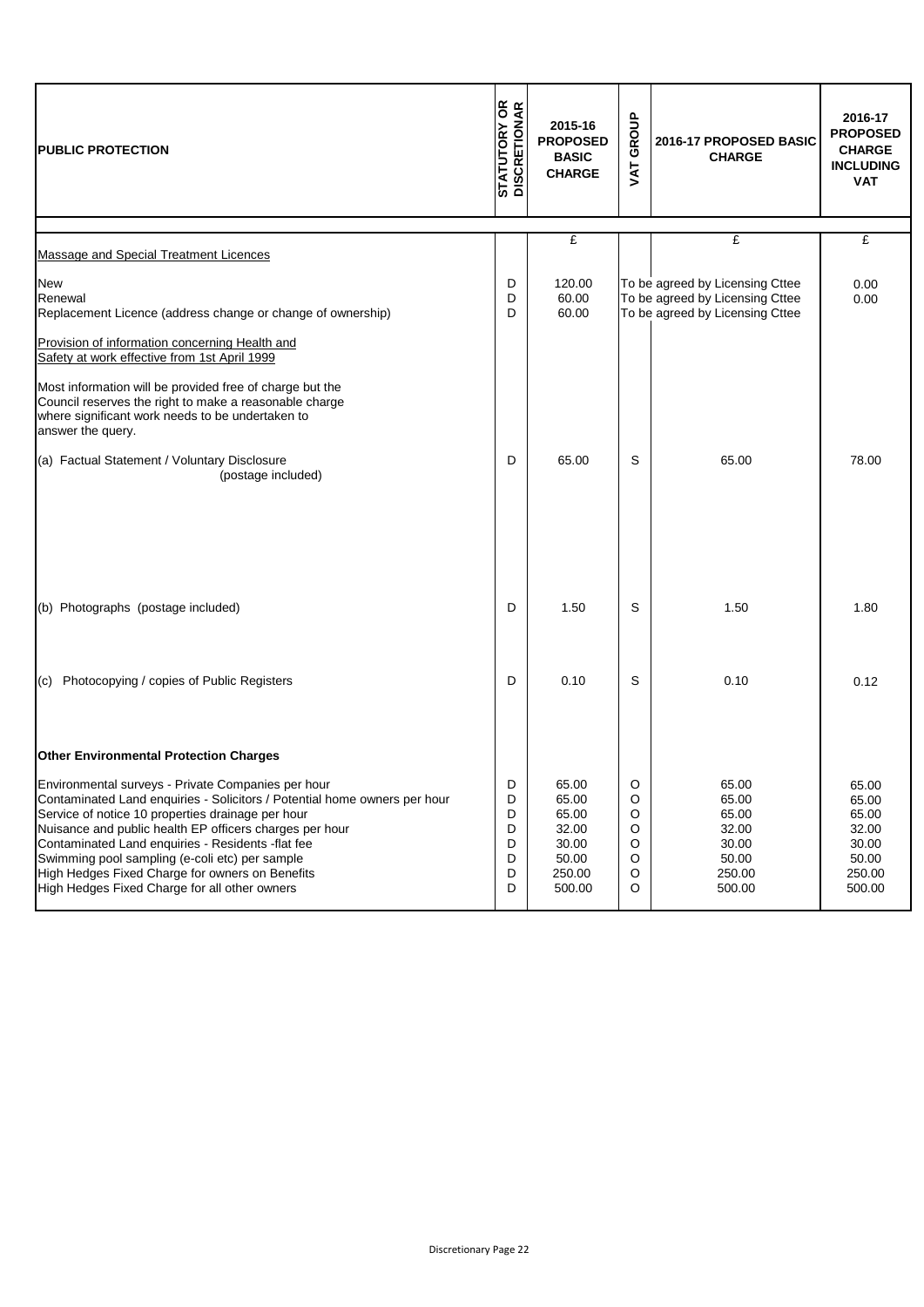| <b>PUBLIC PROTECTION</b>                                                                                                                                                                     | <b>STATUTORY OR<br/>DISCRETIONAR</b> | 2015-16<br><b>PROPOSED</b><br><b>BASIC</b><br><b>CHARGE</b> | GROUP<br>JAT  | 2016-17<br><b>PROPOSED</b><br><b>BASIC</b><br><b>CHARGE</b> | 2016-17<br><b>PROPOSED</b><br><b>CHARGE</b><br><b>INCLUDING</b><br><b>VAT</b> |
|----------------------------------------------------------------------------------------------------------------------------------------------------------------------------------------------|--------------------------------------|-------------------------------------------------------------|---------------|-------------------------------------------------------------|-------------------------------------------------------------------------------|
|                                                                                                                                                                                              |                                      | £                                                           |               | £                                                           | £                                                                             |
| <b>ABANDONED VEHICLES</b><br>Unwanted vehicles (not including Caravans) : Where collection and<br>disposal is carried out by the Council's authorised contractor                             | D                                    | 40.00                                                       | $\mathsf{S}$  | 35.00                                                       | 42.00                                                                         |
| Unwanted Caravans: Where collection and disposal is carried out<br>by the Council's authorised contractor                                                                                    | D                                    | 160.00                                                      | S             | 137.50                                                      | 165.00                                                                        |
| Abandoned vehicles: Where collection and disposal is carried<br>out by the Council's authorised contractor<br>To take vehicle into storage<br>Storage (When taken into safe custody) per day | D<br>D                               | 170.00<br>17.50                                             | S<br>S        | 146.67<br>15.83                                             | 176.00<br>19.00                                                               |
| Fixed Penalty Notice for abandoning a Vehicle                                                                                                                                                | D                                    | 205.00                                                      | O             | 212.00                                                      | 212.00                                                                        |
| Administration charge for removal of vehicle from private property<br>when directed by Management company                                                                                    | D                                    | 60.00                                                       | S             | 51.67                                                       | 62.00                                                                         |
| <b>ENFORCEMENT FEES - FIXED PENALTY NOTICES</b>                                                                                                                                              |                                      |                                                             |               |                                                             |                                                                               |
| Fly Posting - the inappropriate display of advertising in the<br>Borough without formal permission.<br>Fixed Penalty Notice if paid within 10 days                                           | D<br>D                               | 75.00<br>50.00                                              | O<br>$\Omega$ | 78.00<br>52.00                                              | 78.00<br>52.00                                                                |
| Dog Fouling - allowing dogs to foul footpath and/or green spaces<br>without disposing of same appropriately<br>Fixed Penalty Notice if paid within 10 days                                   | D<br>D                               | 75.00<br>50.00                                              | O<br>O        | 78.00<br>52.00                                              | 78.00<br>52.00                                                                |
| Litter. Depositing of litter on land in the open air<br>Fixed Penalty Notice if paid within 10 days                                                                                          | D<br>D                               | 75.00<br>50.00                                              | O<br>O        | 78.00<br>52.00                                              | 78.00<br>52.00                                                                |
| Failure to comply with Street Litter Control Notice/Litter Clearing Notice<br>Fixed Penalty Notice if paid within 10 days                                                                    | D<br>D                               | 75.00<br>60.00                                              | O<br>O        | 78.00<br>62.00                                              | 78.00<br>62.00                                                                |
| Waste Receptacles. If refuse is not properly contained<br>Fixed Penalty Notice if paid within 10 days                                                                                        | D<br>D                               | 75.00<br>60.00                                              | O<br>O        | 78.00<br>62.00                                              | 78.00<br>62.00                                                                |
| Graffiti.<br>Fixed Penalty Notice if paid within 10 days                                                                                                                                     | D<br>D                               | 75.00<br>50.00                                              | O<br>O        | 78.00<br>52.00                                              | 78.00<br>52.00                                                                |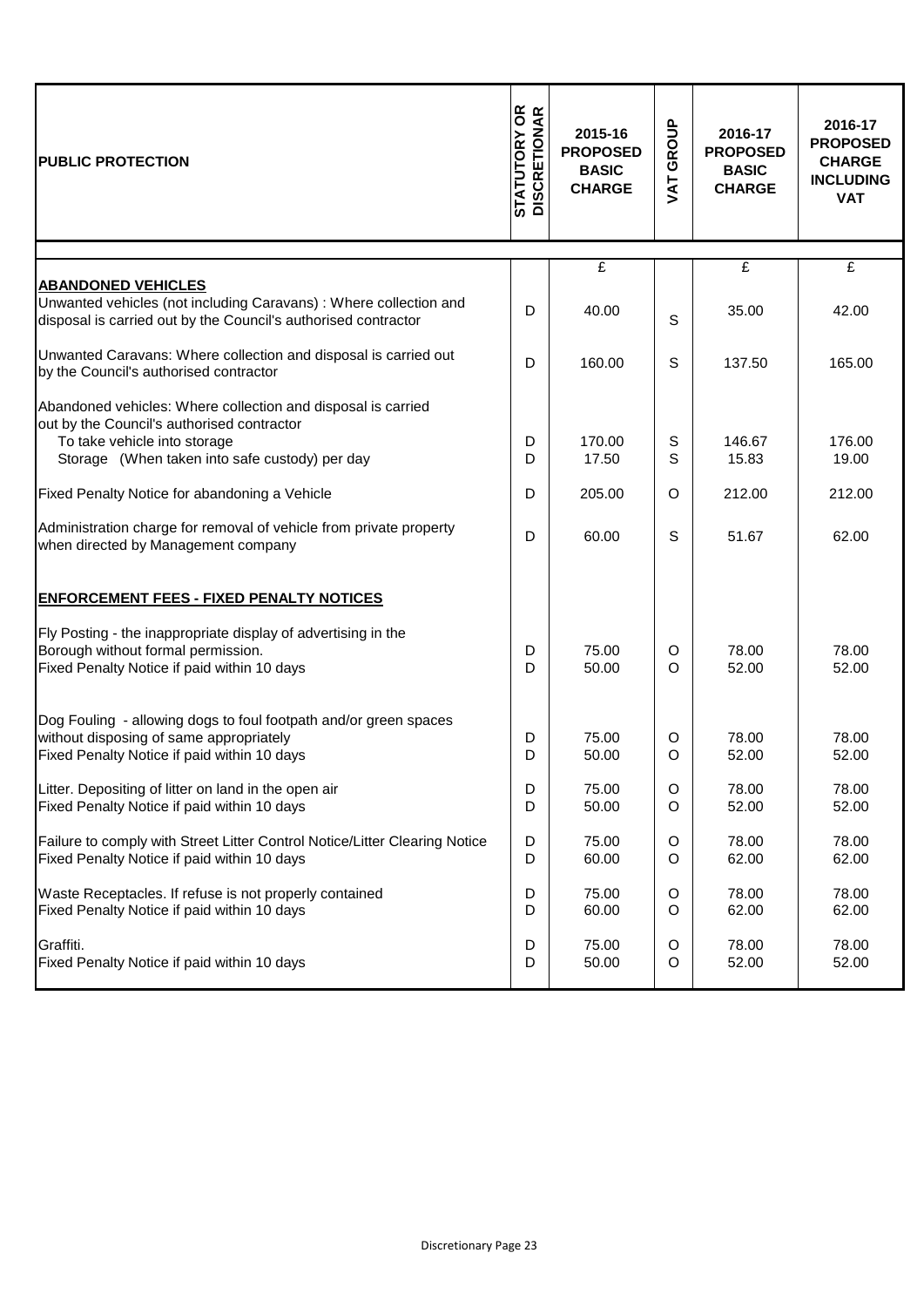| <b>PUBLIC PROTECTION</b>                                                                                                                                                                                                                                                                                  | <b>STATUTORY OR<br/>DISCRETIONAR</b> | 2015-16<br><b>PROPOSED</b><br><b>BASIC</b><br><b>CHARGE</b> | GROUP<br>JAT                           | 2016-17<br><b>PROPOSED</b><br><b>BASIC</b><br><b>CHARGE</b> | 2016-17<br><b>PROPOSED</b><br><b>CHARGE</b><br><b>INCLUDING</b><br><b>VAT</b>                                                                                                                                  |
|-----------------------------------------------------------------------------------------------------------------------------------------------------------------------------------------------------------------------------------------------------------------------------------------------------------|--------------------------------------|-------------------------------------------------------------|----------------------------------------|-------------------------------------------------------------|----------------------------------------------------------------------------------------------------------------------------------------------------------------------------------------------------------------|
|                                                                                                                                                                                                                                                                                                           |                                      | $\overline{f}$                                              |                                        | $\overline{f}$                                              | £                                                                                                                                                                                                              |
| <b>Gambling Licences</b>                                                                                                                                                                                                                                                                                  |                                      |                                                             |                                        |                                                             |                                                                                                                                                                                                                |
| <b>Regional casino premises Licence</b><br>Application fee in respect of Premises Licence<br><b>Annual Fee</b><br>Application fee to vary a licence<br>Application fee to transfer a licence<br>Application fee for reinstatement of a licence<br>Application fee in respect of Provisional Statement     | D<br>D<br>D<br>D<br>D<br>D           | 15,000<br>15,000<br>7,500<br>6,500<br>6,500<br>15,000       | O<br>O<br>O<br>O<br>$\circ$<br>O       |                                                             | To be agreed by Licensing cttee<br>To be agreed by Licensing cttee<br>To be agreed by Licensing cttee<br>To be agreed by Licensing cttee<br>To be agreed by Licensing cttee<br>To be agreed by Licensing cttee |
| Large casino premises Licence<br>Application fee in respect of Premises Licence<br><b>Annual Fee</b><br>Application fee to vary a licence<br>Application fee to transfer a licence<br>Application fee for reinstatement of a licence<br>Application fee in respect of Provisional Statement               | D<br>D<br>D<br>D<br>D<br>D           | 10,000<br>10,000<br>5,000<br>2,150<br>2,150<br>10,000       | O<br>$\circ$<br>O<br>O<br>$\circ$<br>O |                                                             | To be agreed by Licensing cttee<br>To be agreed by Licensing cttee<br>To be agreed by Licensing cttee<br>To be agreed by Licensing cttee<br>To be agreed by Licensing cttee<br>To be agreed by Licensing cttee |
| <b>Small casino premises Licence</b><br>Application fee in respect of Premises Licence<br><b>Annual Fee</b><br>Application fee to vary a licence<br>Application fee to transfer a licence<br>Application fee for reinstatement of a licence<br>Application fee in respect of Provisional Statement        | D<br>D<br>D<br>D<br>D<br>D           | 8,000<br>5,000<br>4,000<br>1,800<br>1,800<br>8,000          | O<br>O<br>O<br>O<br>$\Omega$<br>O      |                                                             | To be agreed by Licensing cttee<br>To be agreed by Licensing cttee<br>To be agreed by Licensing cttee<br>To be agreed by Licensing cttee<br>To be agreed by Licensing cttee<br>To be agreed by Licensing cttee |
| <b>Bingo premises Licence</b><br>Application fee in respect of Premises Licence<br><b>Annual Fee</b><br>Application fee to vary a licence<br>Application fee to transfer a licence<br>Application fee for reinstatement of a licence<br>Application fee in respect of Provisional Statement               | D<br>D<br>D<br>D<br>D<br>D           | 3,000<br>800<br>1,500<br>1,000<br>1,000<br>3,000            | O<br>O<br>O<br>O<br>O<br>O             |                                                             | To be agreed by Licensing cttee<br>To be agreed by Licensing cttee<br>To be agreed by Licensing cttee<br>To be agreed by Licensing cttee<br>To be agreed by Licensing cttee<br>To be agreed by Licensing cttee |
| <b>Adult Gaming Centre premises Licence</b><br>Application fee in respect of Premises Licence<br><b>Annual Fee</b><br>Application fee to vary a licence<br>Application fee to transfer a licence<br>Application fee for reinstatement of a licence<br>Application fee in respect of Provisional Statement | D<br>D<br>D<br>D<br>D<br>D           | 1,600<br>800<br>800<br>1,000<br>1,000<br>1,600              | O<br>O<br>O<br>O<br>O<br>O             |                                                             | To be agreed by Licensing cttee<br>To be agreed by Licensing cttee<br>To be agreed by Licensing cttee<br>To be agreed by Licensing cttee<br>To be agreed by Licensing cttee<br>To be agreed by Licensing cttee |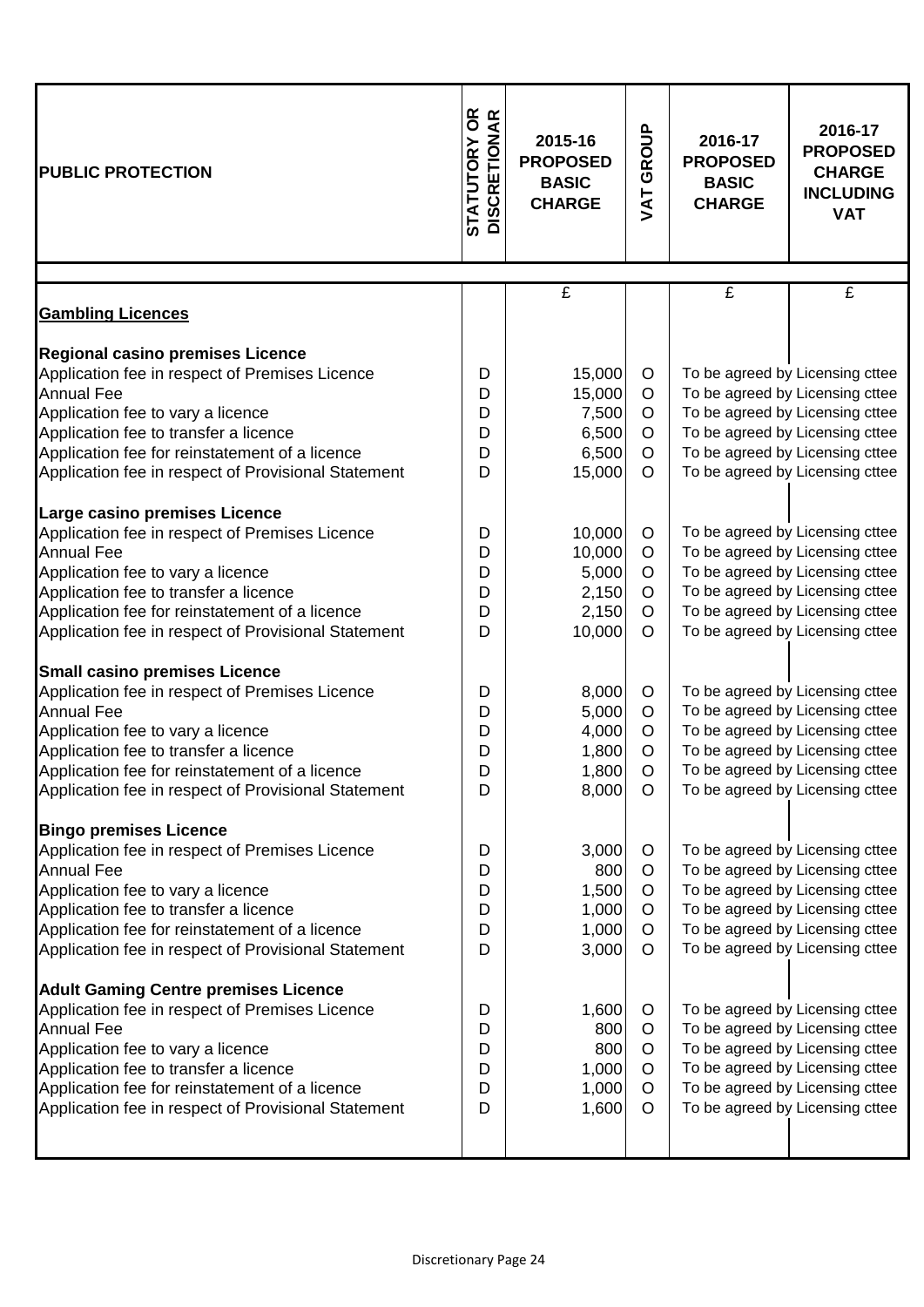| <b>PUBLIC PROTECTION</b>                                                                                                                                                                                                                                                                                          | STATUTORY OR DISCRETIONARY | 2015-16<br><b>PROPOSED</b><br><b>BASIC</b><br><b>CHARGE</b> | VAT GROUP                         | 2016-17 PROPOSED<br><b>BASIC CHARGE</b>                                                                                                                  |
|-------------------------------------------------------------------------------------------------------------------------------------------------------------------------------------------------------------------------------------------------------------------------------------------------------------------|----------------------------|-------------------------------------------------------------|-----------------------------------|----------------------------------------------------------------------------------------------------------------------------------------------------------|
| <b>Gambling Licences</b>                                                                                                                                                                                                                                                                                          |                            | £                                                           |                                   | £                                                                                                                                                        |
| <b>Betting Premises (Track) Licence</b><br>Application fee in respect of Premises Licence<br><b>Annual Fee</b><br>Application fee to vary a licence<br>Application fee to transfer a licence<br>Application fee for reinstatement of a licence<br>Application fee in respect of Provisional Statement             | D<br>D<br>D<br>D<br>D<br>D | 2,500<br>1,000<br>1,250<br>950<br>950<br>2,500              | O<br>O<br>O<br>O<br>O<br>O        | To be agreed by Licens<br>To be agreed by Licens<br>To be agreed by Licens<br>To be agreed by Licens<br>To be agreed by Licens<br>To be agreed by Licens |
| <b>Family Entertainment Centre Premises Licence</b><br>Application fee in respect of Premises Licence<br><b>Annual Fee</b><br>Application fee to vary a licence<br>Application fee to transfer a licence<br>Application fee for reinstatement of a licence<br>Application fee in respect of Provisional Statement | D<br>D<br>D<br>D<br>D<br>D | 1,600<br>600<br>800<br>800<br>800<br>1,600                  | O<br>O<br>O<br>O<br>O<br>$\Omega$ | To be agreed by Licens<br>To be agreed by Licens<br>To be agreed by Licens<br>To be agreed by Licens<br>To be agreed by Licens<br>To be agreed by Licens |
| Regional casino premises Licence<br>Application fee in respect of Premises Licence<br><b>Annual Fee</b><br>Application fee to vary a licence<br>Application fee to transfer a licence<br>Application fee for reinstatement of a licence<br>Application fee in respect of Provisional Statement                    | D<br>D<br>D<br>D<br>D<br>D | 2,500<br>500<br>1,200<br>1,000<br>1,000<br>2,500            | O<br>O<br>O<br>O<br>O<br>O        | To be agreed by Licens<br>To be agreed by Licens<br>To be agreed by Licens<br>To be agreed by Licens<br>To be agreed by Licens<br>To be agreed by Licens |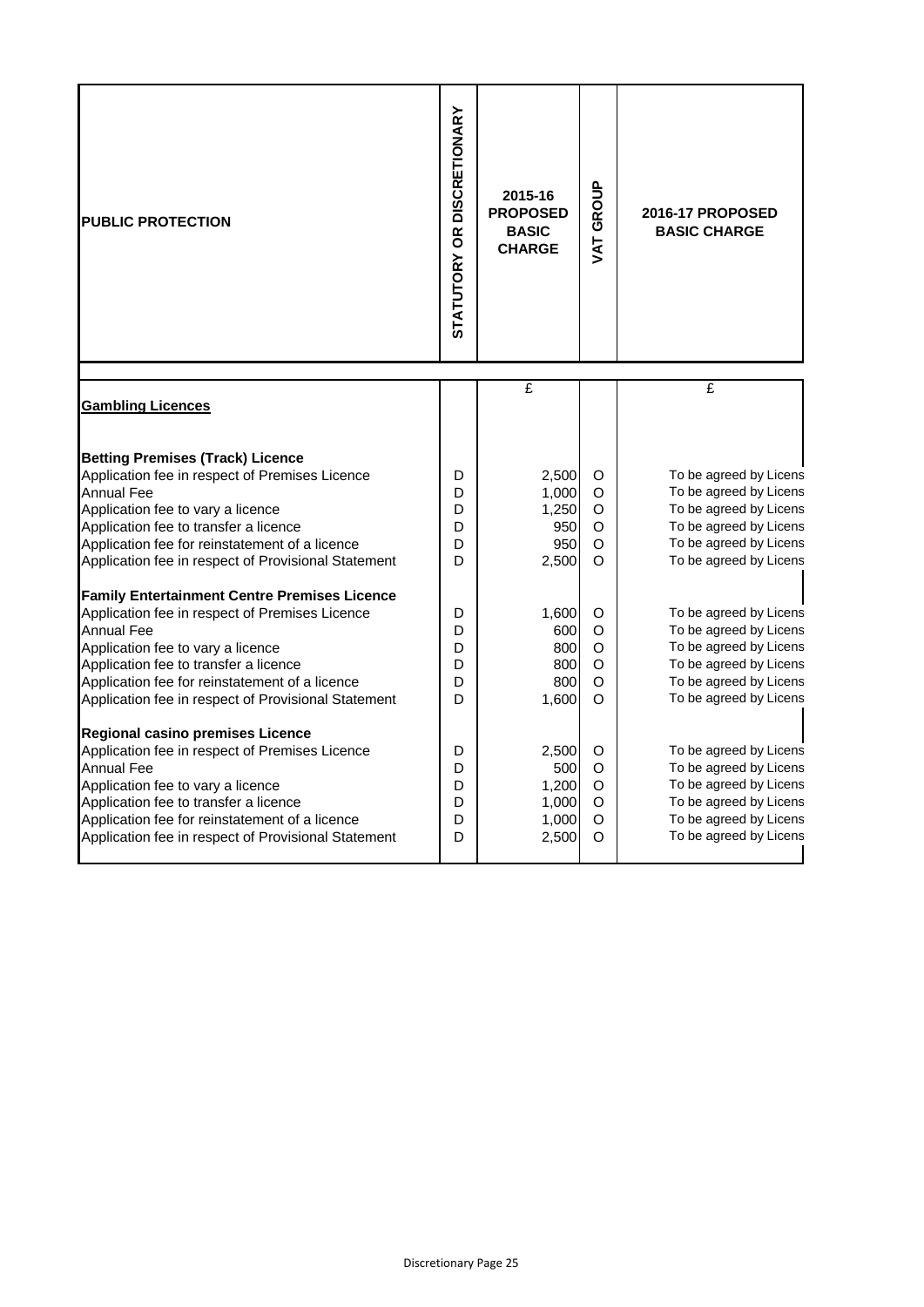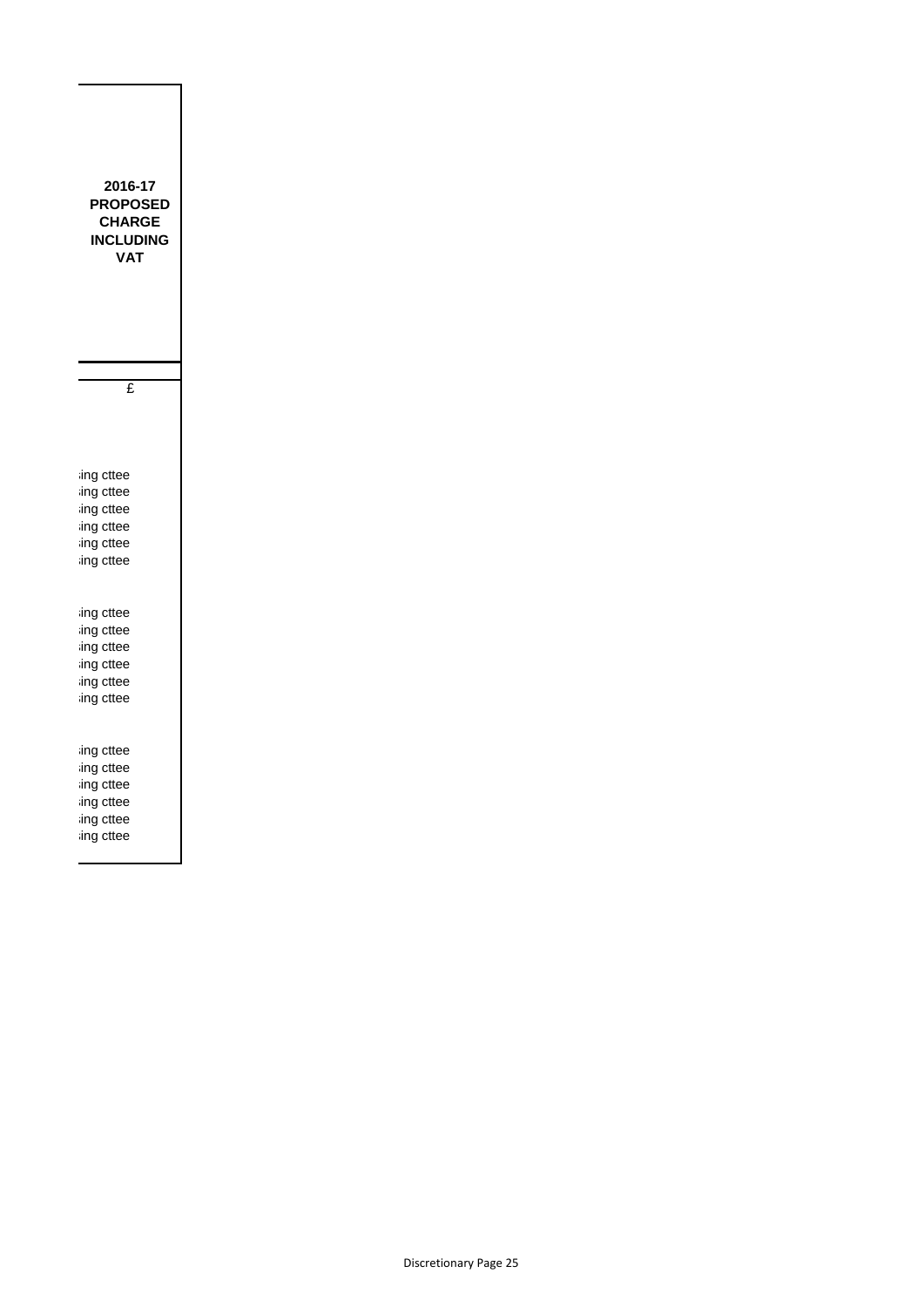| ADULT SERVICES - STRATEGIC COMMISSIONING and RESOURCES                                                               | <b>STATU</b><br><b>TORY</b><br>OR<br><b>DISCRE</b><br><b>TIONAR</b><br>Y | <b>BASIC</b><br><b>CHARGE</b><br>2015/16 | <b>GROUP</b><br><b>TAV</b> | 2016-17<br><b>PROPOSED</b><br><b>BASIC CHARGE</b> | 2016-17<br><b>PROPOSED</b><br><b>CHARGE</b><br><b>INCLUDING</b><br><b>VAT</b><br>(Where applicable) |
|----------------------------------------------------------------------------------------------------------------------|--------------------------------------------------------------------------|------------------------------------------|----------------------------|---------------------------------------------------|-----------------------------------------------------------------------------------------------------|
|                                                                                                                      |                                                                          | £                                        |                            | £                                                 | £                                                                                                   |
| MEALS ON WHEELS Service not applicable 2015-16                                                                       |                                                                          |                                          |                            |                                                   |                                                                                                     |
| Per meal served at home                                                                                              | D                                                                        | 4.00                                     | O                          | Consultation                                      | Consultation                                                                                        |
| Per meal served at Luncheon Club                                                                                     | D                                                                        | 4.00                                     | O                          | Consultation                                      | Consultation                                                                                        |
| Per meal for services at day centres                                                                                 |                                                                          |                                          |                            |                                                   |                                                                                                     |
| - mid day meal                                                                                                       | D                                                                        | 4.00                                     | O                          | Consultation                                      | Consultation                                                                                        |
| - breakfast only                                                                                                     | D                                                                        | 1.00                                     | O                          | Consultation                                      | Consultation                                                                                        |
| - tea only                                                                                                           | D                                                                        | 1.00                                     | O                          | Consultation                                      | Consultation                                                                                        |
|                                                                                                                      |                                                                          |                                          |                            |                                                   |                                                                                                     |
| <b>DOMICILIARY CARE</b>                                                                                              | D                                                                        | 13.00                                    | O                          | 13.00                                             | 13.00                                                                                               |
| The charge for home care per hour is                                                                                 |                                                                          |                                          |                            |                                                   |                                                                                                     |
| Charge made in line with "Fairer Charging" guidance with<br>protection for people on Income Support plus 25% buffer. |                                                                          |                                          |                            |                                                   |                                                                                                     |
|                                                                                                                      |                                                                          |                                          |                            |                                                   |                                                                                                     |
| Service users in receipt of double handed care will be charged                                                       |                                                                          |                                          |                            |                                                   |                                                                                                     |
| double                                                                                                               |                                                                          |                                          |                            |                                                   |                                                                                                     |
|                                                                                                                      |                                                                          |                                          |                            |                                                   |                                                                                                     |
| <b>RESIDENTIAL ACCOMMODATION CHARGES</b>                                                                             |                                                                          |                                          |                            |                                                   |                                                                                                     |
| Maximum weekly charge for residents to other local authorities                                                       |                                                                          |                                          |                            |                                                   |                                                                                                     |
|                                                                                                                      |                                                                          |                                          |                            |                                                   |                                                                                                     |
| Residential Accommodation is outside the scope of VAT                                                                |                                                                          |                                          |                            |                                                   |                                                                                                     |
| when supplied to/for people who were Thurrock residents but                                                          |                                                                          |                                          |                            |                                                   |                                                                                                     |
| exempt when supplied to/for non Thurrock residents                                                                   |                                                                          |                                          |                            |                                                   |                                                                                                     |
| or other local authorities                                                                                           |                                                                          |                                          |                            |                                                   |                                                                                                     |
|                                                                                                                      |                                                                          |                                          |                            |                                                   |                                                                                                     |
| Homes for Older people (Per Week)                                                                                    | D                                                                        | 600.00                                   | O                          | 600.00                                            | 600.00                                                                                              |
| Charges to Other Local Authorities/Organisations are at                                                              |                                                                          |                                          |                            |                                                   |                                                                                                     |
| rates shown above.                                                                                                   |                                                                          |                                          |                            |                                                   |                                                                                                     |
|                                                                                                                      |                                                                          |                                          |                            |                                                   |                                                                                                     |
| <b>Community Day Care Service</b>                                                                                    |                                                                          |                                          |                            |                                                   |                                                                                                     |
| The scale of charges outlined below relate to the charges per                                                        |                                                                          |                                          |                            |                                                   |                                                                                                     |
| day made to other Local Authorities where Non-Thurrock                                                               |                                                                          |                                          |                            |                                                   |                                                                                                     |
| residents attend the Centre                                                                                          |                                                                          |                                          |                            |                                                   |                                                                                                     |
|                                                                                                                      |                                                                          |                                          |                            |                                                   |                                                                                                     |
| Adult Community Services - Fees are based on individual                                                              |                                                                          |                                          |                            |                                                   |                                                                                                     |
| needs and circumstances.                                                                                             |                                                                          |                                          |                            |                                                   |                                                                                                     |
|                                                                                                                      |                                                                          |                                          |                            |                                                   |                                                                                                     |
| <u>CHARGE FOR ATTENDANCE AT DAY CENTRES **</u>                                                                       | D                                                                        |                                          | $\circ$                    |                                                   |                                                                                                     |
| Per attendance                                                                                                       |                                                                          | 9.70                                     |                            | Consultation                                      | Consultation                                                                                        |
| <b>TRANSPORT **</b>                                                                                                  |                                                                          |                                          |                            |                                                   |                                                                                                     |
| Per Journey                                                                                                          | D                                                                        | 1.00                                     | O                          | Consultation                                      | Consultation                                                                                        |
| these charges are for Thurrock Residents                                                                             |                                                                          |                                          |                            |                                                   |                                                                                                     |
|                                                                                                                      |                                                                          |                                          |                            |                                                   |                                                                                                     |
| RESPITE CARE FOR ADULTS WITH DISABILITIES **                                                                         |                                                                          |                                          |                            |                                                   |                                                                                                     |
| The charge outlined below relates to the use of Thurrock                                                             |                                                                          |                                          |                            |                                                   |                                                                                                     |
| Council's own Short Break Service                                                                                    |                                                                          |                                          |                            |                                                   |                                                                                                     |
| Charge per night per service user                                                                                    | D                                                                        | 20.00                                    | O                          | Consultation                                      | Consultation                                                                                        |
|                                                                                                                      |                                                                          |                                          |                            |                                                   |                                                                                                     |
| PENDANT ALARMS                                                                                                       |                                                                          |                                          |                            |                                                   |                                                                                                     |
| Private Housing Tennant (Per Week)                                                                                   | D                                                                        | 0.93                                     | O                          | Consultation                                      | Consultation                                                                                        |
| <b>BLUE BADGES</b>                                                                                                   |                                                                          |                                          |                            |                                                   |                                                                                                     |
| <b>Application Fee</b>                                                                                               | D                                                                        | 10.00                                    | O                          | 10.00                                             | 10.00                                                                                               |
|                                                                                                                      |                                                                          |                                          |                            |                                                   |                                                                                                     |
|                                                                                                                      |                                                                          |                                          |                            |                                                   |                                                                                                     |

\*\* There are no recommended increases in charges in respect of the above as Services will be changing and new charges will have to be subject to individual business cases as a consequence of the commissioning process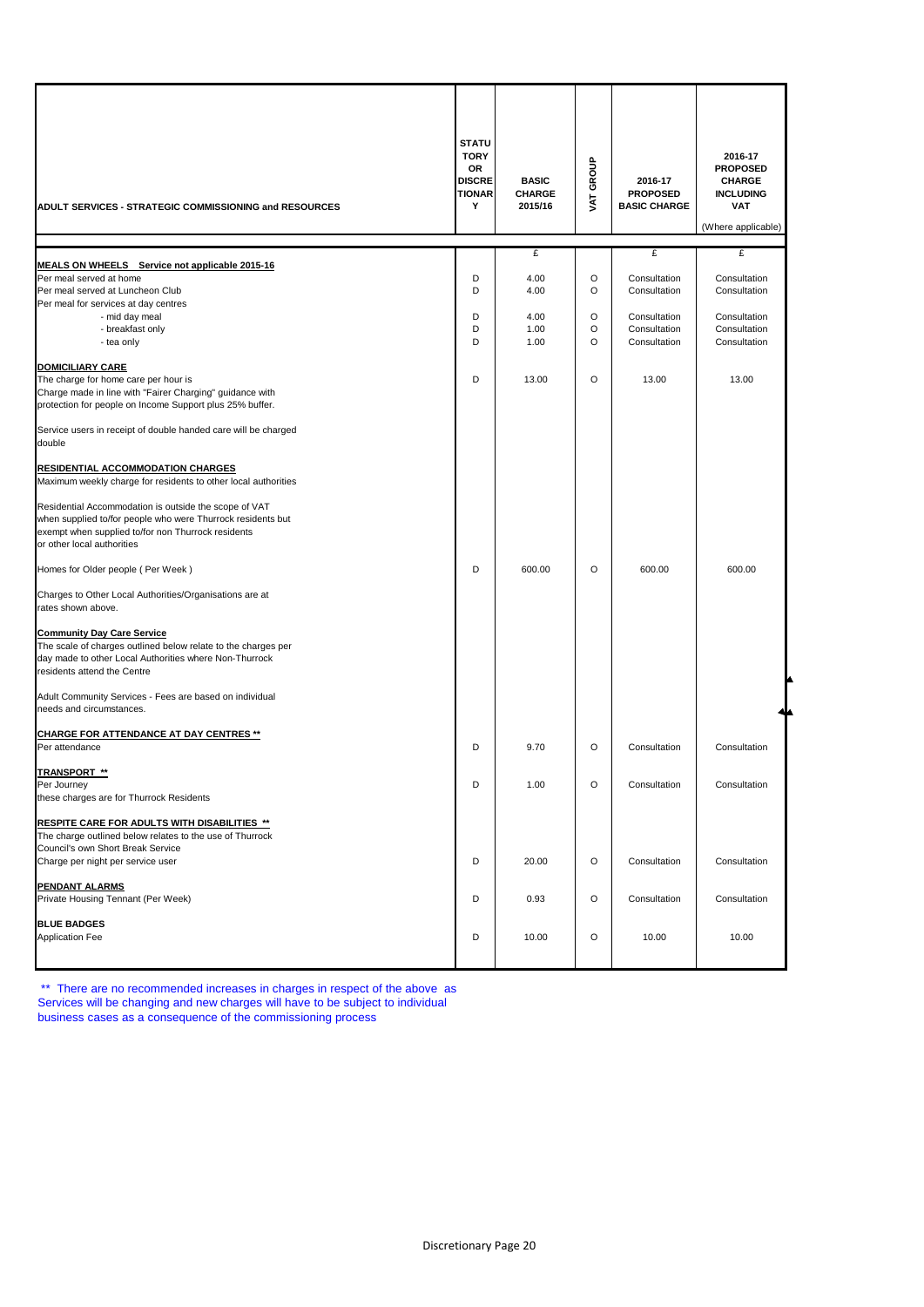| PLANNING & TRANSPORTATION                                                                                                                                                                                                                                                                                                                                                                                                                                                                                                                                                                                             | <b>STATUTORY OR</b><br>DISCRETIONAR            | <b>BASIC</b><br><b>CHARGE</b><br>2015/16                                             | GROUP<br><b>TYA</b>                            | 2016-17 PROPOSED<br><b>BASIC CHARGE</b>                                               | 2016-17<br><b>PROPOSED</b><br>CHARGE<br><b>INCLUDING</b><br><b>VAT</b>                   |
|-----------------------------------------------------------------------------------------------------------------------------------------------------------------------------------------------------------------------------------------------------------------------------------------------------------------------------------------------------------------------------------------------------------------------------------------------------------------------------------------------------------------------------------------------------------------------------------------------------------------------|------------------------------------------------|--------------------------------------------------------------------------------------|------------------------------------------------|---------------------------------------------------------------------------------------|------------------------------------------------------------------------------------------|
| <b>CAR PARKING</b>                                                                                                                                                                                                                                                                                                                                                                                                                                                                                                                                                                                                    |                                                | £                                                                                    |                                                | £                                                                                     | £                                                                                        |
| <u> OFF STREET - PAY &amp; DISPLAY CAR PARKING</u><br><b>GRAYS CAR PARKS (EXCL. GRAYS BEACH)</b>                                                                                                                                                                                                                                                                                                                                                                                                                                                                                                                      |                                                |                                                                                      |                                                |                                                                                       |                                                                                          |
| Over 6 hours<br>Over 4 hours under 6 hours<br>Over 2 hours under 4 hours<br>Over 1 hour under 2 hours<br>Under 1 hour                                                                                                                                                                                                                                                                                                                                                                                                                                                                                                 | D<br>D<br>D<br>D<br>D                          | 5.50<br>3.50<br>2.00<br>1.20<br>0.60                                                 | S<br>S<br>S<br>S<br>S                          | 4.83<br>3.08<br>1.75<br>1.08<br>0.58                                                  | 5.80<br>3.70<br>2.10<br>1.30<br>0.70                                                     |
| OFF-STREET PAY & DISPLAY CAR PARKING<br><b>GRAYS BEACH</b>                                                                                                                                                                                                                                                                                                                                                                                                                                                                                                                                                            |                                                |                                                                                      |                                                |                                                                                       |                                                                                          |
| 0-2 hours<br>All Day                                                                                                                                                                                                                                                                                                                                                                                                                                                                                                                                                                                                  | D<br>D                                         | 1.00<br>3.00                                                                         | s<br>S                                         | 0.92<br>2.67                                                                          | 1.10<br>3.20                                                                             |
| OFF-STREET PAY & DISPLAY CAR PARKING<br><b>PURFLEET STATION</b>                                                                                                                                                                                                                                                                                                                                                                                                                                                                                                                                                       |                                                |                                                                                      |                                                |                                                                                       |                                                                                          |
| Under 1 hour<br>Over 1 hour under 2 hours<br>Over 2 hours under 4 hours<br>Over 4 hours under 6 hours<br>Over 6 hours                                                                                                                                                                                                                                                                                                                                                                                                                                                                                                 | D<br>D<br>D<br>D<br>D                          | n/a<br>n/a<br>n/a<br>n/a<br>n/a                                                      | s<br>S<br>S<br>S<br>S                          | 0.42<br>0.83<br>1.67<br>2.50<br>3.33                                                  | 0.42<br>0.83<br>1.67<br>2.50<br>3.33                                                     |
| OFF-STREET PAY & DISPLAY CAR PARKING<br><b>CANTERBURY PARADE, SOUTH OCKENDON</b>                                                                                                                                                                                                                                                                                                                                                                                                                                                                                                                                      |                                                |                                                                                      |                                                |                                                                                       |                                                                                          |
| Under 1 hour<br>1-2 hours<br>All day                                                                                                                                                                                                                                                                                                                                                                                                                                                                                                                                                                                  | D<br>D<br>D                                    | 0.00<br>0.50<br>2.00                                                                 | s<br>S<br>S                                    | Free<br>0.50<br>1.75                                                                  | Free<br>0.50<br>1.75                                                                     |
| <u>ON STREET - PAY &amp; DISPLAY</u>                                                                                                                                                                                                                                                                                                                                                                                                                                                                                                                                                                                  |                                                |                                                                                      |                                                |                                                                                       |                                                                                          |
| $0-15$ mins<br>$0 - 30$ mins<br>15-30 mins<br>30-45 mins<br>45 mins - 1 hour                                                                                                                                                                                                                                                                                                                                                                                                                                                                                                                                          | D<br>D<br>D<br>D<br>D                          | 0.00<br>n/a<br>0.60<br>0.80<br>1.20                                                  | O<br>O<br>O<br>O                               | removed<br>0.60<br>n/a<br>0.80<br>1.20                                                | removed<br>0.60<br>n/a<br>0.80<br>1.20                                                   |
| <u>ON STREET - PAY &amp; DISPLAY - LONG STAY</u><br>(EXCL. THAMES ROAD & ACCESS ROAD TO<br>YACHT CLUB)                                                                                                                                                                                                                                                                                                                                                                                                                                                                                                                |                                                |                                                                                      |                                                |                                                                                       |                                                                                          |
| 0-15 minutes<br>$0 - 1$ hour<br>15 minutes-1 hour<br>1-2 hours<br>2-4 hours                                                                                                                                                                                                                                                                                                                                                                                                                                                                                                                                           | D<br>D<br>D<br>D<br>D                          | 0.00<br>n/a<br>0.60<br>1.20<br>2.00                                                  | O<br>O<br>O<br>O<br>O                          | removed<br>0.60<br>n/a<br>1.20<br>2.00                                                | removed<br>0.60<br>n/a<br>1.20<br>2.00                                                   |
| ON STREET - PAY & DISPLAY - LONG STAY<br>THAMES ROAD & ACCESS ROAD TO YACHT CLUB                                                                                                                                                                                                                                                                                                                                                                                                                                                                                                                                      |                                                |                                                                                      |                                                |                                                                                       |                                                                                          |
| $0 - 15$ mins<br>$0 - 1$ hour<br>15 mins - 1 hour<br>$1 - 2$ hours<br>All Day                                                                                                                                                                                                                                                                                                                                                                                                                                                                                                                                         | D<br>D<br>D<br>D<br>D                          | 0.00<br>n/a<br>0.60<br>1.00<br>3.00                                                  | O<br>O<br>O<br>O<br>O                          | removed<br>0.60<br>n/a<br>1.00<br>3.00                                                | removed<br>0.60<br>n/a<br>1.00<br>3.00                                                   |
| <b>Penalty Charge Notices - Higher Level Contraventions</b><br>Penalty Charge<br>Penalty Charge paid within 14 days                                                                                                                                                                                                                                                                                                                                                                                                                                                                                                   | S<br>S                                         | 70.00<br>35.00                                                                       | O<br>O                                         | 70.00<br>35.00                                                                        | 70.00<br>35.00                                                                           |
| <b>Penalty Charge Notices - Lower Level Contraventions</b><br>Penalty Charge<br>Penalty Charge paid within 14 days                                                                                                                                                                                                                                                                                                                                                                                                                                                                                                    | S<br>S                                         | 50.00<br>25.00                                                                       | O<br>O                                         | 50.00<br>25.00                                                                        | 50.00<br>25.00                                                                           |
| <b>Parking Permits - Controlled Parking Zones</b><br><b>Grays town centre and Stanford-le-Hope</b><br>Business Permits - per year<br>Business Permits - for 6 months<br>Business Permits - per month thereof<br>Residents Permits - Per Year - First Permit Per Household<br>Residents Permits - Per Year - Second Permit Per Household<br>Residents Permits - Per Year - Third Permit Per Household<br>Visitor Permits - First Sheet of 20 Per Household Per Year<br>Visitor Permits - Adiitional Sheets of 20 Per Household<br><b>Operational Permits</b><br><b>NHS Permits</b><br><b>Annual administration fee</b> | D<br>D<br>D<br>D<br>D<br>D<br>D<br>D<br>D<br>D | 360.00<br>192.00<br>36.00<br>0.00<br>0.00<br>66.00<br>0.00<br>6.00<br>120.00<br>0.00 | O<br>O<br>O<br>O<br>O<br>O<br>O<br>O<br>O<br>O | 360.00<br>192.00<br>36.00<br>0.00<br>0.00<br>66.00<br>0.00<br>10.00<br>120.00<br>0.00 | 360.00<br>192.00<br>36.00<br>0.00<br>0.00<br>66.00<br>Removed<br>10.00<br>120.00<br>0.00 |
| <b>Residents Permits</b><br><b>Visitor Permits</b><br><b>NHS Permits</b>                                                                                                                                                                                                                                                                                                                                                                                                                                                                                                                                              | D<br>D<br>D                                    | 0.00<br>0.00<br>0.00                                                                 | O<br>O<br>O                                    | 10.00<br>10.00<br>10.00                                                               | 10.00<br>10.00<br>10.00                                                                  |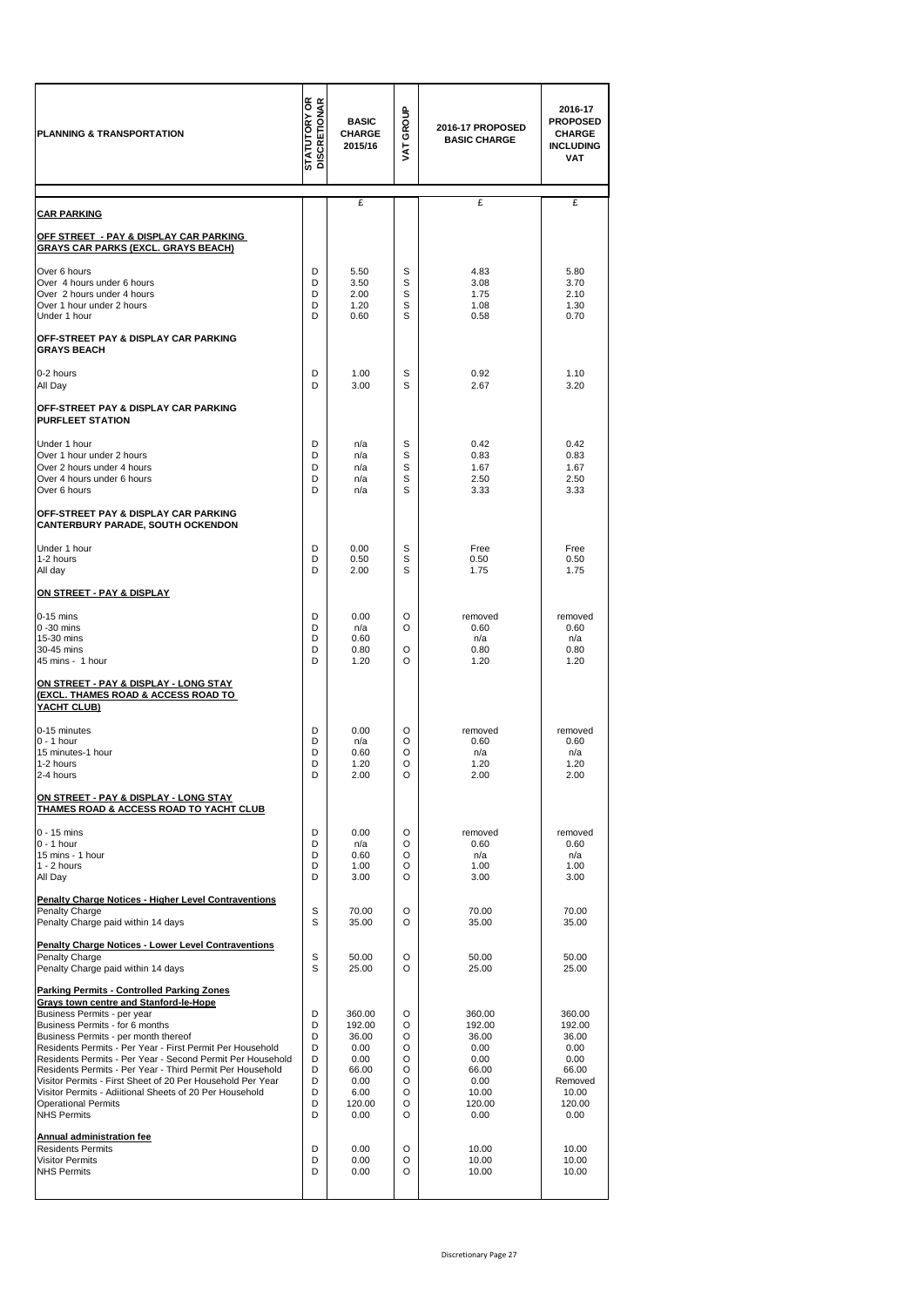| <b>PLANNING &amp; TRANSPORTATION</b>                                                                                                                                                                                                                                                                                                                                                                                                                                                                                | <b>STATUTORY OR<br/>DISCRETIONAR</b>      | <b>BASIC</b><br><b>CHARGE</b><br>2015/16                                     | GROUP<br>VAT <sup></sup>                  | <b>2016-17 PROPOSED</b><br><b>BASIC CHARGE</b>                                                                                                                                                              |
|---------------------------------------------------------------------------------------------------------------------------------------------------------------------------------------------------------------------------------------------------------------------------------------------------------------------------------------------------------------------------------------------------------------------------------------------------------------------------------------------------------------------|-------------------------------------------|------------------------------------------------------------------------------|-------------------------------------------|-------------------------------------------------------------------------------------------------------------------------------------------------------------------------------------------------------------|
| <b>CAR PARKING</b>                                                                                                                                                                                                                                                                                                                                                                                                                                                                                                  |                                           | £                                                                            |                                           | £                                                                                                                                                                                                           |
| <b>Penalty Charge Notices - Higher Level Contraventions</b><br><b>Penalty Charge</b><br>Penalty Charge paid within 14 days                                                                                                                                                                                                                                                                                                                                                                                          | S<br>S                                    | 70.00<br>35.00                                                               | O<br>O                                    | To be agreed at con<br>To be agreed at con                                                                                                                                                                  |
| <b>Penalty Charge Notices - Lower Level Contraventions</b><br><b>Penalty Charge</b><br>Penalty Charge paid within 14 days                                                                                                                                                                                                                                                                                                                                                                                           | S<br>S                                    | 50.00<br>25.00                                                               | O<br>$\Omega$                             | To be agreed at con<br>To be agreed at con                                                                                                                                                                  |
| <b>Parking Permits - Controlled Parking Zones</b><br><b>Grays town centre and Stanford-le-Hope</b><br>Business Permits - per year<br>Business Permits - for 6 months<br>Business Permits - per month thereof<br>Residents Permits - Per Year - First Permit Per Household<br>Residents Permits - Per Year - Second Permit Per Household<br>Residents Permits - Per Year - Third Permit Per Household<br>Visitor Permits - Additional Sheets of 20 Per Household<br><b>Operational Permits</b><br><b>NHS Permits</b> | D<br>D<br>D<br>D<br>D<br>D<br>D<br>D<br>D | 360.00<br>192.00<br>36.00<br>0.00<br>0.00<br>66.00<br>6.00<br>120.00<br>0.00 | O<br>O<br>O<br>O<br>O<br>O<br>O<br>O<br>O | To be agreed at con<br>To be agreed at con<br>To be agreed at con<br>To be agreed at con<br>To be agreed at con<br>To be agreed at con<br>To be agreed at con<br>To be agreed at con<br>To be agreed at con |
| <b>RIGHTS OF WAY-HIGHWAYS</b><br>Consideration of a request in respect of a highway maintainable<br>at the public expense to execute such works as are specified in<br>the request for constructing a vehicle crossing over a footway<br>or verge in that highway pursuant to Section 184 of the 1980<br>Act.                                                                                                                                                                                                       | D                                         | Based on cost<br>$+25%$ admin<br>and<br>supervision                          |                                           | Based on cost + 25%<br>admin and supervision                                                                                                                                                                |
| Anything done in connection with the clearance of accident<br>debris pursuant to Section 41 and 130 of the 1980 Act in<br>respect of accidents occurring on or after 1st April 1999                                                                                                                                                                                                                                                                                                                                 | D                                         | Actual costs +<br>admin                                                      |                                           | Actual costs + admin                                                                                                                                                                                        |
| Consideration by a local authority of an application pursuant to<br>any provision contained in an order under Section 1,6 9 or 14 of<br>the 1984 Act for an exemption from any prohibition or restriction<br>imposed by the order on the stopping, parking, waiting, loading<br>or unloading of vehicles on a road.                                                                                                                                                                                                 | D                                         | Actual costs +<br>admin                                                      |                                           | Actual costs + admin                                                                                                                                                                                        |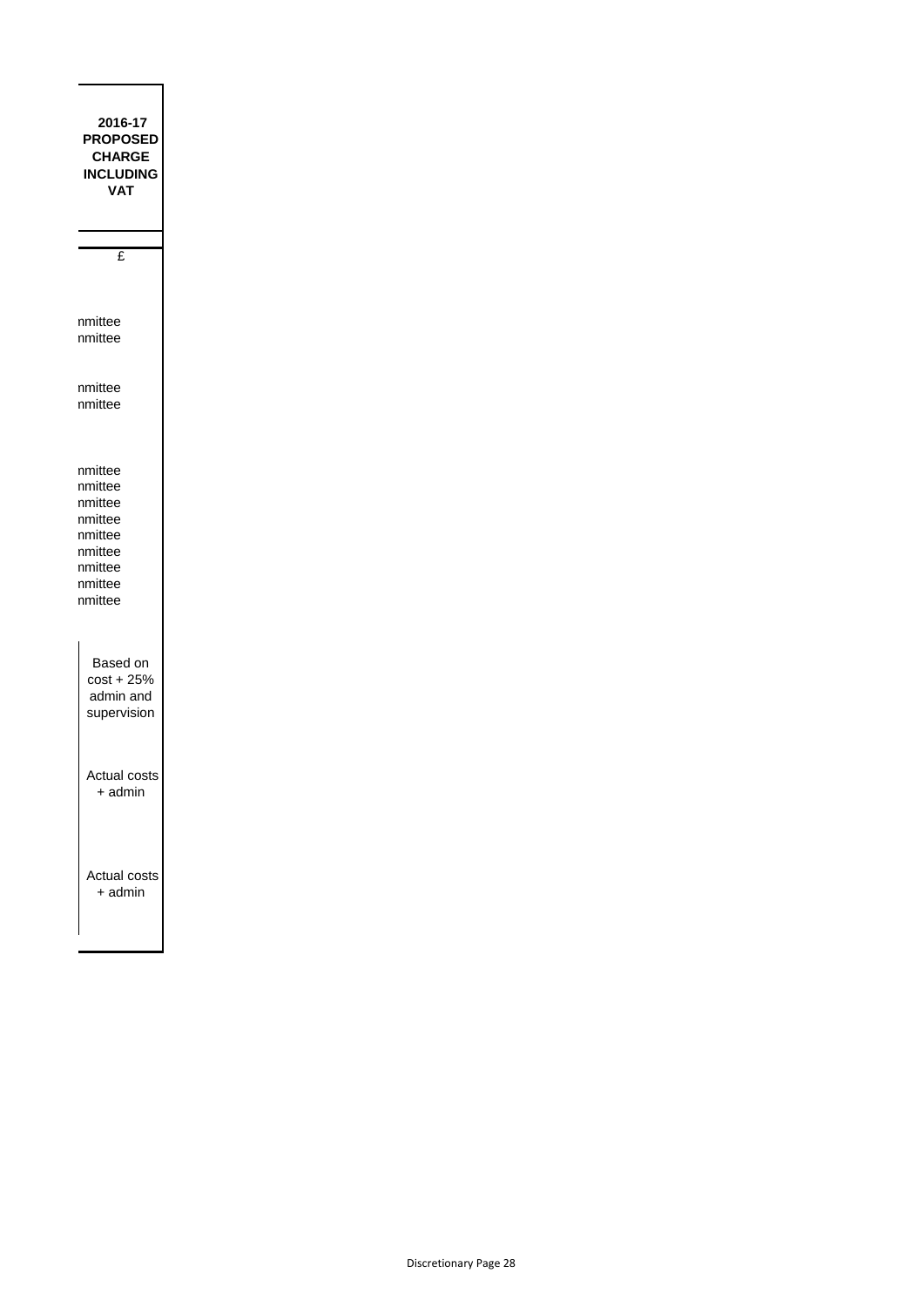| <b>PLANNING &amp; TRANSPORTATION</b>                                       | <b>STATUTORY OR</b><br>DISCRETIONAR<br><b>STATUT</b> | <b>BASIC</b><br><b>CHARGE</b><br>2015/16 | GROUP<br><b>TAV</b> | 2016-17<br><b>PROPOSED</b><br><b>BASIC</b><br><b>CHARGE</b> | 2016-17<br><b>PROPOSED</b><br><b>CHARGE</b><br><b>INCLUDING</b><br><b>VAT</b> |
|----------------------------------------------------------------------------|------------------------------------------------------|------------------------------------------|---------------------|-------------------------------------------------------------|-------------------------------------------------------------------------------|
|                                                                            |                                                      |                                          |                     |                                                             |                                                                               |
|                                                                            |                                                      | £                                        |                     | £                                                           | £                                                                             |
| <b>COPIES OF DECISIONS AND ORDNANCE SURVEY</b><br>Fees per copy:<br>1 copy | D                                                    | 12.92                                    | S                   | 12.92                                                       | 15.50                                                                         |
| <b>PLANNING APPLICATION PUBLICITY LIST</b><br>Per annum<br>Per copy        | D<br>D                                               | 118.00<br>5.00                           | Z<br>Z              | 118.00<br>5.00                                              | 118.00<br>5.00                                                                |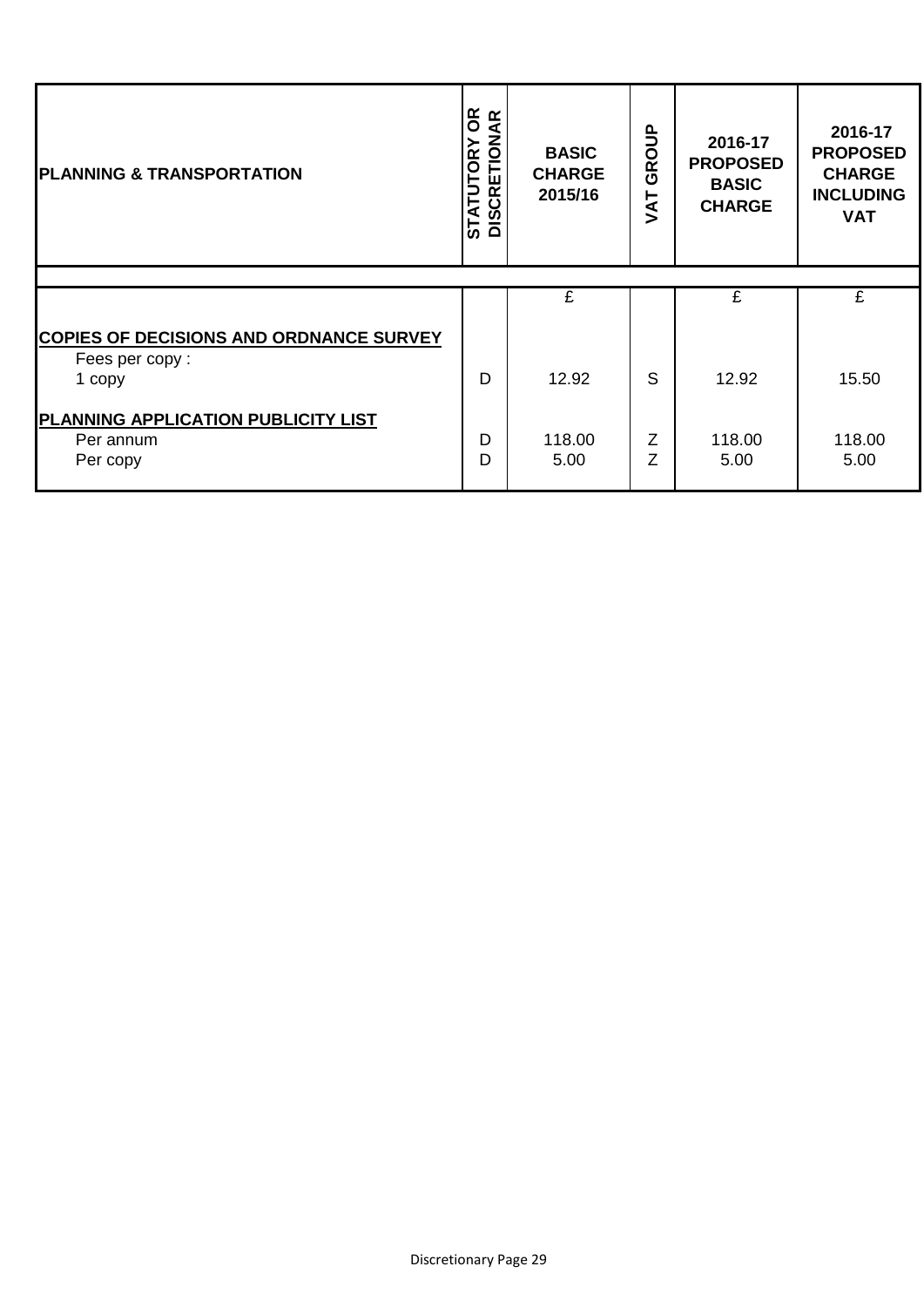| <b>STATUTORY OR<br/>DISCRETIONAR</b> | <b>BASIC</b><br><b>CHARGE</b><br>2015/16                      | GROUP<br>TAV          | 2016-17<br><b>PROPOSED</b><br><b>BASIC</b><br><b>CHARGE</b>   | 2016-17<br><b>PROPOSED</b><br><b>CHARGE</b><br><b>INCLUDING</b><br><b>VAT</b> |
|--------------------------------------|---------------------------------------------------------------|-----------------------|---------------------------------------------------------------|-------------------------------------------------------------------------------|
|                                      |                                                               |                       |                                                               | $\mathbf{f}$                                                                  |
| D                                    | 200.00                                                        | $\circ$               | 200.00                                                        | 200.00                                                                        |
| D                                    | £200 for first<br>+335.00 for<br>every extra<br>property      | $\circ$               | £200 for first<br>+335.00 for<br>every extra<br>property      | £200 for first<br>+335.00 for                                                 |
| D<br>D<br>D<br>D<br>D                | 150.00<br>160.00<br>350.00<br>150.00                          | O<br>O<br>O<br>O<br>O | 150.00<br>160.00<br>350.00<br>150.00<br>150.00                | 150.00<br>160.00<br>350.00<br>150.00<br>150.00                                |
| D                                    | 130.00                                                        | $\circ$               | 130.00                                                        | 130.00                                                                        |
| D                                    | £55.00 +<br>£10.00 for<br>every<br>affected extra<br>property | $\circ$               | £55.00 +<br>£10.00 for<br>every<br>affected extra<br>property | £55.00 +<br>£10.00 for<br>every<br>affected extra<br>property                 |
| D                                    | Actual costs +<br>20% admin                                   | $\circ$               | Actual costs +<br>20% admin                                   | Actual costs +<br>20% admin                                                   |
| D                                    | £50 per hour<br>Standard<br>POA for large<br>searches         | $\circ$               | £50 per hour<br>Standard<br>POA for large<br>searches         | £50 per hour<br>Standard<br>POA for large<br>searches                         |
|                                      | Over & Above 100 Properties - for every additional property   | £                     |                                                               | £                                                                             |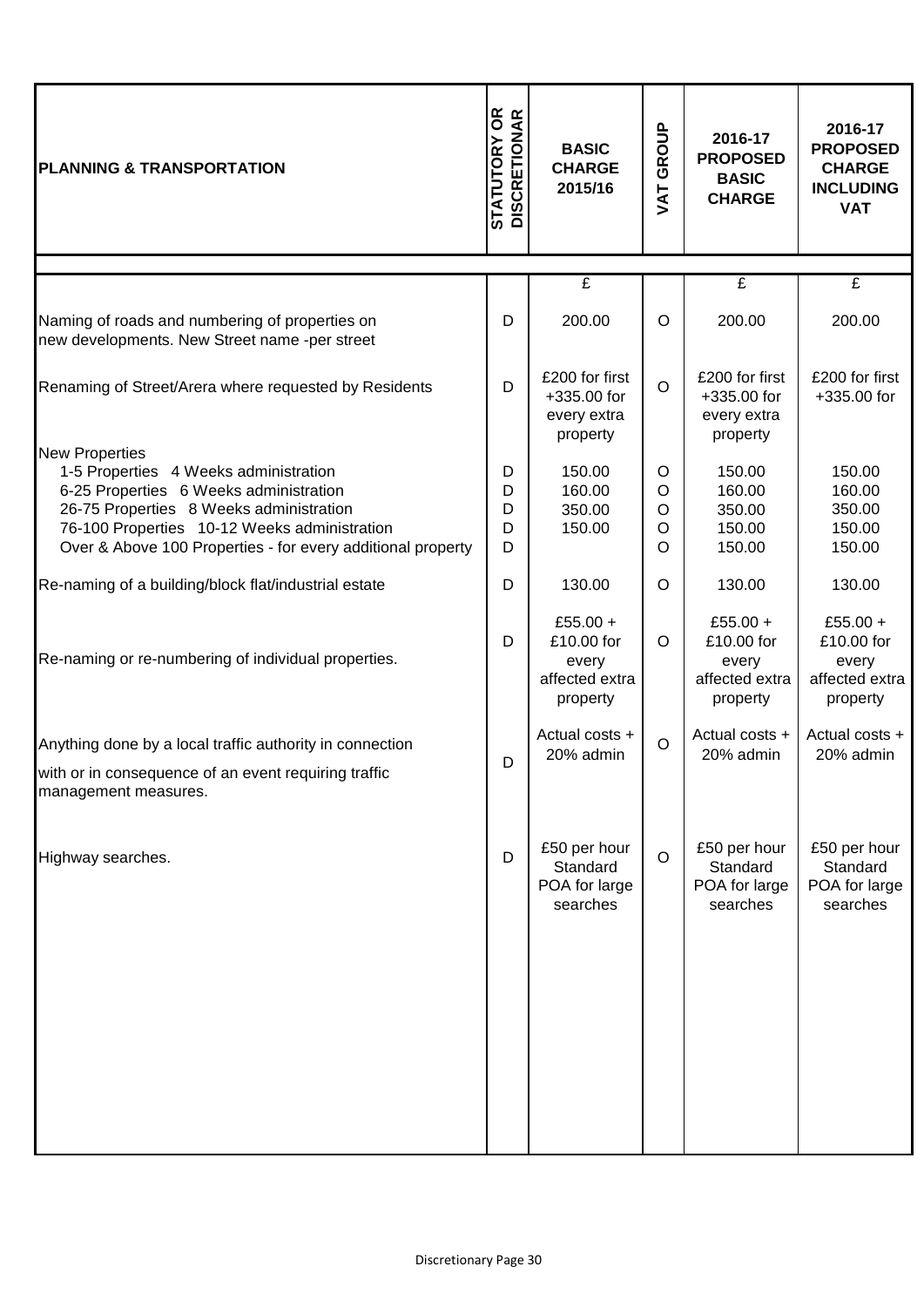| <b>IPLANNING &amp; TRANSPORTATION</b>                                                                                                                          | <b>STATUTORY OR<br/>DISCRETIONAR</b> | <b>BASIC</b><br><b>CHARGE</b><br>2015/16                                                                          | VAT GROUP                                                               | 2016-17<br><b>PROPOSED</b><br><b>BASIC</b><br><b>CHARGE</b>                                     | 2016-17<br><b>PROPOSED</b><br><b>CHARGE</b><br><b>INCLUDING</b><br><b>VAT</b>                   |  |
|----------------------------------------------------------------------------------------------------------------------------------------------------------------|--------------------------------------|-------------------------------------------------------------------------------------------------------------------|-------------------------------------------------------------------------|-------------------------------------------------------------------------------------------------|-------------------------------------------------------------------------------------------------|--|
| Departmental Publications.                                                                                                                                     | D                                    | $\mathbf{f}$<br>Purchase price<br>set<br>by Delegated<br>Officer                                                  | $\overline{f}$<br>Purchase price<br>Z<br>set<br>by Delegated<br>Officer |                                                                                                 | $\mathbf{f}$<br>Purchase price<br>set<br>by Delegated<br>Officer                                |  |
| Incidental Technical Information.                                                                                                                              | D                                    | Case by case<br>basis                                                                                             | Z                                                                       | Case by case<br>basis                                                                           | Case by case<br>basis                                                                           |  |
| Assistance to individuals undertaking recognised<br>qualifications or research.                                                                                | D                                    | Free in normal<br>$\overline{z}$<br>circumstances<br>otherwise at<br>the discretion<br>of the Head of<br>Service. |                                                                         | Free in normal<br>circumstances<br>otherwise at<br>the discretion<br>of the Head of<br>Service. | Free in normal<br>circumstances<br>otherwise at<br>the discretion<br>of the Head of<br>Service. |  |
| Commuted sums for highway & ancillary works arising<br>from development.                                                                                       | D                                    | Calculated on<br>a case by case<br>basis                                                                          | Z                                                                       | Calculated on<br>a case by case<br>basis                                                        | Calculated on<br>a case by case<br>basis                                                        |  |
| Development Control design guide for the construction<br>of adoptable works.                                                                                   | D                                    | 36.00                                                                                                             | Z                                                                       | 50.00                                                                                           | 50.00                                                                                           |  |
| <b>Consessionary Bus Passes</b><br><b>Replacement Pass</b>                                                                                                     | D<br>D                               | 0.00<br>10.00                                                                                                     | Ζ<br>Z                                                                  | 0.00<br>10.00                                                                                   | 0.00<br>10.00                                                                                   |  |
| Utilities request for bus stop to be suspended                                                                                                                 | D                                    | 0.00                                                                                                              | Z                                                                       | 50.00                                                                                           | 50.00                                                                                           |  |
| <b>DBS</b><br>Check                                                                                                                                            | D                                    | 55.00                                                                                                             | Ζ                                                                       | 55.00                                                                                           | 55.00                                                                                           |  |
| Provision of (or recovery of) white bar markings                                                                                                               | D                                    | n/a                                                                                                               | O                                                                       | 60                                                                                              | 60                                                                                              |  |
| Skip License (to Skip Companies) £30 per week plus £5 per<br>day after the first week                                                                          | D                                    | n/a                                                                                                               | Е                                                                       | 30                                                                                              | 30                                                                                              |  |
| Crossing application fee £25 refundable on construction of the<br>crossing - annual charge                                                                     | D                                    | n/a                                                                                                               | O                                                                       | 250                                                                                             | 250                                                                                             |  |
| License for table and chair arrangements on the public highway  D<br>£250 per table (max 4 chairs per table) with a maximum of<br>£2000 capped on application. |                                      | n/a                                                                                                               | Е                                                                       | 250                                                                                             | 250                                                                                             |  |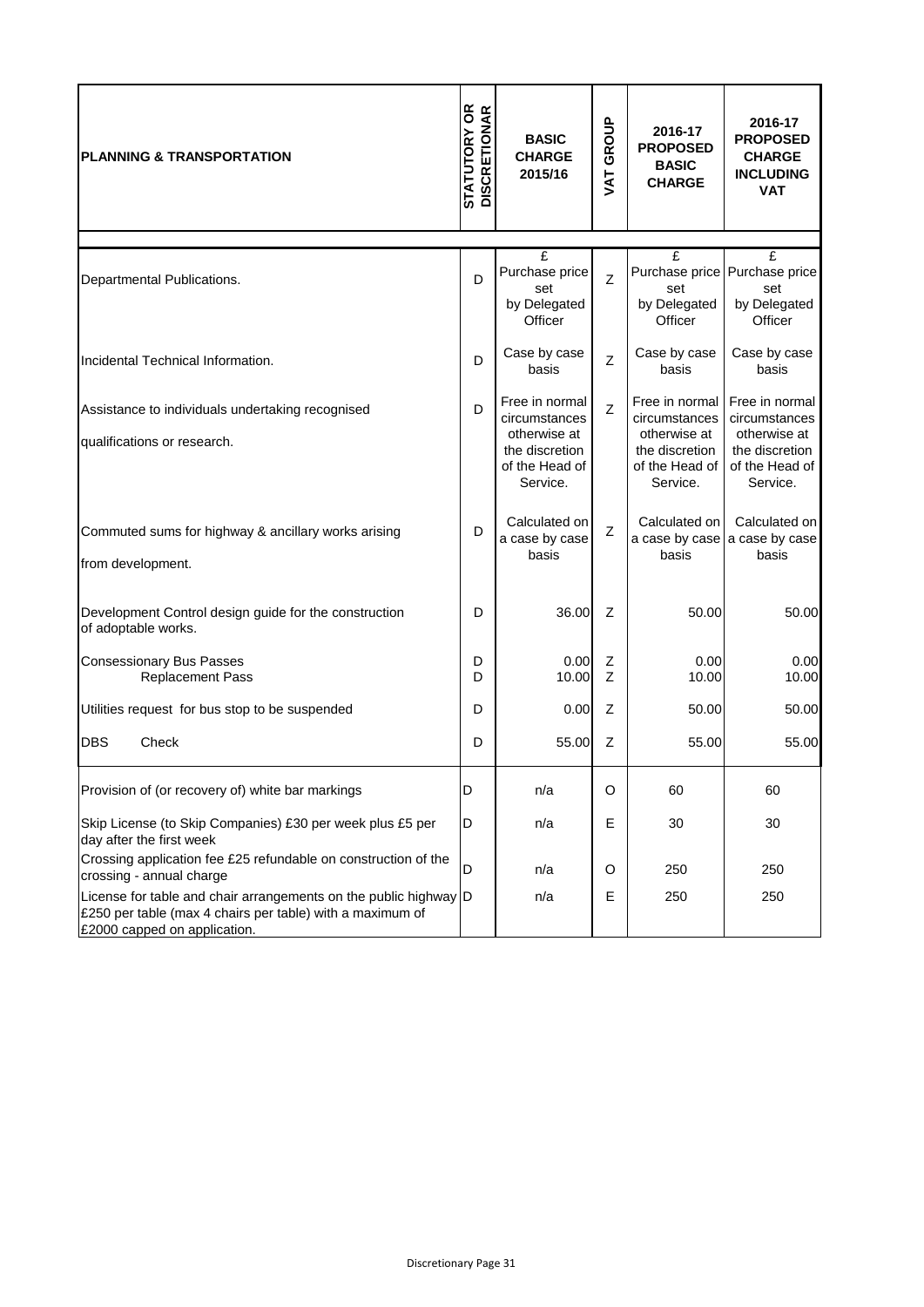| <b>PLANNING &amp; TRANSPORTATION</b>                                                                                   | <b>STATUTORY OR<br/>DISCRETIONAR</b> | <b>BASIC</b><br><b>CHARGE</b><br>2015/16                           | GROUP<br>TAT | 2016-17<br><b>PROPOSED</b><br><b>BASIC</b><br><b>CHARGE</b> | 2016-17<br><b>PROPOSED</b><br><b>CHARGE</b><br><b>INCLUDING</b><br><b>VAT</b>    |
|------------------------------------------------------------------------------------------------------------------------|--------------------------------------|--------------------------------------------------------------------|--------------|-------------------------------------------------------------|----------------------------------------------------------------------------------|
|                                                                                                                        |                                      | £                                                                  |              | £                                                           | £                                                                                |
| <b>Travel Plans</b><br>Penalties for not meeting targets set and agreed as part of planning<br>conditions              | D                                    | Case by case<br>basis                                              | Z            | Case by case<br>basis                                       | Case by case<br>basis                                                            |
| Highways (Sc.538) Adoptions & (Sc.278) License                                                                         |                                      |                                                                    |              |                                                             |                                                                                  |
| Commercial access; with adoptable distributor road                                                                     | D                                    | Checking and<br>Supervision<br>10%                                 | $\circ$      | Checking and<br>Supervision<br>10%                          | Checking and<br>Supervision<br>10%                                               |
| Section 38 or Section 205 to make up private road.<br>(Fee is for checking drawings and supervision of works)          |                                      |                                                                    |              |                                                             |                                                                                  |
| £0 - £1,000,000                                                                                                        | D                                    | 8.5% of cost<br>(3.5%<br>Checking<br>Drawings & 5%<br>Supervision) | $\circ$      | $8.5\%$ of cost<br>(3.5%<br>Checking<br>Supervision)        | 8.5% of cost<br>(3.5%<br>Checking<br>Drawings & 5% Drawings & 5%<br>Supervision) |
| Greater than £1,000,000                                                                                                |                                      | Flat Rate fee<br>5.5% of Cost                                      | $\circ$      | Flat Rate fee<br>5.5% of Cost                               | Flat Rate fee<br>5.5% of Cost                                                    |
| For adoption of Road, £1000.00 (non-refundable) will be required per TRO<br><b>Traffic Management</b>                  |                                      |                                                                    |              |                                                             |                                                                                  |
| Traffic Signal data information                                                                                        | D                                    | Actual cost(Min<br>£150)                                           | S            | £150)                                                       | Actual cost(Min Actual cost(Min<br>£150)                                         |
| <b>Temporary Signals application</b>                                                                                   | D                                    | Actual costs +<br>16% admin fee                                    | S            | Actual costs +<br>16% admin fee                             | Actual costs +<br>16% admin fee                                                  |
| Accident data provision<br><b>PLANNING FEES</b><br>Planning fees are listed separately on the Thurrock Council website | D                                    | 150.00                                                             | S            | 150.00                                                      | 150.00                                                                           |
| Section 106 monitoring fee                                                                                             | D                                    | Negotiable                                                         | Ζ<br>Z       | Negotiable                                                  | Negotiable                                                                       |
| <b>BUILDING CONTROL FEES</b><br>Upon Application with the Thurrock Council Building Control dept                       |                                      |                                                                    | Ζ            |                                                             |                                                                                  |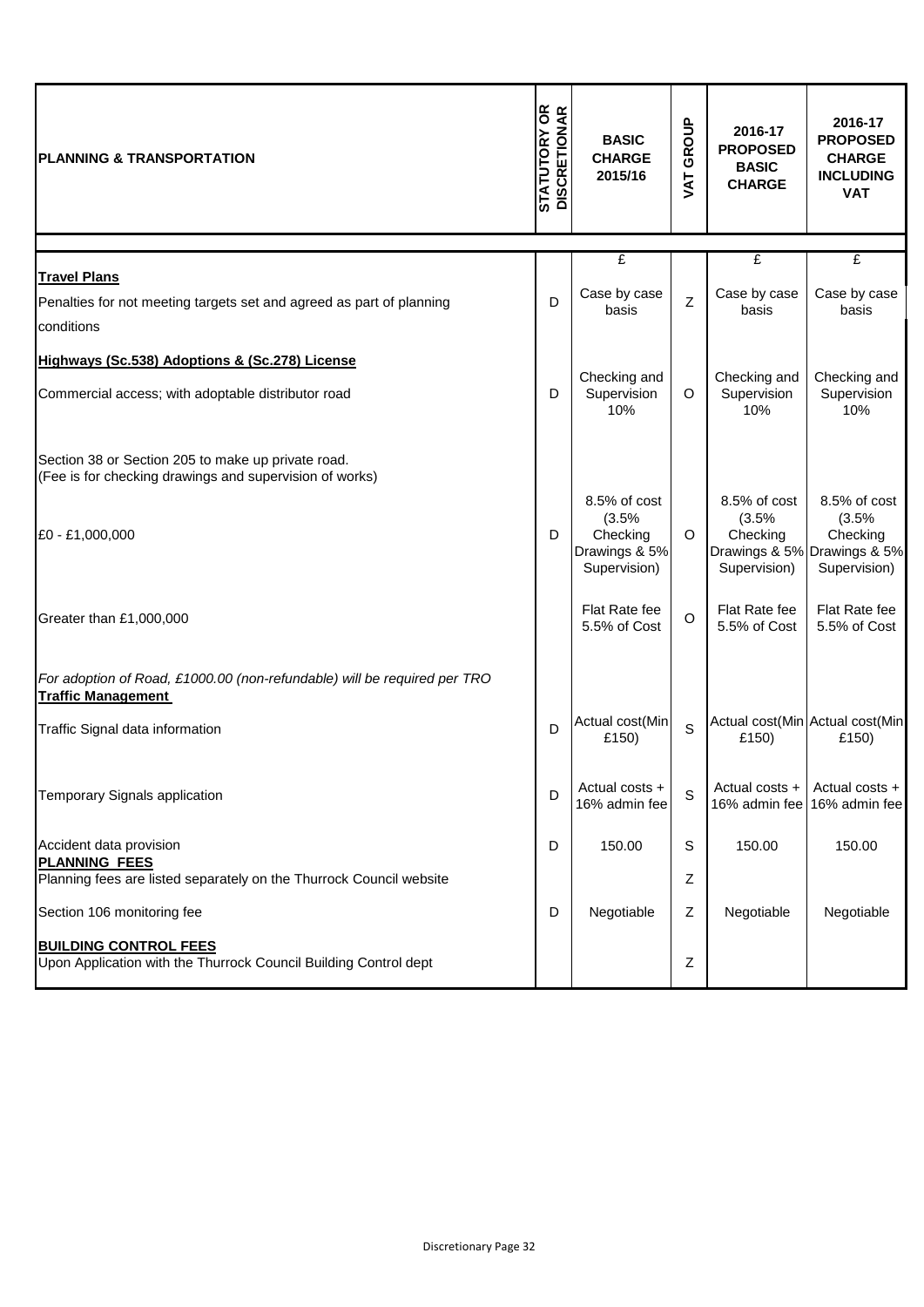| <b>ENVIRONMENTAL SERVICES</b>                                                                                                                                                                                                                                                                                                                                                   | <b>STATUTORY OR<br/>DISCRETIONAR</b> | <b>BASIC</b><br><b>CHARGE</b><br>2015/16 | GROUP<br><b>TY</b> | 2016-17<br><b>PROPOSED</b><br><b>BASIC</b><br><b>CHARGE</b> | 2016-17<br><b>PROPOSED</b><br><b>CHARGE</b><br><b>INCLUDING</b><br><b>VAT</b> |
|---------------------------------------------------------------------------------------------------------------------------------------------------------------------------------------------------------------------------------------------------------------------------------------------------------------------------------------------------------------------------------|--------------------------------------|------------------------------------------|--------------------|-------------------------------------------------------------|-------------------------------------------------------------------------------|
|                                                                                                                                                                                                                                                                                                                                                                                 |                                      | £                                        |                    | £                                                           | £                                                                             |
| <b>BURIAL GROUNDS</b><br>Burial fees, payments and sums set out below apply where the person to be interred or in respect of whom the right is granted is, or<br>immediately before their death was a resident of the Borough of Thurrock or, in the case of a stillborn child, where the parents (or one<br>of them) are, or at the time of the interment were such residents. |                                      |                                          |                    |                                                             |                                                                               |
| <b>PART 1 INTERMENT</b><br>A. In a grave                                                                                                                                                                                                                                                                                                                                        |                                      |                                          |                    |                                                             |                                                                               |
| 1. Buried or cremated remains of persons up to 16 years                                                                                                                                                                                                                                                                                                                         | D                                    | 145.00                                   | Е                  | 152.00                                                      | 152.00                                                                        |
| 2. Persons exceeding 16 years                                                                                                                                                                                                                                                                                                                                                   | D                                    | 600.00                                   | E                  | 630.00                                                      | 630.00                                                                        |
| 3. Cremated remains in full size grave                                                                                                                                                                                                                                                                                                                                          | D                                    | 280.00                                   | E                  | 294.00                                                      | 294.00                                                                        |
| B. Exclusive Right of Burial (Including registration)                                                                                                                                                                                                                                                                                                                           |                                      |                                          |                    |                                                             |                                                                               |
| In a full size grave-Lawn Section                                                                                                                                                                                                                                                                                                                                               | D                                    | 700.00                                   | Е                  | 735.00                                                      | 735.00                                                                        |
| In a full size grave-Traditional grave where available                                                                                                                                                                                                                                                                                                                          | D                                    | 1,400.00                                 | E                  | 1,470.00                                                    | 1,470.00                                                                      |
| PART <sub>2</sub><br>A. Memorial Gardens Section                                                                                                                                                                                                                                                                                                                                |                                      |                                          |                    |                                                             |                                                                               |
| 1. Includes plaque for 7 years & loose interment of ashes                                                                                                                                                                                                                                                                                                                       | D                                    | 170.00                                   | Ε                  | 200.00                                                      | 200.00                                                                        |
| 2. Erection of memorial plaque only for 7 years (no ashes to inter)<br>3. Renewal of 7 year subscription:                                                                                                                                                                                                                                                                       | D                                    | 130.00                                   | E                  | 160.00                                                      | 160.00                                                                        |
| with existing plaque                                                                                                                                                                                                                                                                                                                                                            | D                                    | 105.00                                   | Е                  | 110.00                                                      | 110.00                                                                        |
| with replacement plaque                                                                                                                                                                                                                                                                                                                                                         | D                                    | 140.00                                   | E                  | 170.00                                                      | 170.00                                                                        |
| 4. Additional interment of ashes and replacement plaque for further 7<br>years where original subscription has:-                                                                                                                                                                                                                                                                |                                      |                                          |                    |                                                             |                                                                               |
| more than 4 years to run                                                                                                                                                                                                                                                                                                                                                        | D                                    | 100.00                                   | E                  | 130.00                                                      | 130.00                                                                        |
| less than 4 years to run                                                                                                                                                                                                                                                                                                                                                        | D                                    | 165.00                                   | E                  | 195.00                                                      | 195.00                                                                        |
| <b>B. Cremated Remains Section</b>                                                                                                                                                                                                                                                                                                                                              |                                      |                                          |                    |                                                             |                                                                               |
| 1. Exclusive Right of Burial for a forty year period                                                                                                                                                                                                                                                                                                                            | D                                    | 280.00                                   | Ε                  | 294.00                                                      | 294.00                                                                        |
| 2. Interment of Ashes                                                                                                                                                                                                                                                                                                                                                           | D                                    | 280.00                                   | E                  | 294.00                                                      | 294.00                                                                        |
| PART 3 - MONUMENTS, GRAVESTONES, TABLETS &<br>MONUMENTAL INSCRIPTIONS                                                                                                                                                                                                                                                                                                           |                                      |                                          |                    |                                                             |                                                                               |
| A. For the right to erect or place on a grave in respect of which<br>exclusive right of burial has been granted, a monument,<br>gravestone or tablets.                                                                                                                                                                                                                          | D                                    | 145.00                                   | Е                  | 152.00                                                      | 152.00                                                                        |
| B. For the right to erect or place on a grave in respect of which<br>an exclusive right of burial has not been granted:<br>a tablet not exceeding 20" x 18" x 6" base                                                                                                                                                                                                           | D                                    | 125.00                                   | Е                  | 131.00                                                      | 131.00                                                                        |
| The fees indicated for Part 3 include the first inscription.<br>For each inscription after the first.                                                                                                                                                                                                                                                                           | D                                    | 55.00                                    | Е                  | 58.00                                                       | 58.00                                                                         |
| PART 4 - OTHER BURIAL FEES<br>1. Transfer of grant of exclusive right of burial                                                                                                                                                                                                                                                                                                 |                                      |                                          |                    |                                                             |                                                                               |
| fee for registering the transfer and endorsing the deed                                                                                                                                                                                                                                                                                                                         | D                                    | 60.00                                    | Е                  | 63.00                                                       | 63.00                                                                         |
| 2. Memorial tree (New trees no longer available)<br>Interment of second set of ashes for existing memorial trees only                                                                                                                                                                                                                                                           | D                                    | 280.00                                   | Е                  | 294.00                                                      | 294.00                                                                        |
| 3. Memorial Bench                                                                                                                                                                                                                                                                                                                                                               | D                                    | 1,050.00                                 | S                  | 1,100.00                                                    | 1,320.00                                                                      |
| 4. Additional Plaque                                                                                                                                                                                                                                                                                                                                                            | D                                    | 91.67                                    | S                  | 100.00                                                      | 120.00                                                                        |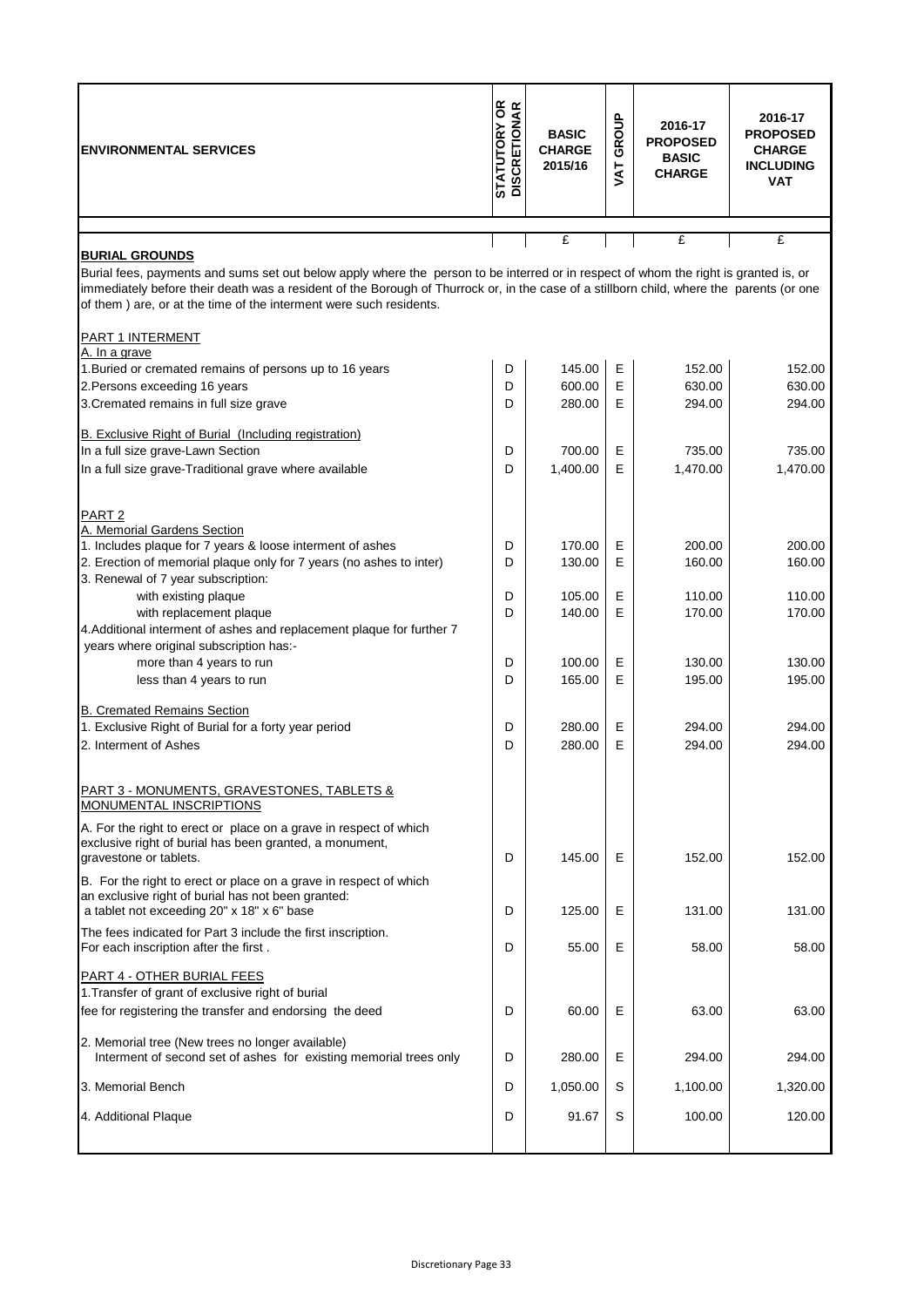| <b>ENVIRONMENTAL SERVICES</b>                                                   | <b>STATUTORY OR<br/>DISCRETIONAR</b> | <b>BASIC</b><br><b>CHARGE</b><br>2015/16 | GROUP<br>VAT | 2016-17<br><b>PROPOSED</b><br><b>BASIC CHARGE</b> | 2016-17<br><b>PROPOSED</b><br><b>CHARGE</b><br><b>INCLUDING</b><br><b>VAT</b> |
|---------------------------------------------------------------------------------|--------------------------------------|------------------------------------------|--------------|---------------------------------------------------|-------------------------------------------------------------------------------|
|                                                                                 |                                      |                                          |              |                                                   |                                                                               |
| <b>Trade Waste Charges</b><br>Bin Size (per lift)                               |                                      | £                                        |              | $\overline{f}$                                    | $\overline{\mathbf{f}}$                                                       |
| 240 refuse                                                                      | D                                    | Negotiable                               | $\circ$      | Negotiable                                        | Negotiable                                                                    |
| 240 recycling                                                                   | D                                    | Negotiable                               | $\circ$      | Negotiable                                        | Negotiable                                                                    |
| 1,100 refuse                                                                    | D                                    | Negotiable                               | $\circ$      | Negotiable                                        | Negotiable                                                                    |
| 1,100 recycling                                                                 | D                                    | Negotiable                               | $\circ$      | Negotiable                                        | Negotiable                                                                    |
| <b>Bulky Waste Collections</b>                                                  |                                      |                                          |              |                                                   |                                                                               |
| i) Collection and disposal of up to three items                                 | D                                    | 27.00                                    | $\mathsf E$  | 30.00                                             | 30.00                                                                         |
| ii) Each additional item                                                        | D                                    | 7.00                                     | E            | 8.00                                              | 8.00                                                                          |
| <b>Council Managed Allotments</b>                                               |                                      |                                          |              |                                                   |                                                                               |
| 1 x 10 rod plot                                                                 | D                                    | 95.00                                    | Е            | 97.00                                             | 97.00                                                                         |
| $1 \times 5$ rod ( $1/2$ size plot)                                             | D                                    | 50.00                                    | E            | 51.00                                             | 51.00                                                                         |
| Senior Citizens receive 15% discount<br>Blue Badge Holders receive 15% discount |                                      |                                          |              |                                                   |                                                                               |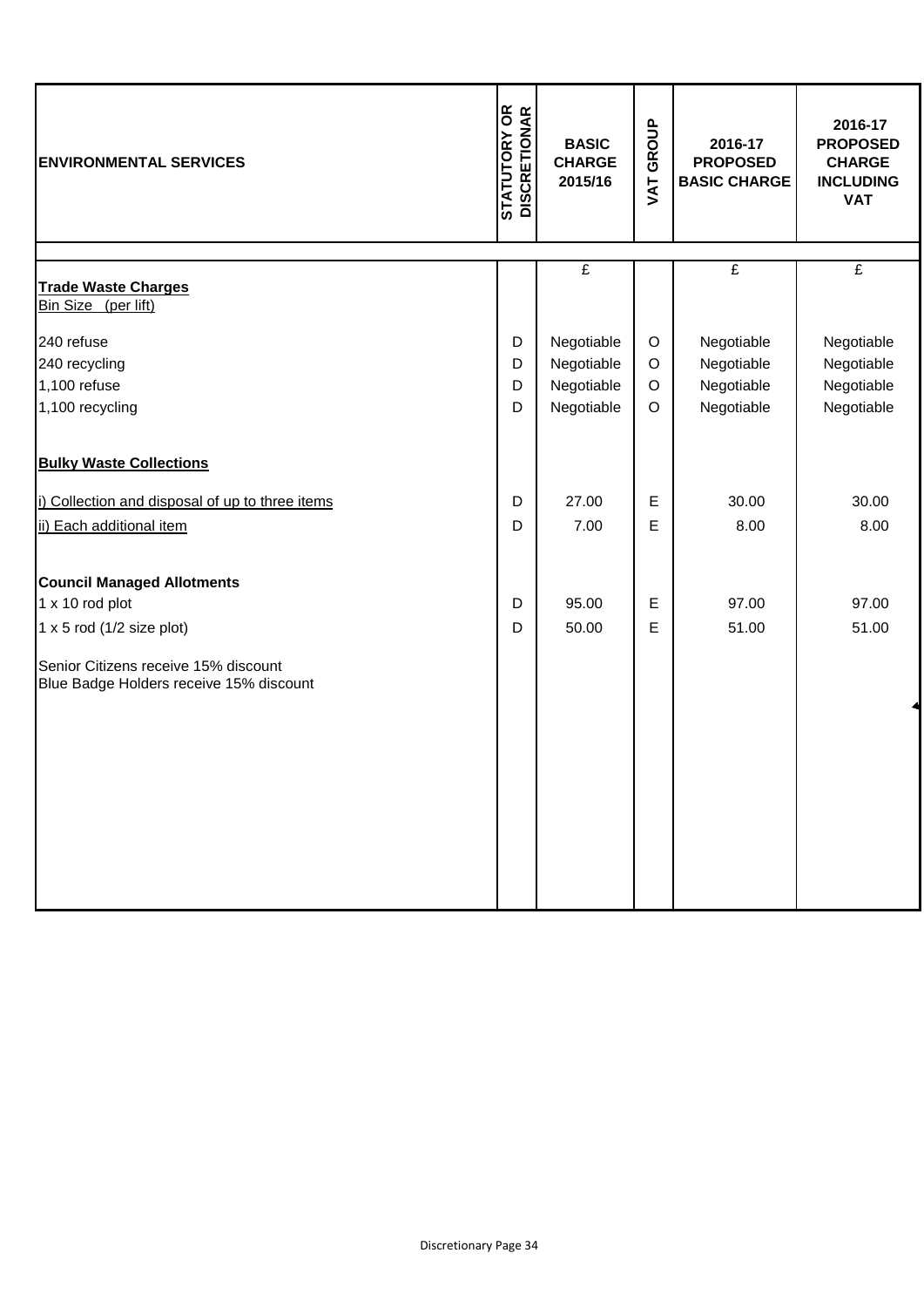|                                 | <b>ENVIRONMENTAL SERVICES</b>                                                                                            | <b>STATUTORY OR</b><br>DISCRETIONAR | <b>BASIC</b><br><b>CHARGE</b><br>2015/16 | GROUP<br><b>TY</b> | 2016-17<br><b>PROPOSED</b><br><b>BASIC CHARGE</b> | 2016-17<br><b>PROPOSED</b><br><b>CHARGE</b><br><b>INCLUDING</b><br><b>VAT</b> |
|---------------------------------|--------------------------------------------------------------------------------------------------------------------------|-------------------------------------|------------------------------------------|--------------------|---------------------------------------------------|-------------------------------------------------------------------------------|
|                                 |                                                                                                                          |                                     | £                                        |                    | £                                                 | £                                                                             |
| <b>PARKS</b><br><b>FOOTBALL</b> | Adult Pitch with Changing Facilities per match<br>Youth Pitch per match<br>Child Pitch per match<br>Mini Pitch per match | D<br>D<br>D                         | Previously<br>Charged per<br>Season      | Е<br>E<br>E<br>E   | 72.00<br>43.00<br>35.00<br>7.00                   | 72.00<br>43.00<br>35.00<br>7.00                                               |
| <b>RUGBY</b>                    | Adult Pitch per match<br>Youth Pitch per match<br>Mini Pitch per match                                                   | D<br>D<br>D                         | Previously<br>Charged per<br>Season      | Е<br>Е<br>E        | 72.00<br>43.00<br>7.00                            | 72.00<br>43.00<br>7.00                                                        |
| <b>CRICKET</b>                  | Adult Pitch per match<br>Youth Pitch per match                                                                           | D<br>D                              | Previously<br>Charged per<br>Season      | E<br>Е             | 84.00<br>39.00                                    | 84.00<br>39.00                                                                |
| <b>BOWLS</b>                    | Thurrock Bowls Assoc - exclusive use of 8 greens<br>Under 60<br>Over <sub>60</sub><br>Under 18                           | D<br>D<br>D                         | 136.00<br>110.00<br>64.00                | Е<br>Е<br>E        | 143.00<br>115.00<br>67.00                         | 143.00<br>115.00<br>67.00                                                     |

## VAT

Short term lets of sports facilities are normally standard rated but are exempt from Value Added Tax if the facility is let for a series of short periods provided all the following conditions are met.

(a) The series must be of 10 or more periods. Usually 16.

(b) Each period must be for playing the same sport or activity and must be in the same place

(c) The interval between each period must not be less than 1 day or more than 14 days

(d) There must be clear evidence of the existence of a written agreement for the series of lets, including evidence of payment in full for the series, whether or not the right to use the facility is actually exercised on a particular occasion.

(e) The let must be made to a school, a club or an association.

(f) The hirer must in all cases have exclusive use of the facility.

NOTE \* Denotes surcharge for every participating non - member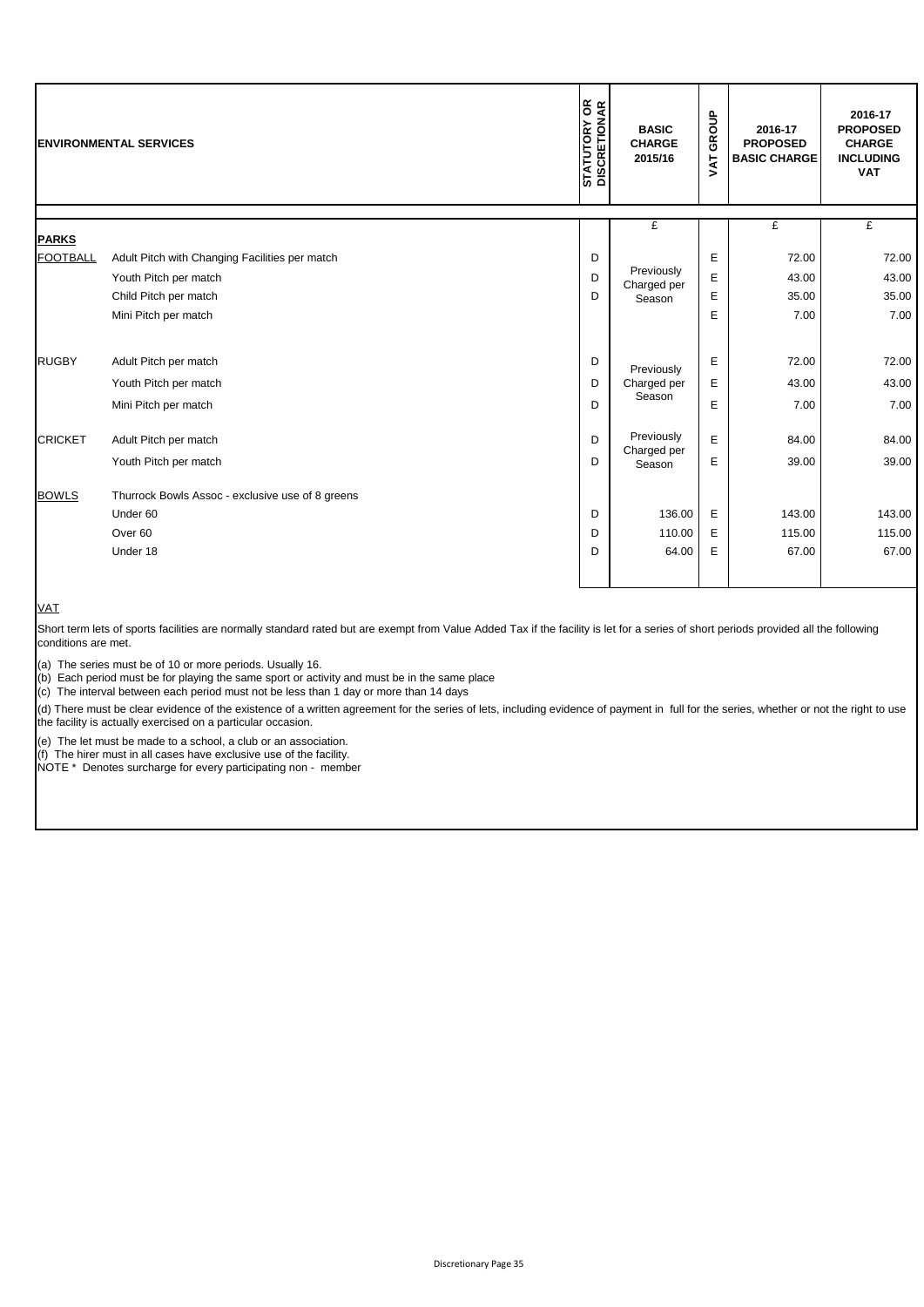| <b>HOUSING</b>                                                                                                                                   | <b>STATUTORY OR<br/>DISCRETIONAR</b> | <b>BASIC</b><br><b>CHARGE</b><br>2015/16 |                          | 2016-17<br><b>PROPOSED</b><br><b>BASIC</b><br><b>CHARGE</b> | 2016-17<br><b>PROPOSED</b><br><b>CHARGE</b><br><b>INCLUDING</b><br><b>VAT</b> |
|--------------------------------------------------------------------------------------------------------------------------------------------------|--------------------------------------|------------------------------------------|--------------------------|-------------------------------------------------------------|-------------------------------------------------------------------------------|
|                                                                                                                                                  |                                      | £                                        |                          | £                                                           | $\overline{\mathbf{f}}$                                                       |
| <b>SHELTERED HOUSING VISITOR'S ROOM</b><br>Per night per person                                                                                  | D                                    | 8.75                                     | O                        | 12.00                                                       | 12.00                                                                         |
| <b>COMMUNIAL HALL HIRE</b><br>Hall Hire (Weekdays and Weekends) per hour                                                                         | D                                    | 10.00                                    | O                        | 10.00                                                       | 10.00                                                                         |
| Hall Hire to Charitable Organisations (Weekdays and<br>Weekends ) per hour                                                                       | D                                    | 5.00                                     | $\Omega$                 | 5.00                                                        | 5.00                                                                          |
| <b>DISPERSED ALARMS</b><br>Private Sector Monitoring - per month<br><b>Lifeline Private</b><br>Domestic Violence Lifelines                       | D<br>D<br>D                          | 7.00<br>16.50<br>16.50                   | S<br>S<br>S              | 7.00<br>16.50<br>16.50                                      | 8.40<br>19.80<br>19.80                                                        |
| <b>PRIVATE HOUSING SERVICE</b>                                                                                                                   |                                      |                                          |                          |                                                             |                                                                               |
| Houses in Multiple Occupation Mandatory License<br><b>Housing Enforcement Notices</b><br>Housing Non Statutory work for Border Agency (per case) | D<br>D<br>D                          | 796.00<br>467.00<br>154.00               | O<br>$\circ$<br>$\Omega$ | 808.00<br>474.00<br>156.00                                  | 808.00<br>474.00<br>156.00                                                    |